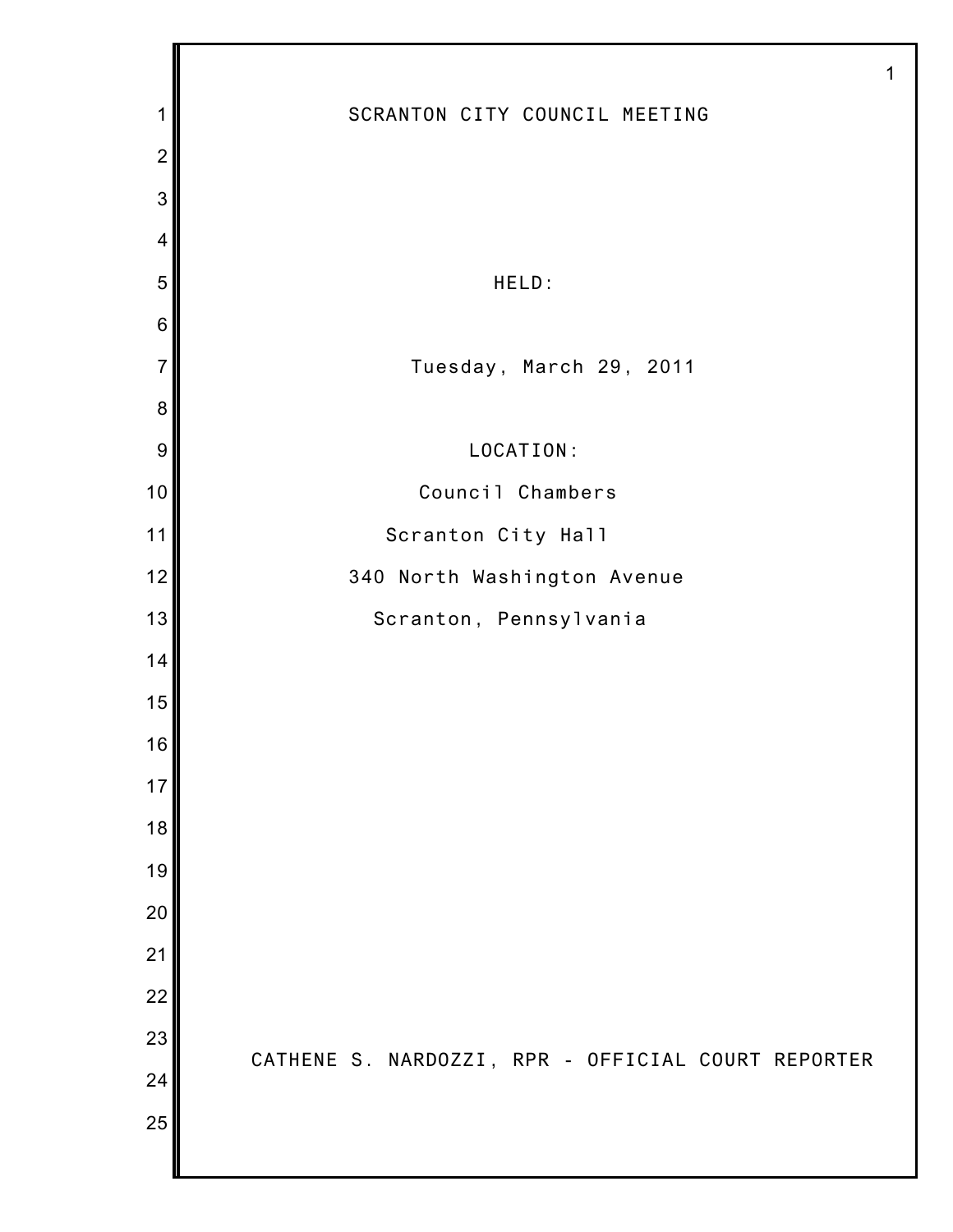| 1                   |                                                                      |
|---------------------|----------------------------------------------------------------------|
| $\overline{2}$      | CITY OF SCRANTON COUNCIL:                                            |
| 3<br>4<br>5<br>6    | JANET EVANS, PRESIDENT<br>PAT ROGAN, VICE-PRESIDENT<br>ROBERT MCGOFF |
| $\overline{7}$<br>8 | FRANK JOYCE<br>JOHN LOSCOMBE<br>NANCY KRAKE, CITY CLERK              |
| 9<br>10<br>11       | KATHY CARRERA, ASSISTANT CITY CLERK<br>BOYD HUGHES, SOLICITOR        |
| 12<br>13            |                                                                      |
| 14<br>15            |                                                                      |
| 16                  |                                                                      |
| 17                  |                                                                      |
| 18<br>19            |                                                                      |
| 20                  |                                                                      |
| $\overline{21}$     |                                                                      |
| $\overline{22}$     |                                                                      |
| 23                  |                                                                      |
| 24<br>25            |                                                                      |
|                     |                                                                      |

I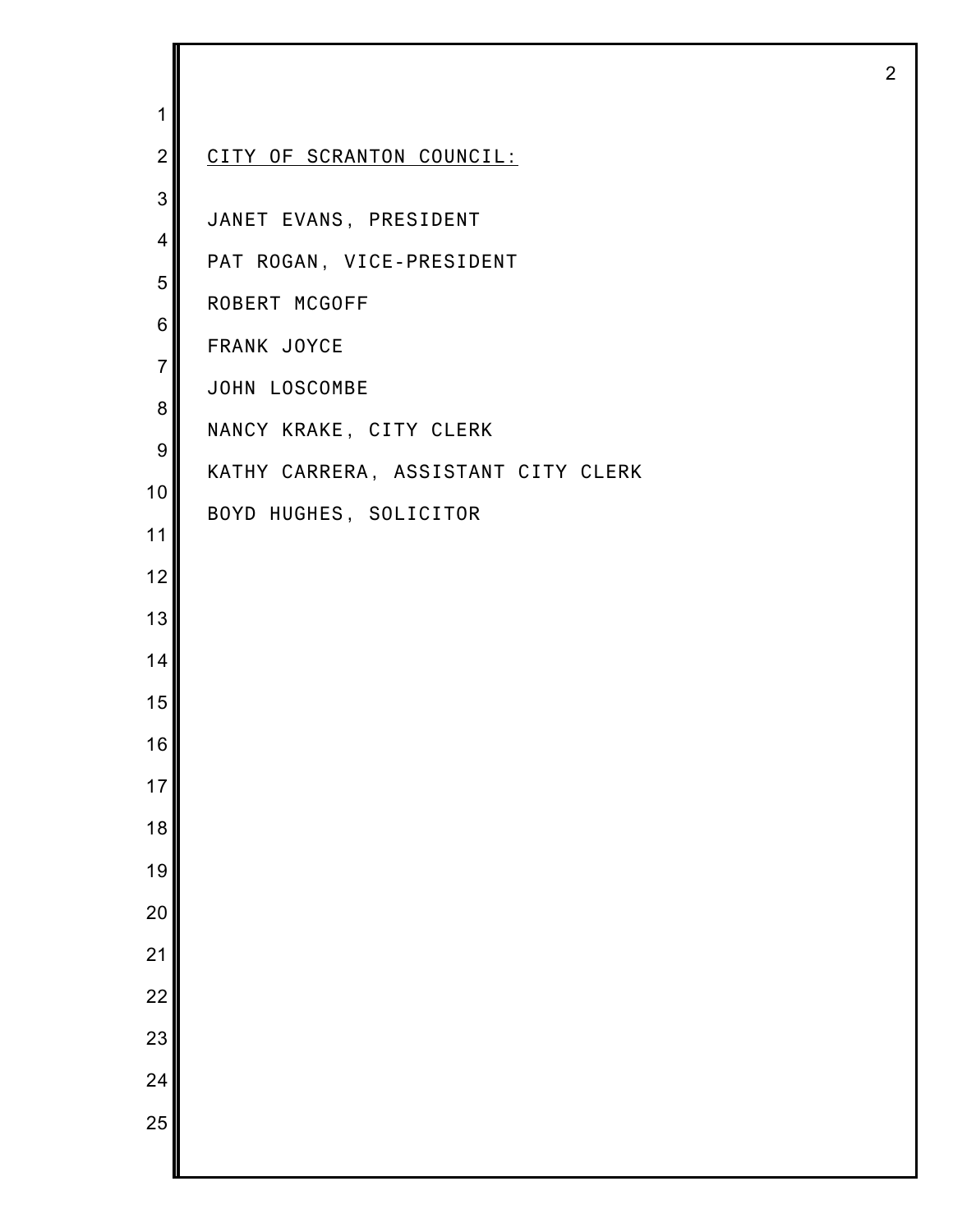|                | 3                                                      |
|----------------|--------------------------------------------------------|
| 1              | (Pledge of Allegiance recited and moment of reflection |
| $\overline{2}$ | observed.)                                             |
| 3              |                                                        |
| $\overline{4}$ | MS. EVANS: Roll call, please.                          |
| 5              | MS. CARRERA: Mr. McGoff.                               |
| 6              | MR. MCGOFF: Here.                                      |
| $\overline{7}$ | MS. CARRERA: Mr. Rogan.                                |
| 8              | MR. ROGAN: Here.                                       |
| 9              | MS. CARRERA: Mr. Loscombe.                             |
| 10             | MR. LOSCOMBE: Here.                                    |
| 11             | MS. CARRERA: Mr. Joyce.                                |
| 12             | MR. JOYCE: Here.                                       |
| 13             | MS. CARRERA: Mrs. Evans.                               |
| 14             | MS. EVANS: Here. Reading of the                        |
| 15             | minutes.                                               |
| 16             | MS. KRAKE: Dispense with the                           |
| 17             | reading of the minutes?                                |
| 18             | MS. EVANS: Yes, please.                                |
| 19             | MS. KRAKE: Excuse me, Mrs. Evans, I                    |
| 20             | think I've lost my place. Would we be doing            |
| 21             | the proclamation next?                                 |
| 22             | MS. EVANS: We can. I was going to                      |
| 23             | move through the minutes first, but it                 |
| 24             | really doesn't matter. Perhaps we will go              |
| 25             | right ahead with the proclamation then                 |
|                |                                                        |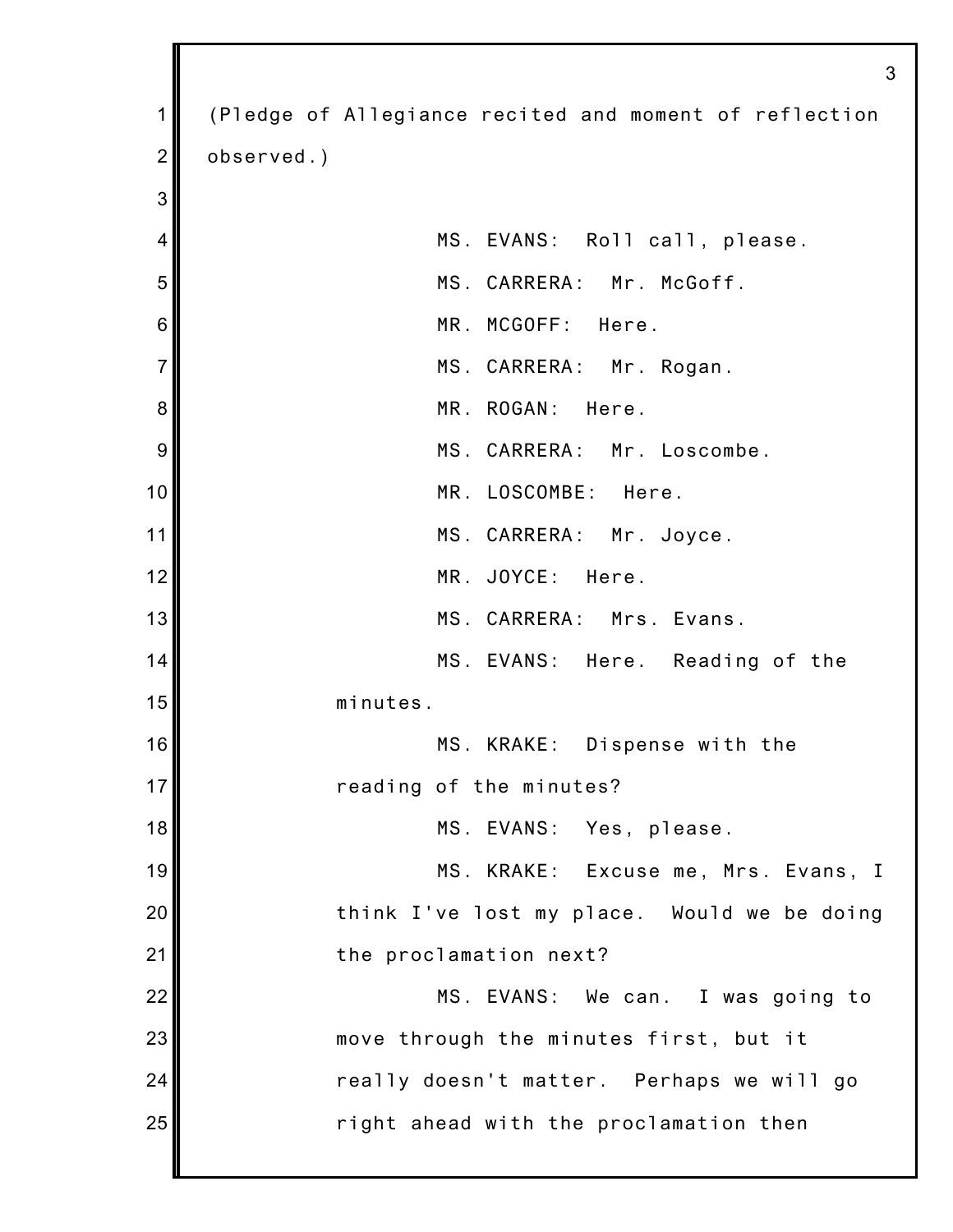|                | 4                                            |
|----------------|----------------------------------------------|
| 1              | instead.                                     |
| $\overline{2}$ | (Whereupon the proclamation was              |
| 3              | given as follows:)                           |
| $\overline{4}$ | We are honoring tonight a young man          |
| 5              | from Scranton who has achieved the rank of   |
| 6              | Eagle Scout, a very prestigious rank.        |
| $\overline{7}$ | WHEREAS, the COUNCIL OF THE CITY OF          |
| 8              | SCRANTON is desirous of honoring             |
| 9              | "CHRISTOPHER R. GRASSI", son of Brian and    |
| 10             | Eileen Grassi and brother of Daniel and      |
| 11             | Scott; and                                   |
| 12             | WHEREAS, "CHRISTOPHER" is a senior           |
| 13             | at Scranton High School and a member of the  |
| 14             | National Honor Society; and                  |
| 15             | WHEREAS, "CHRISTOPHER", who is a             |
| 16             | member of the Elm Park United Methodist      |
| 17             | Church choir where he plays the hand bells,  |
| 18             | also plays the violin and is an accomplished |
| 19             | pianist who had the distinction of           |
| 20             | performing in Carnegie Hall when he ws in    |
| 21             | the 8th grade; an d.                         |
| 22             | WHEREAS, "CHRISTOPHER" is a proud            |
| 23             | member of Hickory Street Presbyterian Church |
| 24             | Boy Scout Troop 16, of the Northeastern      |
| 25             | Pennsylvania Council, Dan Beard District     |
|                |                                              |

Ш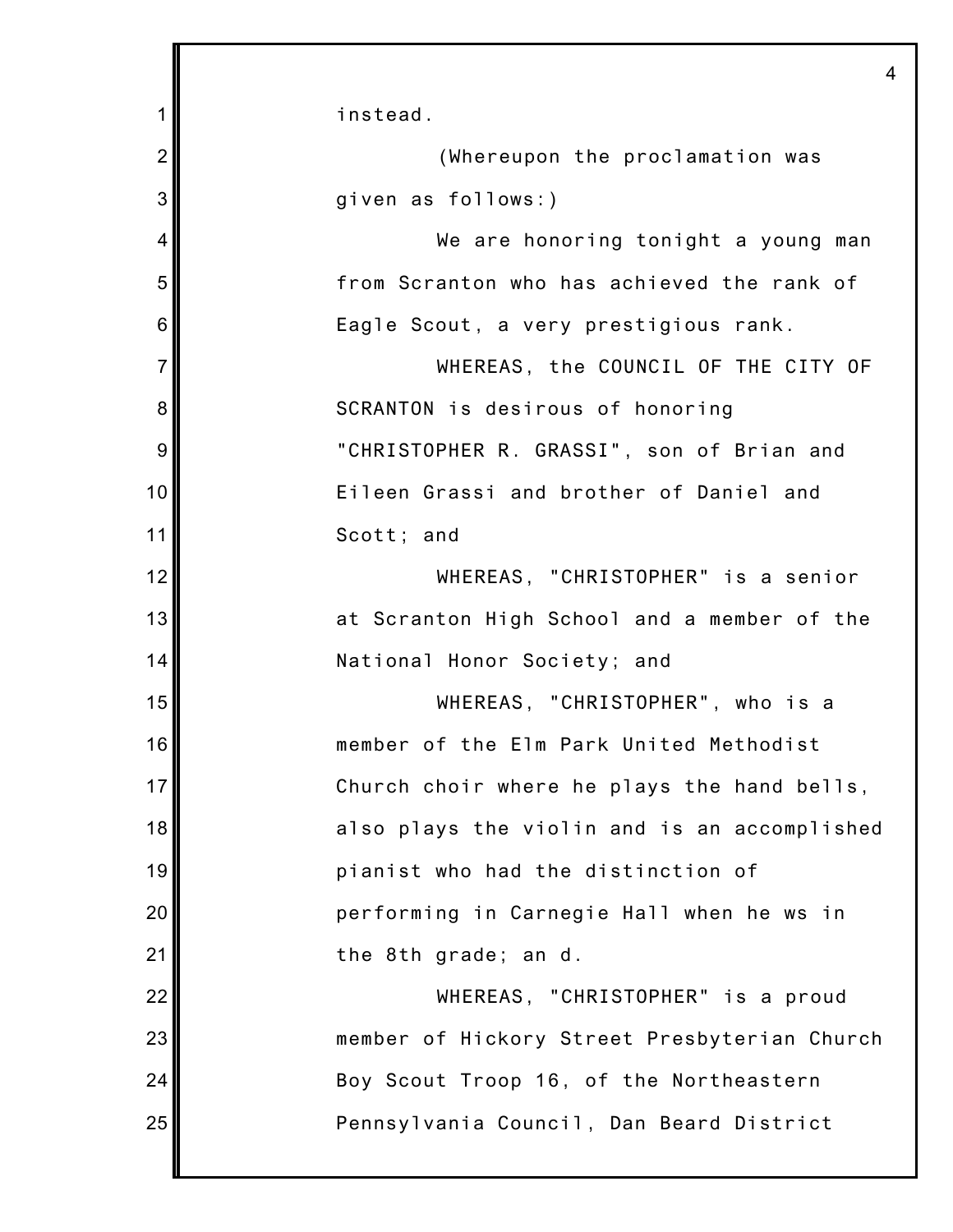| 1              | located in Scranton, Pennsylvania; and.      |
|----------------|----------------------------------------------|
| $\overline{2}$ | WHEREAS, "CHRISTOPHER: Began his             |
| 3              | scouting career as a Tiger Cub, worked his   |
| 4              | way up through t he ranks of Cub Scouts, and |
| 5              | earned the Arrow of Light Award; and.        |
| 6              | WHEREAS, "CHRISTOPHER" held the              |
| $\overline{7}$ | positions of Assistant Patrol Leader and     |
| 8              | Patrol Leader during his Boy Scout years;    |
| 9              | and.                                         |
| 10             | WHEREAS, "CHRISTOPHER" attended a            |
| 11             | high adventure activity in Florida with      |
| 12             | other scouts from his troop where they spent |
| 13             | a week on a boat and explored coral reefs,   |
| 14             | went scuba diving, and even had time to      |
| 15             | attend the Florida Marlins baseball games;   |
| 16             | and                                          |
| 17             | WHEREAS "CHRISTOPHER" for his Eagle          |
| 18             | Scout project cleaned, resurfaced and        |
| 19             | painted walls of the Youth Group Room at Elm |
| 20             | Park United Methodist Church and opened up   |
| 21             | the stage area for use by the youth group;   |
| 22             | and                                          |
| 23             | WHEREAS, "CHRISTOPHER" passed his            |
| 24             | Eagle Scout Board of Review on February 16,  |
| 25             | 2011, attaining the rank of Eagle Scout, the |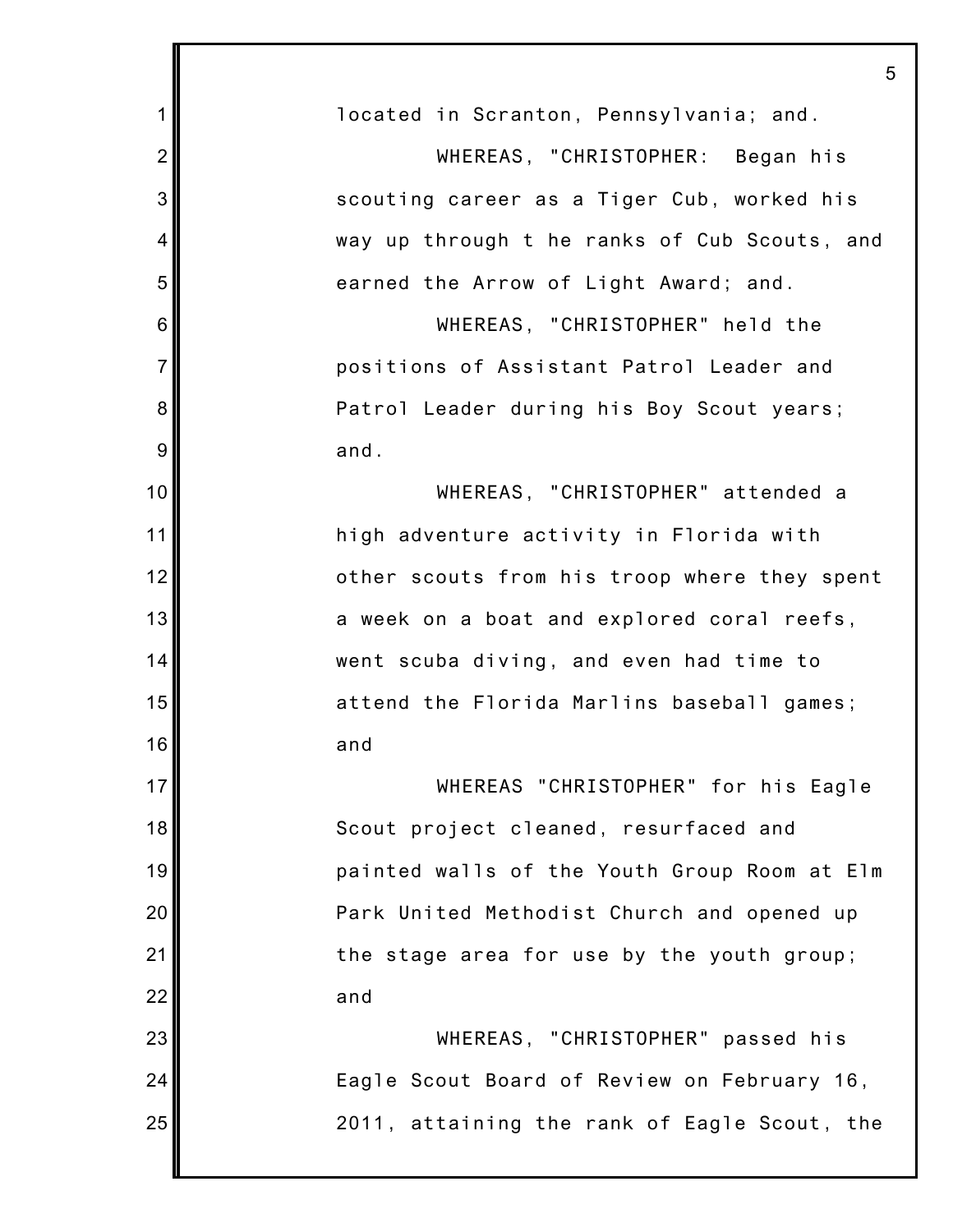|                | 6                                            |
|----------------|----------------------------------------------|
| 1              | highest award a scout can receive;           |
| $\overline{2}$ | NOW, THEREFORE, BE IT RESOLVED, that         |
| 3              | on Tuesday, March 29, 2011, Scranton City    |
| $\overline{4}$ | council wishes to congratulate "CHRISTOPHER  |
| 5              | R. GRASSI", his Family, Scout Leaders and    |
| 6              | Teachers for their outstanding achievements  |
| $\overline{7}$ | and extend our best wishes for success in    |
| 8              | all their future endeavors.                  |
| 9              | BE IT FURTHER RESOLVED, that this            |
| 10             | Proclamation be made a permanent part of the |
| 11             | minutes of this Council, as lasting tribute  |
| 12             | to "CHRISTOPHER R. GRASSI."                  |
| 13             | Congratulations. This man is the             |
| 14             | third Eagle Scout in his family. I think     |
| 15             | his most definitely deserve a round of       |
| 16             | applause for raising such wonderful          |
| 17             | gentlemen.                                   |
| 18             | (Council returns to the dais.)               |
| 19             | MS. EVANS: And now dispense with             |
| 20             | the reading of the minutes, please.          |
| 21             | MS. KRAKE: THIRD ORDER. 3-A                  |
| 22             | MINUTES OF THE COMPOSITE PENSION BOARD       |
| 23             | MEETING HELD FEBRUARY 23, 2011.              |
| 24             | MS. EVANS: Are there any comments?           |
| 25             | If not, received and filed.                  |
|                |                                              |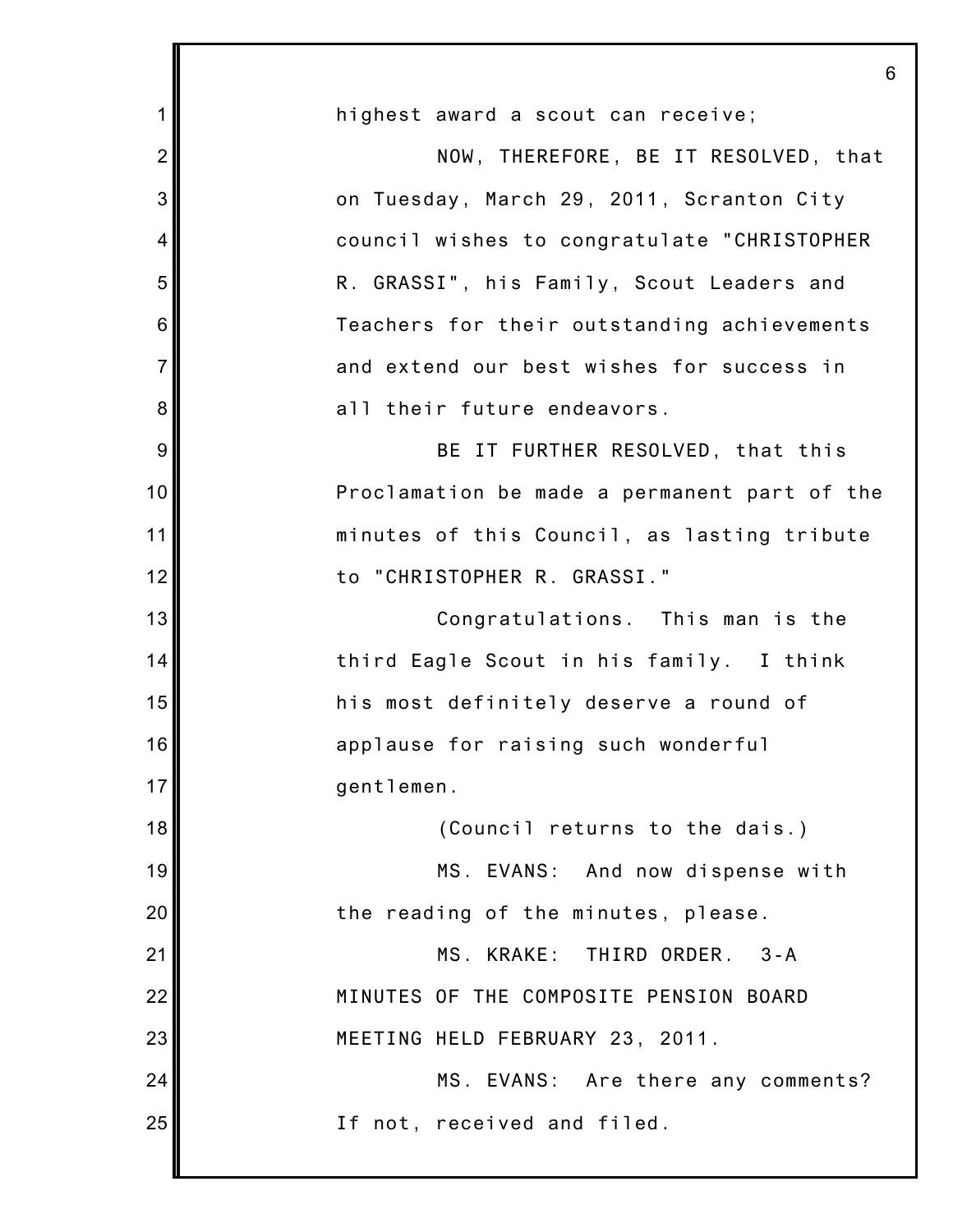|                 | $\overline{7}$                               |
|-----------------|----------------------------------------------|
| 1               | MS. KRAKE: 3-B. MINUTES OF THE               |
| $\overline{2}$  | NON-UNIFORM MUNICIPAL PENSION MEETING HELD   |
| 3               | FEBRUARY 23, 2011.                           |
| 4               | MS. EVANS: Are there any comments?           |
| 5               | If not, received and filed.                  |
| $6\phantom{1}6$ | MS. KRAKE: 3-C. Report on the 2010           |
| $\overline{7}$  | audit timetable from Robert Rossi & Company  |
| 8               | dated March 22, 2011.                        |
| 9               | MS. EVANS: Are there any comments?           |
| 10              | If not, received and filed. Clerk's notes.   |
| 11              | MS. KRAKE: We don't have any                 |
| 12              | clerk's notes this evening, Mrs. Evans.      |
| 13              | MS. EVANS: Thank you, Mrs. Krake.            |
| 14              | Do any council members have announcements at |
| 15              | this time?                                   |
| 16              | MR. MCGOFF: Please, just two. Once           |
| 17              | again, April 2, at 6:00 p.m. at the Ice Box  |
| 18              | is the Social for Saunders, a very worthy    |
| 19              | event. It looks like it's going to be a      |
| 20              | really spectacular event for a great cause.  |
| 21              | That's April 2, 6 p.m., at the Ice Box.      |
| 22              | And second would be the Easter               |
| 23              | Eggstravaganza being sponsored by Matthew's  |
| 24              | Mission in memory of Matthew Newell, and     |
| 25              | that's at 11 a.m. on April 9 at Harmon Field |
|                 |                                              |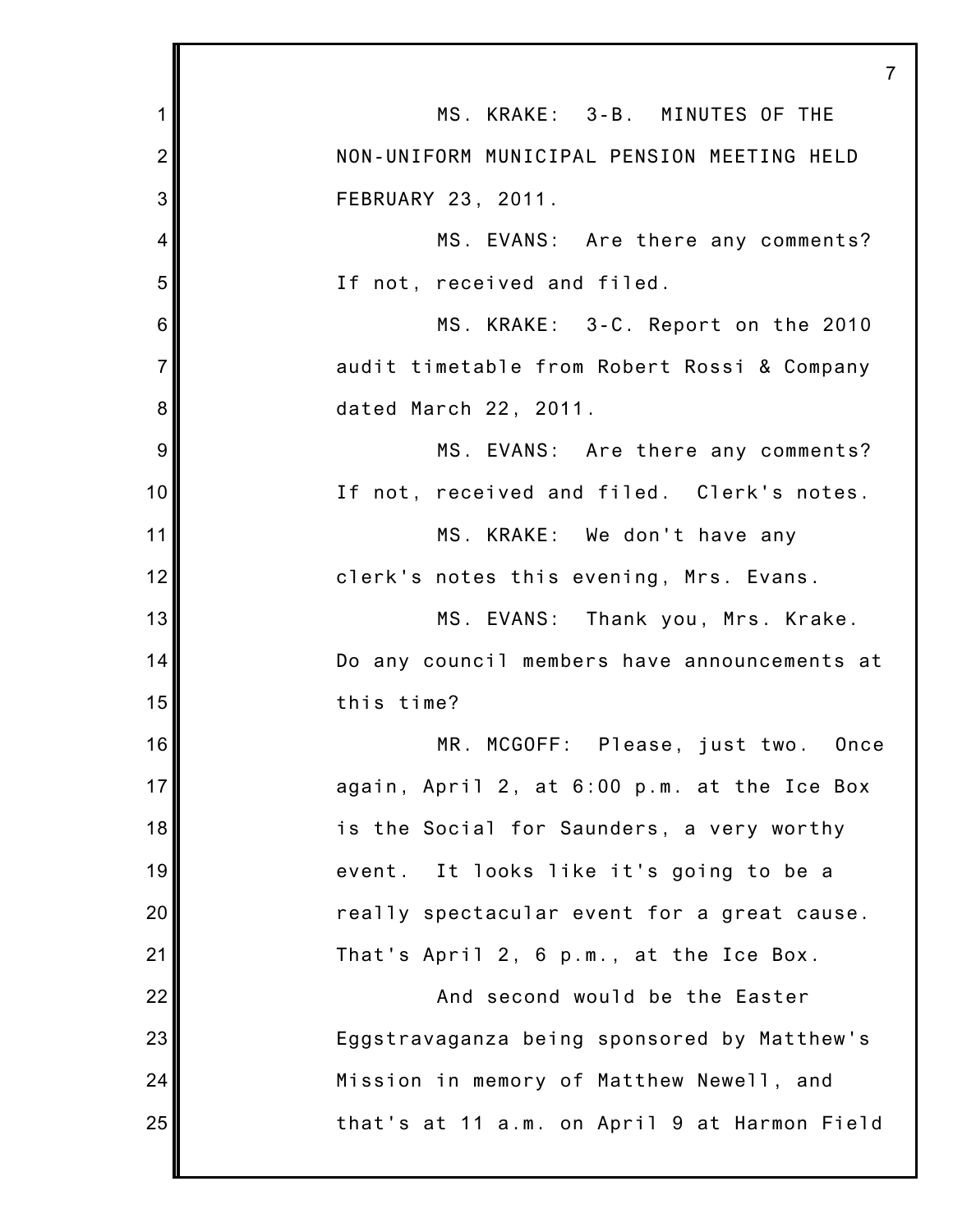|                 | 8                                            |
|-----------------|----------------------------------------------|
| $\mathbf 1$     | with the Easter egg hunt to begin at 11:30.  |
| $\overline{2}$  | Thank you.                                   |
| 3               | MR. ROGAN: Just one. On April 16,            |
| $\overline{4}$  | 2011, there will be an autism walk at Nay    |
| 5               | Aug Park starting at 11 a.m. and everyone is |
| $6\phantom{1}6$ | to meet at the gazebo across from the CMC    |
| $\overline{7}$  | Hospital.                                    |
| 8               | MR. LOSCOMBE: I would just like to           |
| 9               | thank Louise Hubert in Boscov's for her      |
| 10              | assistance today. She knows what I mean.     |
| 11              | MS. EVANS: Mr. Joyce, any                    |
| 12              | announcements?                               |
| 13              | MR. JOYCE: No, I'm fine for                  |
| 14              | tonight.                                     |
| 15              | MS. EVANS: The Fraternal Order of            |
| 16              | Eagles No. 314 in Scranton, will conduct     |
| 17              | it's annual spring craft fair this Saturday, |
| 18              | April 2, 2011, from 11 a.m. to 4 p.m. Items  |
| 19              | for sale include jewelry, Dove chocolate,    |
| 20              | Avon products, home decor and many more.     |
| 21              | Food will also be available for purchase.    |
| 22              | That's it.                                   |
| 23              | MS. KRAKE: FOURTH ORDER. CITIZENS'           |
| 24              | PARTICIPATION.                               |
| 25              | MS. EVANS: Our first speaker this            |
|                 |                                              |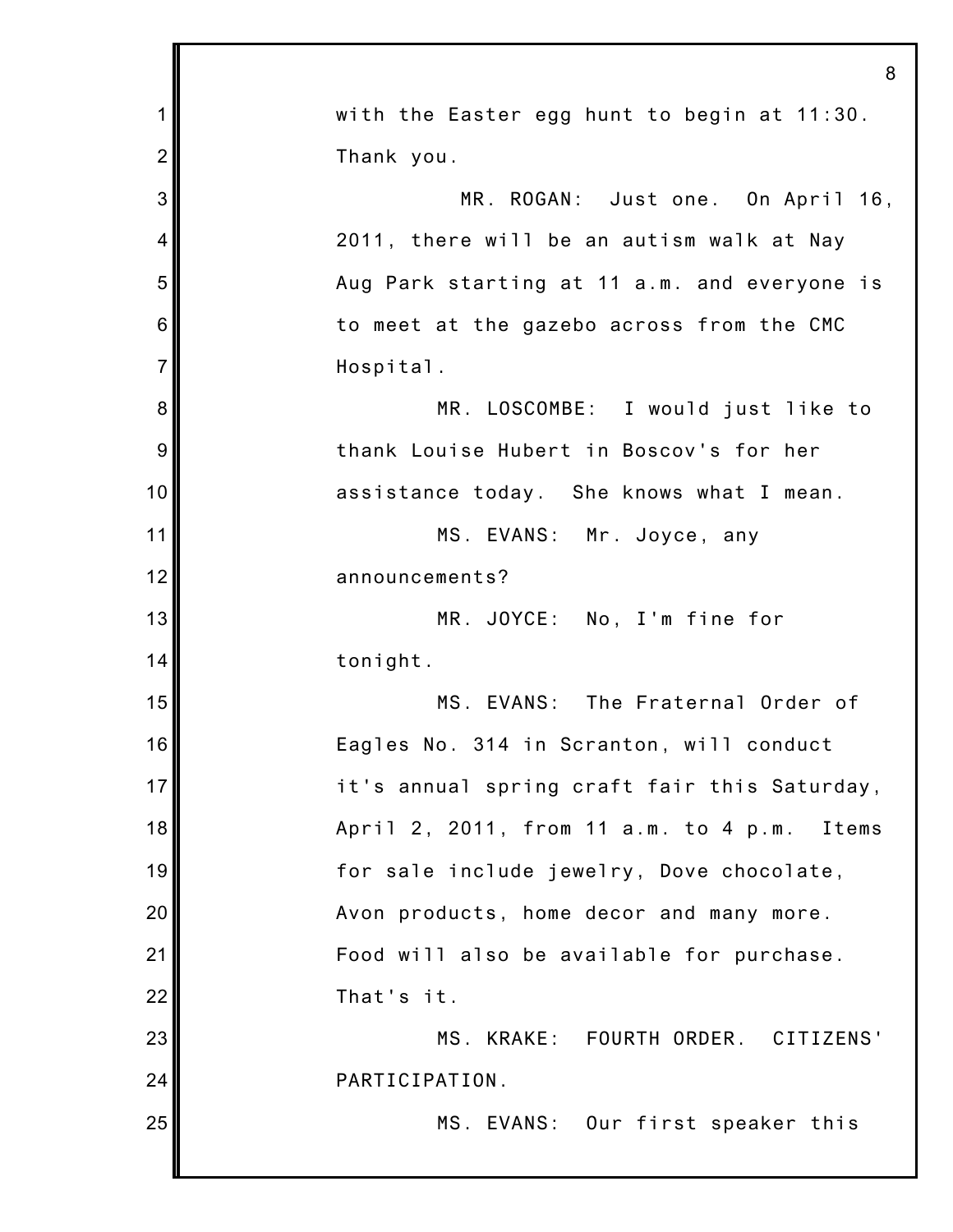1 2 3 4 5 6 7 8 9 10 11 12 13 14 15 16 17 18 19 20 21 22 23 24 25 9 evening is Doug Miller. MR. MILLER: Good evening, Council. Doug Miller, Scranton. MS. EVANS: Good evening. MR. MILLER: I'd like to begin tonight by responding to an article that I had the opportunity to read over the weekend in Go Lackawanna regarding the West Side Crime Watch. I just wanted to take this time to recognize the group for their commitment to protecting and being watchdogs in the West Side community. Having their presence on the streets along with our police officers certainly sends a strong message to anyone who may look to cause harm in that part of town. My only hope is that this group continues to grow and can have the opportunity to educate the public. I would also like to see council try to build the working relationship with the group in order for you to gain a better perspective of what's going on over there and on anything that may be taking place in the neighborhood in a period of time. While I'm on that subject, I would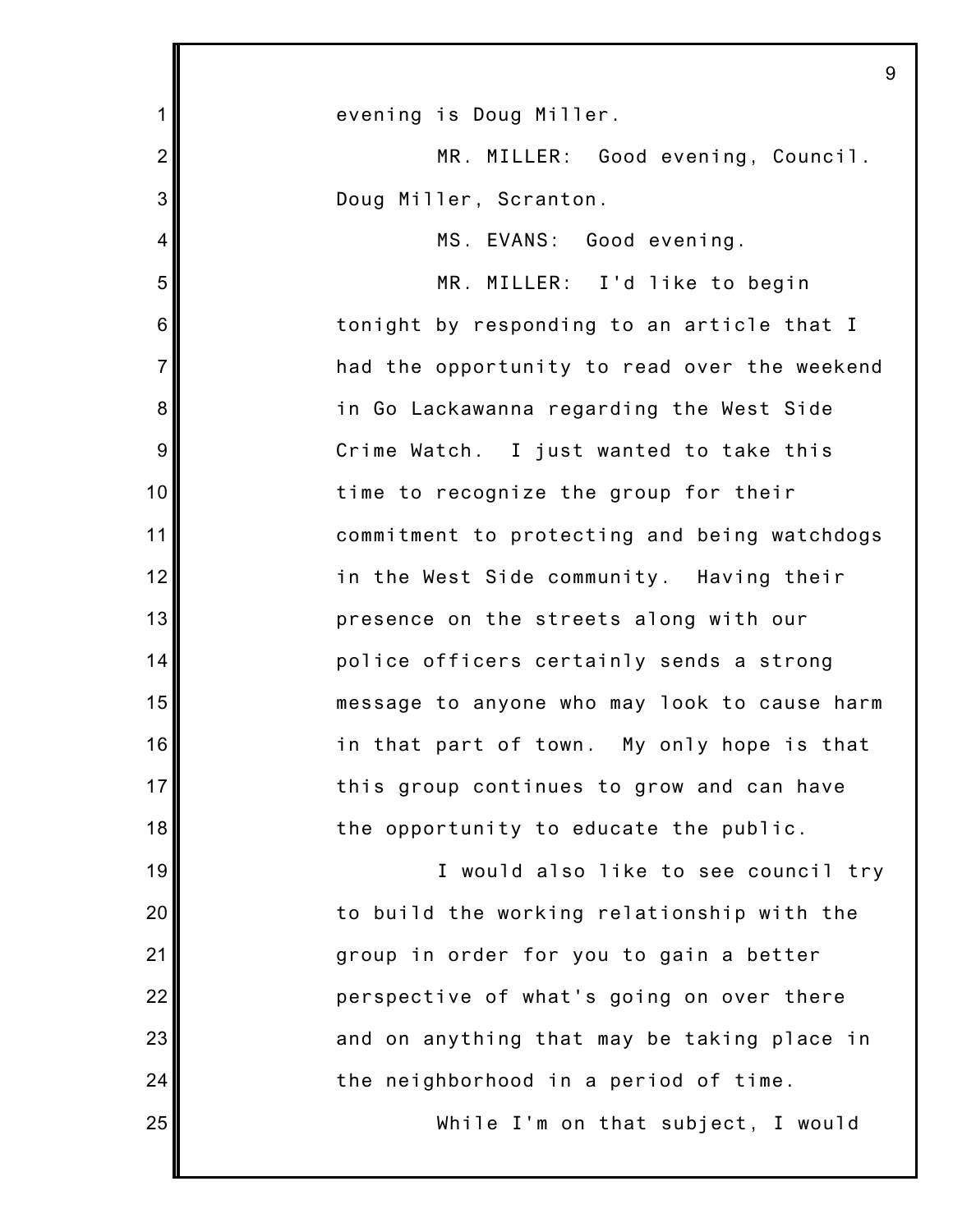also like to take this time to commend each and every neighborhood association for all of their efforts. Last night I had the pleasure of attending an open house at the Keyser Valley Community Center to view the improvements that were made to the building. They did some work on the bar, installed a new flat screen TV, and many other improvements and I just want to commend them for that, they should be also proud of their efforts and certainty I would hope that more residents in that part of town would get involved with the Keyser Valley Community Association because they do serve a great purpose.

1

2

3

4

5

6

7

8

9

10

11

12

13

14

15

16

17

18

19

20

21

22

23

24

25

And, like I said, I would encourage residents not in the area, but all over town to join their neighborhood associations because in order to turn the city around it's going to take a total team effort, and when I say team effort, I'm talking about everyone being on the same team. It's also going to take cooperation from all sides and a commitment to solve the city's problems.

Moving onto another topic tonight,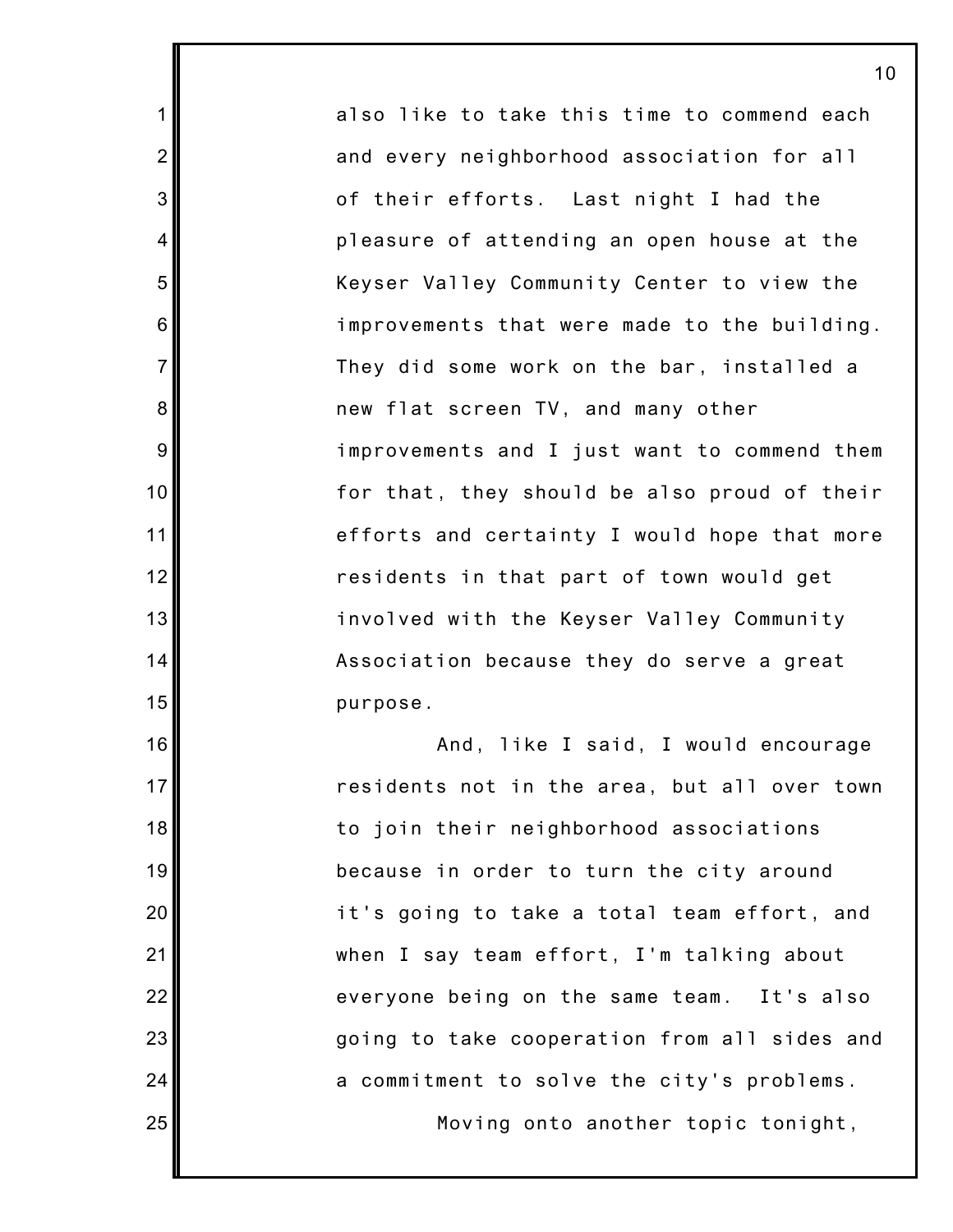1 2 3 4 5 6 7 8 9 10 11 12 13 14 15 16 17 18 19 20 21 22 23 24 25 the Taxpayers' Association will be holding a special meeting this Thursday at 6 p.m. here in council chambers. I'd just like to encourage the public viewing tonight if they are interested to please attend. And I'd also like to ask Mr. Joyce if we have had heard anything regarding the request I made on Mr. Greco, if you have any update? MR. JOYCE: We haven't been done to the office yet, but I will be doing so within the next few weeks. MR. MILLER: Like I said last week, reiterating my statements, I don't feel you should have to go to any office, and that's not just council, that would be anybody. I don't think that -- in my opinion I feel citizens' request should be given -- sent right to the city clerk's office and given to you directly. I don't believe you should be running all over town chasing information. Those are my feelings. I'm sure there is lot of opinions on that, but that's how I feel. And one last issue tonight, it was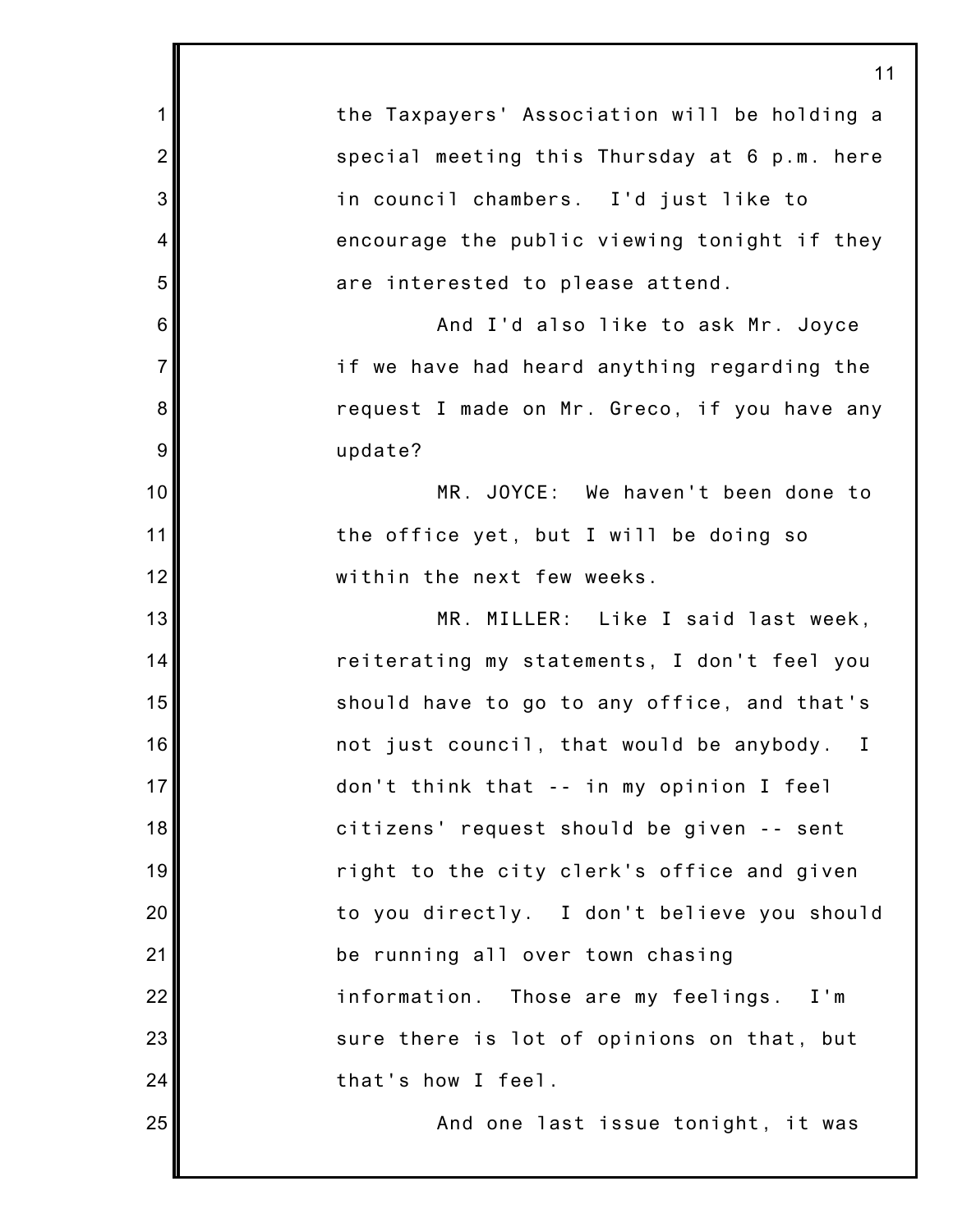made -- brought to my attention earlier this evening that I guess coming down the expressway coming into town towards the Radisson if you were to make that right-hand turn at the light there to get onto Jefferson, there is a light there, and I go by there, you know, frequently and I never noticed this, and it was a good point that was brought out, there is a sign that says "No turn on red" and the point that was made was any traffic coming from your left-hand side would be coming from Lackawanna Avenue, well they can only -- that traffic coming from that light can only make that right-hand turn going towards Moosic Street. There is no traffic that can go straight through onto Jefferson because there is that median in the middle of the road.

1

2

3

4

5

6

7

8

9

10

11

12

13

14

15

16

17

18

19

20

21

22

23

24

25

So maybe we can take a look at that. I thought it was a good point that was brought forward. Why would we waste all of that money on a light if we don't need it, so maybe we can look at that. And that's all for this evening. Thank you.

MS. EVANS: Thank you. Giovanni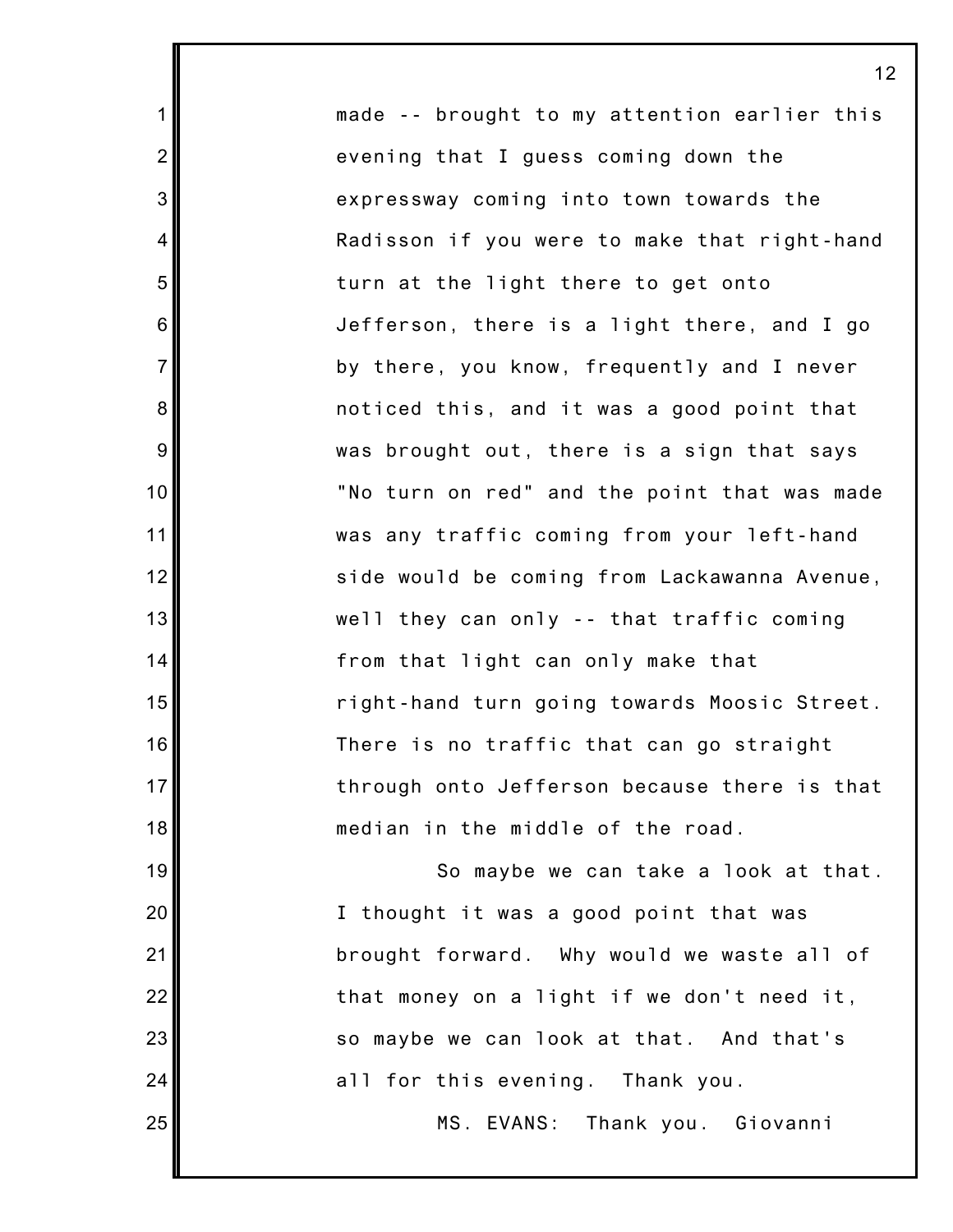1 2 3 4 5 6 7 8 9 10 11 12 13 14 15 16 17 18 19 20 21 22 23 24 25 13 Piccolino. MR. PICCOLINO: Good evening, city council and fellow Scrantonians. Giovanni Piccolino. MS. EVANS: Good evening. MR. PICCOLINO: How are you? I would like to begin by applauding Chief Duffy. I think what he is doing is fantastic around this city. I constantly see it in the Times. He is doing a lot of extra footwork, kind of makes you feel a lit bit safer. I would also like to applaud the Scranton School board for voting that bath salt is banned from I guess around the school district, which I was wondering if there is any steps at all, I mean, to take that we could ban the sale of that in the city? There has been a lot of bizarre incidents. MS. EVANS: It's very coincidental that you should mention that tonight because, in fact, Mr. Loscombe, our public safety chair, has been working very diligently on this issue recently and he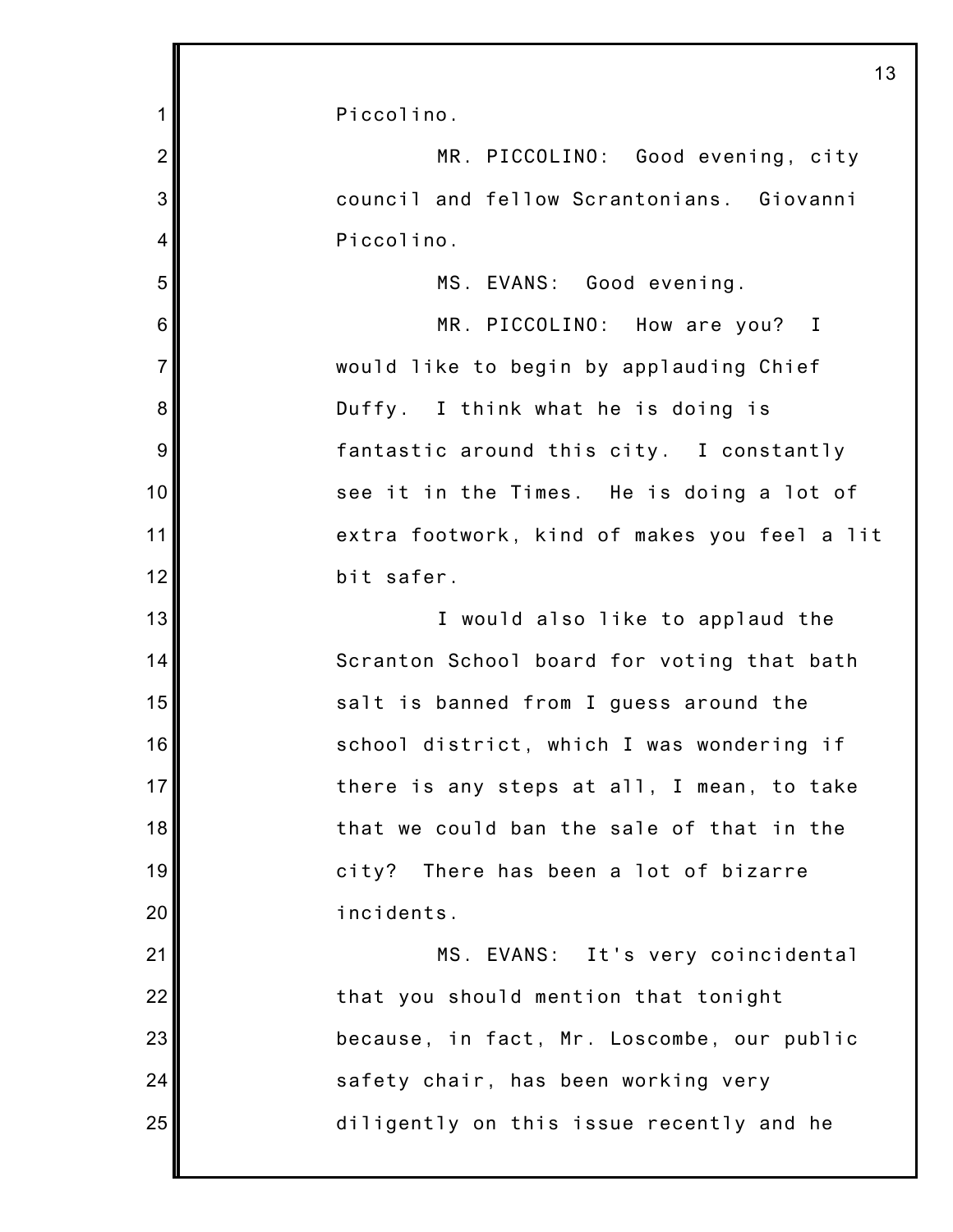will be addressing it later this evening. We had gotten together on a few occasions since last week and I know he has done a great amount of work on this and we have our solicitor involved as well, so we will address that later. MR. PICCOLINO: Good. That was a scary picture in the Times, especially with those two children not having restraining seats and stuff. MR. ROGAN: Mr. Piccolino, I would also add, me and Mr. Loscombe spoke about this before the meeting and Mr. Miller actually brought up the neighborhood watch meetings and, you know, before the media really started talking about a bath salts when I heard of it, I think, oh, you know, bath salt, like you pour into your bath, and I know I actually learned a lot about it because of Chief Duffy and Captain Graziano's presentation that they had at the Hyde Park Neighborhood Community Watch and it was a great presentation and they went on to say that they believe that these bath salts, even though they are legal throughout

1

2

3

4

5

6

7

8

9

10

11

12

13

14

15

16

17

18

19

20

21

22

23

24

25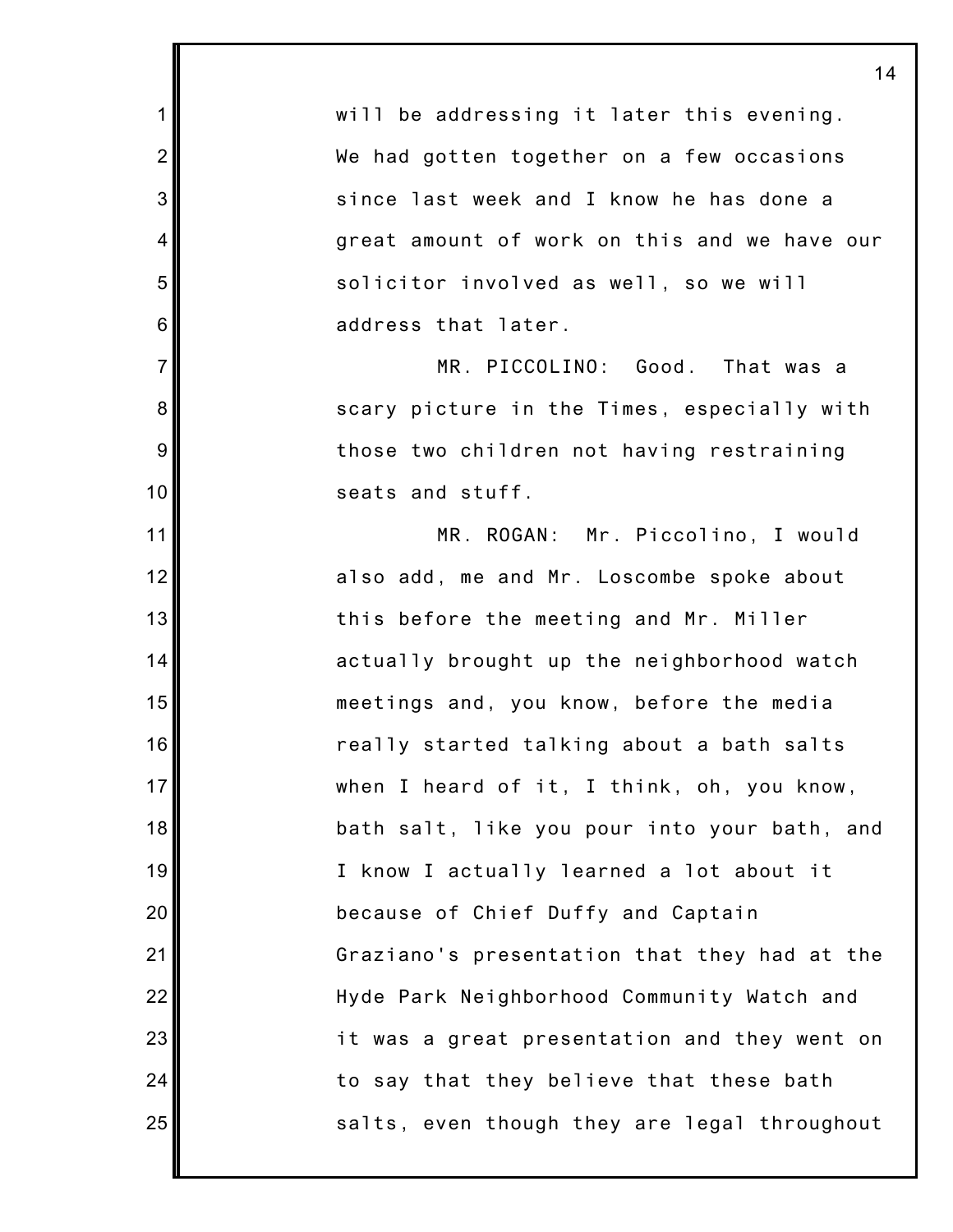1 2 3 4 5 6 7 8 9 10 11 12 13 14 15 16 17 18 19 20 21 22 23 24 25 15 the state, they are more dangerous than hard drugs like heroine and cocaine, and we have been seeing it played out in the news day after day recently. MR. PICCOLINO: Thanks. And last, but not least, it wasn't for the community Buona Pizza wouldn't be where it's at our so our t-shirt sales we have \$200 for the Public Safety and Manpower Initiative for the city. MS. EVANS: Thank you very much. Yes, if you could give that to Ms. Carrera. That's very generous. Thank you so much. I'm sure that both of the police and the fire departments will be very grateful to you. MR. PICCOLINO: Thank you. God bless. MS. EVANS: Thank you. Bob Bolus. MR. BOLUS: Good evening, Council. Bob Bolus, Scranton. MS. EVANS: Good evening. MR. BOLUS: Well, I can't say it's been a heck of a week since I was here last. We've finally come to some of the things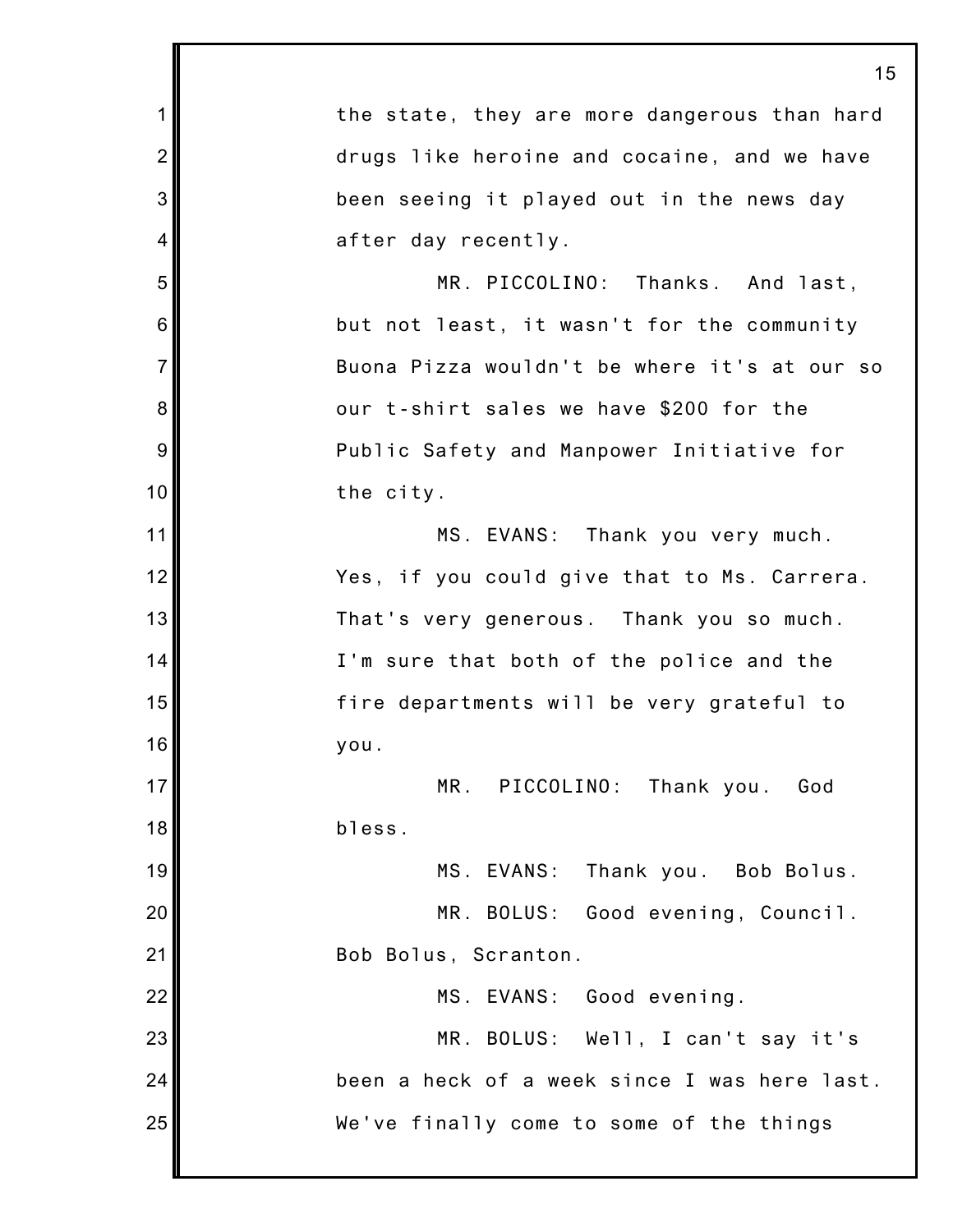that I think need to be addressed tonight. As you all know, and I'm sure most people do, I have been pretty well-hammered in, you know, the press and accusations were made about my home and all, and I have taken really serious exception to the comments of Joe Weschler, Barry Dunleavy and others in the East Mountain Neighborhood Association and I'm going to see that they get their day in Court for the falsely accused lies and misrepresentations they made about me and my home and everything else up there because they are without justification. They made them to the press, they made them to city officials, and they have to be addressed and they are going to be dealt with.

1

2

3

4

5

6

7

8

9

10

11

12

13

14

15

16

17

18

19

20

21

22

23

24

25

I had a dialogue with Attorney Kelly, in fact, yesterday. We had bumped into each other and Paul asked if we can we sit down and talk. And I said, "Paul, that's all I wanted to do. There was no need for anything to get to where it was. I understand the issues you are dealing with, you know, you are in a campaign, you are in a race, being nobody wants to have anything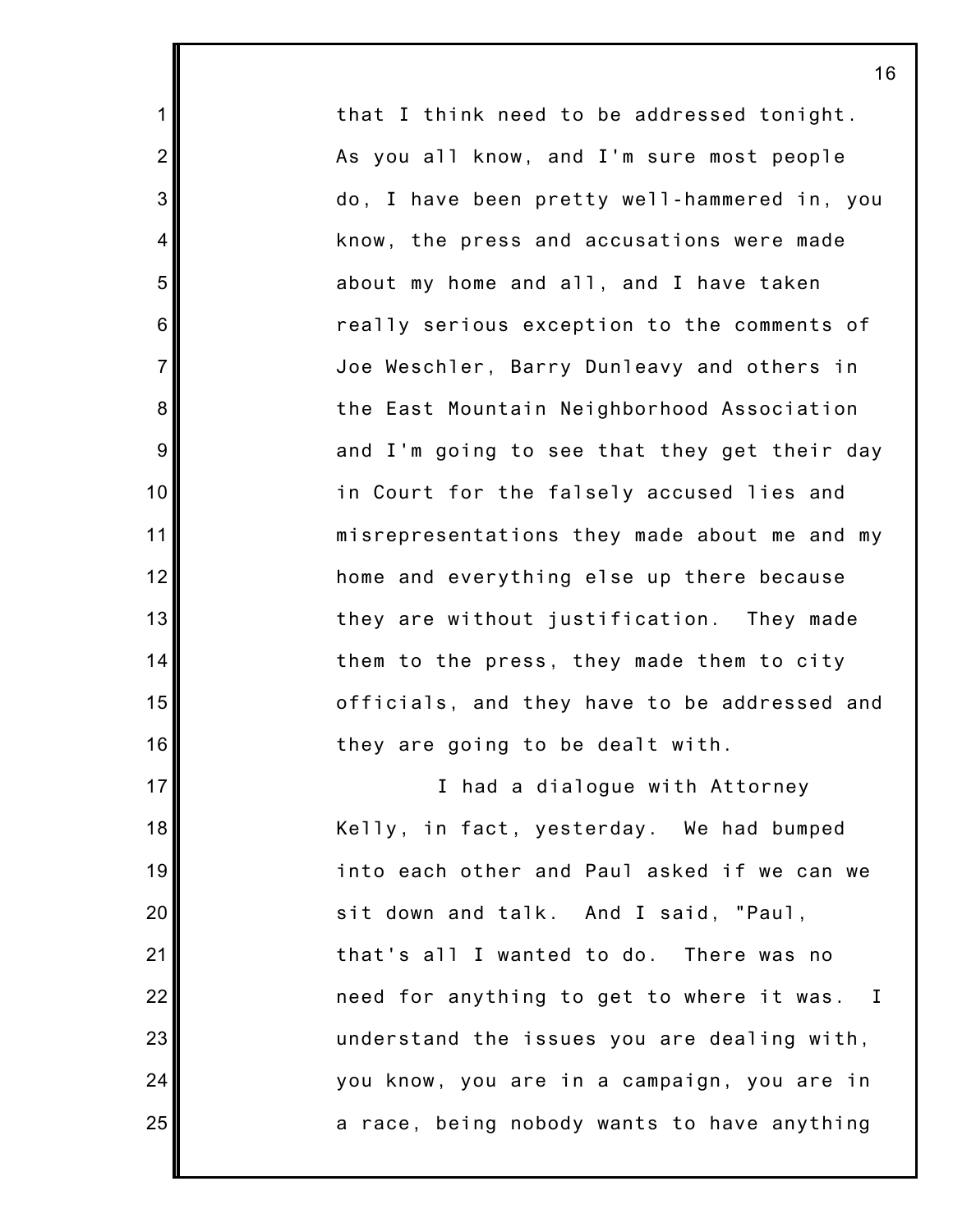| $\mathbf 1$    | negative one way or the other."             |
|----------------|---------------------------------------------|
| $\overline{2}$ | But, I said, this could have been           |
| 3              | resolved with a little intelligence had     |
| $\overline{4}$ | people supplied the right information and   |
| 5              | maybe people paid attention to what         |
| 6              | so-called neighbors that were trying to     |
| $\overline{7}$ | attain at the expense of other people.      |
| 8              | Mr. McGoff had stated after I left          |
| 9              | last week, I reviewed it, oh, let it go to  |
| 10             | Court. Well, maybe it's a good thing to go  |
| 11             | to Court on some issues that you can't      |
| 12             | resolve, but I think intelligent people,    |
| 13             | mature people, can setup a dialogue and get |
| 14             | things done. Your running mate, I didn't    |
| 15             | hear anything about his illegal aliens and  |
| 16             | how you perceive him, Mr. McGoff.           |
| 17             | MR. MCGOFF: Excuse me.                      |
| 18             | MR. BOLUS: No, I'm not going to             |
| 19             | excuse you because you made a comment last  |
| 20             | week --                                     |
| 21             | MR. MCGOFF: I didn't make any               |
| 22             | comments.                                   |
| 23             | MR. BOLUS: Yeah, you did. You said          |
| 24             | it should go to Court. What I would like to |
| 25             | you to today, Mr. McGoff, on behalf of      |
|                |                                             |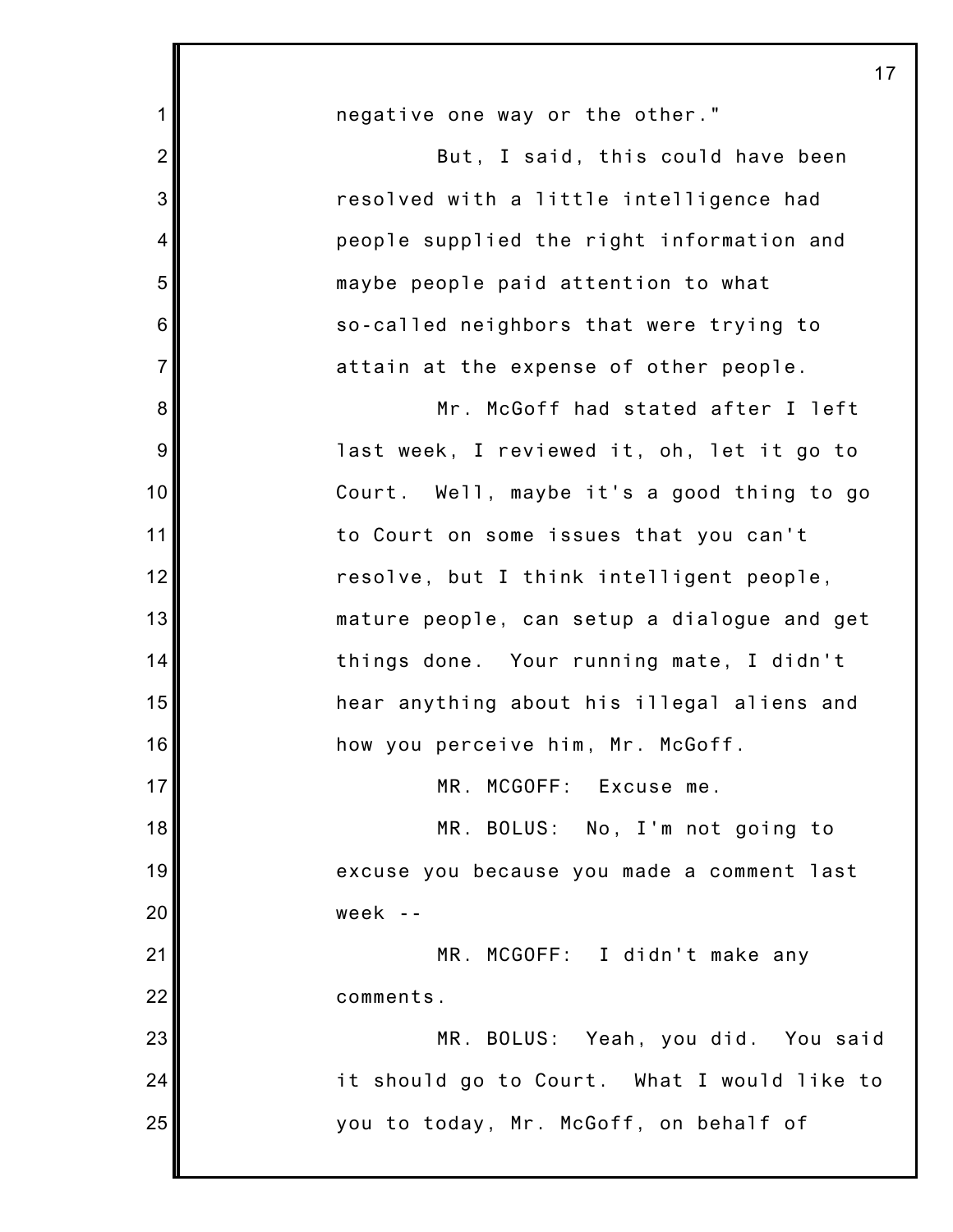1 2 3 4 5 6 7 8 9 10 11 12 13 14 15 16 17 18 19 20 21 22 23 24 25 council, since Mr. Hartman has an issue up there with the land that everybody is trying to protect him with, I'd like to see you send a letter to Attorney Kelly, because we raised that issue with him, to have a legal opinion as to why he built his home on city-owned property, which I presented to this council. I'd like to see you take that  $-$ MR. MCGOFF: Don't you have that in Court now? Isn't that one of the -- MR. BOLUS: No, that isn't in Court yet, Mr. McGoff. MR. MCGOFF: That's not one of the 27 lawsuits you have? MR. BOLUS: No, it's not part of the lawsuit, the easement is my issue that we are dealing with. This is an issue about city-owned property. The question of the subdivision that was approved and he built his home on it. MR. ROGAN: Mr. Bolus, if I can interrupt, I actually had it on my list of requests to send a letter to Attorney Kelly asking if action was going to be taken on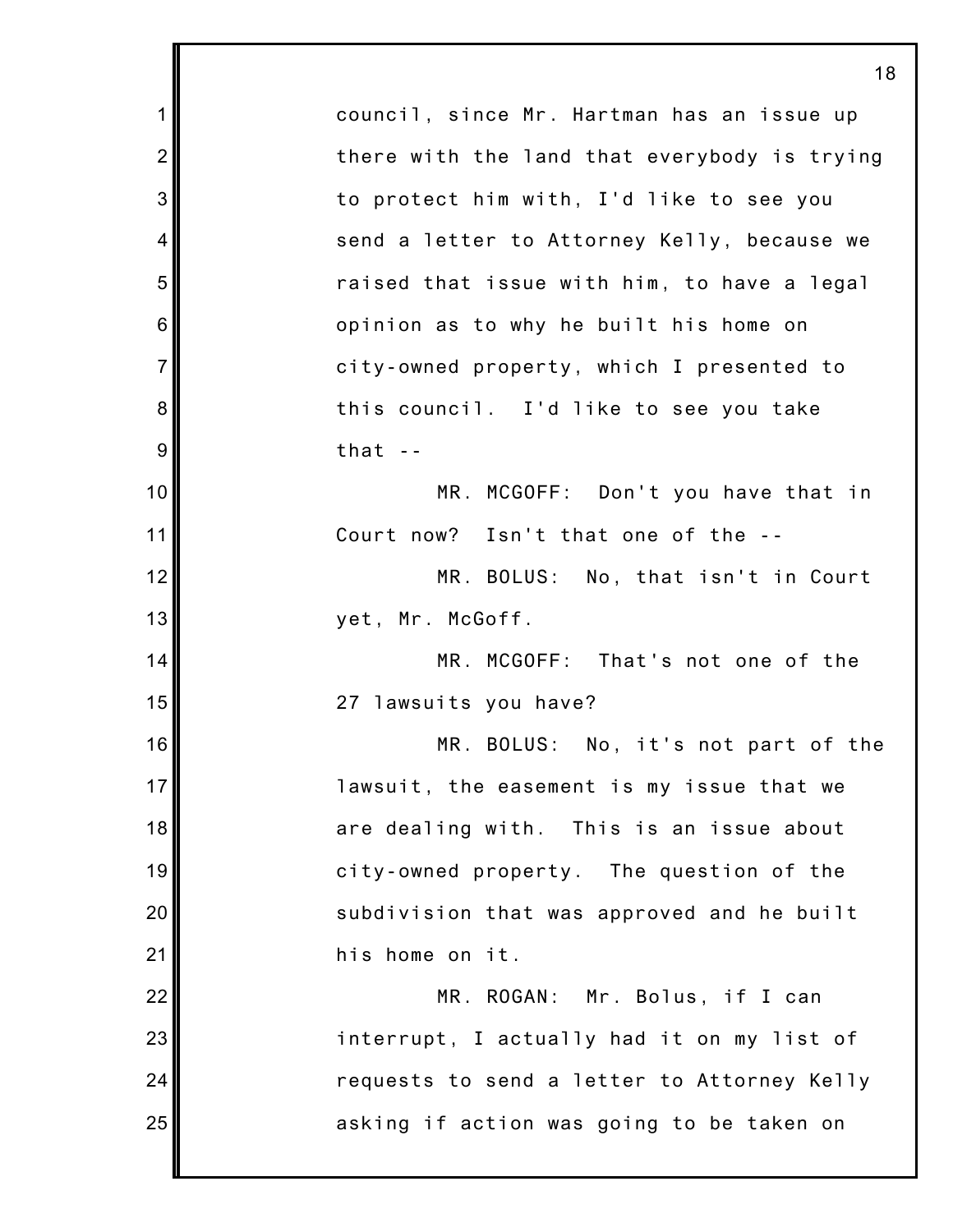|                | 19                                           |
|----------------|----------------------------------------------|
| $\mathbf 1$    | your offer for \$50,000, and I know Attorney |
| $\overline{2}$ | Hughes mentioned last week that that would   |
| 3              | be the bid that if somebody else wanted to   |
| 4              | bid they would have to beat that.            |
| 5              | MR. BOLUS: Absolutely.                       |
| 6              | MR. ROGAN: And if was agreeable to           |
| $\overline{7}$ | everyone on else council I would ask that we |
| 8              | send that letter to Attorney Kelly. Also,    |
| 9              | on that letter asking if there is any new    |
| 10             | information regarding the easement.          |
| 11             | MR. BOLUS: Okay the -- I'm sorry.            |
| 12             | MS. EVANS: I just wanted to add              |
| 13             | that I think, oh I, don't know how long ago  |
| 14             | this might have been, during one of your     |
| 15             | previous visits when you had asked council   |
| 16             | to contact Mr. Kelly asking for his opinion  |
| 17             | as -- I believe as to that portion of the    |
| 18             | land being city-owned property, etcetera.    |
| 19             | MR. BOLUS: That's correct.                   |
| 20             | MS. EVANS: We did, in fact, send             |
| 21             | that letter to Attorney Kelly, I don't       |
| 22             | believe we received a response though, did   |
| 23             | we, Mrs, Krake?                              |
| 24             | MS. KRAKE: I'd have to check and             |
| 25             | I don't believe so.<br>see.                  |
|                |                                              |

I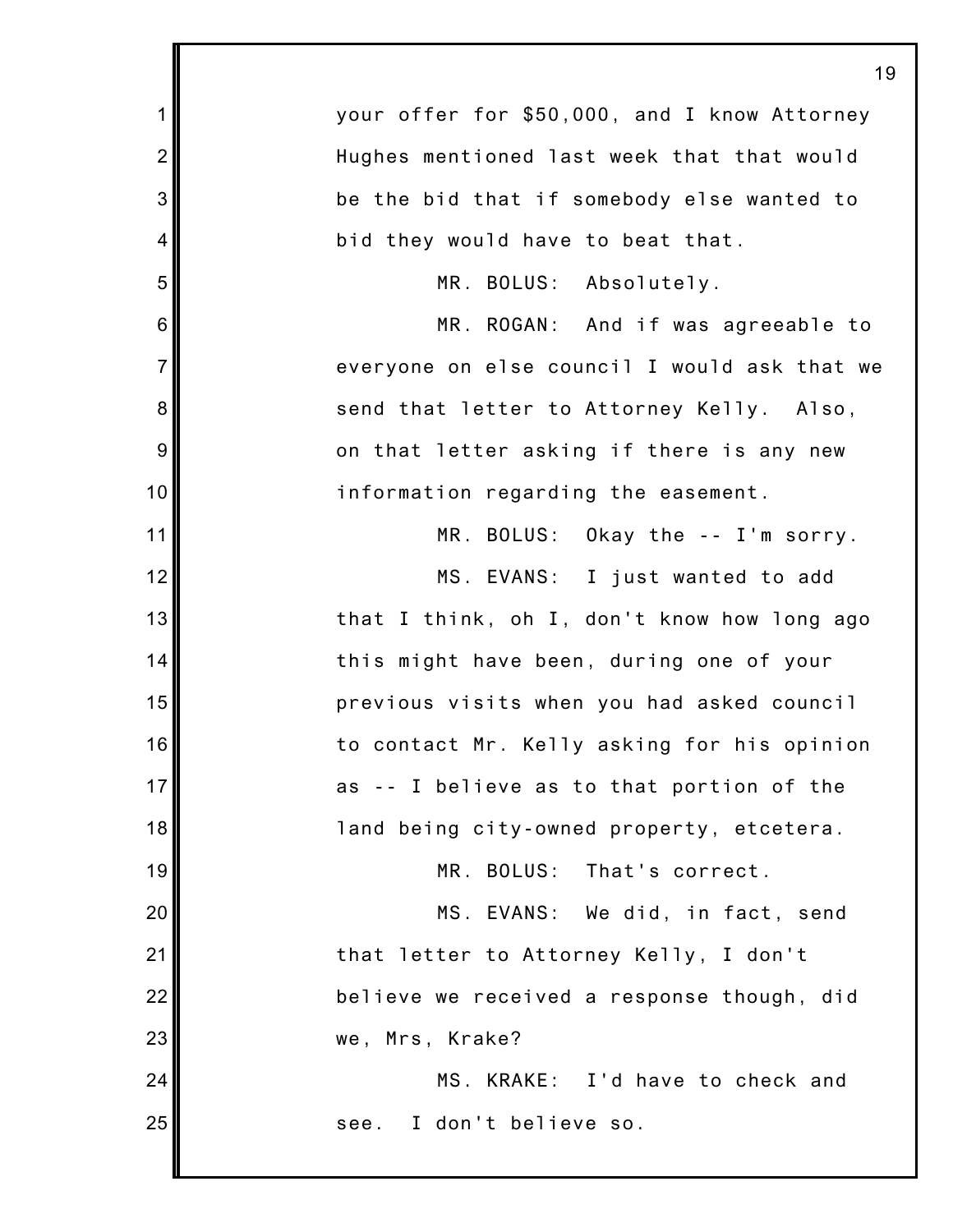|                | $\mathbf{z}$                                 |
|----------------|----------------------------------------------|
| $\mathbf 1$    | MS. EVANS: I can't recall having             |
| $\overline{2}$ | read a response because I think had I, I     |
| 3              | would have provided that to you as I do to   |
| $\overline{4}$ | other speakers who have posed questions and  |
| 5              | when we receive the responses we pass it     |
| 6              | right along.                                 |
| $\overline{7}$ | MR. BOLUS: Well, when I spoke with           |
| 8              | Attorney Kelly we spent about an hour        |
| 9              | together, and I can say that I believe we    |
| 10             | covered a great deal of ground and I think   |
| 11             | we are very close --                         |
| 12             | MS. EVANS: Good.                             |
| 13             | MR. BOLUS: -- to committing an               |
| 14             | agreement, an understanding between us in    |
| 15             | writing. Paul had a better grip of the       |
| 16             | facts now, he had a better understanding     |
| 17             | after we had the meeting, and I would        |
| 18             | commend him that he did sit down and he is   |
| 19             | looking to resolve the issue at the least    |
| 20             | expense to anybody and, of course, it's time |
| 21             | consuming. We were prepared to go to Court   |
| 22             | on Thursday and I gave Paul my word that we  |
| 23             | would hold back on it until we see where     |
| 24             | this agreement goes, and it's basically      |
| 25             | regarding the trailers. When the house is    |
|                |                                              |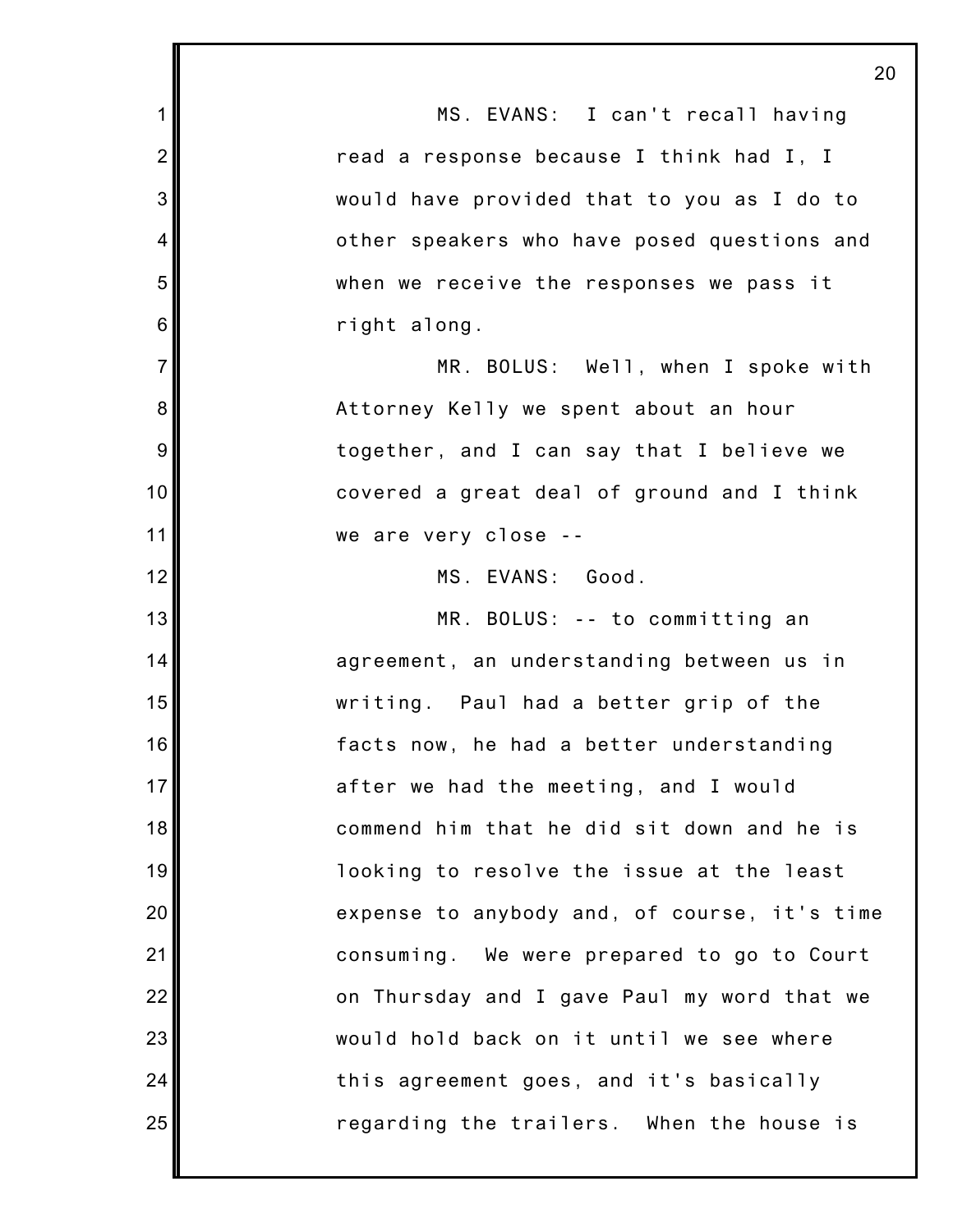finished being completed and the work is being done he understood now how the insurance company was involved and all of the things there that the house is definitely not uninhabitable, that there is more to meet the eye than neighbors and people made comments on, and I offered any time an inspector wanted to come in there be more than glad to show him what work is going to be done by the contractor, who is a licensed city contractor, who went in for the permit five weeks ago, and I paid for it, and then we were told we couldn't get it.

1

2

3

4

5

6

7

8

9

10

11

12

13

14

15

16

17

18

19

20

21

22

23

24

25

So the permit will be granted, the work will be done, and he could inspect - or the inspector, as long as he is qualified, can inspect the work that's going to be performed on the house. I have no problem with any of that. There were no secrets. It just took some common sense for people to come forward and do it.

And I would really like to thank the press, quite honestly, that's something that's very hard to do sometimes, but they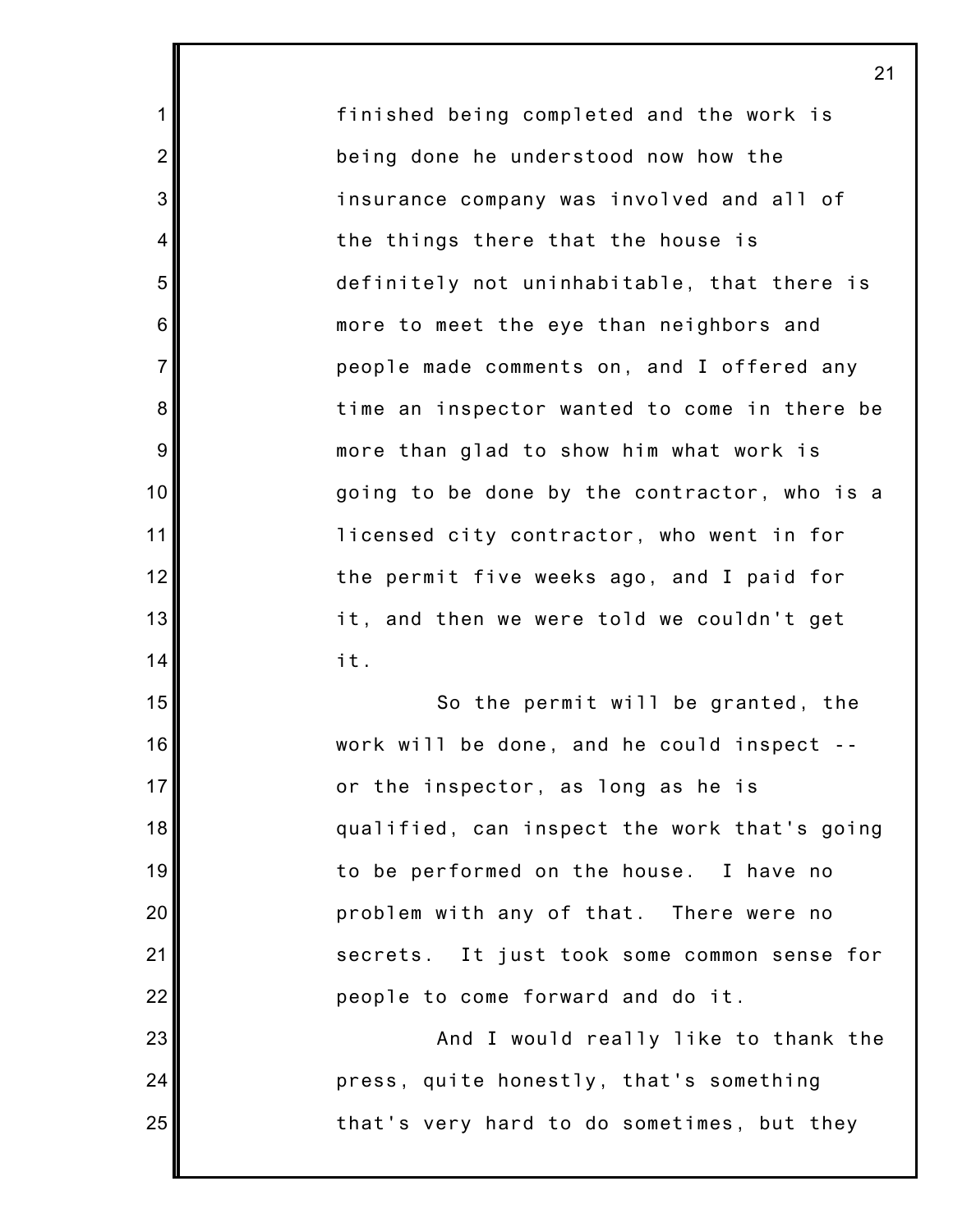did come forward, Channel 16, Go Lackawanna, the Scranton Times, they did bring the issue to light and I think by them doing that it's made more people attentive to let's resolve this situation rather than let it escalate because they didn't like the idea their names were in the paper no more than I did for something negative that was just unfair.

1

2

3

4

5

6

7

8

9

10

11

12

13

14

15

16

17

18

19

20

21

22

23

24

25

And I ran into the mayor over the weekend at a function for Roseanne Novembrino and he offered to get me a room, but as of today, you know, I didn't get the room yet and I hate to tell the mayor I'm still staying in my house, I'm sorry, but I really don't need the room now, but thank you very much and I appreciate that the efforts being done now. Maybe we can avoid spending money in a lawsuit like Mr. McGoff would like us to do, but I believe dialogue is the best way to resolve the problem.

MS. EVANS: Thank you, Mr. Bolus.

MR. BOLUS: And I think Attorney Kelly and I will get that done and I'll keep council posted as well as the press. Thank you.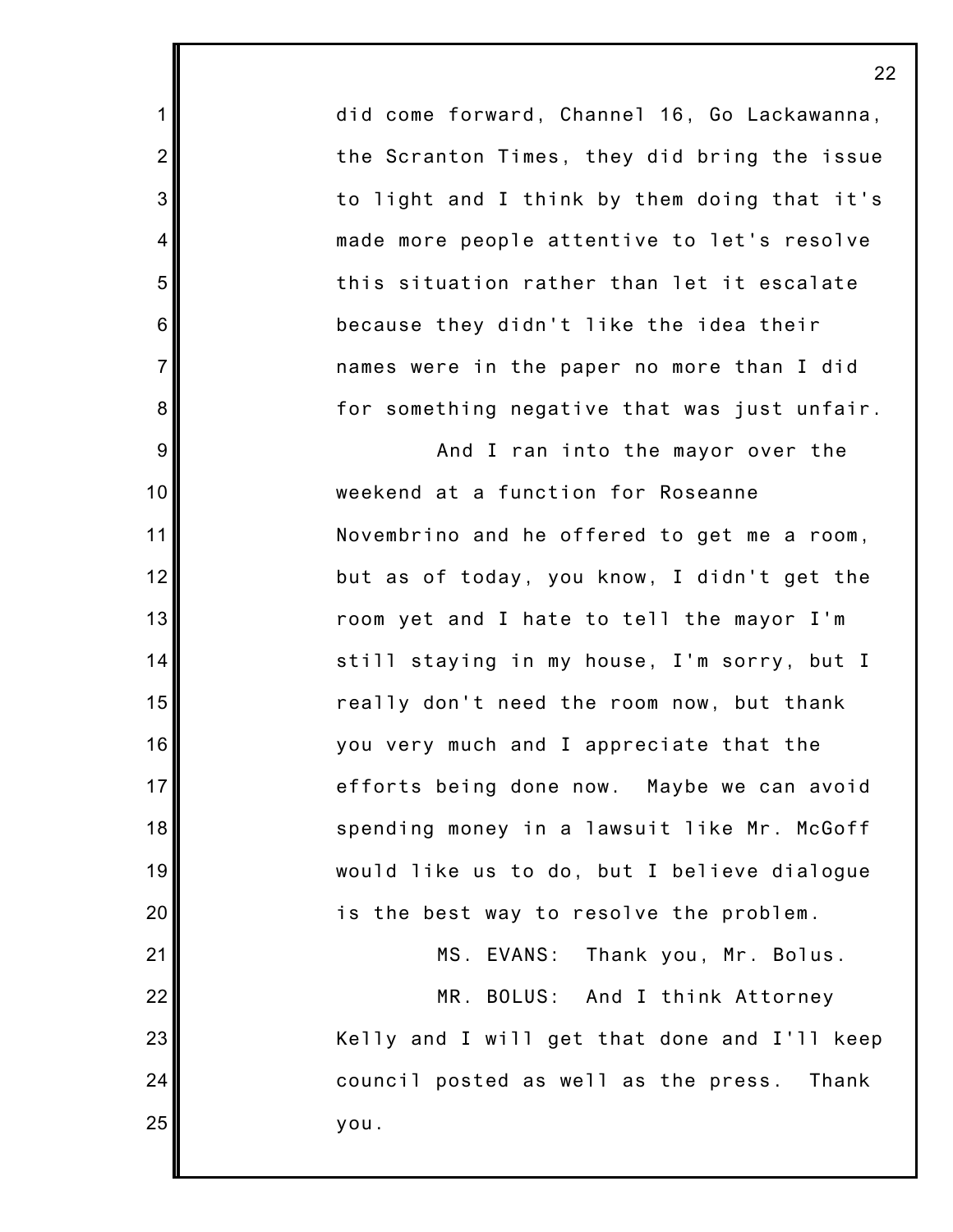|                         | 23                                           |
|-------------------------|----------------------------------------------|
| 1                       | MS. EVANS: Thank you.                        |
| $\overline{2}$          | MR. LOSCOMBE: Thank you.                     |
| 3                       | MS. EVANS: Andy Sbaraglia.                   |
| $\overline{\mathbf{4}}$ | MR. SBARAGLIA: Andy Sbaraglia,               |
| 5                       | citizen of the Scranton. Fellow              |
| $\,$ 6 $\,$             | Scrantonians, there is a lot of things being |
| $\overline{7}$          | built on city-owned property. Of course,     |
| 8                       | some of those leased out. I believe the      |
| $\overline{9}$          | Holiday Inn is being -- they are putting a   |
| 10                      | bank there now where the old Holiday Inn     |
| 11                      | used to be or Holiday Manor? I believe       |
| 12                      | that's a city property, too, and they are    |
| 13                      | also talking about putting a Turkey Hill     |
| 14                      | down at the old DPW site.                    |
| 15                      | Now, think about it, they only have          |
| 16                      | to pay a tax on the improvements, not on the |
| 17                      | land, and if you look at your taxes, the     |
| 18                      | land tax is more expensive than the          |
| 19                      | improvements, so somewhere along the line a  |
| 20                      | lot of shenanigans is going on. Well, there  |
| 21                      | is sense going back to the Ice Box. I think  |
| 22                      | we all went over it 101 times and what is    |
| 23                      | what is.                                     |
| 24                      | I don't like a 200-year lease, I             |
| 25                      | don't care what for a dollar a year. I       |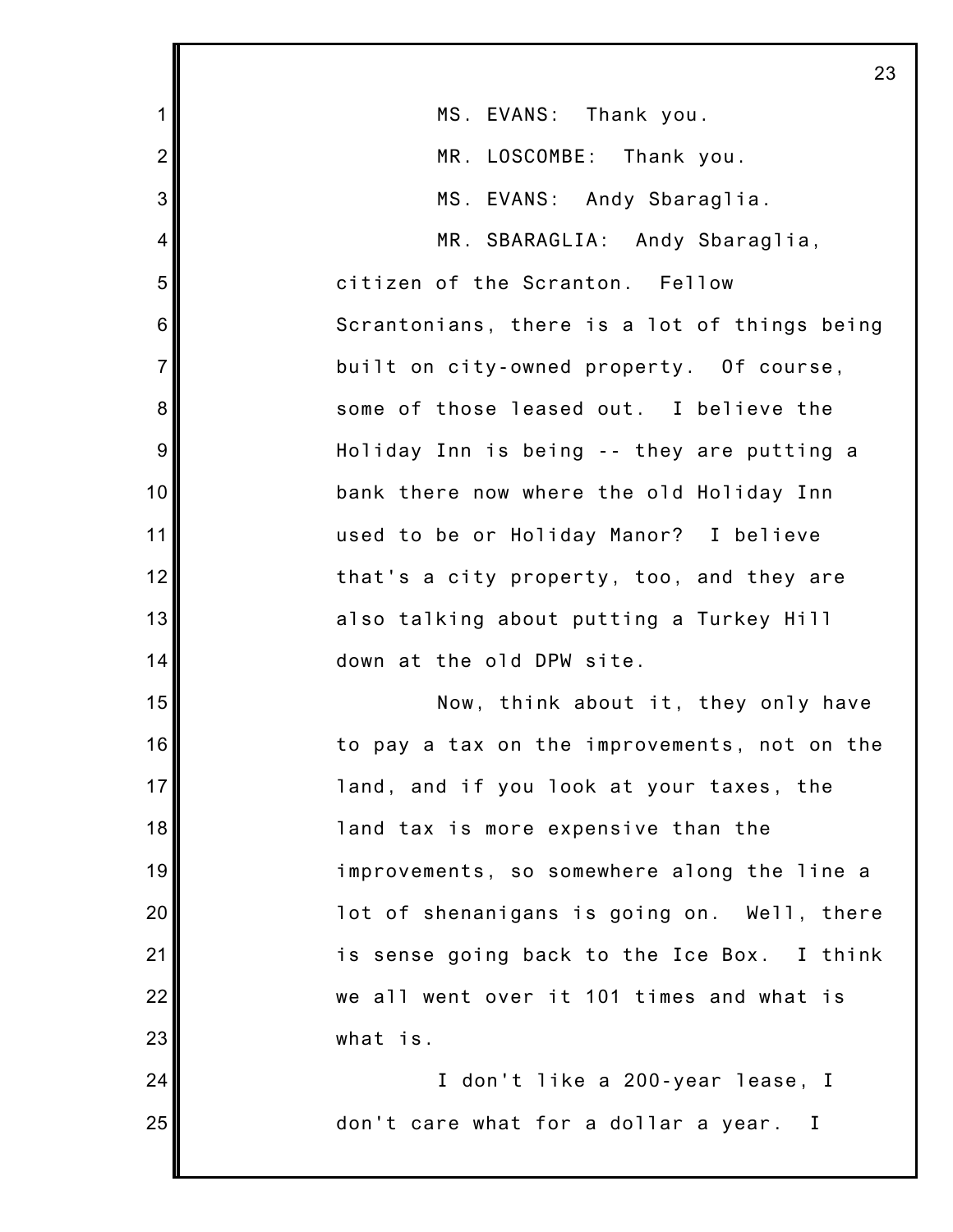could say it 101 times and it still makes me mad, but unfortunately, that's what our mayor did. He gave that piece of property for \$1 a year for 198 years and their only stipulation was, of course, to tear down the buildings.

1

2

3

4

5

6

7

8

9

10

11

12

13

14

15

16

17

18

19

20

21

22

23

24

25

Now, the Holiday Manor, on the other hand, we tore that down. That should not have been leased. That should have been sold. Where does the man get the right to do what he is doing other than the fact that a lot of people vote for him and really, really, really in my mind I can't understand it, but it's done. It's done. That's the reason why it's too bad they don't have recall provisions in the State of Pennsylvania. We certainly need it.

Now, let's go on to some of the other issues. You know, the Connell building wanted us to fix their sidewalks. If you look at the original legislation for the sidewalks for the 500 block of Lackawanna Avenue, it was all the sidewalks. We didn't say we would only fix Rinaldi's sidewalks, we said we would fix everybody's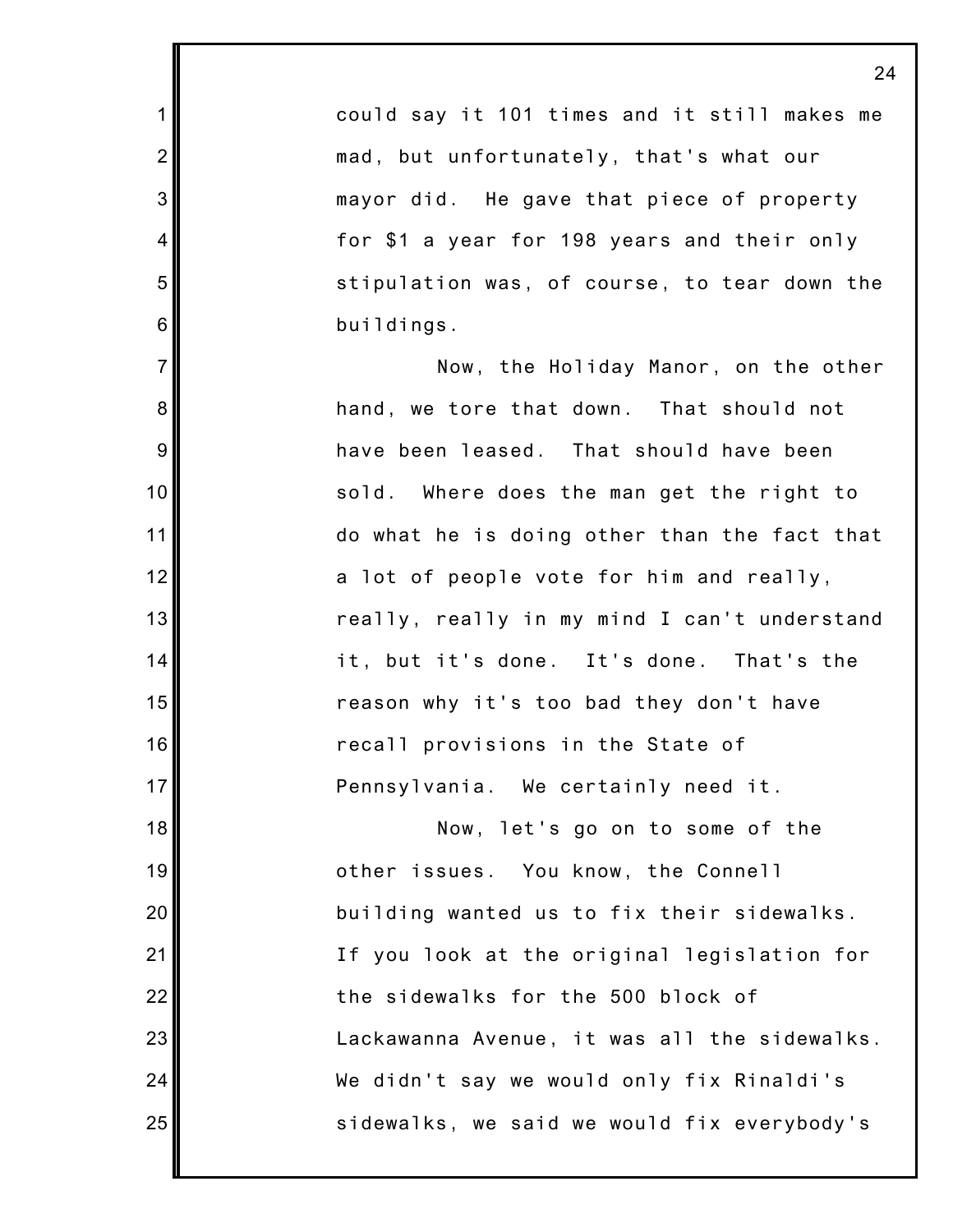sidewalks since the sidewalks are public egress and they should have been fixed, they still should be fixed, and I believe before you do the Connell building you ever bring that back up again you fix the sidewalks on the 500 block of Lackawanna. There is no sense in that. We could have had it all done and be done with it.

1

2

3

4

5

6

7

8

9

10

11

12

13

14

15

16

17

18

19

20

21

22

23

24

25

There is a lot of things happening in this city people don't realize. I wish they had more common sense really. What's the idea of the mayor trying to buy all electrical fixtures and then lease out installation to contractors? I don't understand that. You mentioned that the mayor wants to by the equipment.

MS. EVANS: Actually, I'm going to report on that under motions, the administration has reversed course on that and I'll address it further.

MR. SBARAGLIA: Well, thank God, because you would have had to live over there with Novembrino to find out what he was doing with all of these things. He has the discretion to spend \$5,000 without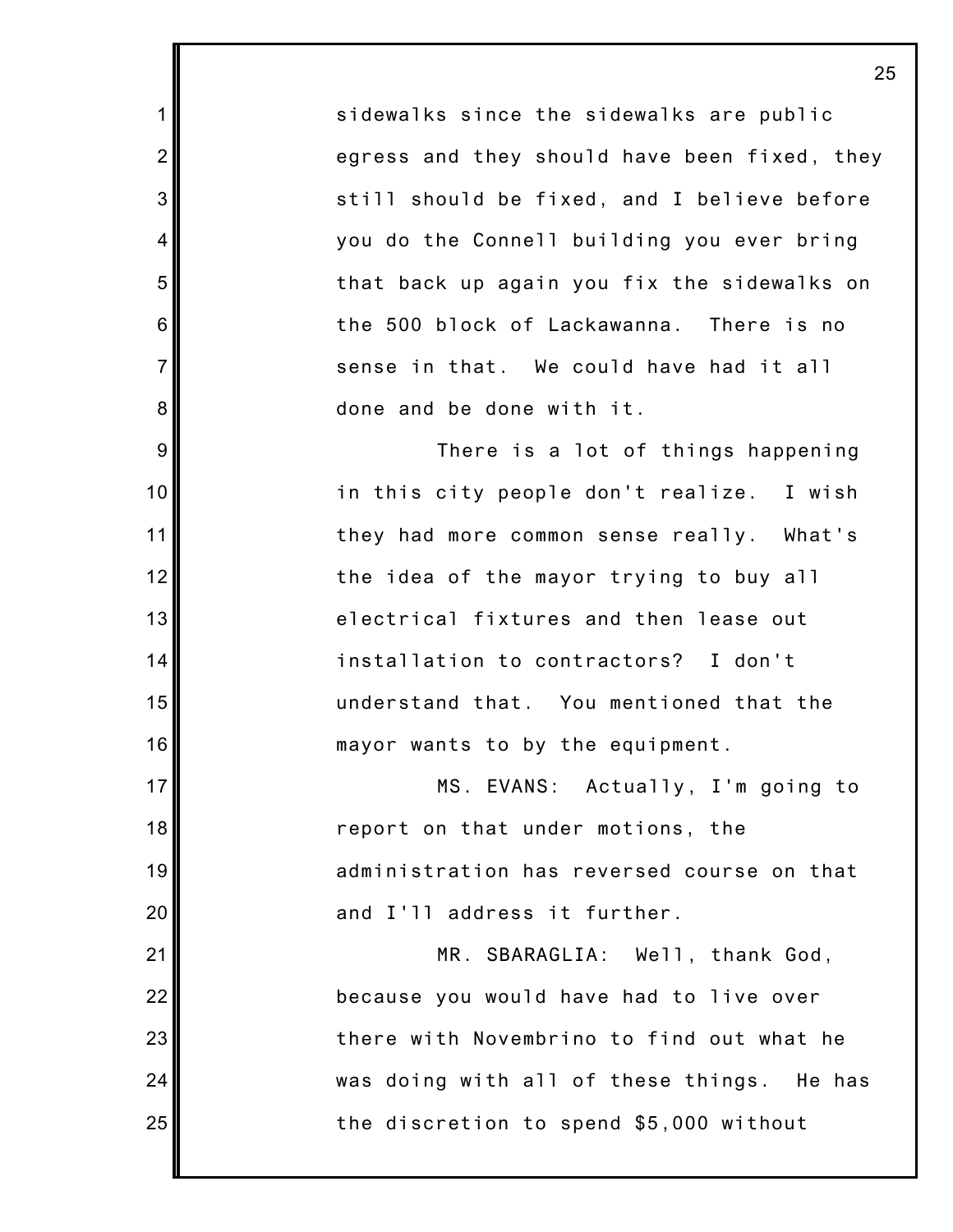coming before you and he could spend it and there is not a darn thing you can do about it. That's what bothered me about him deciding maybe you wanted to buy the light fixtures. That didn't make sense at all. Obviously, the best person to buy light fixtures is the contractor because he gets a discount. It makes more sense. I had the original contract for the light fixtures when they came out originally. I didn't believe that we have should have bought the light fixtures from PPL. I talked about it then, but like everything else in the city it falls on deaf ears until the streetlights go black. PPL did a good job. They should have never done what they did and I'm still waiting for somebody to come up and say, "Let's see the figures."

1

2

3

4

5

6

7

8

9

10

11

12

13

14

15

16

17

18

19

20

21

22

23

24

25

How much money did we actually save by buying the light fixtures being we had to pay the interest, we still have to pay the electricity, and we have to pay for somebody to install it? PPL did all of that. I don't quite understand, but like I said before, there is a lot of things that happen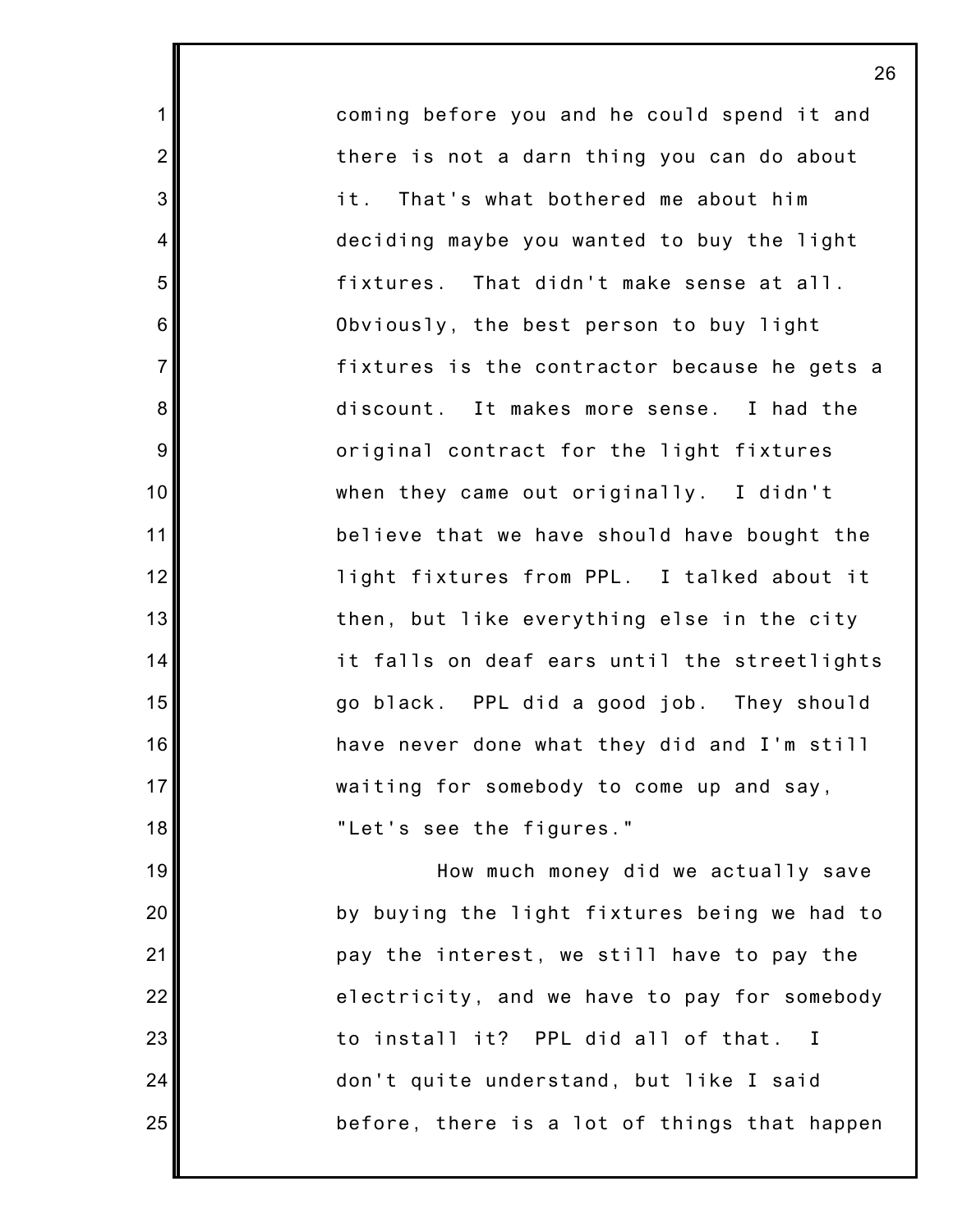|                | 27                                          |
|----------------|---------------------------------------------|
| $\mathbf 1$    | in the city I don't understand, they didn't |
| $\overline{2}$ | make sense then, they don't make sense now, |
| 3              | and we got to live with it. Thank you.      |
| $\overline{4}$ | MS. EVANS: Thank you,                       |
| 5              | Mr. Sbaraglia.                              |
| 6              | MR. LOSCOMBE: Mr. Sbaraglia, if I'm         |
| $\overline{7}$ | not mistaken, the bank being built on       |
| 8              | Franklin Avenue, that property is owned by  |
| 9              | the Tobyhanna Army Depot. That's whose      |
| 10             | building that -- they are building a new    |
| 11             | credit union there, and I don't recall if   |
| 12             | they held the mortgage on the former        |
| 13             | building that was there and by default they |
| 14             | had or they purchased it after, but they    |
| 15             | are                                         |
| 16             | MR. SBARAGLIA: You have to look             |
| 17             | into it because originally back then they   |
| 18             | said it was leased out. You will have to    |
| 19             | check it out.                               |
| 20             | MR. LOSCOMBE: I'll check it out for         |
| 21             | you.                                        |
| 22             | MS. EVANS: Our next speaker is Les          |
| 23             | Spindler.                                   |
| 24             | MR. SPINDLER: Good evening,                 |
| 25             | Council. Les Spindler, city resident and    |
|                |                                             |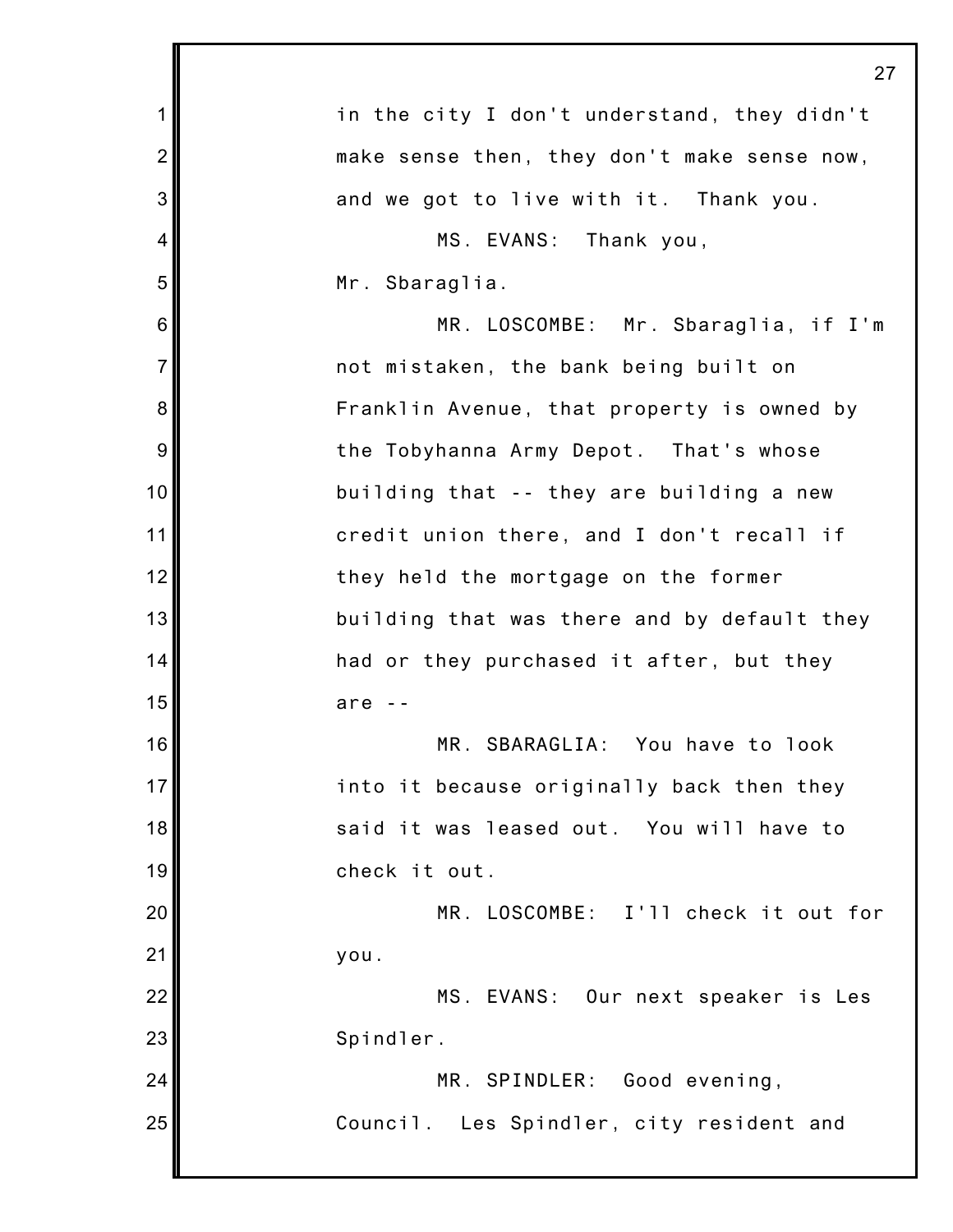|                | 28                                           |
|----------------|----------------------------------------------|
| 1              | homeowner, taxpayer.                         |
| $\overline{2}$ | MS. EVANS: Good evening.                     |
| 3              | MR. SPINDLER: Mr. McGoff, I'm                |
| 4              | wondering since you're a former teacher can  |
| 5              | you tell me are the words exact and similar  |
| 6              | do they have the same meaning?               |
| $\overline{7}$ | MR. MCGOFF: I can't -- I'm sorry?            |
| 8              | I didn't understand --                       |
| 9              | MR. SPINDLER: Do the words exact             |
| 10             | and similar have the same meaning?           |
| 11             | MR. MCGOFF: I don't believe so.              |
| 12             | MR. SPINDLER: Thank you.                     |
| 13             | MR. MCGOFF: But I wasn't an English          |
| 14             | teacher.                                     |
| 15             | MS. EVANS: I would concur with the           |
| 16             | history teacher.                             |
| 17             | MR. SPINDLER: You don't have to an           |
| 18             | English teacher to know the answer to that,  |
| 19             | and all it takes is a dictionary, which      |
| 20             | leads me to Attorney Hughes, correct me if   |
| 21             | I'm wrong, sole source means somebody, a     |
| 22             | company, providing a service that no one can |
| 23             | provide that's exactly the same; am I        |
| 24             | correct?                                     |
| 25             | MR. HUGHES: I think that's a good            |
|                |                                              |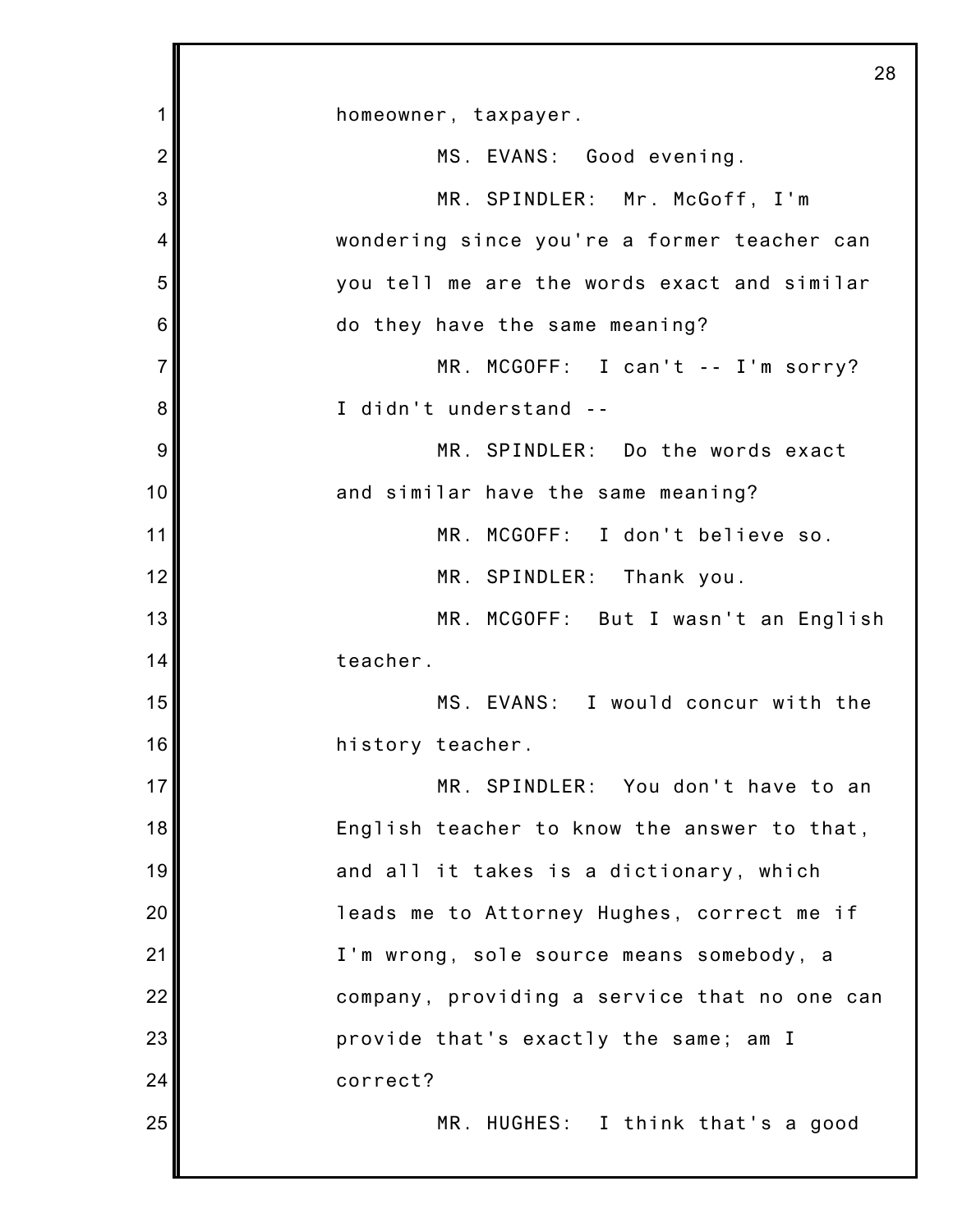definition, yes.

1

2

3

4

5

6

7

8

9

10

11

12

13

14

15

16

17

18

19

20

21

22

23

24

25

MR. SPINDLER: Okay, thank you. Well, if that's the case, I think Chris Doherty in this article in the Dougherty newsletter the other day more or less is saying with StreetSmart is a sole source and I will read this. It says, "The city determines StreetSmart cannot be sole source because the city has received calls from other companies that said they provide similar services." Now, similar is not exact, and, Mr. McGoff, you backed me up on that, exact and similar are two different means. Exact is exact. So if these companies do not provide exact services then they are not a sole source and I don't think council should have to put bids out. This is nothing but a stall tactic by the mayor and his administration to make council look bad to have less income coming in to make your budget look bad, and I have said this in the past, and here it is. He more or less says that right in the paper.

And this is a terrible way to run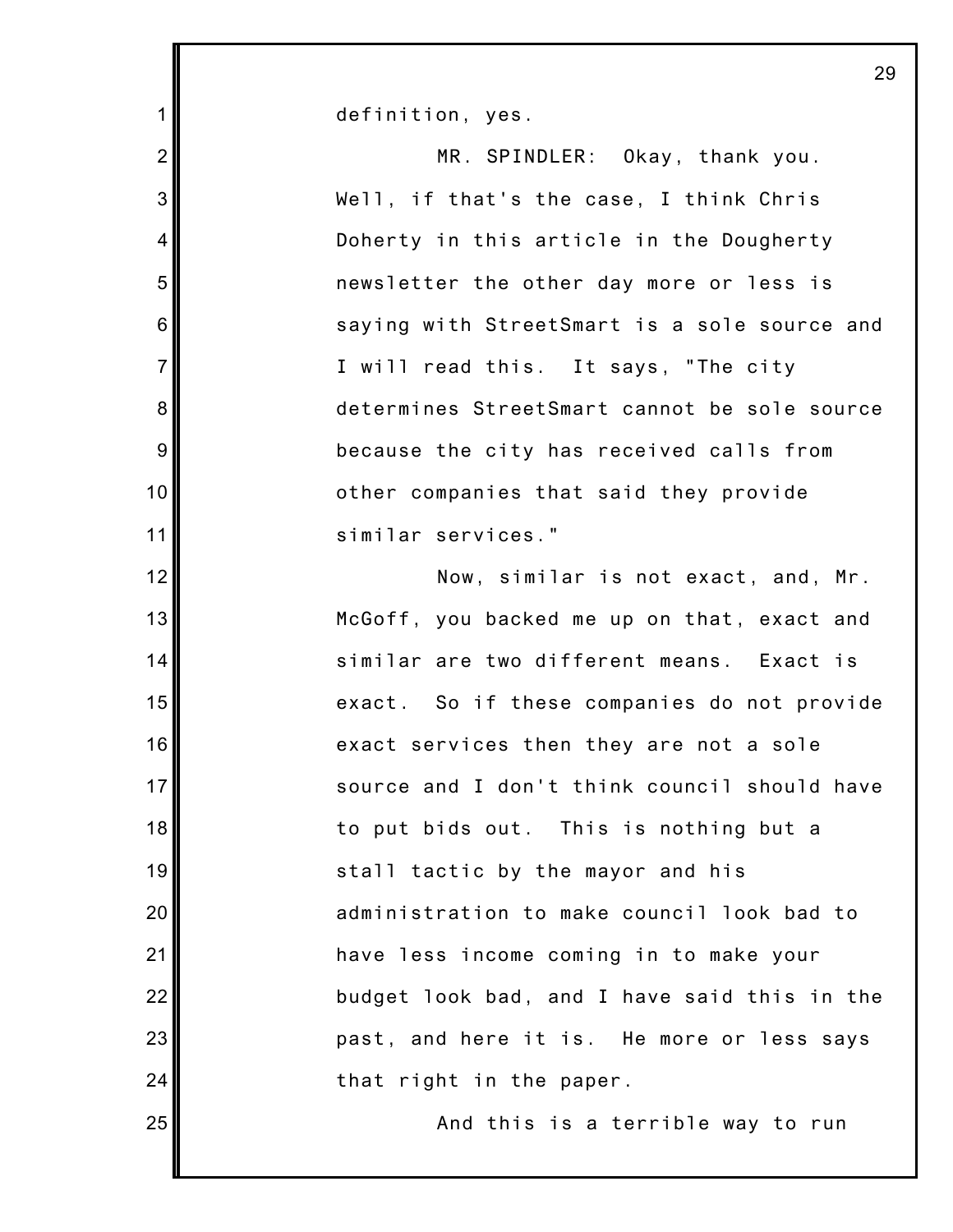1 2 3 4 5 6 7 8 9 10 11 12 13 14 15 16 17 18 19 20 21 22 23 24 25 the city. He is upset is he didn't get his way with the budget, and as I said, this is nothing but a stall tactic to make council look bad, and who hurts in that is once again the taxpayer, and that's really sad and I know council really didn't want to do it, but you had to give in because this mayor just he's like a little kid that doesn't get his own way and goes home with the ball. He gets his own way or -- MR. ROGAN: Mr. Spindler, I would also add two days from now is March 31 which ends the first quarter of the year, so we have already lost a quarter of the year -- MR. SPINDLER: Absolutely. MR. ROGAN: -- without anything being done. MR. SPINDLER: And we will probably go at least another month before all of the bids are in. That's unbelievable. Okay, moving on, I have said in the past, it's no secret how upset I am with the mayor what he is doing with the fire department closing down Engine 9 permanently, browning out other fire engines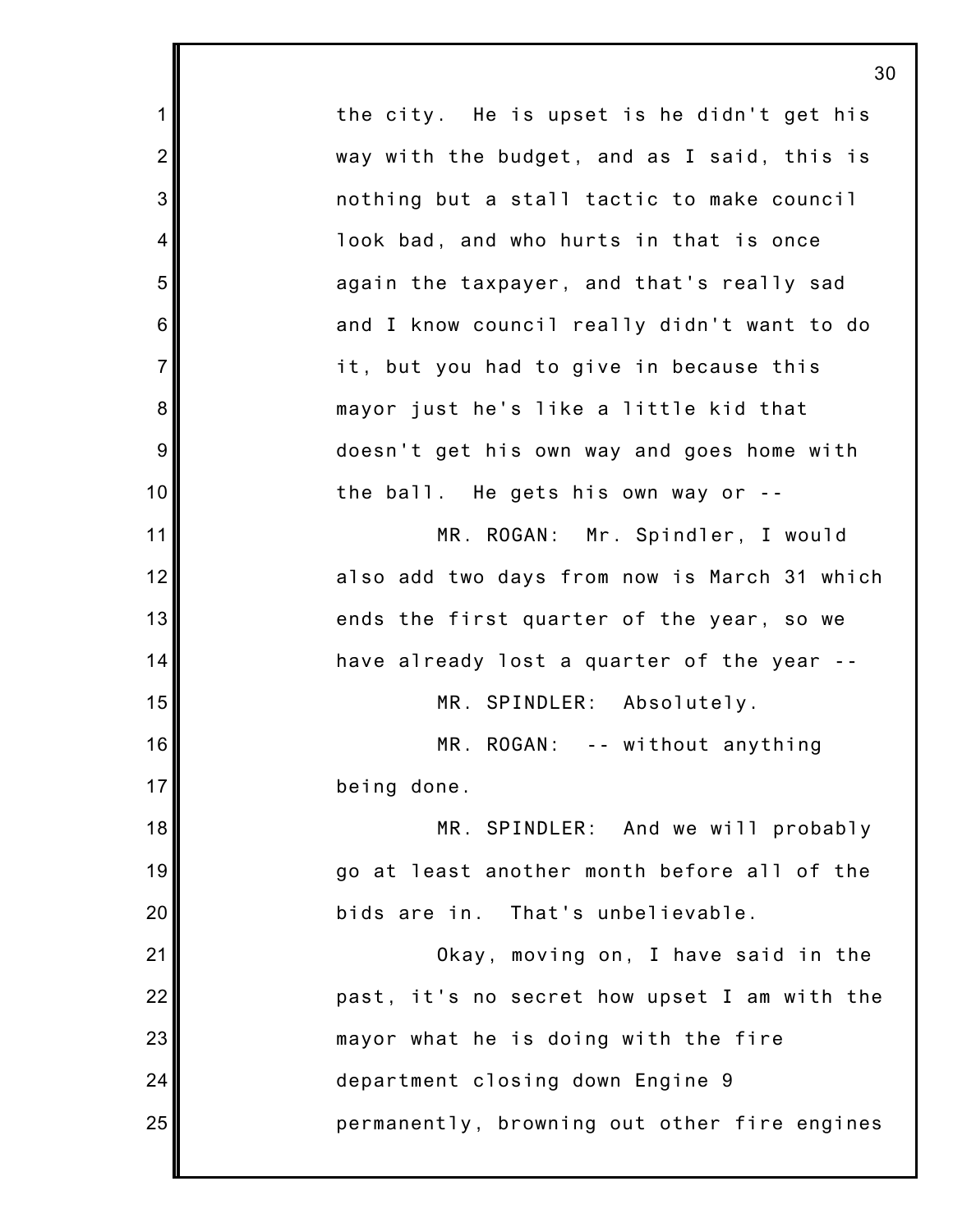and trucks and now I've heard in the last couple of days, I hope this isn't true, but I heard it from a very good source that the mayor is considering laying off 30 firefighters and 10 to 20 police officers. I don't know if this man is totally losing his mind or what. If he lays off 30 firefighters how in the world do they think they can protect this city from fires? They have their hands full as it is and with the crime in this city also if we lost 10 to 20 police officers? That's another thing. I know there were times during the past year where there were days where there were only a few cars on the street to patrol the whole city. Now, if we lose 10 to 20 police officers, God knows what's going to happen. That's -- you might as well put up a banner to all of the criminals, "Come to Scranton."

1

2

3

4

5

6

7

8

9

10

11

12

13

14

15

16

17

18

19

20

21

22

23

24

25

I mean, when is this going to stop? This is just ridiculous. This man doesn't care a darn about the safety of the citizens of this city, and I wish people would rise up and have their say because I called the mayor about the fire department, we need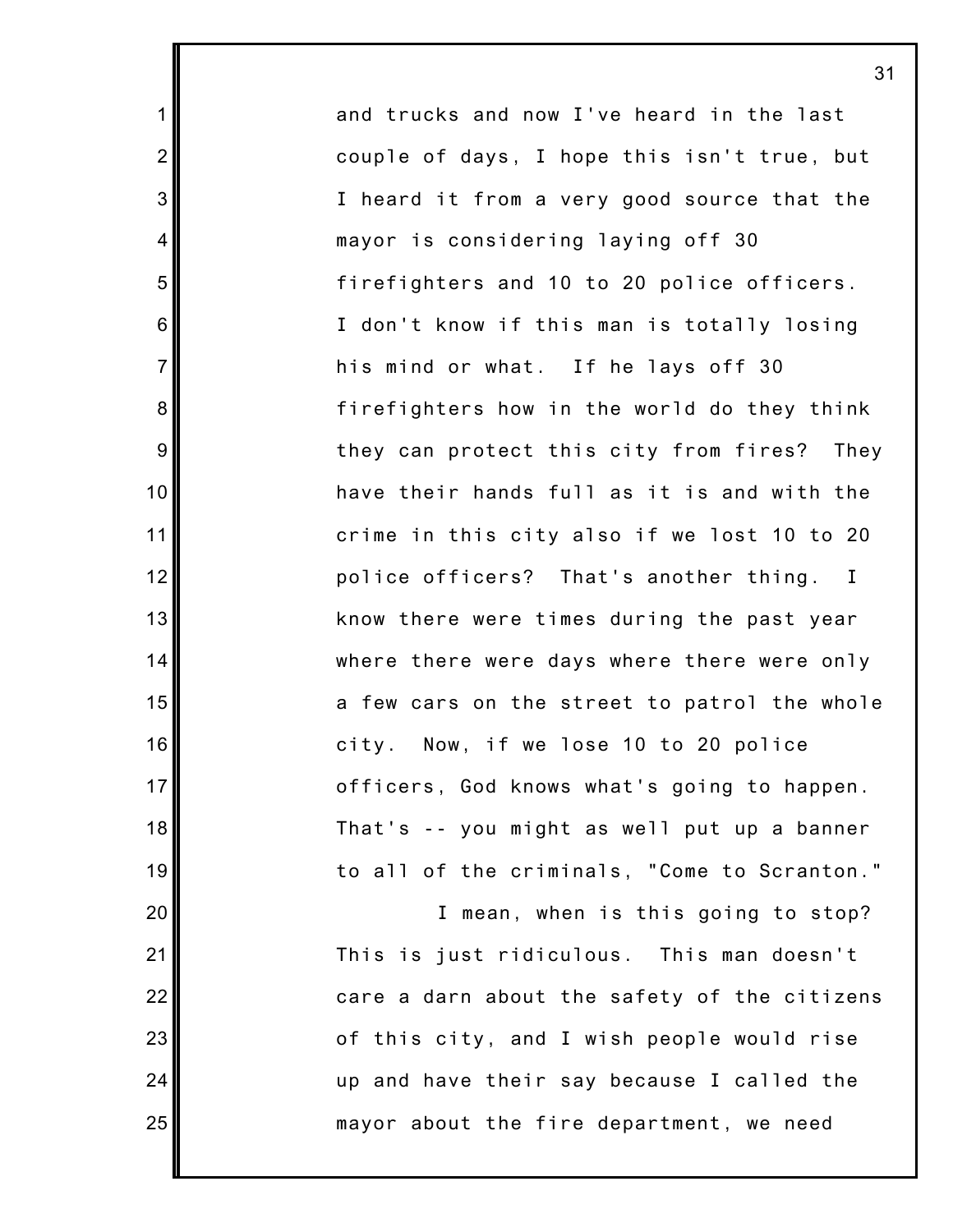|                | 32                                          |
|----------------|---------------------------------------------|
| $\mathbf 1$    | more people to speak up and not let him get |
| $\overline{2}$ | away with this.                             |
| 3              | The next thing I have to stick up           |
| 4              | for Mr. Bolus and say I think this is       |
| 5              | nothing but politics at it's best. These    |
| 6              | people, Mr. Weschler, Mr. Hartman, they are |
| $\overline{7}$ | nothing but Doherty cronies. If Mr. Bolus   |
| 8              | was a Doherty crony, which he isn't, this   |
| 9              | never would have happened. This is nothing  |
| 10             | but politics. And, you know, this has to    |
| 11             | stop for this city to get running smoothly. |
| 12             | I don't know when it's going to stop, but   |
| 13             | it's got to.                                |
| 14             | Lastly, about three or four weeks           |
| 15             | ago I brought in a request about my corner  |
| 16             | that was damaged again. I wonder if         |
| 17             | anything was heard about that? If there was |
| 18             | any response from DPW?                      |
| 19             | MR. ROGAN:<br>I don't think so.             |
| 20             | MS. EVANS:<br>No.                           |
| 21             | MR. SPINDLER:<br>Thank you. Just in         |
| 22             | time.                                       |
| 23             | MS. EVANS: Thank you, Mr. Spindler.         |
| 24             | Tom Ungvarsky.                              |
| 25             | MR. ROGAN:<br>Mrs. Krake, could we          |
|                |                                             |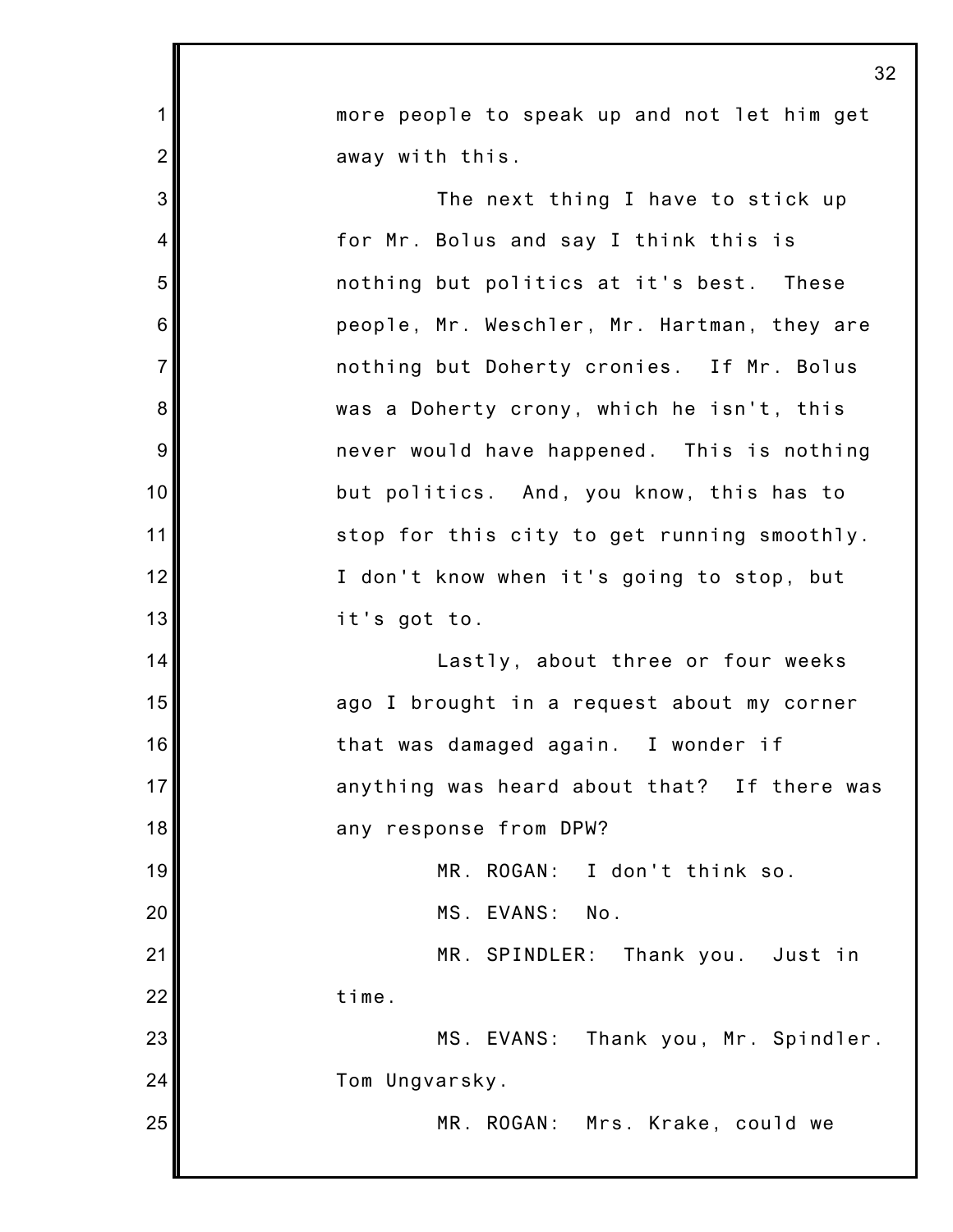|                | 33                                           |
|----------------|----------------------------------------------|
| $\mathbf 1$    | please resend Mr. Spindler's request? Thank  |
| $\overline{2}$ | you.                                         |
| 3              | MR. UNGVARSKY: Good evening, city            |
| 4              | council. I'm Tom Ungvarsky.                  |
| 5              | MS. EVANS: Good evening.                     |
| 6              | MR. UNGVARSKY: Just a word about             |
| $\overline{7}$ | the streetlights. Years ago PPL used to      |
| 8              | take care of the streetlights. They had a    |
| 9              | department that would keep records -- that   |
| 10             | would keep record of the lights and before   |
| 11             | the streetlights would burn out or outlive   |
| 12             | it's life, they would come around and change |
| 13             | it. When this mayor took office, for some    |
| 14             | reason he bought them out and wanted to do   |
| 15             | it in-house. I have no qualms with           |
| 16             | Mr. Joyce, I don't know him, but perhaps you |
| 17             | could even get a bid next time from PPL to   |
| 18             | look into it again.                          |
| 19             | Does anyone on council know who              |
| 20             | takes care of the workmen's compensation?    |
| 21             | MS. EVANS: I'm not quite sure what           |
| 22             | the question is specifically. The business   |
| 23             | administrator I'm sure oversees the finances |
| 24             | of it. Are you speaking of that or --        |
| 25             | MR. UNGVARSKY: No, as                        |
|                |                                              |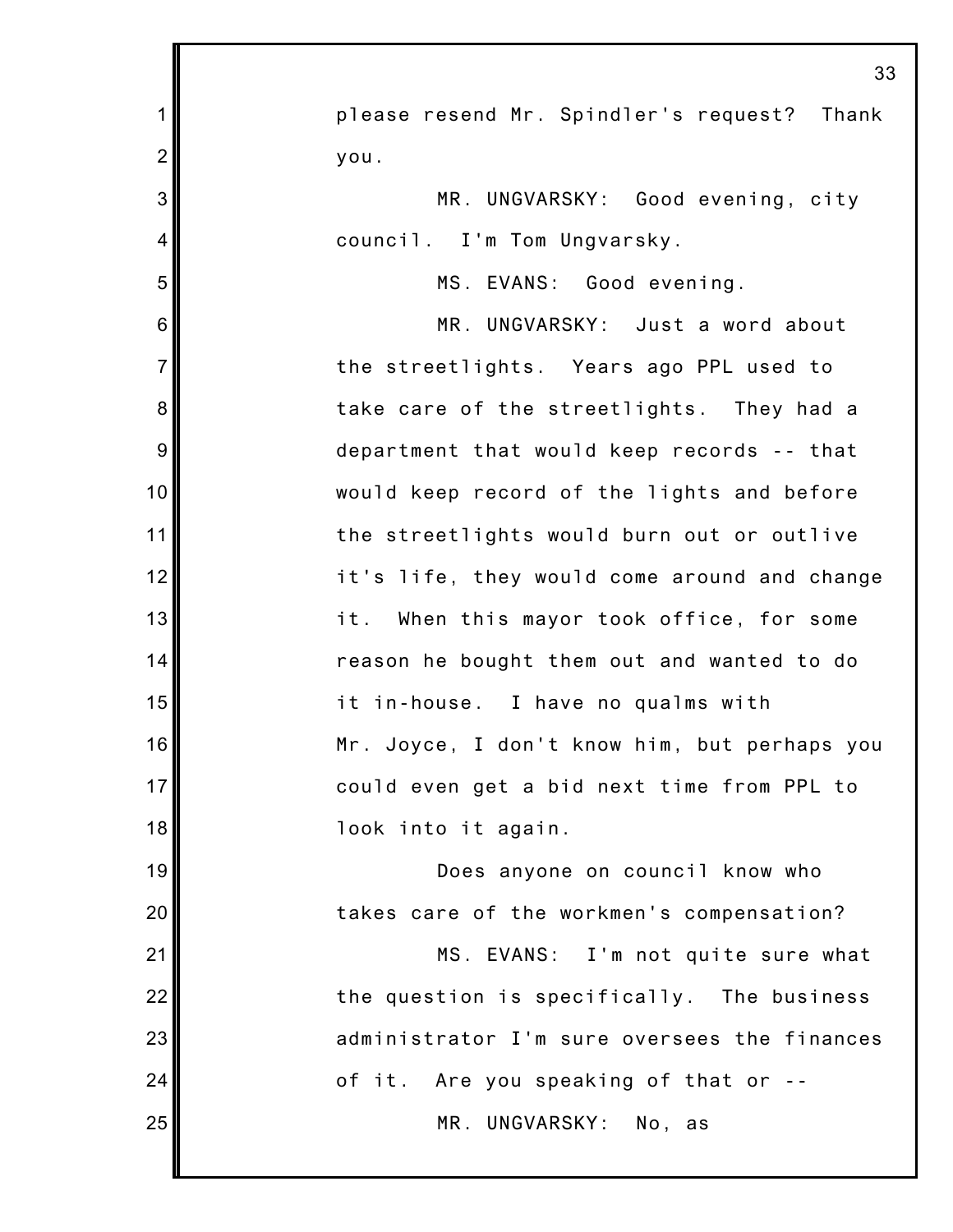administrator.

1

2 3 4 5 6 7 8 9 10 11 12 13 14 15 16 17 18 19 20 21 22 23 24 25 MS. EVANS: Administrator? MR. UNGVARSKY: Yes, as administrator wouldn't it be his duty to inform council or someone else for that matter when a large sum of monies are being withdrawn or returned? It would seem as though you would have to supply some kind of an audit or a report to city council as to what the expenditures were and what the income was. MS. EVANS: Yes, but that's never occurred. MR. UNGVARSKY: Well, it seems like there is no one in this administration who is willing to supply information. MR. JOYCE: That's why we have the Right-to-Know request out there so we can get to the bottom of it. MR. UNGVARSKY: Okay. I'm a member of the Scranton and Lackawanna County Taxpayers. What the taxpayers try to do is inform the public as to what's going on in the city and in the county. Ozzie Quinn was our president. Ozzie was a hardworking,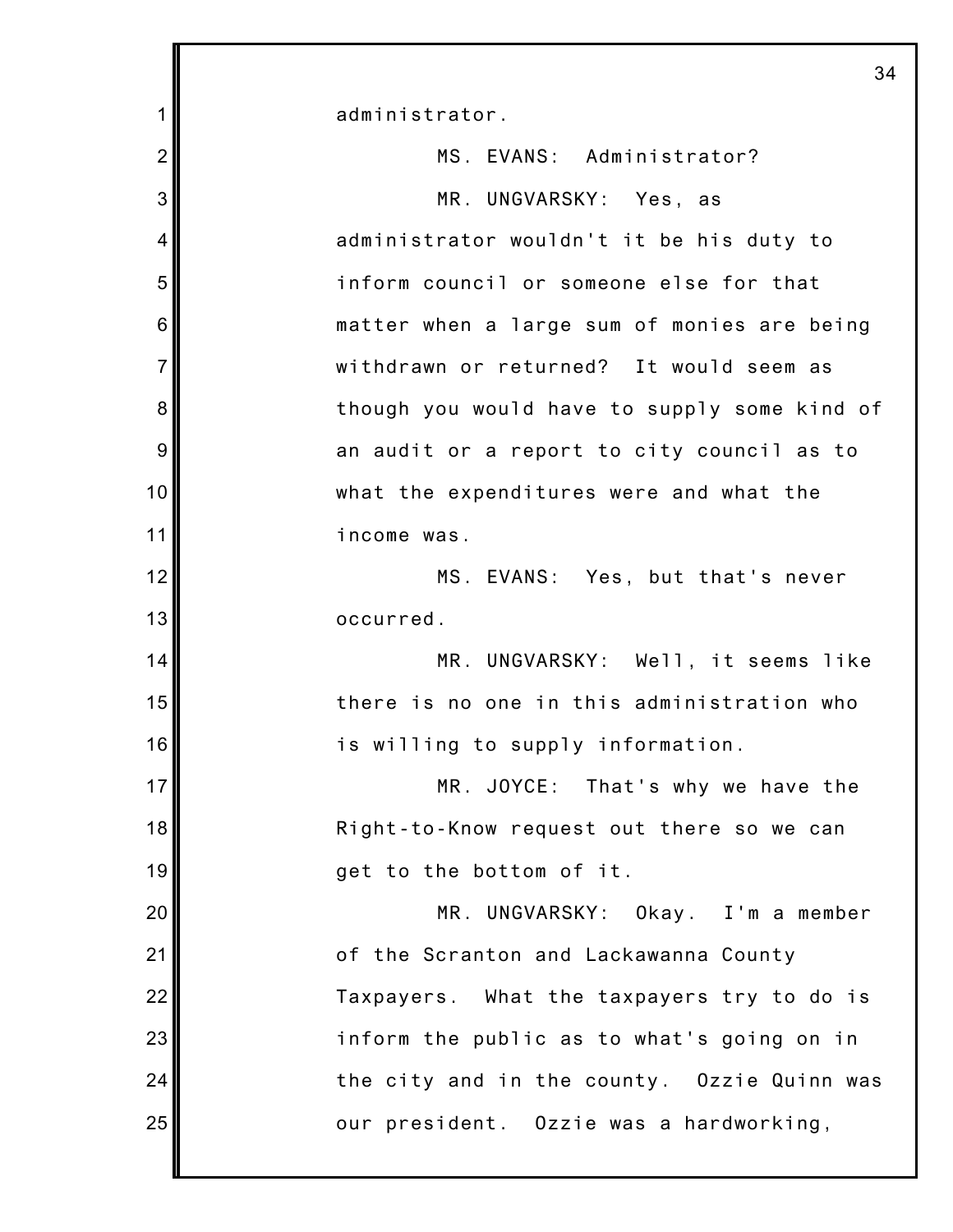honest man who knew all of the departments, what they could do and what their rules were. Ozzie had no agenda except to see this city succeed. Ozzie will be hard to replace. I was glad to work with Ozzie Quinn. I hope he enjoys his retirement because he earned it.

1

2

3

4

5

6

7

8

9

10

11

12

13

14

15

16

17

18

19

20

21

22

23

24

25

MS. EVANS: Thank you, Mr. Ungvarsky, and I think on behalf of council we can echo Mr. Ungvarsky's comments regarding the resignation of Mr. Quinn from the presidency of the Taxpayers' Association. The level of professionalism and credibility, honesty and integrity that he brought to that office is unparalleled. He will be very, very difficult to replace because he did work for the benefit of the citizens of Scranton and Lackawanna County and that was the pure motivation. Nothing more, nothing less, and we were fortunate, I feel, to have enjoyed his service for these many years and I want him to know that he will be deeply missed in that position. Our next speaker is Marie Schumacher.

MS. SCHUMACHER: Good evening,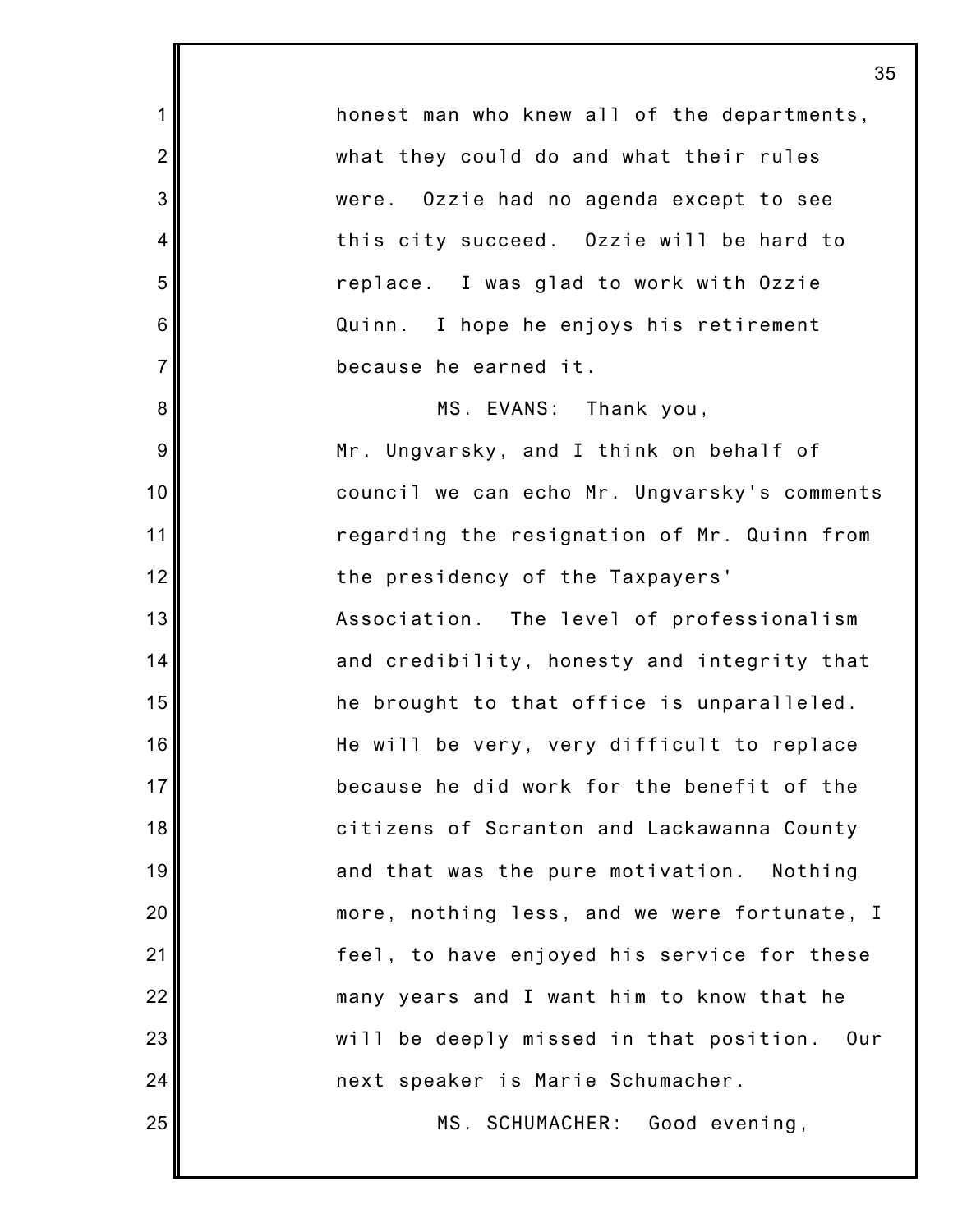Council. The first thing I would like to address tonight is clarification of an issue raised at the March 8 meeting, that would be the City of Scranton's obligation to reacquire the unpaid delinquent taxes at the maturity date of the note payable in an amount necessary to satisfy the balance of the note.

1

2

3

4

5

6

7

8

9

10

11

12

13

14

15

16

17

18

19

20

21

22

23

24

25

My first question is how PennStar would be able to demand a note be paid by the end of this year when the independent auditor's note states that the note matures in January 2012. What gives PennStar the right to demand early repayment? It seems to me the city would not be obligated to reacquire any unpaid delinquent taxes until 2012 with the note is payable.

Also, Solicitor Hughes stated a transaction was done in December of 2007. The note is to mature on June 1, 2011, in ten months. This begs an observation and two questions. The observation is that the June 1, 2012 is more than ten months away and one question is which date is correct, the maturity date of the note, June 1, 2012,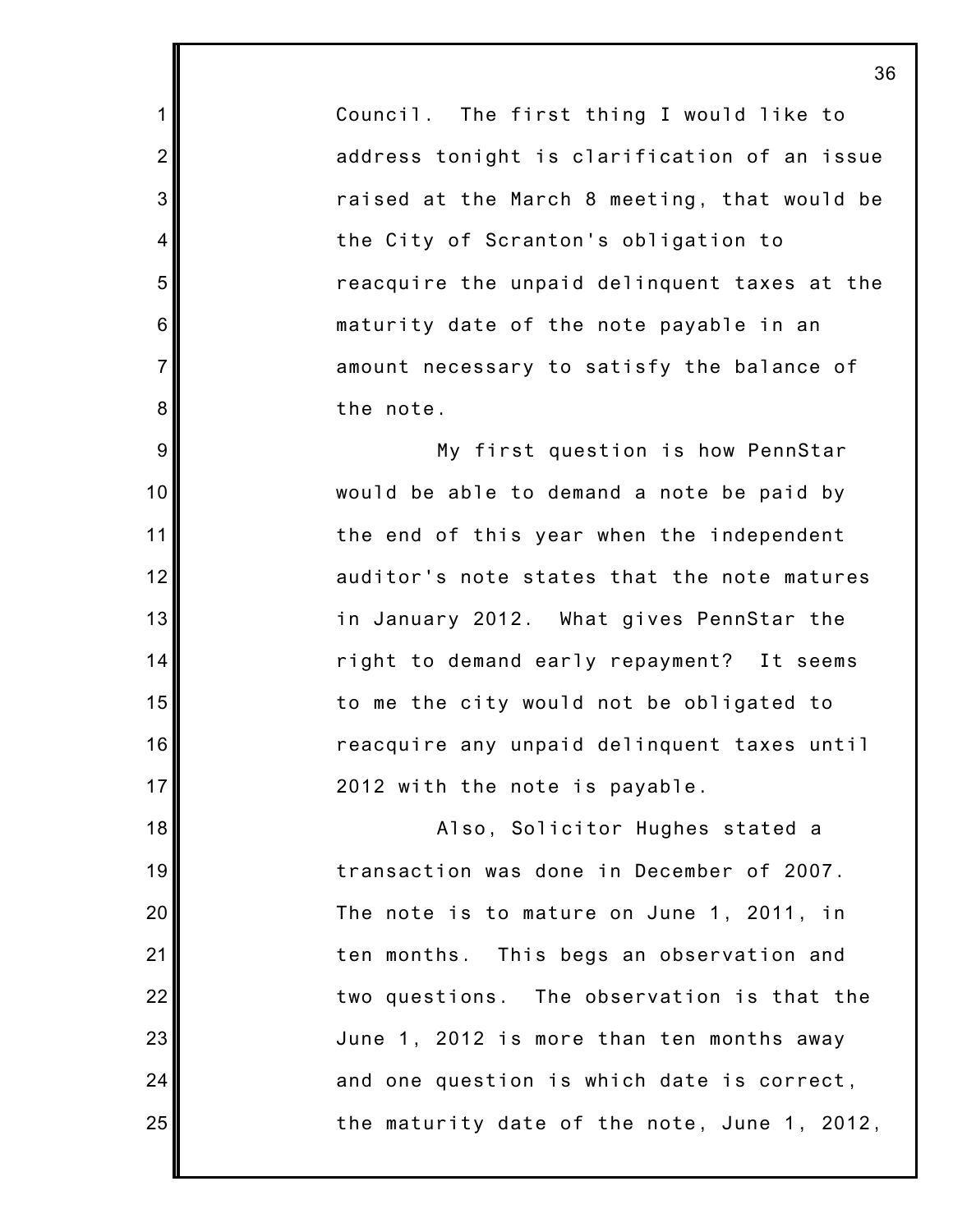1 2 3 4 5 6 7 8 9 10 11 12 13 14 15 16 17 18 19 20 21 22 23 24 25 as stated by Solicitor Hughes or January 2012 as stated in the auditor's note? The second question is when council meeting minutes are actually approved. The reading of the minutes is typically dispensed with and as these form the official records, I presume they should be read and approved, but I don't recall ever hearing of minutes being approved. The minutes of the March 8 meeting further record the statements, "It is very troubling to note that the city may be on the hook for a mandatory repurchase of the delinquent tax claims at a cost of 1.6 million this year since council was not informed by the SRA or the administration of this matter," etcetera. I agree as to the year in which the repurchase must occur, but the auditor's report for both 2008 and 2009 clearly state, "The City of Scranton has an obligation to reacquire the unpaid delinquent taxes at the maturity date of the note payable in an amount necessary to satisfy the balance of the note."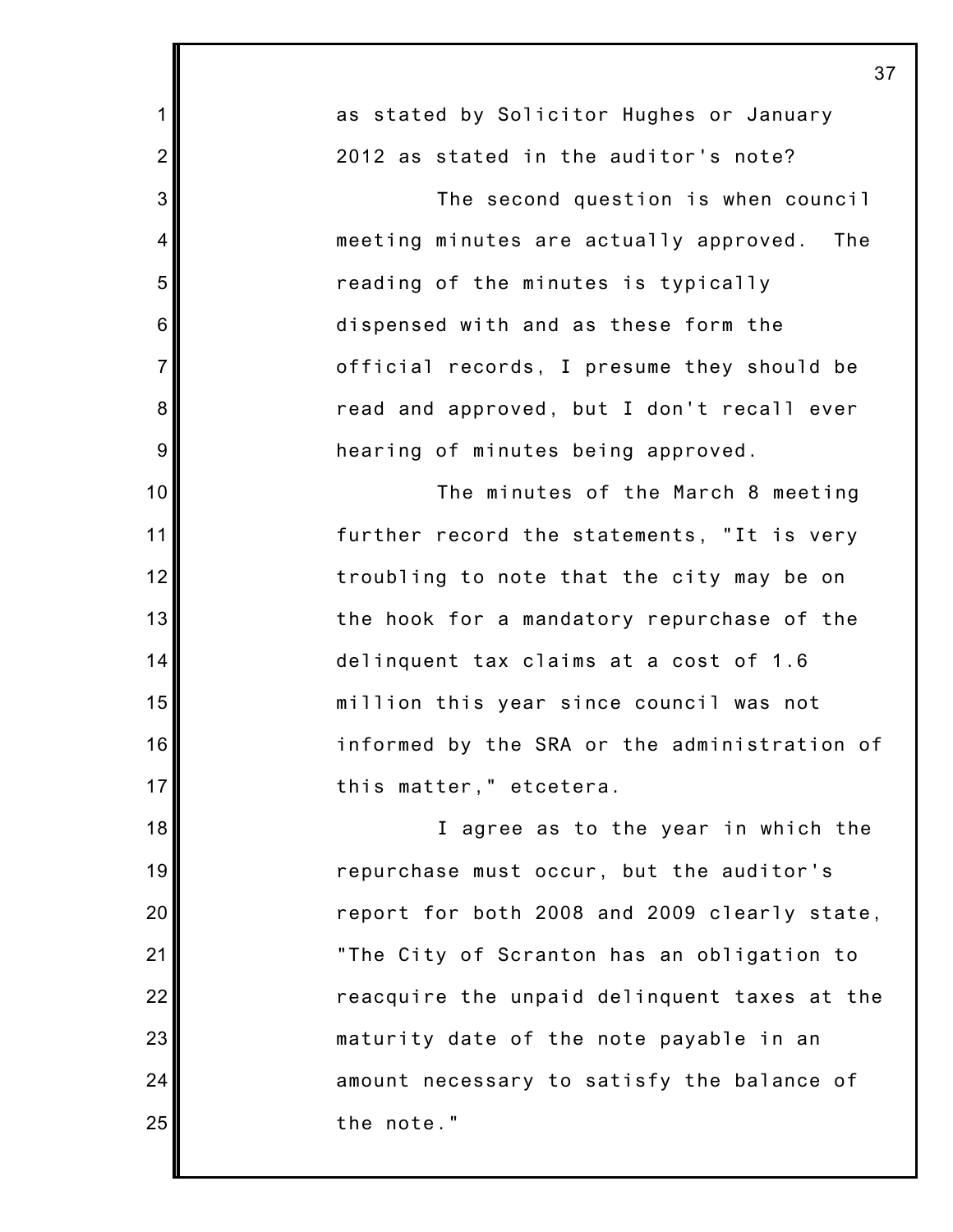The only thing that has changed in the auditor's note are dollar amounts, but since council had the auditor's report for 2009, because it was publically available and before the council amendments were revealed, I'm disappointed council was not apparently sufficiently troubled by the fact that the balance of the note only went down from \$2,051,375 at the end of calendar year 2008 to \$1,872,990 at the end of the calendar year 2009 to investigate the poor collection rate.

1

2

3

4

5

6

7

8

9

10

11

12

13

14

15

16

17

18

19

20

21

22

23

24

25

I will conclude with an issue about which I will speak more in a future meeting. Last year council approved the sale of eight tax delinquent properties on East Mountain. On a whim or divine guidance, take your pick, I checked to see whether taxes were current on these properties, and guess what? The taxes are not paid and there is no record of change of ownership in the Assessor's Office. Many changes appear to have been made at these properties so I'm wondering both who obtained the permits to remove trees and substantially rearrange the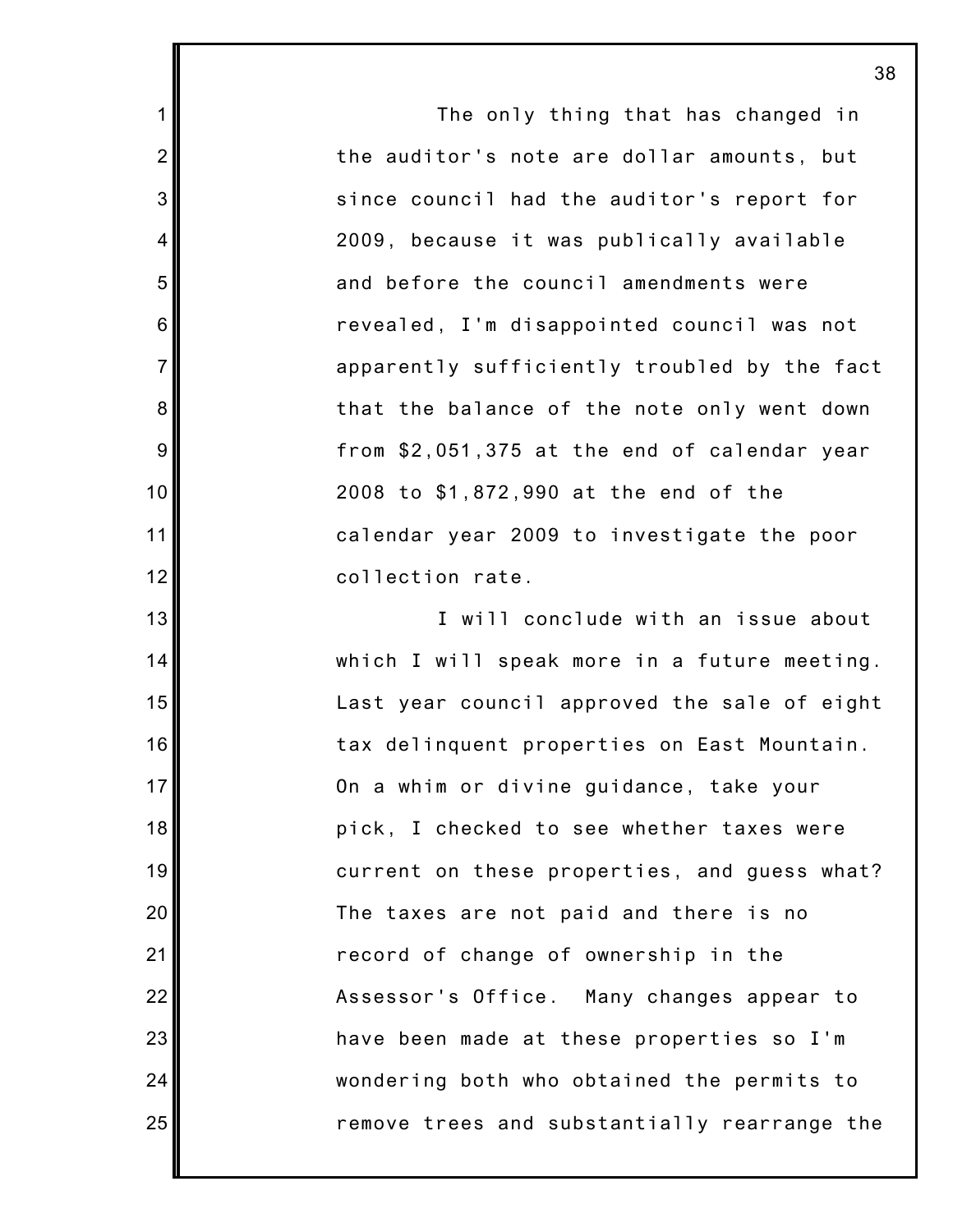1 2 3 4 5 6 7 8 9 10 11 12 13 14 15 16 17 18 19 20 21 22 23 24 25 earth and whether permits are issued on tax delinquent properties as a general rule. Again, I will have more to say on this at a future meeting. Thank you. MS. EVANS: Thank you. Attorney Hughes, would you care to address some of the statements in questions presented by Ms. Schumacher concerning the sale of the city's delinquent taxes to the SRA and the subsequent developments with PennStar bank? MR. HUGHES: I believe I made those statements about three meetings ago. I don't have the file in front of me, however, my memory is, first of all, the notes were sold with recourse which means the maturity, any amount that was not collected, the city of Scranton has to repurchase that amount. The second thing is that, as I remember it, the note matures on January 1st of 2012, however, there is provisions in the note setting forth in the event of default, if there is an event of default, the holder of the note, PennStar, can hold or can give the notice in the event of default, declare them in default, and confess judgment for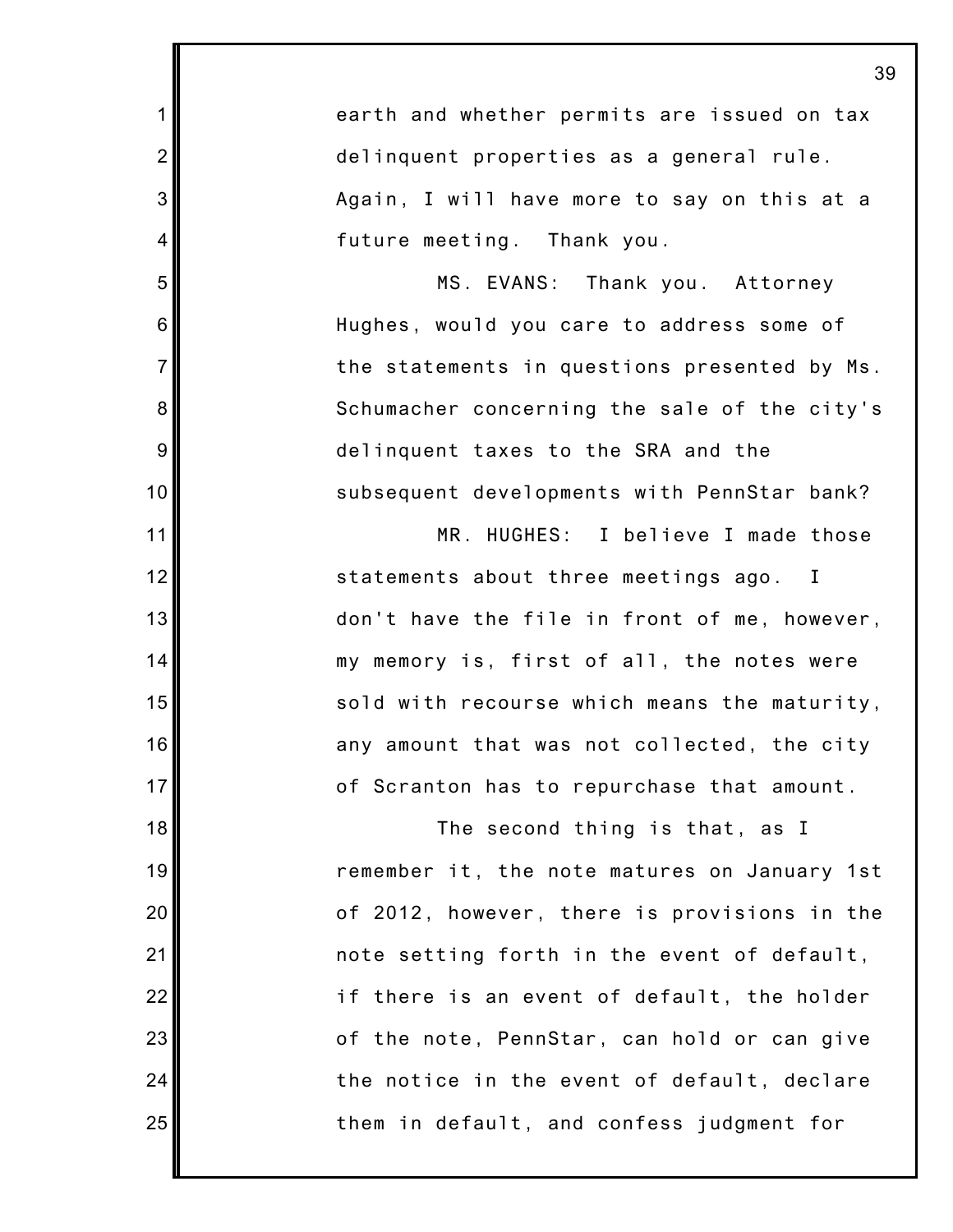the amount.

1

2

3

4

5

6

7

8

9

10

11

12

13

14

15

17

18

19

20

21

22

23

24

25

16 If there is no default, and I believe that's what PennStar was attempting to do because the city did not have anyone to collect the taxes -- or the Redevelopment Authority did not have anybody to collect the taxes, that the note requires the city to make provision in it's budget at least 30 days before the note is due for the amount that is due and owing to PennStar so they can be paid on January 1, and I believe that that -- there is a requirement of 30 days and 15 days which means it has to be adopted by December 15 which, of course, I believe in the Home Rule Charter the budget has to be adopted by December 15. So they are the requirements that would provide for acceleration, what we call an acceleration if there is a default where the amount that would be due the maturity date would be -- the full amount would be become due and owing if there is an event of default, number one. Number two, the note is with

recourse to the city.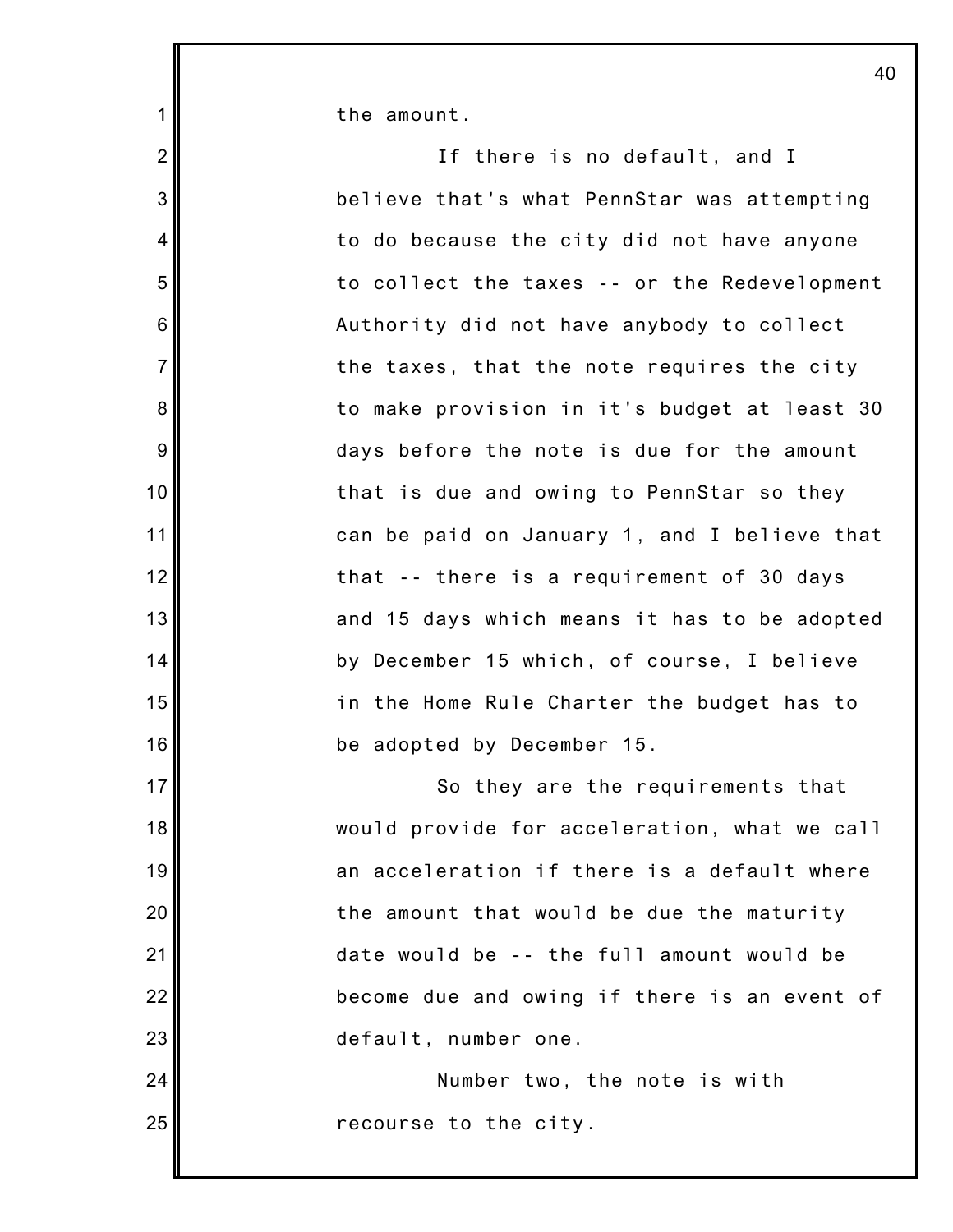And number three is that the provision that was put in there assures that it would be adopted in this year's budget to be paid the maturity date on January 1 of 2012. That's how those dates are critical, as I remember them, and I haven't looked at that in a couple of weeks, but that's how they come about.

1

2

3

4

5

6

7

8

9

10

11

12

13

14

15

16

17

18

19

20

21

22

23

24

25

I would also, as I stated I believe three weeks ago, that the mayor's proposed budget that was submitted to council on November 15 for this year did not include any amount in his budget to pay that note. I believe council is unaware of that in adopting their budget, and council's budget also did not include it based on the premise that the mayor's budget didn't include it.

MS. EVANS: Yes.

MR. HUGHES: And as I remember the audits, I do not believe that any audit ever stated what the -- what the uncollected amount of the real estate taxes were so that would be a contingent liability of the city and the audit. The audits did disclose that there could be a contingent liability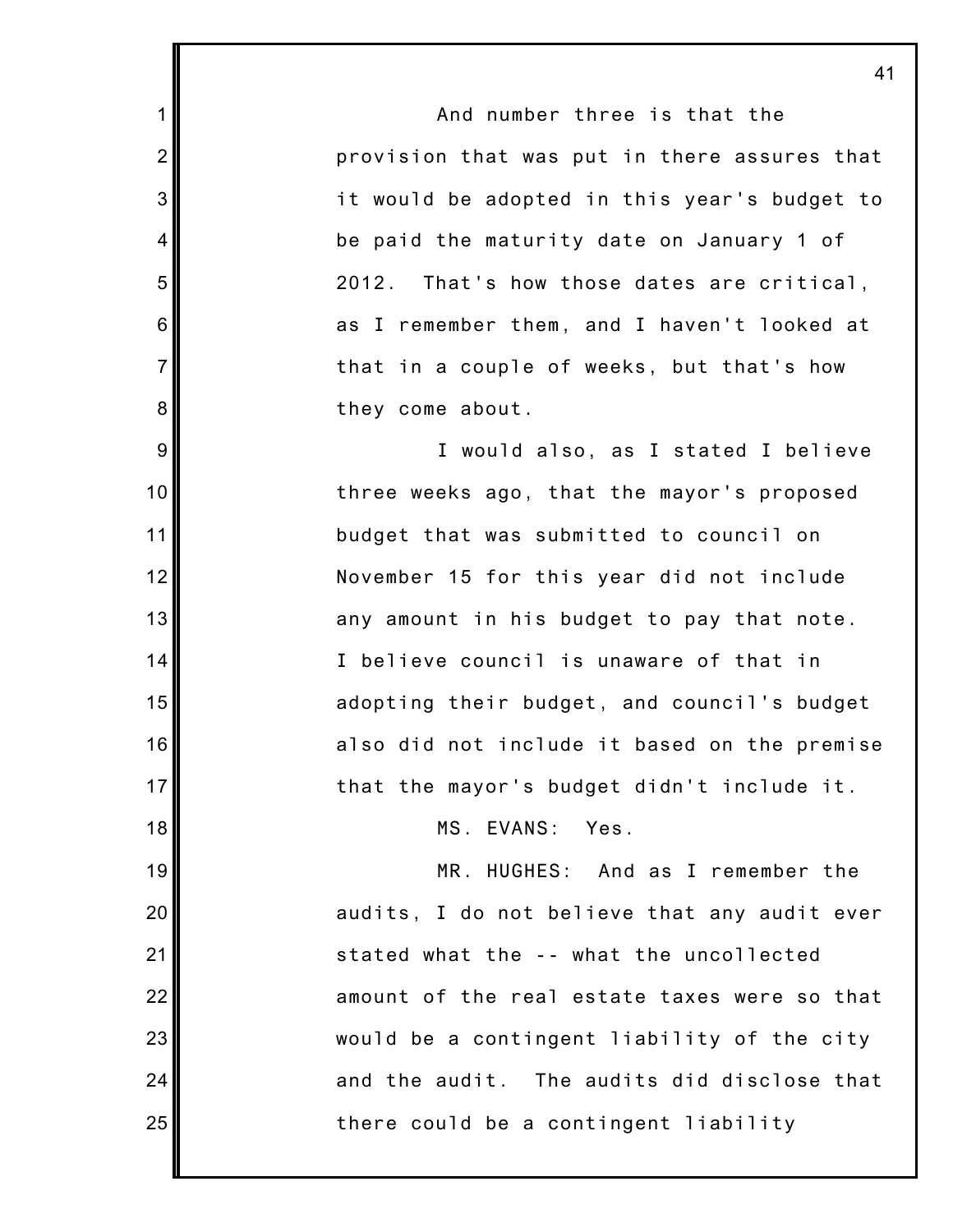1 2 3 4 5 6 7 8 9 10 11 12 13 14 15 16 17 18 19 20 21 22 23 24 25 42 because of the SRA note which was I believe a footnote and was set forth on page 52 of the audit, and I'm going from memory, I don't have it in front of me, but that's how I remember how this whole thing unfolded. I was certainly you unaware of it until the attorney from Harrisburg called me from Rhodes and Simon and informed me of that and sent me the documents. MS. EVANS: Thank you, Attorney Hughes, and I hope that helps -- MR. HUGHES: You're welcome. MS. EVANS: -- to respond to some of your questions, Ms. Schumacher. And our next speaker is Lee Morgan. MR. MORGAN: Good evening, Council. MS. EVANS: Good evening. MR. MORGAN: You know, I'd just like to say that the tax group appreciates the comment that council has made in regard to Mr. Quinn and, you know, I don't know if it's a proper to ask this from the podium or not, but maybe council will consider, because you have said nice things, also, about Mr. Quinn, that maybe the city could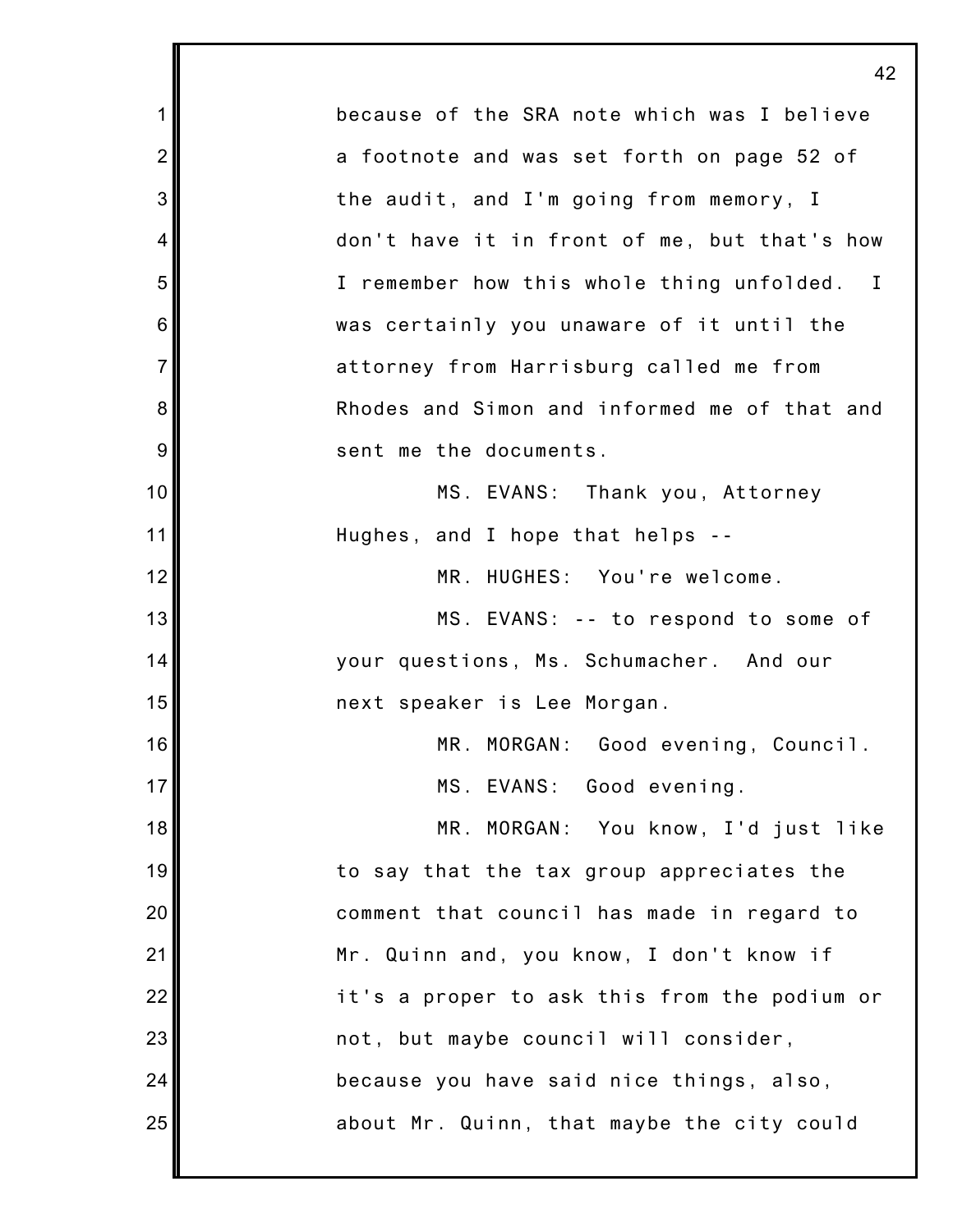|                | 4.                                           |
|----------------|----------------------------------------------|
| $\mathbf{1}$   | give a proclamation to Mr. Quinn for all of  |
| $\overline{2}$ | the service to the community.                |
| 3              | MS. EVANS: Yes.                              |
| $\overline{4}$ | MR. MORGAN: You know, I mean, I              |
| 5              | hope that you word it, if you would, any way |
| $6\phantom{1}$ | you see fit in any way you would see fit. I  |
| $\overline{7}$ | mean, he's just a man that, you know, really |
| $\bf 8$        | gave all he could to the community for a     |
| 9              | long time and, you know, I think that our    |
| 10             | group would really appreciate it, I think    |
| 11             | the residents of the city would appreciate   |
| 12             | it who knew of all of the work he did        |
| 13             | including, you know, Habitat for Humanity    |
| 14             | and all of the other things that I just --   |
| 15             | you know, you can't say enough nice things   |
| 16             | about this man who was committed to our      |
| 17             | community for a long time and, you know, I   |
| 18             | hope you consider that.                      |
| 19             | The other thing is tonight I'd like          |
| 20             | to do a Right-to-Know, and I'm not saying    |
| 21             | that council has the answers to this         |
| 22             | questions, but I asked it before and it has  |
| 23             | to do with the shortfalls in the city's      |
| 24             | pensions. The PEL said it was 53 percent     |
| 25             | funded and if council doesn't have the       |
|                |                                              |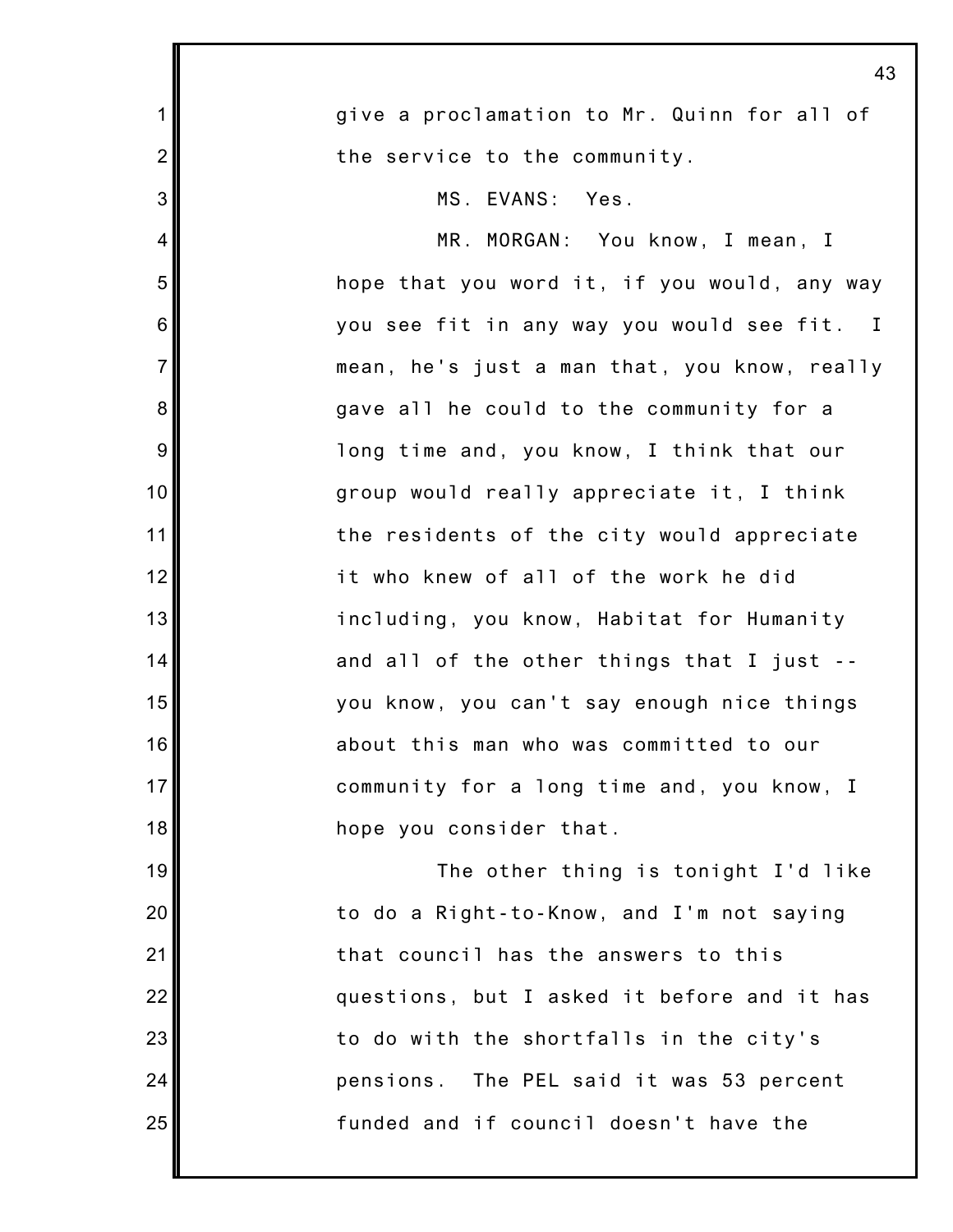|                | 44                                           |
|----------------|----------------------------------------------|
| $\mathbf 1$    | numbers at least, you know, if I could find  |
| $\overline{2}$ | out exactly where to retrieve that           |
| 3              | information I would appreciate it. I would   |
| 4              | just like to give this to you, if I could.   |
| 5              | MS. EVANS: Um-hum. Thank you.                |
| 6              | MR. MORGAN: You're welcome.<br>The           |
| $\overline{7}$ | one other thing I have this evening is there |
| 8              | a funding stream for ECTV at this time?      |
| 9              | Does anybody know how they are operating,    |
| 10             | what revenue they are operating on?          |
| 11             | MS. EVANS: I'm not aware of any.             |
| 12             | MR. MORGAN: Are they waiting -- has          |
| 13             | the contract with the cable provider been    |
| 14             | accepted? Has that been implemented or       |
| 15             | where does that stand?                       |
| 16             | MS. EVANS: If you remember the               |
| 17             | history of this, the last step that was      |
| 18             | taken was council had approved the Comcast   |
| 19             | contract with an amendment to it, and that   |
| 20             | amendment was that the contract could not be |
| 21             | authorized and executed until certain        |
| 22             | changes were made, one of which was to lower |
| 23             | the term of the contract from 15 to 10       |
| 24             | years, and another was to put out RFP's for  |
| 25             | government access channel management.        |
|                |                                              |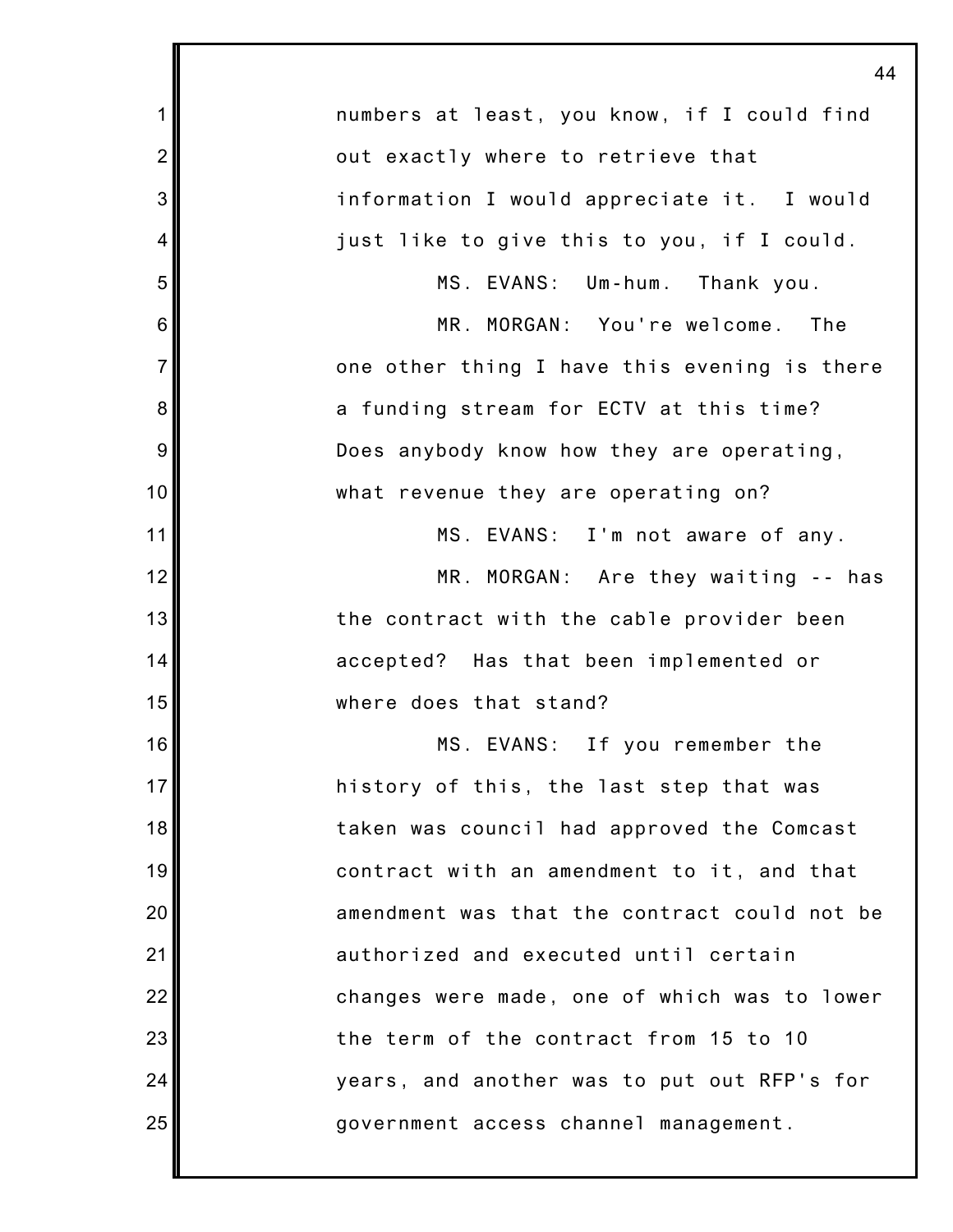|                | 45                                           |
|----------------|----------------------------------------------|
| $\mathbf 1$    | MR. MORGAN: We went from one                 |
| $\overline{2}$ | channel to two; is that right?               |
| 3              | MS. EVANS: Well, we had two, the             |
| 4              | mayor wanted one, and then council in it's   |
| 5              | amendments said that we could prefer to      |
| 6              | retain two stations and forego the \$85,000  |
| $\overline{7}$ | grant that would have been given to the city |
| 8              | 24 months following the execution of the     |
| 9              | contract because we felt that the extra      |
| 10             | channel was far more beneficial to the       |
| 11             | people than the \$85,000 grant.              |
| 12             | MR. MORGAN: No, no, I do remember            |
| 13             | those things, but I mean, it's gridlocked    |
| 14             | now and it hasn't moved? Is it --            |
| 15             | MS. EVANS: The mayor had vetoed              |
| 16             | that, council overrode the veto and where it |
| 17             | went from there, I really don't know. But,   |
| 18             | obviously, Comcast is still in full force in |
| 19             | terms of it's operations. In fact, it's      |
| 20             | updated it's system quite recently to the    |
| 21             | dismay of many viewers, I know, that have    |
| 22             | had quite a bit of trouble with that, and I  |
| 23             | do notice that under the new system Channel  |
| 24             | 19 is designated as the educational -- or    |
| 25             | excuse me, the government access channel,    |
|                |                                              |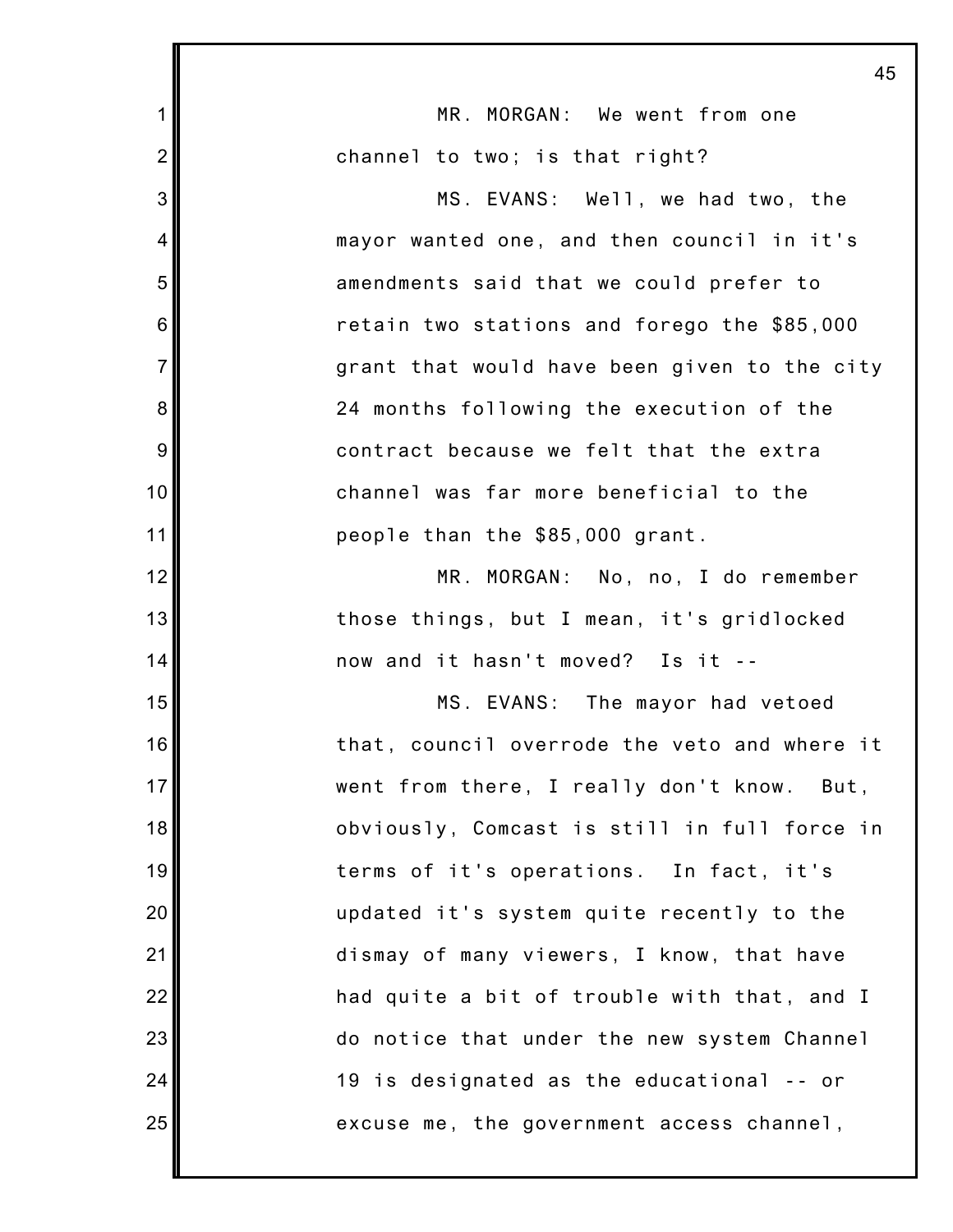|                | 46                                           |
|----------------|----------------------------------------------|
| 1              | and channel 21 as the educational access     |
| $\overline{2}$ | channel. So I am quite sure that Comcast is  |
| 3              | well aware of the developments that occurred |
| 4              | in Scranton.                                 |
| 5              | MR. MORGAN: Okay. I just wanted to           |
| 6              | ask that because if ECTV isn't receiving any |
| $\overline{7}$ | funds then there is a possibility that the   |
| 8              | community could lose it's public access      |
| 9              | channel through a lack of funding and that's |
| 10             | why I asked about, you know, where           |
| 11             | everything was because evidently there needs |
| 12             | to be some settlement, but I appreciate your |
| 13             | time.<br>Thank you.                          |
| 14             | MS. EVANS: Thank you. Dave                   |
| 15             | Dobrzyn.                                     |
| 16             | MR. DOBRZYN:<br>Good evening, Council.       |
| 17             | Dave Dobrzyn, member of the Taxpayers' here  |
| 18             | in Scranton. Well, tonight that's what I'm   |
| 19             | here about. Our conference or whatever       |
| 20             | Friday was total -- or Thursday was a total  |
| 21             | failure. The camera went on the fritz and    |
| 22             | it was my personal property and it's -- it's |
| 23             | totally mush. It wouldn't be fair to put     |
| 24             | any of it on television at this time, so we  |
| 25             | are trying to work out a thing where we can  |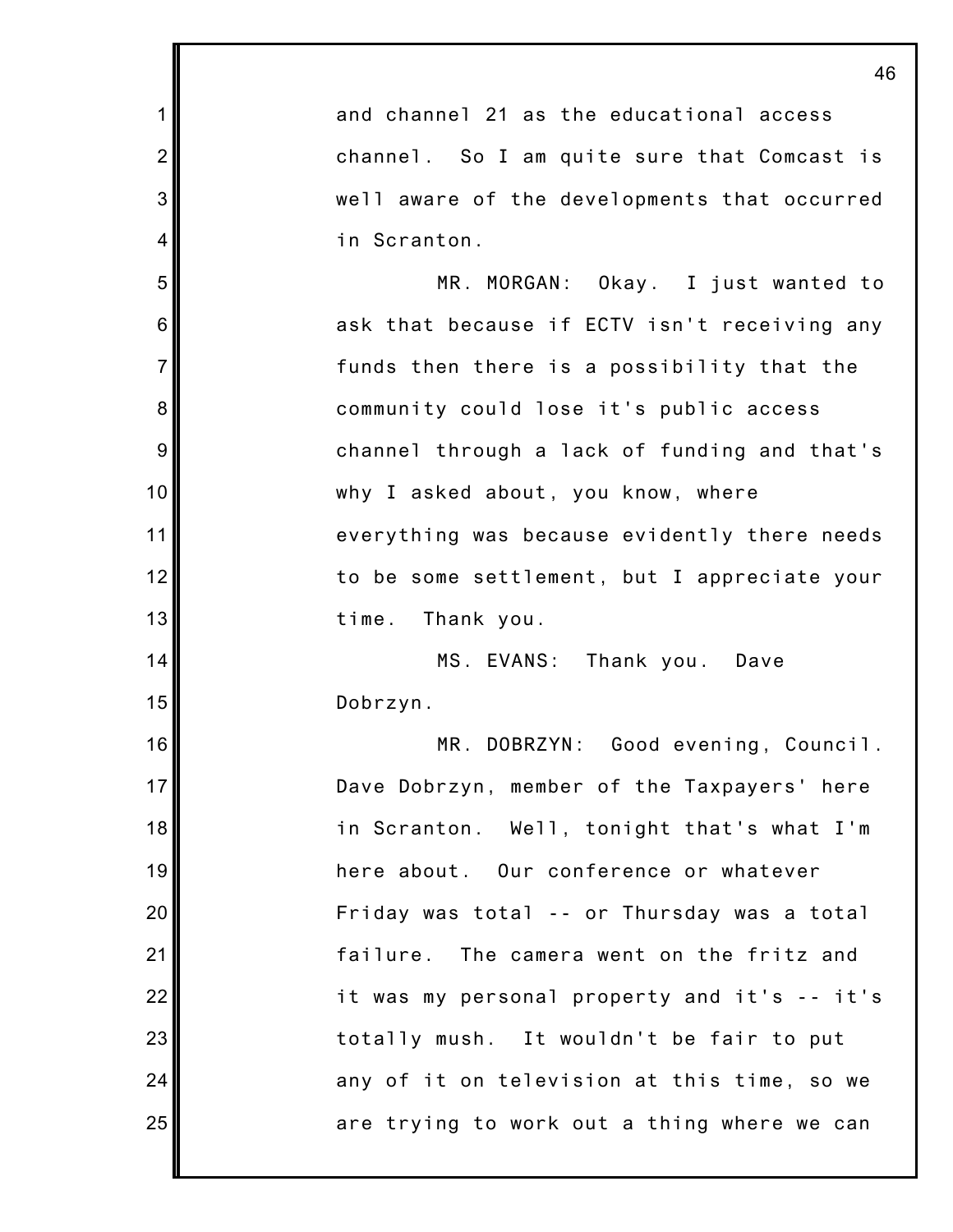reorganize and see what other options are and Thursday night we are going to meet and see where we are going with Ozzie dropping the presidency, and most of it is my equipment here. There is one or two things that belong to the taxpayers' that they helped buy, and, I mean, I went through 200 different cameras of all types of prices last night, I cannot find with the external sound input, so that would nullify all of the mics at the tables or whatever, and I'm going to keep looking, but it's not easy. It's not easy and -- well, hopefully maybe I can change some of the policies or we can get a policy from the Taxpayers' because at times there has been speeches that really didn't help me in dealing with ECTV or whatever and from members of the taxpayers and we just have to level off our emotions, maybe they can help us.

1

2

3

4

5

6

7

8

9

10

11

12

13

14

15

16

17

18

19

20

21

22

23

24

25

But that's been my concern with it and I think I have spoken out about that recently, past where it might be better to try and reach some kind of settlement with ECTV then keep pursuing a course where they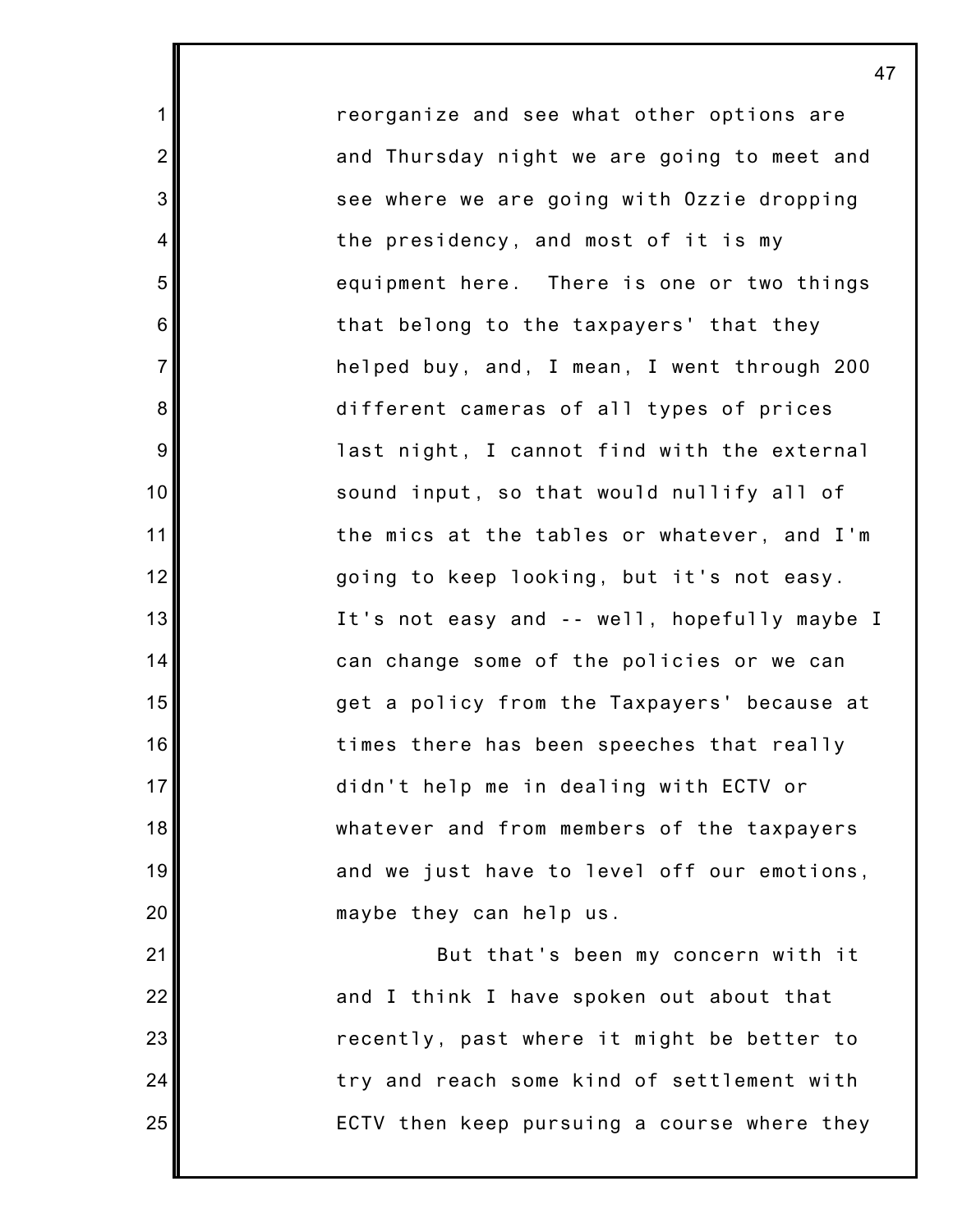are not funded. Sometimes I wonder and it wasn't said to me by anybody from ECTV, but the administration would just love to see them disappear because it's our side of the story that gets heard on the channel more so than the mayor's side or whatever and that's not always convenient for him, but, well, hopefully we can get things together and replace Ozzie as best we can.

1

2

3

4

5

6

7

8

9

10

11

12

13

14

15

16

17

18

19

20

21

22

23

24

25

I was sort of taken back when he resigned, but he has been teetering ever since Gary lost his bid for mayor and his democratic party, we had to talk to him then, make him an offer he couldn't refuse, and drag him back and rough him up whatever when we met up in Nay Aug Park. We took him back to the lion's den. No, just kidding,  $but - -$ 

And well hopefully I'll be able to get these together. That camera was bought for about \$150 and they just keep reducing the amount of options you have on them and they have wonderful focusing and zoom characteristics and stuff, but as far as sound they are getting worse and worse and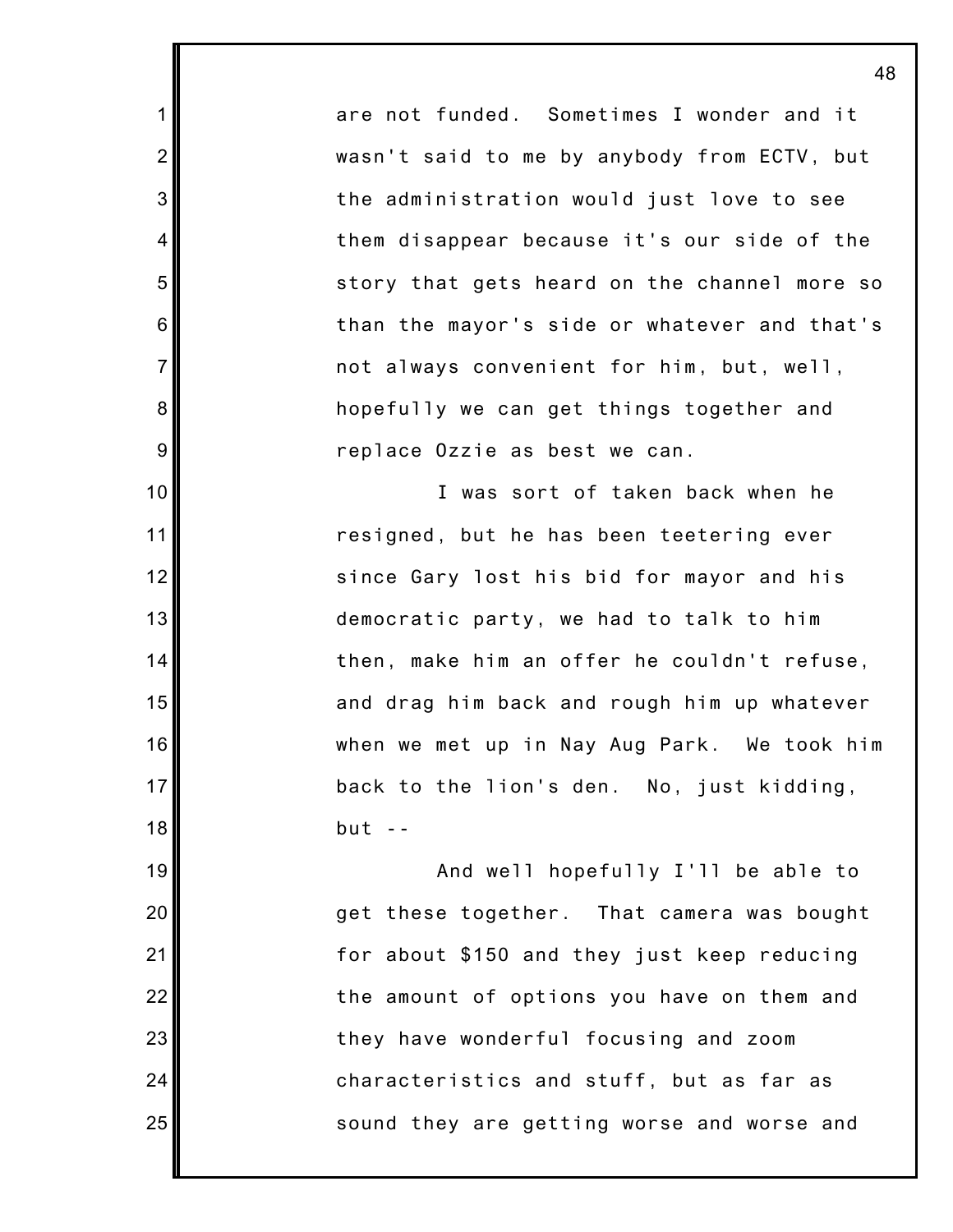worse. They build the microphone into the camera and that's the only option you have. You could work with a two or three hundred dollar camera, but it has to have external sound inputs or it's worthless as far - unless it's for family entertainment and something.

1

2

3

4

5

6

7

8

9

10

11

12

13

14

15

16

17

18

19

20

21

22

23

24

25

All right, other than that I have been looking at these budget issues and the surprise, surprise bills that have come to light. You know, which ones I mean, the shifting of accounts and what the -- the disability insurance and funds and stuff and next year maybe sooner than any kind of tax decrease or whatever you people could strictly control it, no money gets paid off unless you people say it's okay and put it on the agenda. If you got a surprise bill that you absolutely didn't know because the audit didn't report it or whatever, it would be nice to be able to pay that off and not have it put a dent in your finances for the year. Thank you and have a good night.

MR. EVANS: Thank you. Is there anyone else who cares to address council?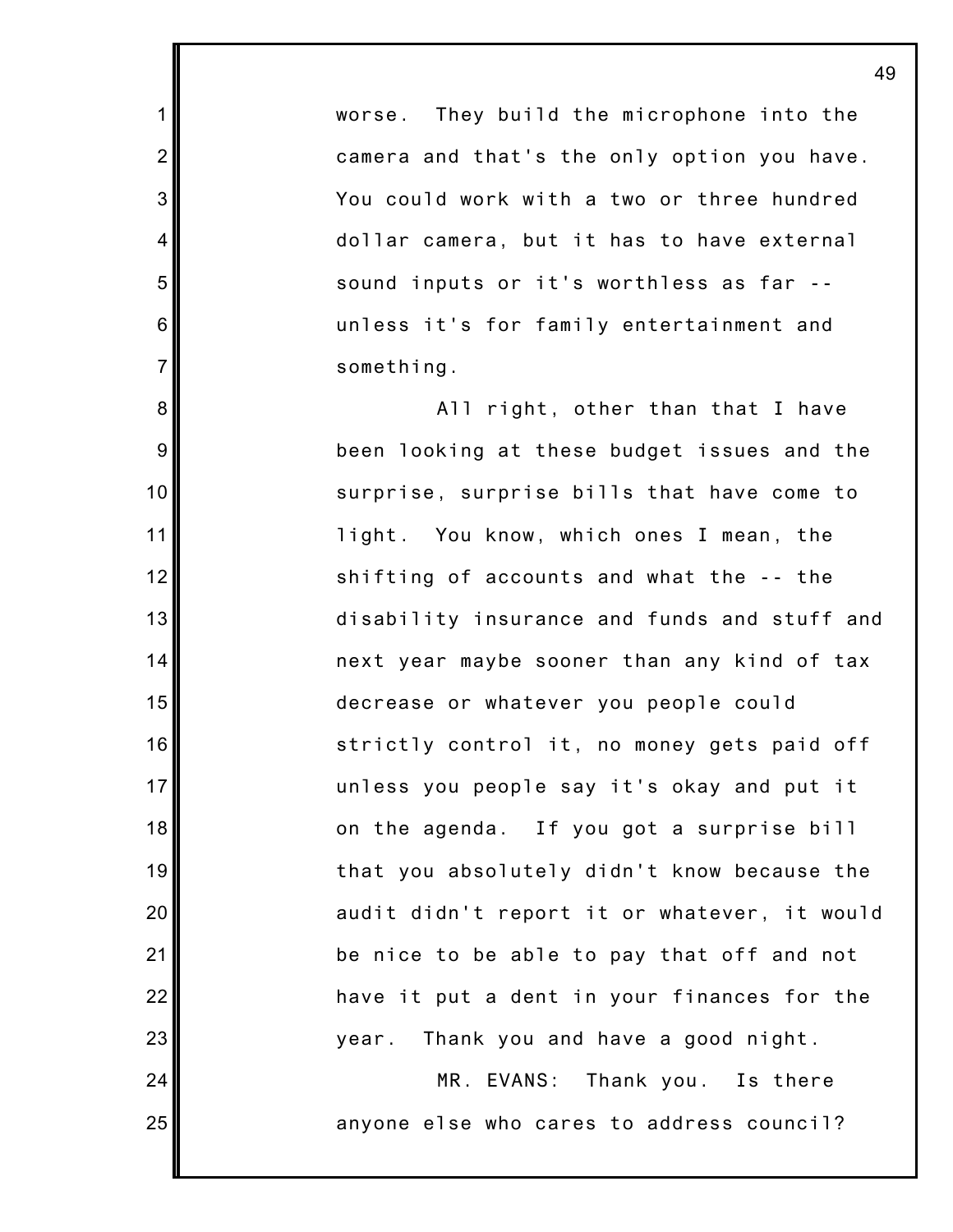1 2 3 4 5 6 7 8 9 10 11 12 13 14 15 16 17 18 19 20 21 22 23 24 25 50 MR. DOBRZYN: Oh, I would like to apologize to everybody, but maybe we can get something together in a week or two and still slide it in before the election, but it's going to be tough. Thank you and have a good night. MR. SLEDENZSKI: Hello, Jack. MR. LOSCOMBE: What's up, Chrissy? MR. SLEDENZSKI: Hi, Janet. MS. EVANS: Hi there, Chrissy. MR. SLEDENZSKI: Hey, Frankie Boy, What's going on, Frankie. MR. JOYCE: What's going on? MR. SLEDENZSKI: Well, Jack, you know something, Jack, my main man, you know where they're at. They're the best guys down there and my best friends. All of them you downstairs, they're all my best friends. Remember that. Thank you. MR. LOSCOMBE: Chrissy's in uniform tonight. MR. SLEDENZSKI: Yep, uniform tonight, Jack. MR. PILCHESKY: Council, good evening. How are you?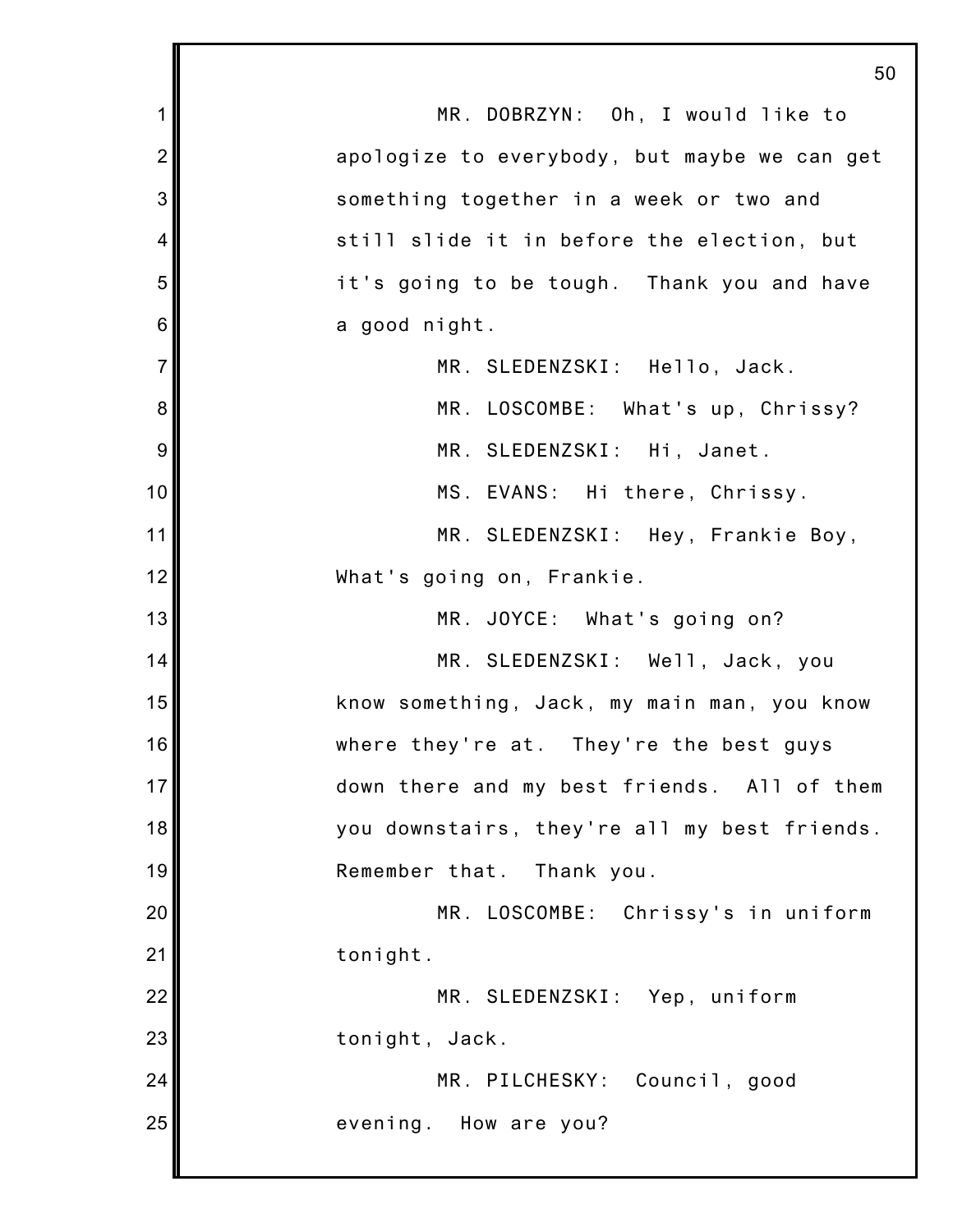MS. EVANS: Good evening.

1

2

3

4

5

6

7

8

9

10

11

12

13

14

15

16

17

18

19

20

21

22

23

24

25

MR. PILCHESKY: Joe Pilchesky, 819 Sunset Street, political activist. As this council knows, and I'll remind the viewing public, back in the days of the Gatelli Council when she and Sherry Fanucci were lame duck council members they passed an ordinance, with Mr. McGoff's help, that created the Scranton Library Authority. It was an Authority created at the mayor's insistent to add yet another municipal authority that could autonomously borrow large amounts of money and obtain large grants to the benefit of the mayor's political interests, yet unaccountable to the public. It amounts to non-elected public officials incurring substantial debt as the SHA and the SRA and the SSA does to be paid by the taxpayers having no say over the borrowing or the expenditures whatsoever, as it the case with all of these authorities filled with the mayor's personally appointed members. Once the new Library Authority was

created, the city immediately went about the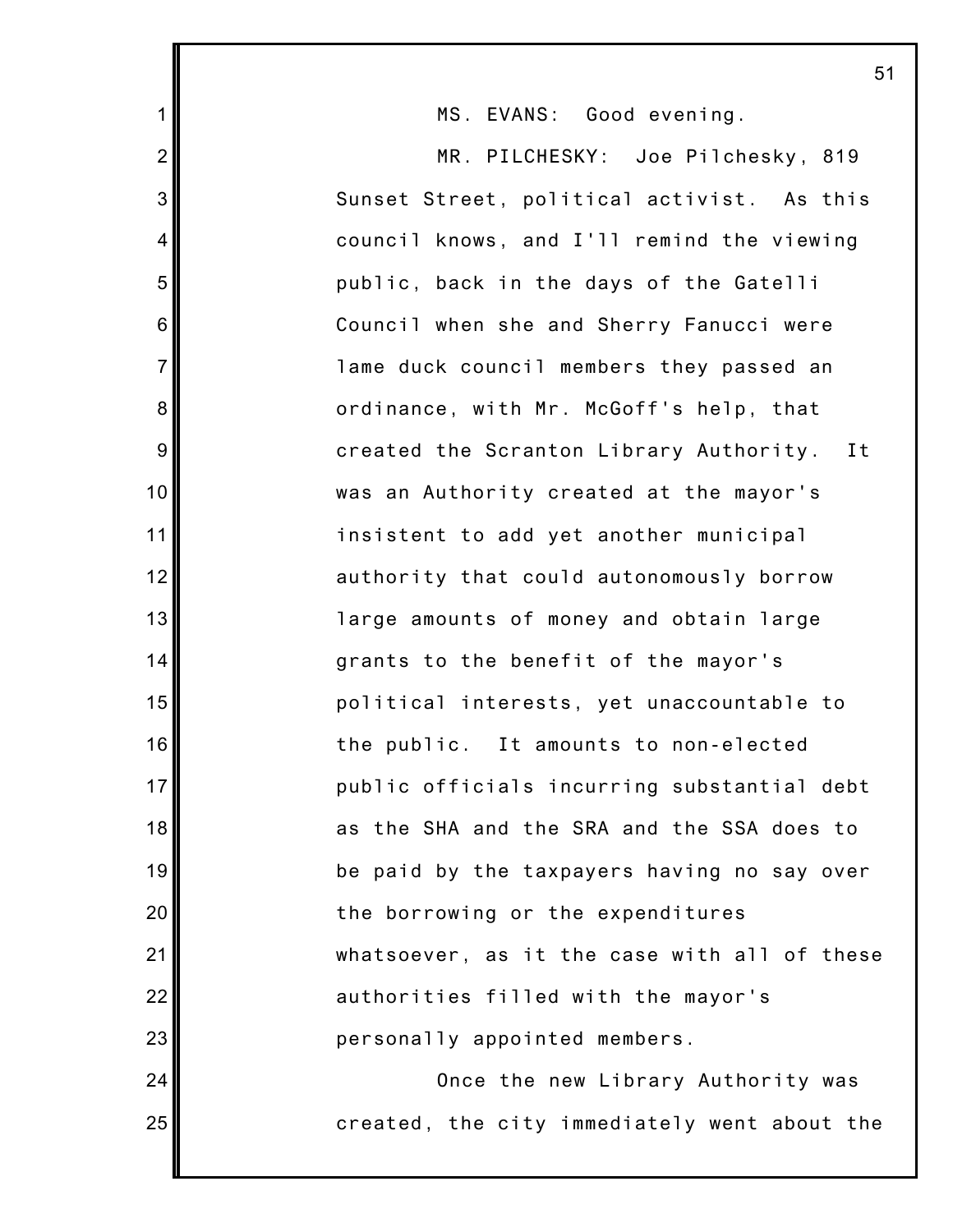business of transferring to it the deeds to the Albright and Greenridge and the South end libraries. On January 26th of 2010, this council appropriately acted to repeal the ordinance that created the Scranton Library Authority. When that repealing ordinance was passed, it was improper for the Library Authority to take the steps necessary to lawfully dissolve itself in the eyes of the Commonwealth of Pennsylvania and transfer the deeds to the three library buildings back in the city where it belonged. That did not happen which, of course, created a problem of getting our library buildings back.

1

2

3

4

5

6

7

8

9

10

11

12

13

14

15

16

17

18

19

20

21

22

23

24

25

The Home Rule Charter is the law of the city for folks would don't know that. It provides that the mayor is charged with the duty of enforcing all ordinances, unfortunately, it's not strongly worded to include when and how he will enforce ordinances. That being said, it was the mayor's job to make the Library Authority dissolve itself and to make a return of the three library buildings to the people.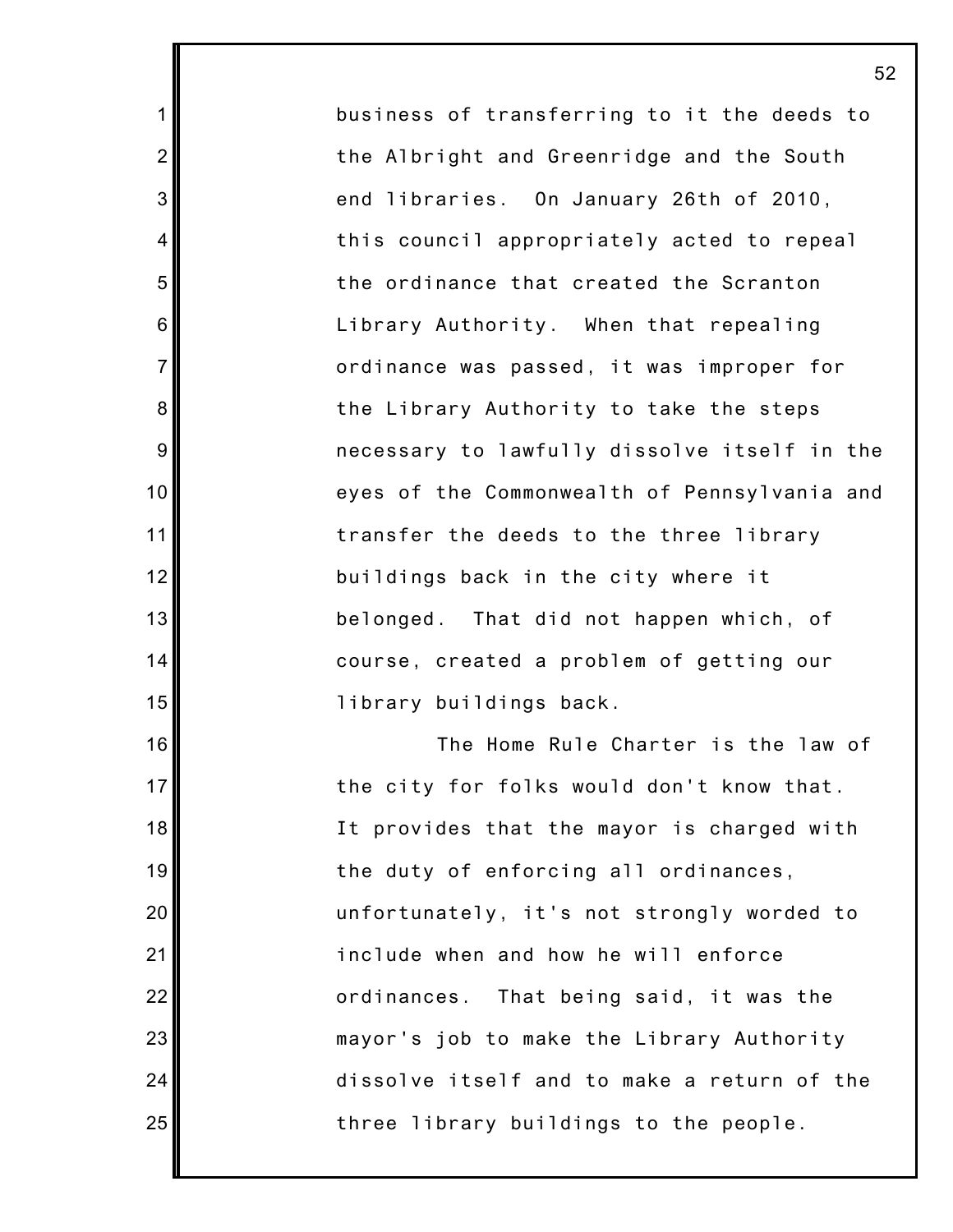By June of 2010, a check with the Commonwealth revealed that the Library Authority had not yet acted to dissolve itself corporately or to return the three library buildings to the people. In July of 2010, I sent a letter to the mayor through the solicitor's office demanding that he do his job by forcing the Authority to dissolve itself and to surrender the three libraries in a responsive letter refused to do so instead acknowledging that he still believes that the Authority was still lawful.

1

2

3

4

5

6

7

8

9

10

11

12

13

14

15

16

17

18

19

20

21

22

23

24

25

In September, as a matter of required legal procedure, I requested from the Office of the District Attorney that it file an action to force the mayor to do his job. That's called a mandamus action. Mr. Jarbola, a good friend of the mayor, sent me a letter also refusing to take such action. As a matter of procedure and law, Mr. Jarbola's refusal permitted me to file an action in my own name and in October of 2010 I filed a Mandamus Action in Equity at Docket No. 7555 against the city, the mayor, and the Library Authority demanding that the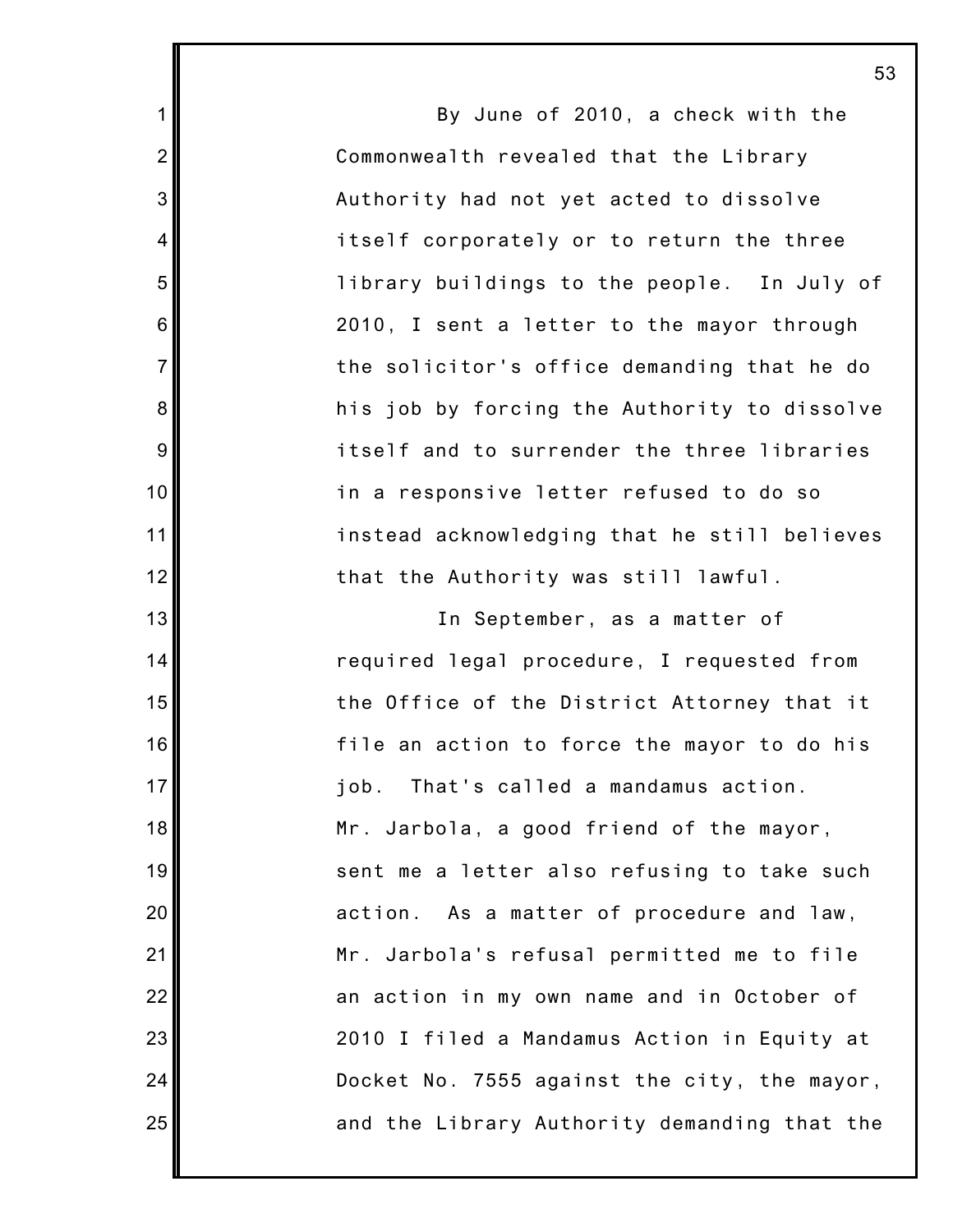1 2 3 4 5 6 7 8 9 10 11 12 13 14 15 16 17 18 19 20 21 22 23 24 25 54 mayor do his job by, again, forcing the Library Authority to dissolve itself and give back to the people the three library buildings it owns. While you would think that the mayor would simply do the right thing here, or the Library Authority for that matter, the city and the mayor and the Library Authority hired Attorney Gene Hickey to fight me tooth and nail on this issue. In Court papers recently filed, Mr. Hickey raised two arguments, the first is that I don't have standing. I have heard that objection many other times in actions I filed against the city and that's an argument that I have won every single time even here to Harrisburg, so I'll win that again. However, the second argument is more interesting. Mr. Hickey argues that while it's true that the Home Rule Charter imposes a duty upon the mayor to enforce ordinances, it doesn't say when he has to enforce them or how he has to go about doing it. In other words, he has the discretion to do it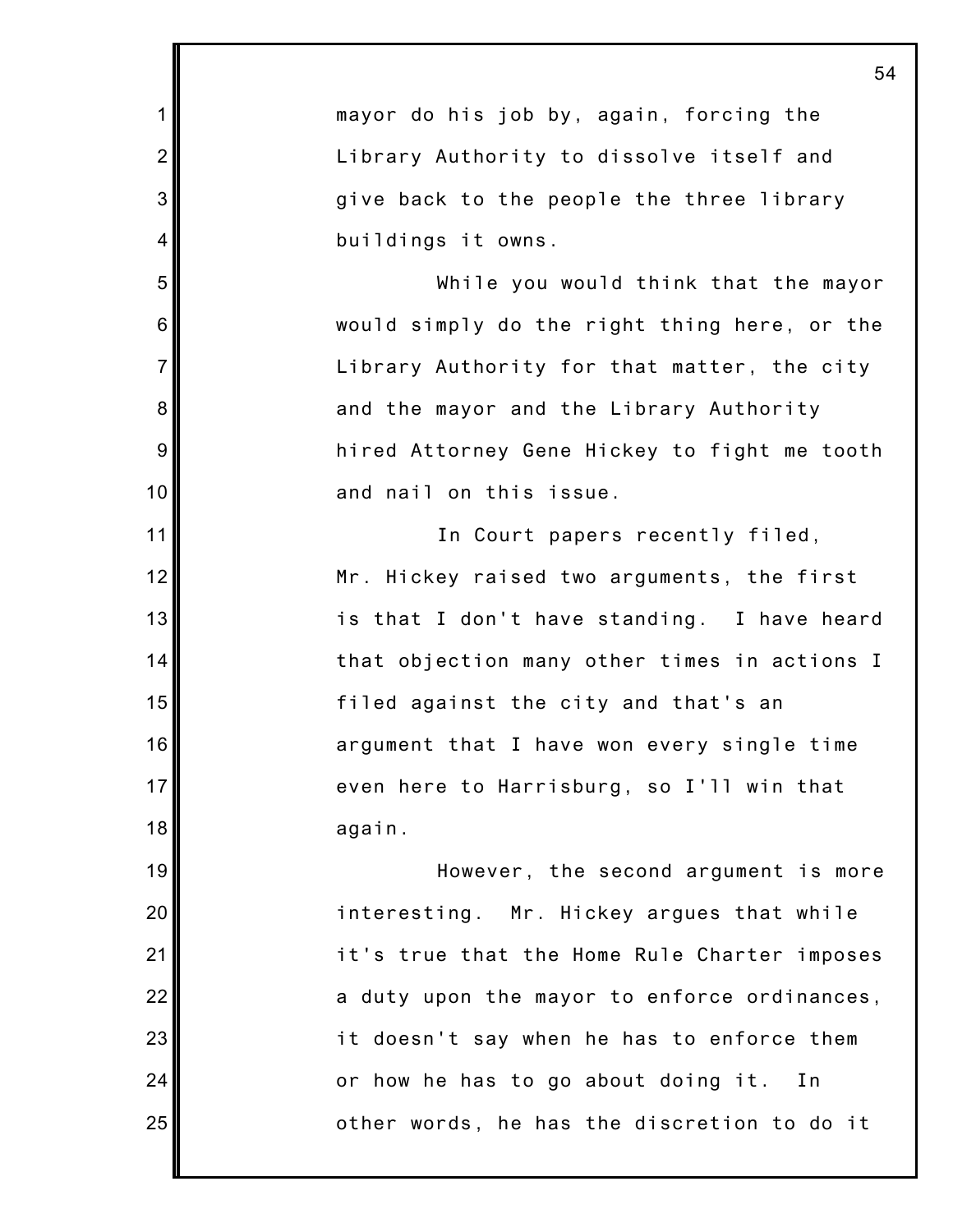or not do it, at his leisure, whenever he feels like it and that's if he ever feels like doing it. Meanwhile, this illegal authority is in possession of these three buildings, including the beautiful Albright.

1

2

3

4

5

6

7

8

9

10

11

12

13

14

15

16

17

18

19

20

21

22

23

24

25

We are waiting for an argument date by the Court, that's where it sits right now. I respectfully suggest that given the mayor's proclivity to play with the valuable property owned by the people in terms of refusing to do his job, because a normal ordinance gives him too much discretion not to act, perhaps future ordinances might need some explicit language to force him to act in a timely manner beneficial to the people who own buildings like these three beautiful library buildings.

It's further inappropriate that we now have to spend a great deal of money on Attorney Hickey to get these library buildings back. I don't know how long that's going to take, but it appears Mr. Hickey is digging his heels in as is the mayor and the Library Authority.

So I will from time to time keep you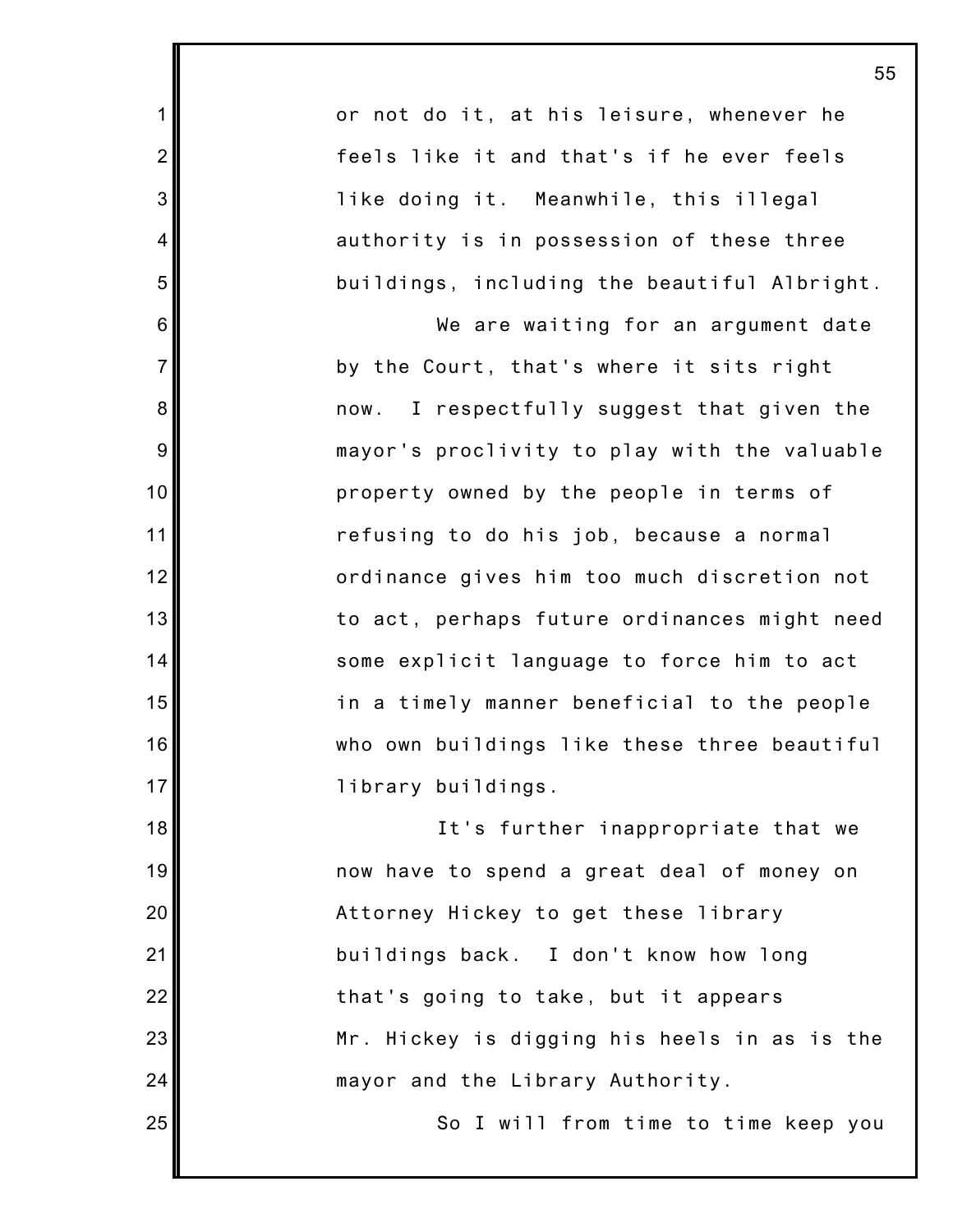informed of the progress of this legal action as these things develop and hopefully I will be successful in the recover of these three library buildings. If there is anything that council might be able to do to impose a little pressure upon the mayor to move that along that might save us some legal fees on Mr. Hickey. Thank you for your time. MS. EVANS: Thank you. MR. JOYCE: Thank you. MR. ANCHERANI: Good evening, Council. Nelson Ancherani, resident, taxpayer, recording secretary of the FOP, First Amendment Rights. Recently two awards won by the unions have been appealed by the administration, thus delaying the inevitable. One award totals 1.3 million because the city violated the SIT clerks as required in the contract. The other is a backpay award that totals approximately three million. The SIT clerks required in the contract was violated by the previous

1

2

3

4

5

6

7

8

9

10

11

12

13

14

15

16

17

18

19

20

21

22

23

24

25

administration resulting in more than 1.1 --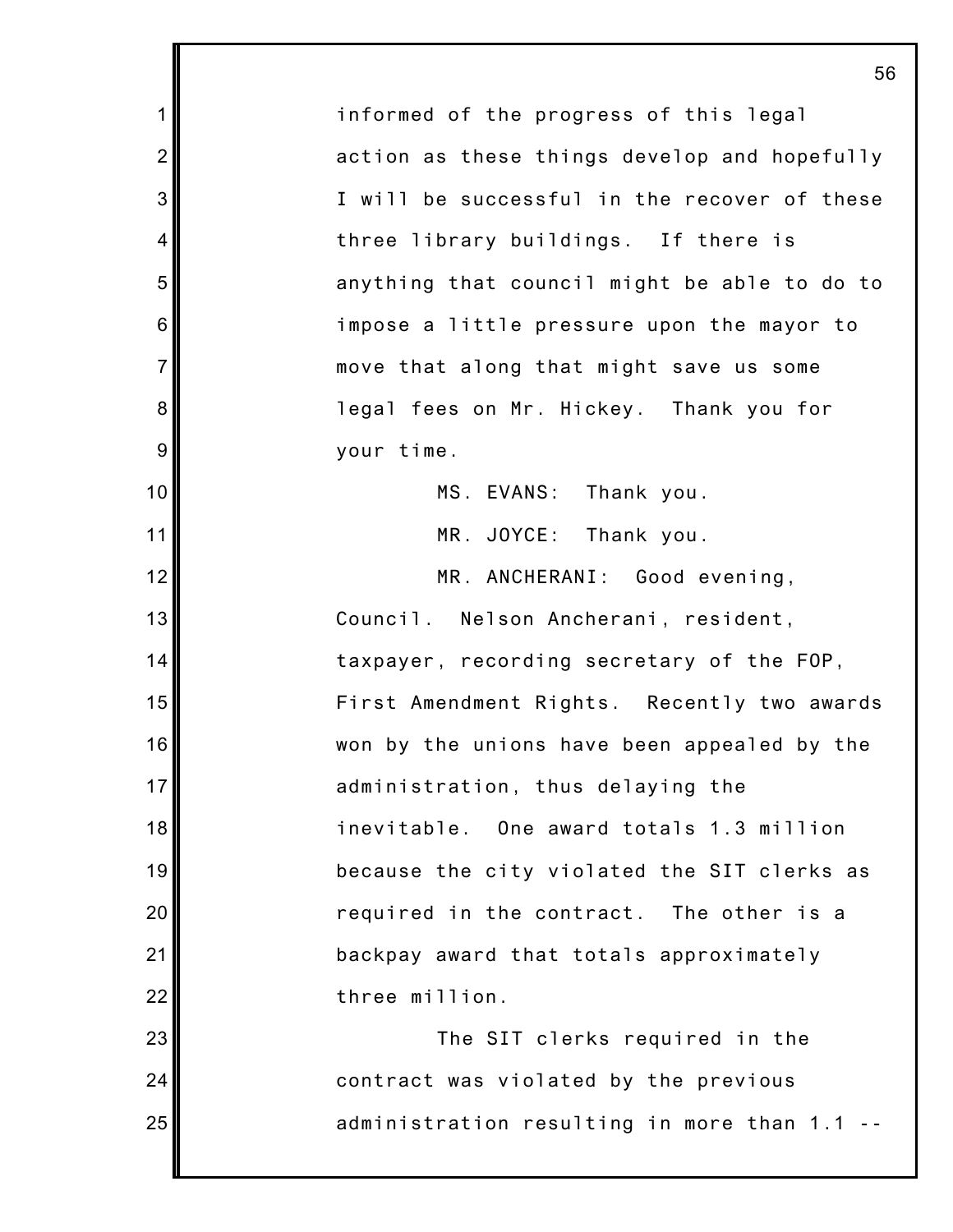a 1.1 million award being paid to the police. We didn't do the work. They didn't have the SIT clerks, so we got paid because they weren't there. Shouldn't have been, but it was. That's the way it's going to be on this one.

1

2

3

4

5

6

7

8

9

10

11

12

13

14

15

16

17

18

19

20

21

22

23

24

25

In this award, the city was found in bad faith and the city will end up paying our attorney fees, along with the award of \$1.3 million. Mr. Ryan McGowan, current business administrator, said it best when he showed the intentions of this city, the delayed inevitable, which is to pay the award. McGowan said, "We are appealing so it won't be paid. It won't be a current year liability."

It's going to be a current year liability soon, so Paul is going to be at the door. He can only take so much from Peter. That's right. It won't be this year, but it will be some year. Taxpayers, you are the losers. It did not have to be this way. All of the administration had to do was sit down and bargain in good faith. The police and fire unions have always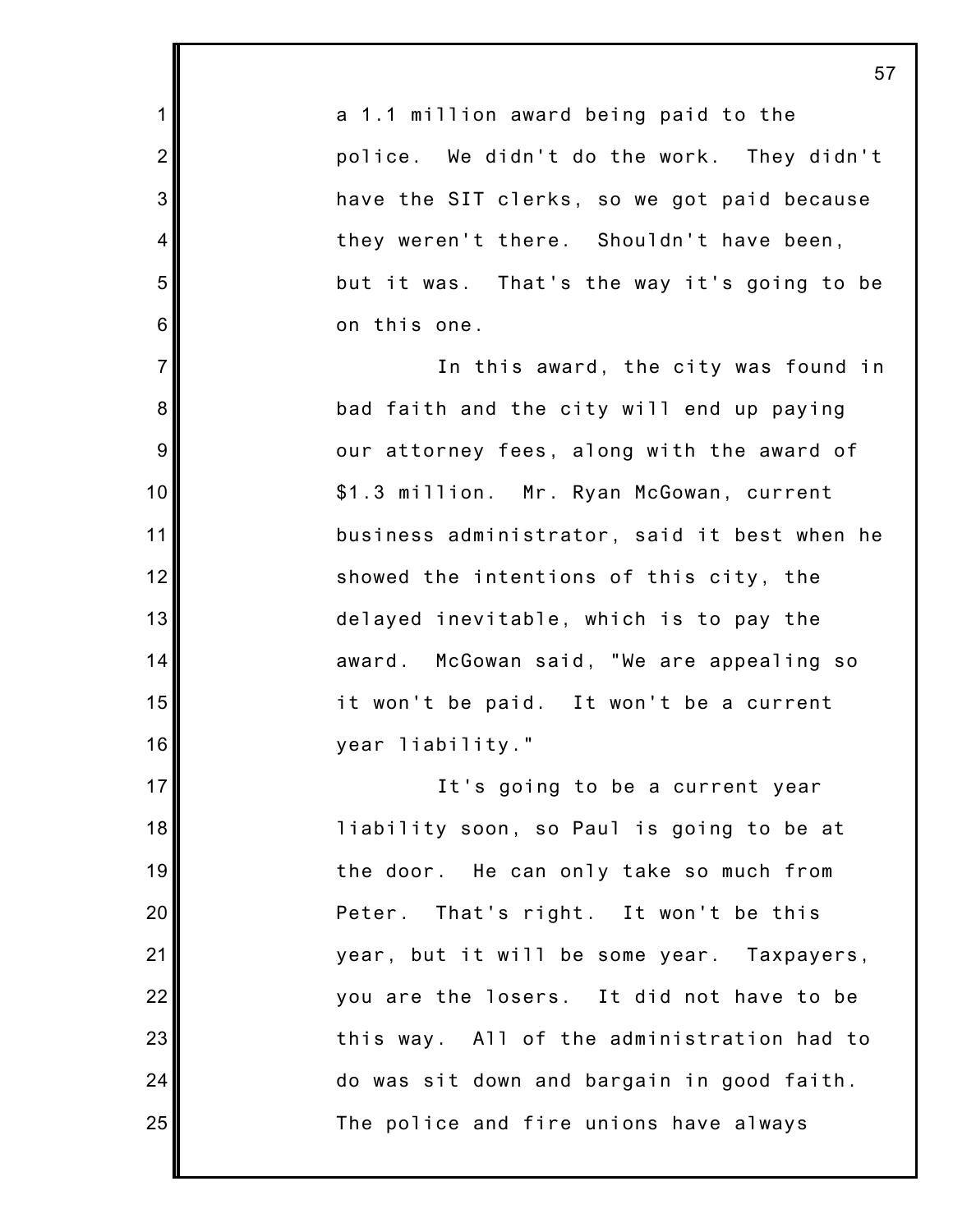| 58                                           |
|----------------------------------------------|
| given. You are not going to hear that from   |
| the slimes anymore, they will never say it.  |
| What about the 50 fire and the 17            |
| police positions given up as an example.     |
| Previous mayors may not have liked us, but   |
| we always bargained with each other from     |
| positions of respect. Oh, well, too late     |
| now. The police and fire have been blamed    |
| for the financial situation of the city.     |
| Our wages have remained static from 2002     |
| through this year. It's current -- it's      |
| around 13 million and it's been that way for |
| all of those years, but we are still going   |
| to be blamed.                                |
| What does the city owe, over 300             |
| million long-term debt, but we are going to  |
| be blamed. We are also going to be blamed    |
| for the payments of the above awards.        |
| Supermajority of council, prepare to         |
| get blamed for the layoffs that will more    |
| than likely be coming early summer. Even     |
| though you lowered taxes, you will still be  |
| blamed. It may be said that payrolls can't   |
| be met, therefore, the layoffs, but your     |
| budget was one million less than the other   |
|                                              |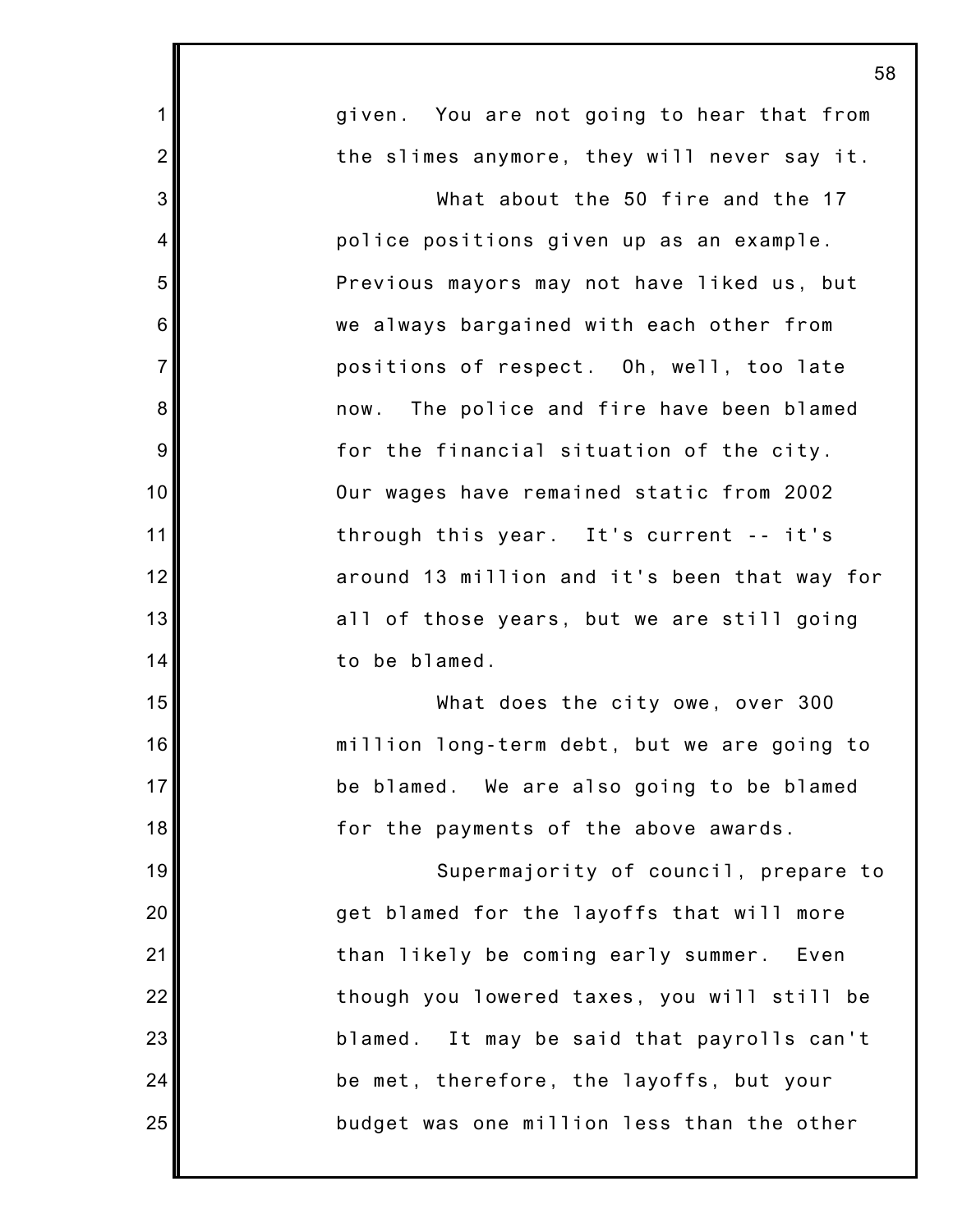|                | 5Ş                                           |
|----------------|----------------------------------------------|
| $\mathbf 1$    | budget, than the proposed budget. You won't  |
| $\overline{2}$ | have the luxury to borrow 5 million from     |
| 3              | workmen's comp to cover payrolls, so,        |
| 4              | therefore, you don't also have the luxury to |
| 5              | recover 1.6 million missing from the tax     |
| $6\,$          | office.                                      |
| $\overline{7}$ | Stay strong, don't waiver, and the           |
| 8              | taxpayers thank you very much. Thank you.    |
| 9              | MS. EVANS: Thank you.                        |
| 10             | MR. JOYCE: Thank you.                        |
| 11             | MS. EVANS: Is there anyone else who          |
| 12             | cares to address council?                    |
| 13             | MR. JONES: Hi, Janet.                        |
| 14             | MS. EVANS: Hello.                            |
| 15             | MR. JONES: Hi. My name is Bob                |
| 16             | Jones. I'm a member of the still functional  |
| 17             | Taxpayers' Association, and I would just     |
| 18             | like to say something short to the mayor. I  |
| 19             | hope you had your coffee because you are     |
| 20             | going to need it because we're still going.  |
| 21             | Thank you.                                   |
| 22             | MS. EVANS: Thank you.                        |
| 23             | MR. TALIMINI: Joe Talimini, citizen          |
| 24             | of Scranton. As I understand it, the         |
| 25             | Chamber of Commerce is not an official       |
|                |                                              |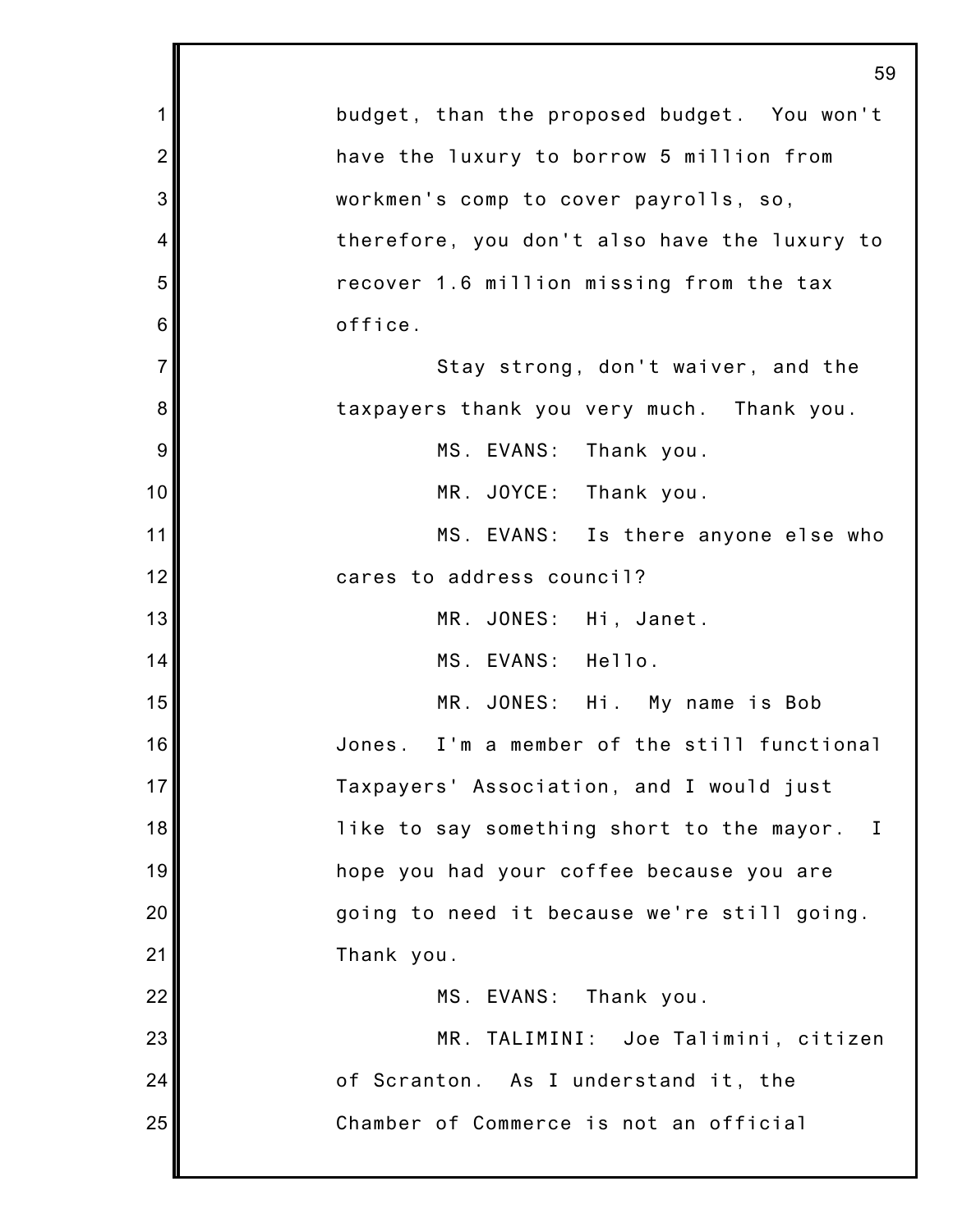|                | 60                                           |
|----------------|----------------------------------------------|
| 1              | function of the city government, is it?      |
| $\overline{2}$ | It's a separate entity?                      |
| 3              | MS. EVANS: Yes.                              |
| 4              | MR. JOYCE: Correct.                          |
| 5              | MR. TALIMINI: You are the                    |
| 6              | legislative group to the city, you actually  |
| $\overline{7}$ | have control of the budget, do you not?      |
| 8              | MS. EVANS: At budget time, yes.              |
| 9              | MR. TALIMINI: Right.                         |
| 10             | MR. JOYCE: Yes.                              |
| 11             | MR. TALIMINI: Well, I would like to          |
| 12             | suggest within your next budget you          |
| 13             | eliminate \$50,000 from the budget, which is |
| 14             | the mayor's salary, since he doesn't answer  |
| 15             | to the citizens or the council, let the      |
| 16             | Chamber of Commerce pay his salary. When     |
| 17             | was the last time he appeared before this    |
| 18             | council or before the citizens of this city? |
| 19             | But he always manages to appear before the   |
| 20             | Chamber of the Commerce. It's like he and    |
| 21             | Austin Burke are Siamese twins. Well, if     |
| 22             | that's the case then, by God, let the        |
| 23             | Chamber of the Commerce pay his salary       |
| 24             | because he is not earning it from the        |
| 25             | citizens, and I would hope that the          |
|                |                                              |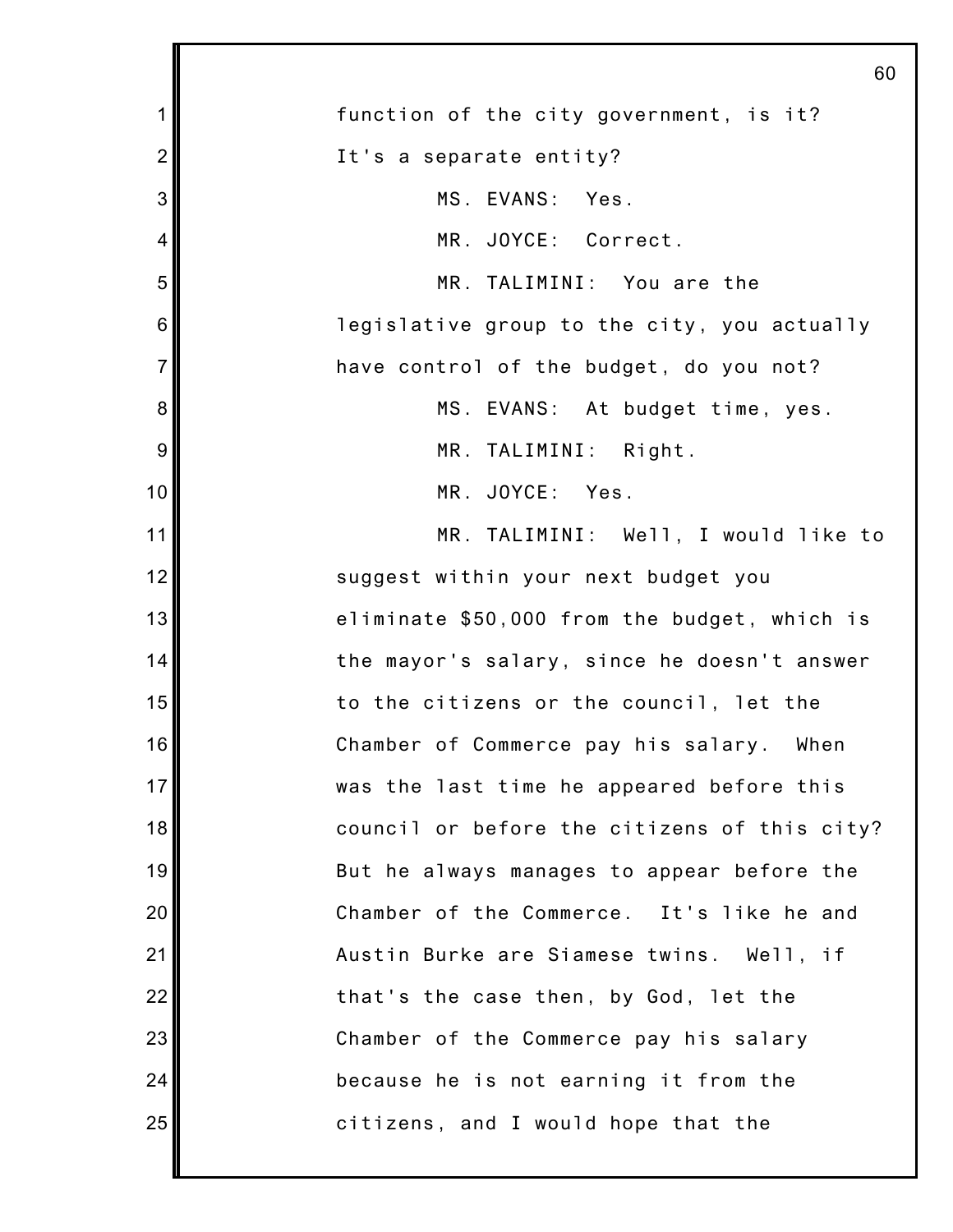1 2 3 4 5 6 7 8 9 10 11 12 13 14 15 16 17 18 19 20 21 22 23 24 25 61 opportunity will come up that this will take place, and if you've got any backbone you will try to enact that legislation. Just cut his salary from the budget and that \$50,000, even if you gave a \$1 a piece to the firemen and the cops, it's well worth it because he certainly isn't worth it. Thank you very much. MS. EVANS: Thank you, Mr. Talimini. Is there anyone else who cares to address council? MS. KRAKE: FOURTH ORDER. 5-A. MOTIONS. MS. EVANS: Councilman McGoff, any motions or comments? MR. MCGOFF: Two very brief. I was speaking to someone from the Licensing and- from LIPS, and they were asking if council could do anything to provide money for certification, training and continuing ed for inspectors, apparently that any money that was -- or that money was taken out of the budget. I know that we can't reopen the budget and, you know, do that, but I guess there was some concern on the part of the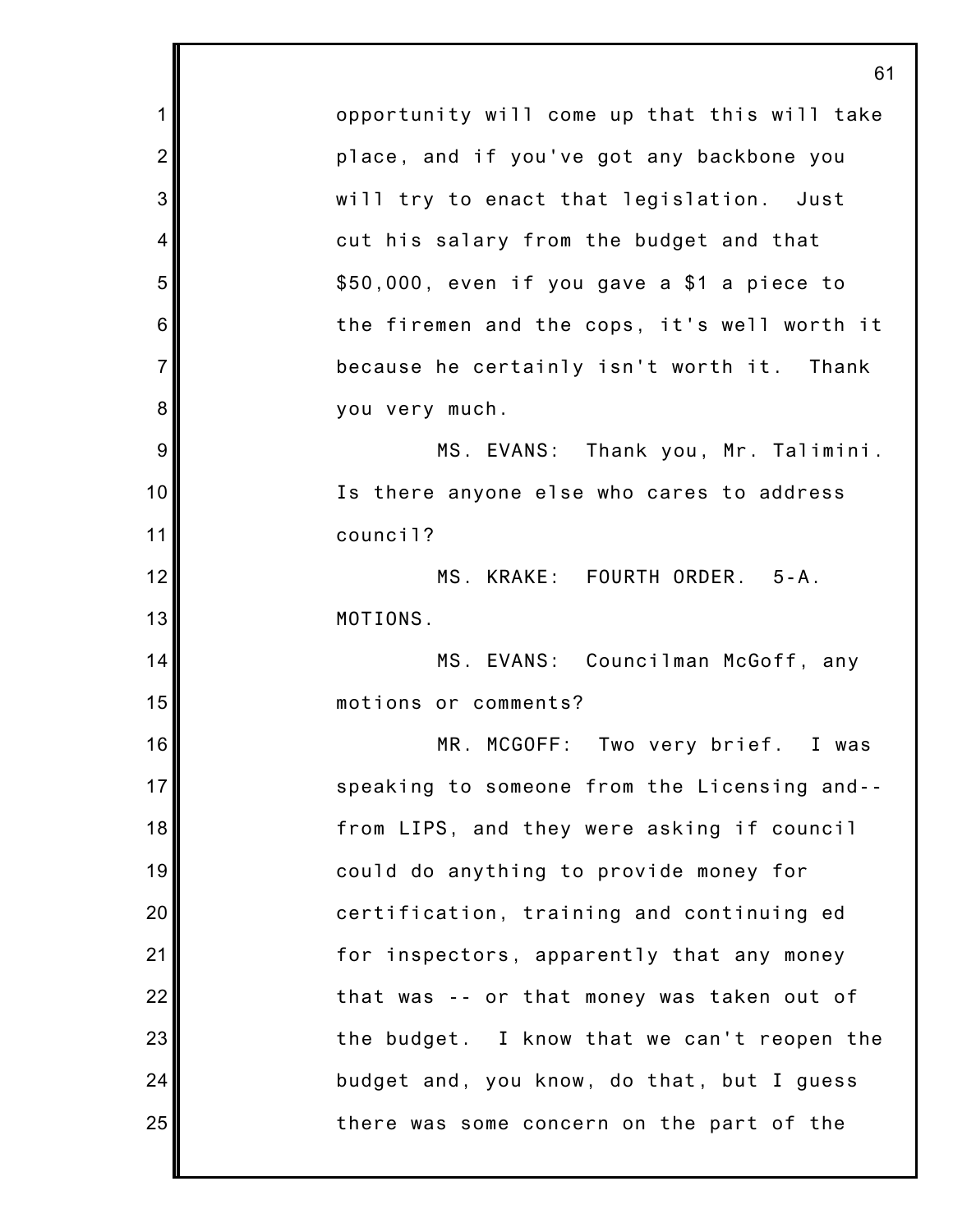inspectors that that was not there, so I just wanted to make, you know, council aware that that was brought up as an issue and maybe it's something that we can look into as it arises and when that education or when that training is needed that perhaps we can encourage the administration to provide that from some other source.

1

2

3

4

5

6

7

8

9

10

11

12

13

14

15

16

17

18

19

20

21

22

23

24

25

The other thing that, and again, just very briefly, I was informed that the DPW -- on the DPW website that there would be a schedule for street cleaning. Now, that was before the weather forecast for another huge storm or whatever, but supposedly that they were -- by the end of the week there was going to be a schedule for street cleaning and just from my own experience if people would take a look at that schedule and see when their streets were being done it's to their benefit to move cars off of those streets so the entire street can be cleaned rather than just the middle of the street, so please try and take a look and, you know, if you are able to, you know, move vehicles out of the way I'm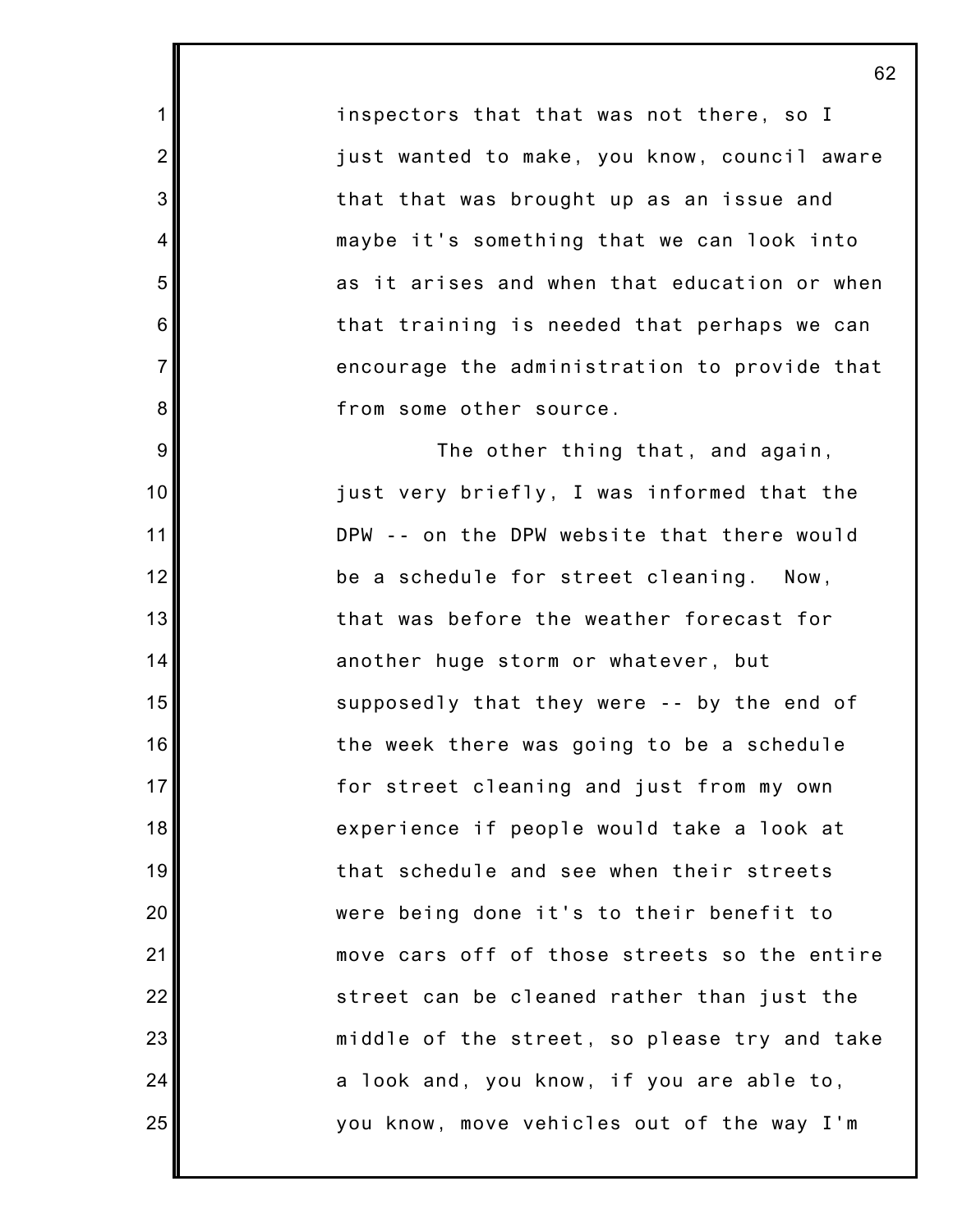|                | 63                                           |
|----------------|----------------------------------------------|
| 1              | sure you would be pleased with the result,   |
| $\overline{2}$ | and that's all I have. Thank you.            |
| 3              | MS. EVANS: Thank you, Mr. McGoff.            |
| $\overline{4}$ | And, Councilman Rogan, any comments or       |
| 5              | motions?                                     |
| 6              | MR. ROGAN: Yes, just a few comments          |
| $\overline{7}$ | and some citizens' requests. It's            |
| 8              | coincidental that I was planning on talking  |
| 9              | about the bath salts tonight, I'll let       |
| 10             | Mr. Loscombe do most of the talking because  |
| 11             | it's his committee, and I don't envy you.    |
| 12             | You have the most important committee on     |
| 13             | this board by far.                           |
| 14             | You know, I spoke briefly about              |
| 15             | them, and I'm sure everyone has seen it on   |
| 16             | the news, all the problems that we are       |
| 17             | having not only in Scranton but in all of    |
| 18             | Northeastern Pennsylvania with bath salts,   |
| 19             | and basically what they are is they are a    |
| 20             | synthetic form of a drug. Instead of like    |
| 21             | heroine or cocaine or marijuana, which grows |
| 22             | from the ground in one form or another,      |
| 23             | these are made in labs, and unfortunately,   |
| 24             | they are legal. I know there is one shop in  |
| 25             | West Side that was approached by the police  |
|                |                                              |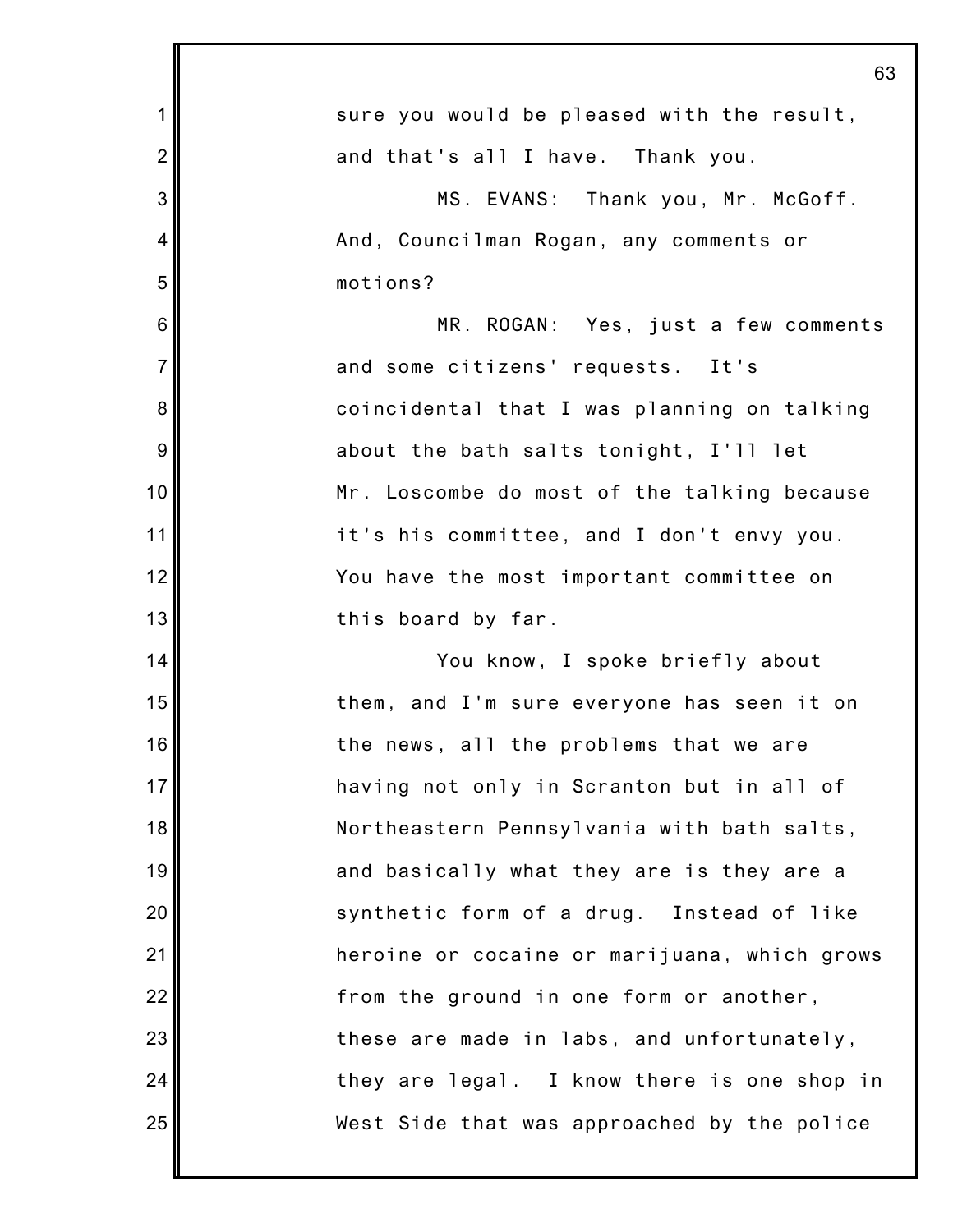department and they were asked to take them off the shelves and they refused to. It's unfortunate that some people would put profits before the safety of the people of this city.

1

2

3

4

5

6

7

8

9

10

11

12

13

14

15

16

17

18

19

20

21

22

23

24

25

And generally I'm against government getting involved in people's lives, but when public safety comes into question the government has to act, and I'll let Mr. Loscombe do the rest of the talking since he speaks right after me on that issue.

I was pleased, I got a few e-mails from people that had streetlights out and they said that -- a few of them did say they are repaired, and I'm glad to hear that the administration reconsidered the procedure with buying the products and I'm sure Joyce Electrical will do a great job. They were the lowest bidder, which I was glad to see that both council and the administration were on board with that, and hopefully within the next few weeks everyone will be seeing those repaired.

Next, you know, I try not to beat up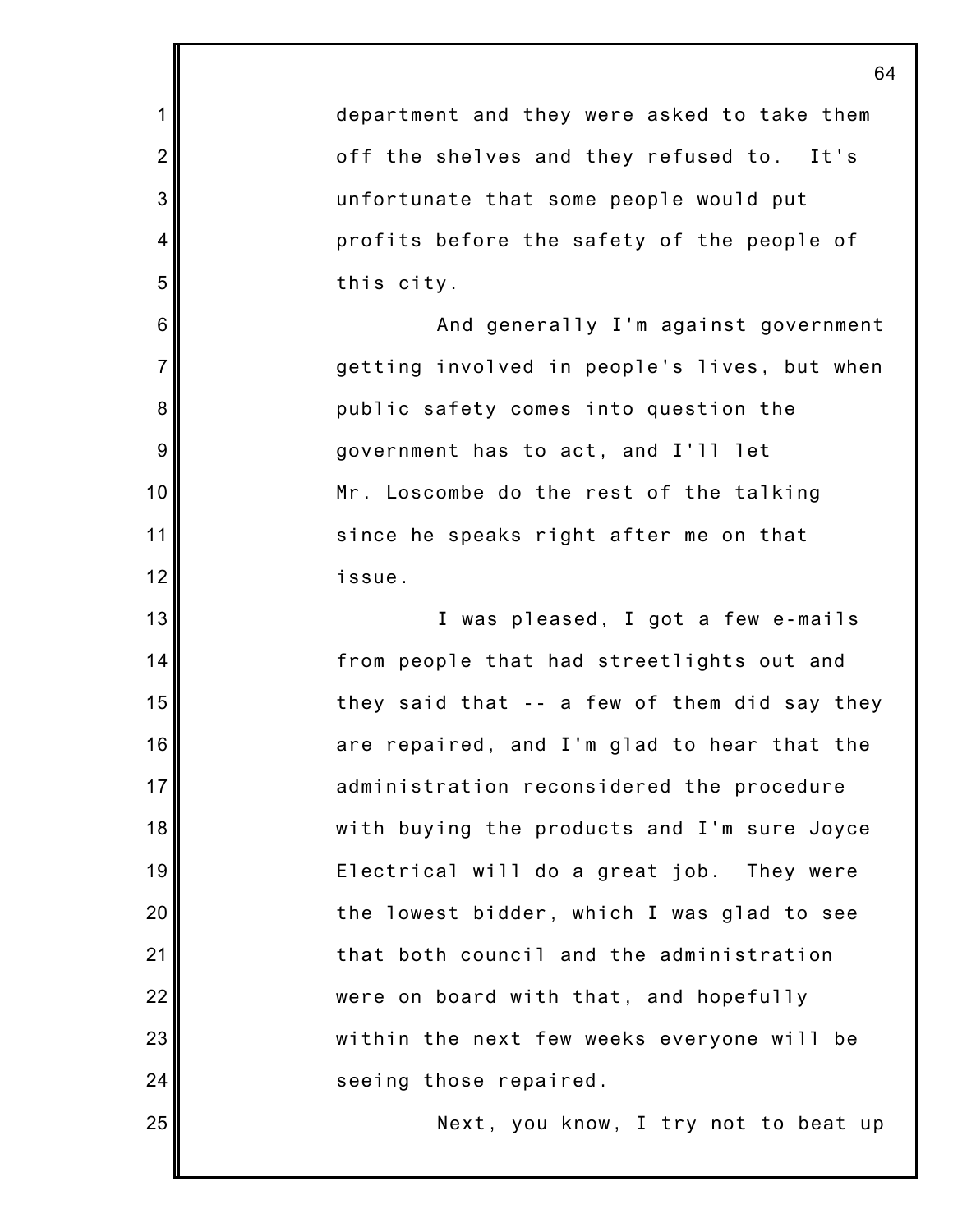on the mayor too much -- I try not to beat up on Mayor Doherty too much, you know, I don't like to get involved in politics much at the meetings, but the lack of information that we have been getting from the administration is appalling. We can't do our jobs without help not really from the mayor, but more so from the people that answer to him, the department heads. You know, if somebody has a problem with DPW, Licensing and Inspection, any department, and they come to us and we want to help them, we have to go to the department heads. We can't go out and fix the pothole. We can't go out and repair the light. We can't go out and arrest somebody, although, a lot of times it would be a lot easier for us to go out and actually fix the problem manually than send letter after letter and make phone call after phone call. But, you know, after a year and a half it's really getting frustrating, and I know I have said it before, but it's so blatantly obvious the mayor and his administration they don't want to be here.

65

1

2

3

4

5

6

7

8

9

10

11

12

13

14

15

16

17

18

19

20

21

22

23

24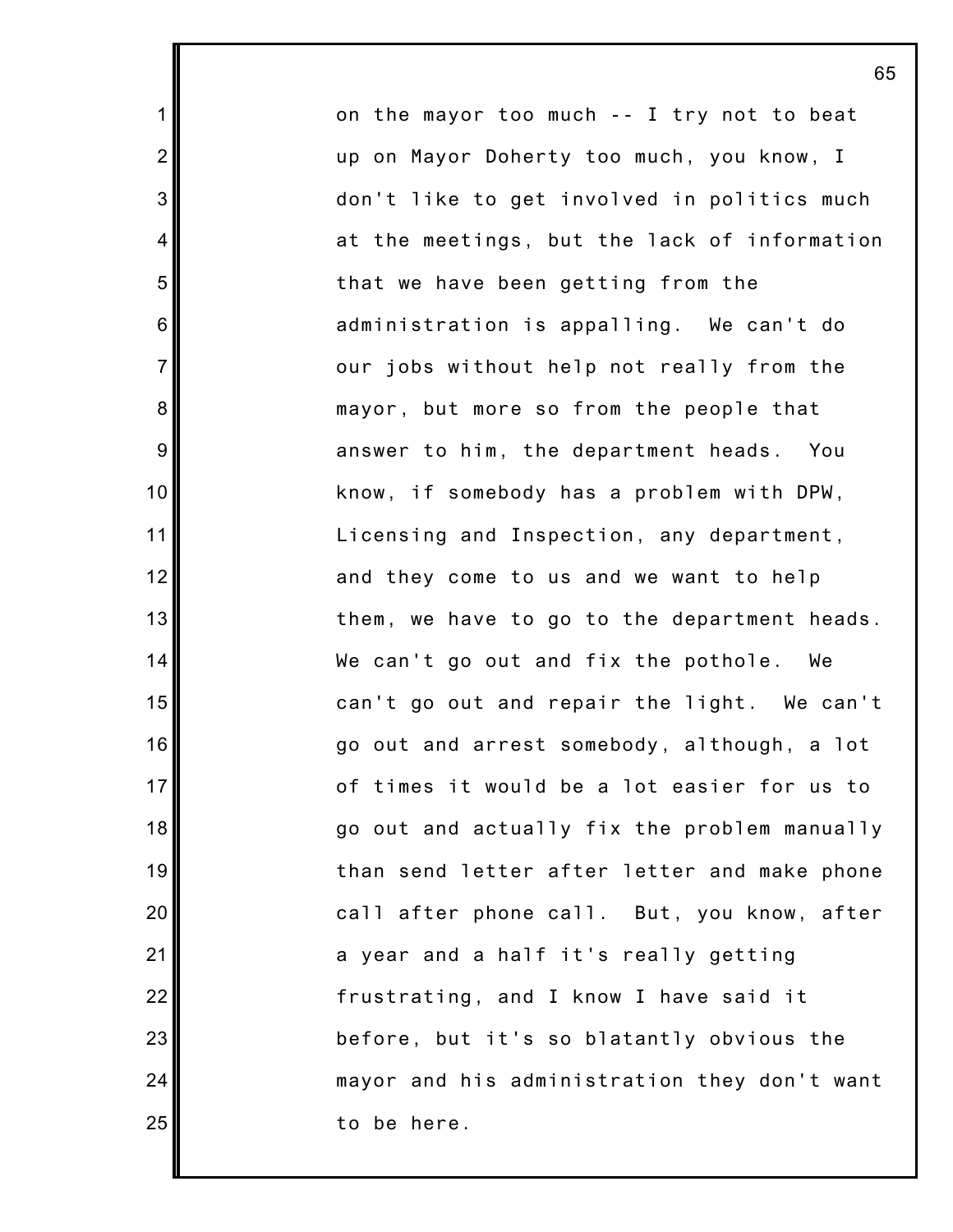He has ran for countless political offices unsuccessfully and he doesn't want to be the mayor of Scranton, so I hope that in a few years somebody out there will run, it won't be me, will run for mayor and answer to the people and you know the frustration isn't just from us on this board it's from the people out there, and their requests aren't being handled properly by the administration and the buck stops with Mayor Doherty. It's not that we are not relaying the messages, and sometimes it's not that the department head's fault either, they have to answer to the mayor and that's the problem, they should be answering to the people of this city.

1

2

3

4

5

6

7

8

9

10

11

12

13

14

15

16

17

18

19

20

21

22

23

24

25

Finally, just one comment about the sidewalk vote that was tabled. Has there been any information about that?

MS. EVANS: I know that our solicitor was reviewing the responses from OECD and I think in the meantime as well we did receive a very hefty number of invoices --

MR. ROGAN: Yes, I saw some.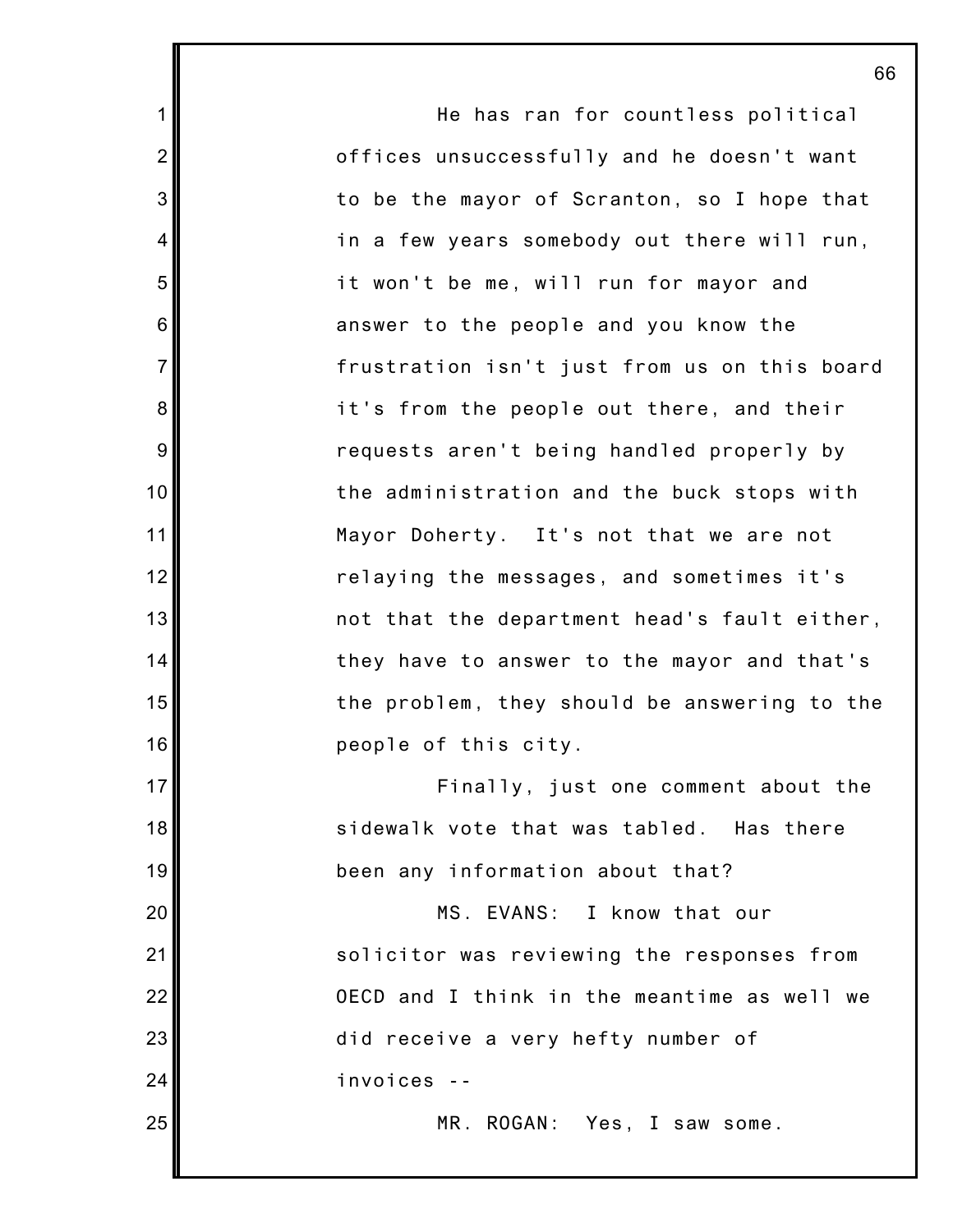|                | 67                                           |
|----------------|----------------------------------------------|
| 1              | MS. EVANS: -- I believe from                 |
| $\overline{2}$ | Mr. Jefferson for all of the work that was   |
| 3              | performed with regard to the installation of |
| $\overline{4}$ | those sidewalks and related work and I do    |
| 5              | believe we may have that on the agenda for   |
| 6              | text Tuesday.                                |
| $\overline{7}$ | MR. ROGAN: Okay, great. And I look           |
| 8              | forward to voting against that. I looked     |
| 9              | through the -- well, although, tabling       |
| 10             | legislation does delay it, and usually when  |
| 11             | we table it it's to gather information, but  |
| 12             | I don't believe even though as strongly as   |
| 13             | I'm opposed to spending a quarter of a       |
| 14             | million dollars on sidewalks, I still        |
| 15             | believe it should be voted down instead of   |
| 16             | just tabling it and letting it sit there,    |
| 17             | kind of like a pocket veto the way the       |
| 18             | president would do it.                       |
| 19             | But finally, I just have a few               |
| 20             | citizens' request. The first one is is       |
| 21             | there a paving list for 2011 yet? If so,     |
| 22             | can a copy be sent to city council.          |
| 23             | Also, a resident requests that the           |
| 24             | 1900 block of Sanderson Street and the 600   |
| 25             | block of Depot Street are considered for     |
|                |                                              |

 $\overline{\phantom{a}}$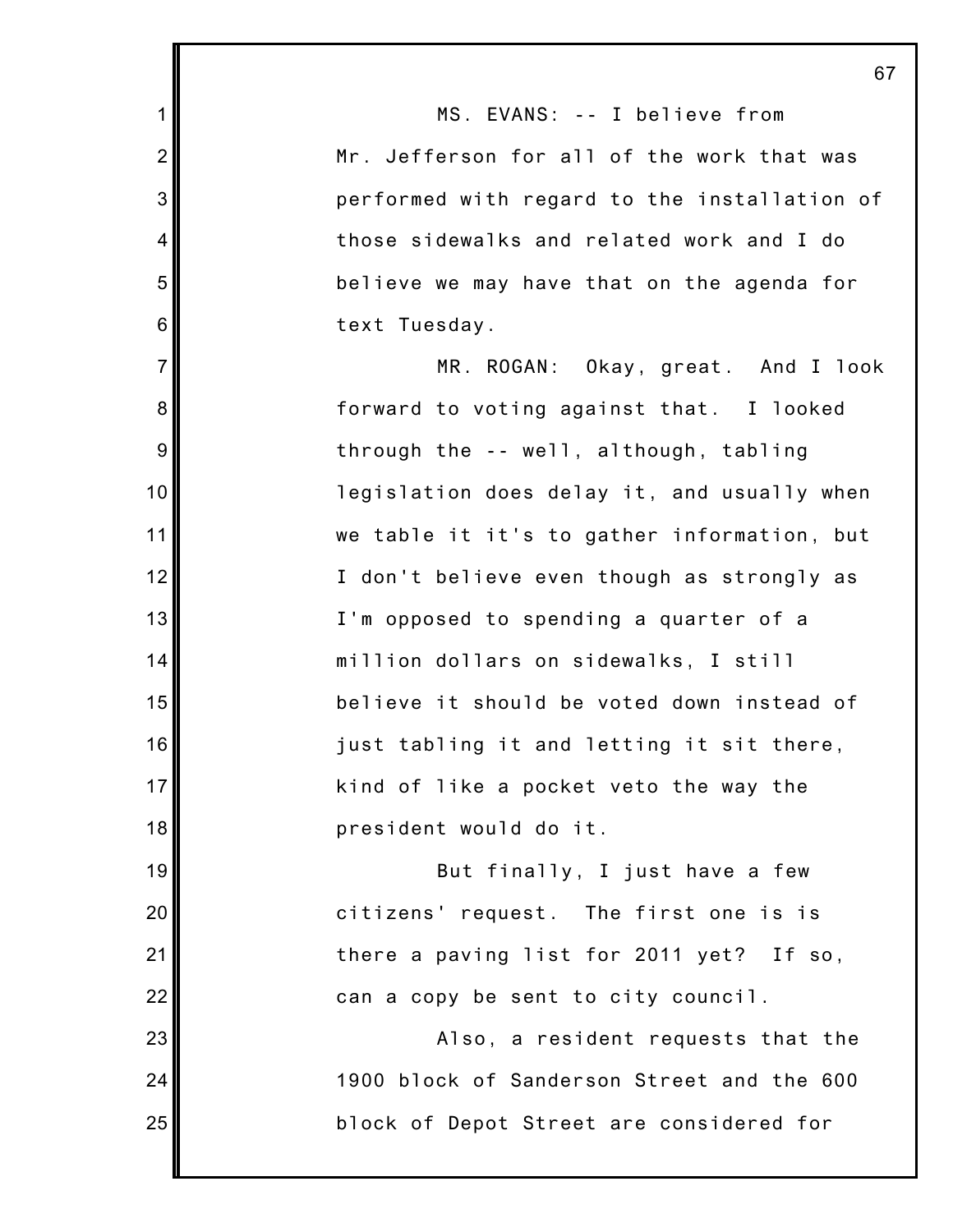paving this year. They are in total disrepair.

1

2

3

4

5

6

7

8

9

10

11

12

13

14

15

16

17

18

19

20

21

22

23

24

25

Also, to the DPW, has the city ever considered cardboard recycling pickups? And I received this from a resident. I think it doesn't sound like a bad idea. I don't know how, you know, going about setting it up, but I was wondering if there was ever any consideration given to that. Could we please a send a letter to State Rep Kevin Murphy and Mr. Brazil to schedule a follow-up meeting regarding the flooding on Keyser Valley? I know we had a caucus I think it was about maybe three or four weeks now and we all agreed that the next step was to have another meeting with all of the parties involved, so hopefully we can all get together and get that taken care of.

Could we please resend Mr. Spindler's request to the DPW, and if everyone agrees I would also like to send a letter to Attorney Kelly asking if any action will be taken on Mr. Bolus' offer of \$50,000 for the piece of city-owned land on East Mountain, and as well if there is any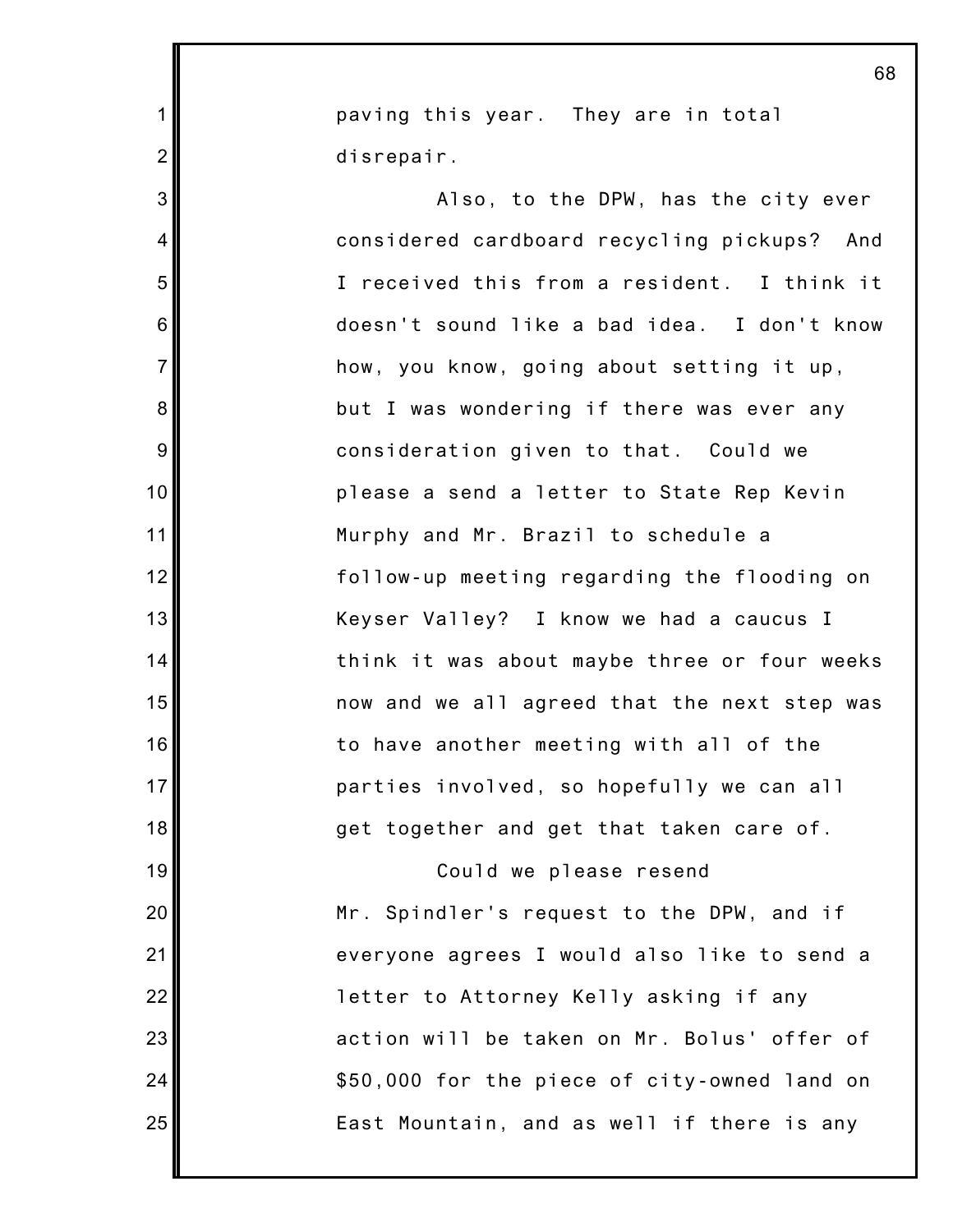opinion on why Mr. Hartman was allowed to bid on city-owned land. I know that it possibly could be going to the Courts, but if there is any information that the administration has I think council would like to see it as well, and that's all for tonight. Thank you.

1

2

3

4

5

6

7

8

9

10

11

12

13

14

15

16

17

18

19

20

21

22

23

24

25

MS. EVANS: Thank you. And, Councilman Loscombe, any comments or motions?

MR. LOSCOMBE: Yes. Thank you, Mrs. Evans. First, I would like to comment on an article that was in the newspaper regarding the flood insurance, "Insurance slaves," and I was a little dismayed to read in there that they have to raise the levies even more now before they could change the maps and bring these people lower premiums, and I don't know why, I mean, with all of the research how things have changed as far as flood elevation for 100-year level in that meantime, but I think at the least the people that are in that area are in a better position than they were prior, they shouldn't be paying the highest rate for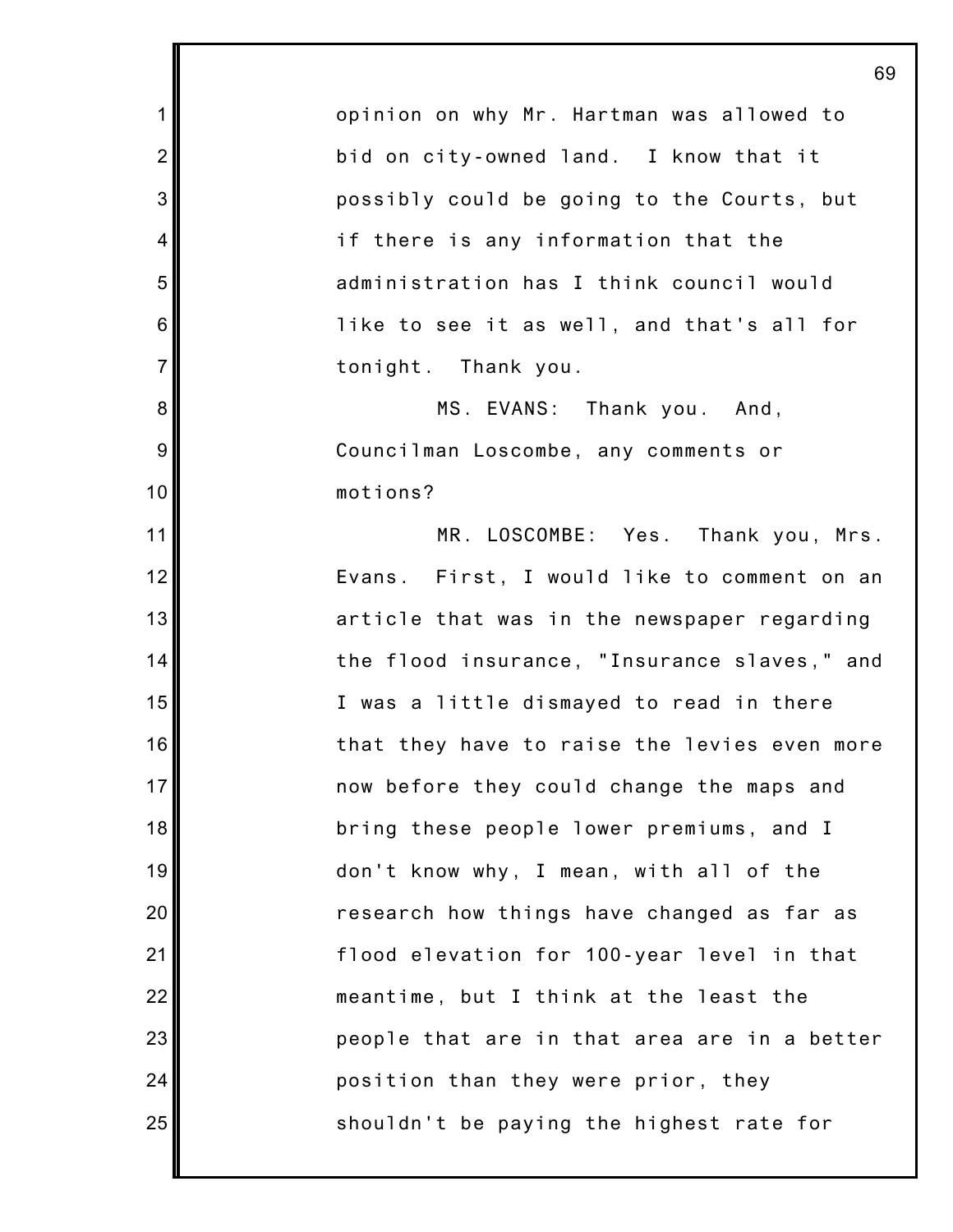flood insurance, and I don't know maybe we could get a caucus together with the flood people, maybe Mr. Garbarino, Mr. O'Hora, and maybe someone from FEMA, but, I mean, at least there should be some temporary relief for those people because God knows how long it's going to take to elevate the levies anymore, and if anyone pays flood insurance, especially in the high risk zone, you realize sometimes it's three, four times your own home insurance premium, so I definitely feel for these people and hopefully we can get this resolved at least on a temporary basis until they complete the next step of the project or whatever, but at least we can get some details, but they are not in the high risk zone anymore regardless if they have to raise it another three feet so they shouldn't be paying those rates, so I just wanted to touch on that.

1

2

3

4

5

6

7

8

9

10

11

12

13

14

15

16

17

18

19

20

21

22

23

24

25

The main subject I wanted to discuss tonight, ladies and gentlemen, we are in the midst of crisis that is bordering on the verge of epidemic proportions. That crisis is the sale of hallucinogens or drugs under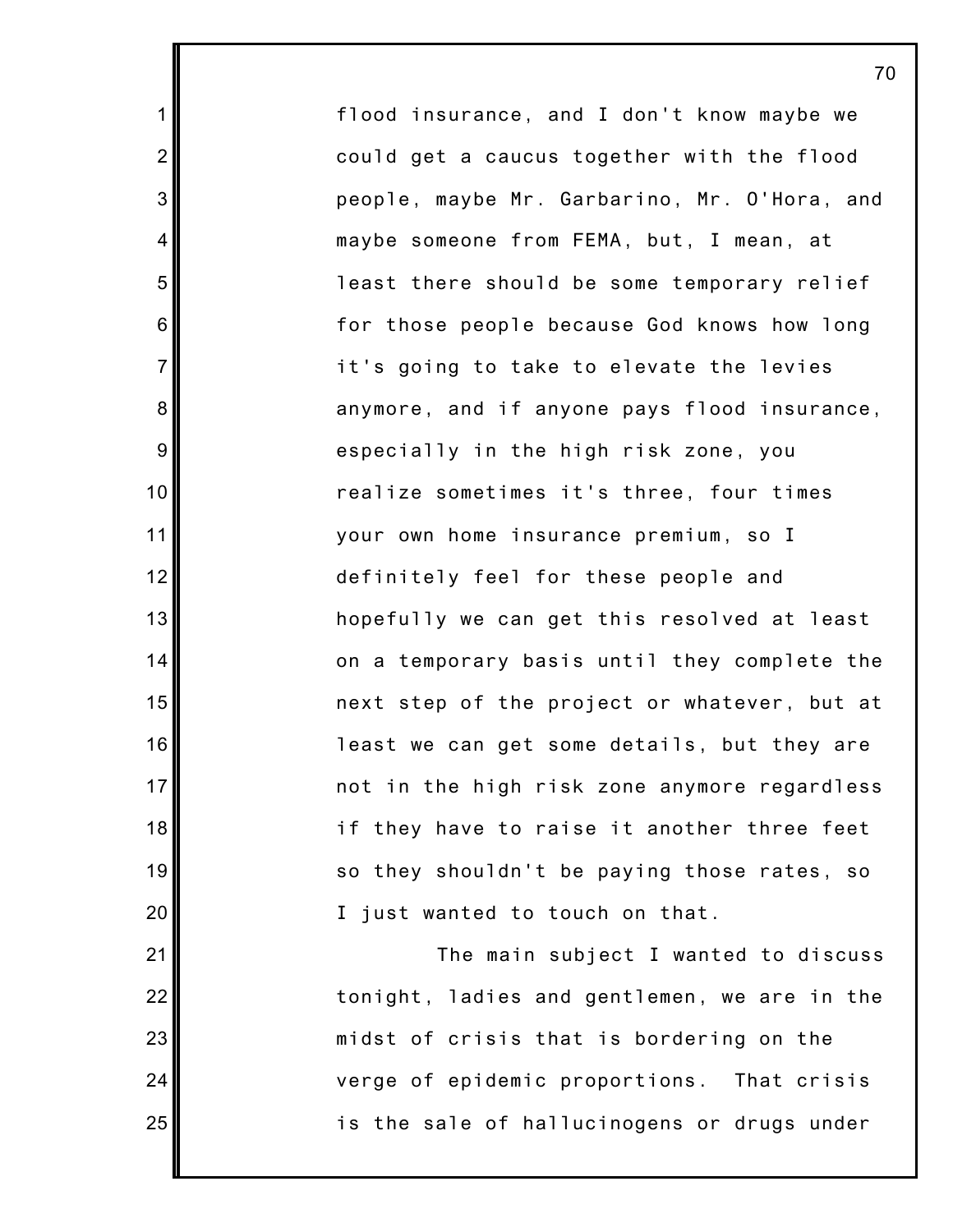1 2 3 4 5 6 7 8 9 10 11 12 13 14 15 16 17 18 19 20 21 22 23 24 25 the guise of bath salts and synthetic marijuanas. It is no secret that we have witnessed an uptake of serious incidents over the past several weeks. As the Chairman of the Committee on Public Safety, I felt it incumbent upon me to immediately get the ball rolling on banning the use, possession, sale, delivery, and distribution of the synthetic Cannibis and other synthetic drugs. We must act swiftly to enact an ordinance protecting all of our city residents and police officers from those under the effects of these so-called legal drugs. With that in mind, and with the permission of Council President Evans, and I'm sure with the agreement of the remaining council members, I have asked our city council solicitor, Boyd Hughes, to draft legislation in the form of an ordinance to ban the use, possession, sale, delivery and distribution of all synthetic drugs within the city limits. I understand that legislation is currently being proposed at the state and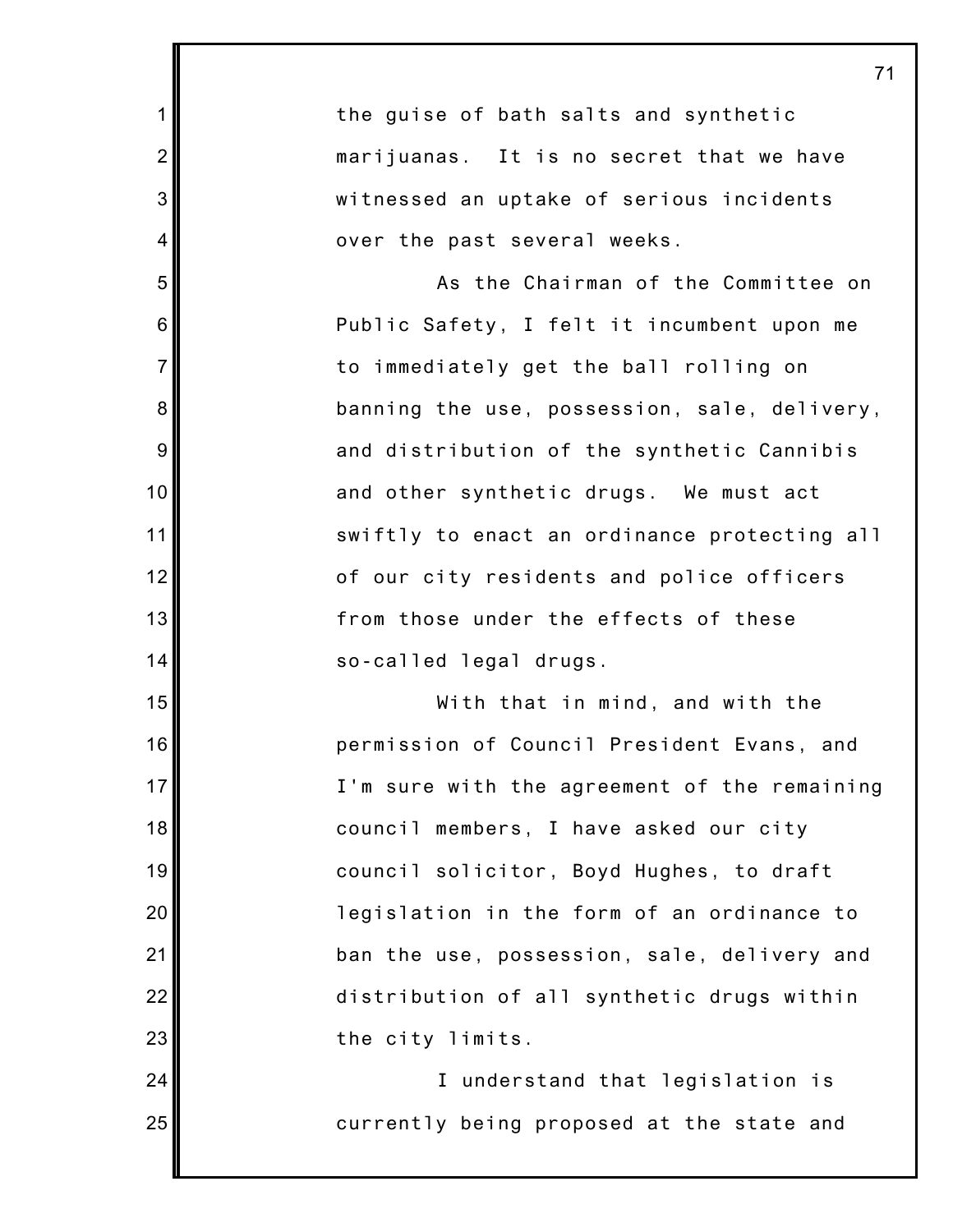federal levels, however, we know the pace at which big government operates. I read an article a few weeks ago in the newspaper that the D.A.'s Office has been meeting with city officials, including our city solicitor Paul Kelly. If they were truly interested in mounting a sincere effort to ban these substances, legislation by the city solicitor office should are been presented to city council weeks ago. Perhaps the solicitor is busy wearing too many hats at this time to be truly concerned about the health, safety and welfare of our residents. I would have expected much more from him, especially an invitation to this meeting that the newspaper reported as being held on this issue.

1

2

3

4

5

6

7

8

9

10

11

12

13

14

15

16

17

18

19

20

21

22

23

24

25

I am the public safety representative of city council, the legislative branch of our government. This problem is too dire an issue to continue and let languish. We have to place legislation on the table now before the substances result in a local fatality.

Children and police officer's lives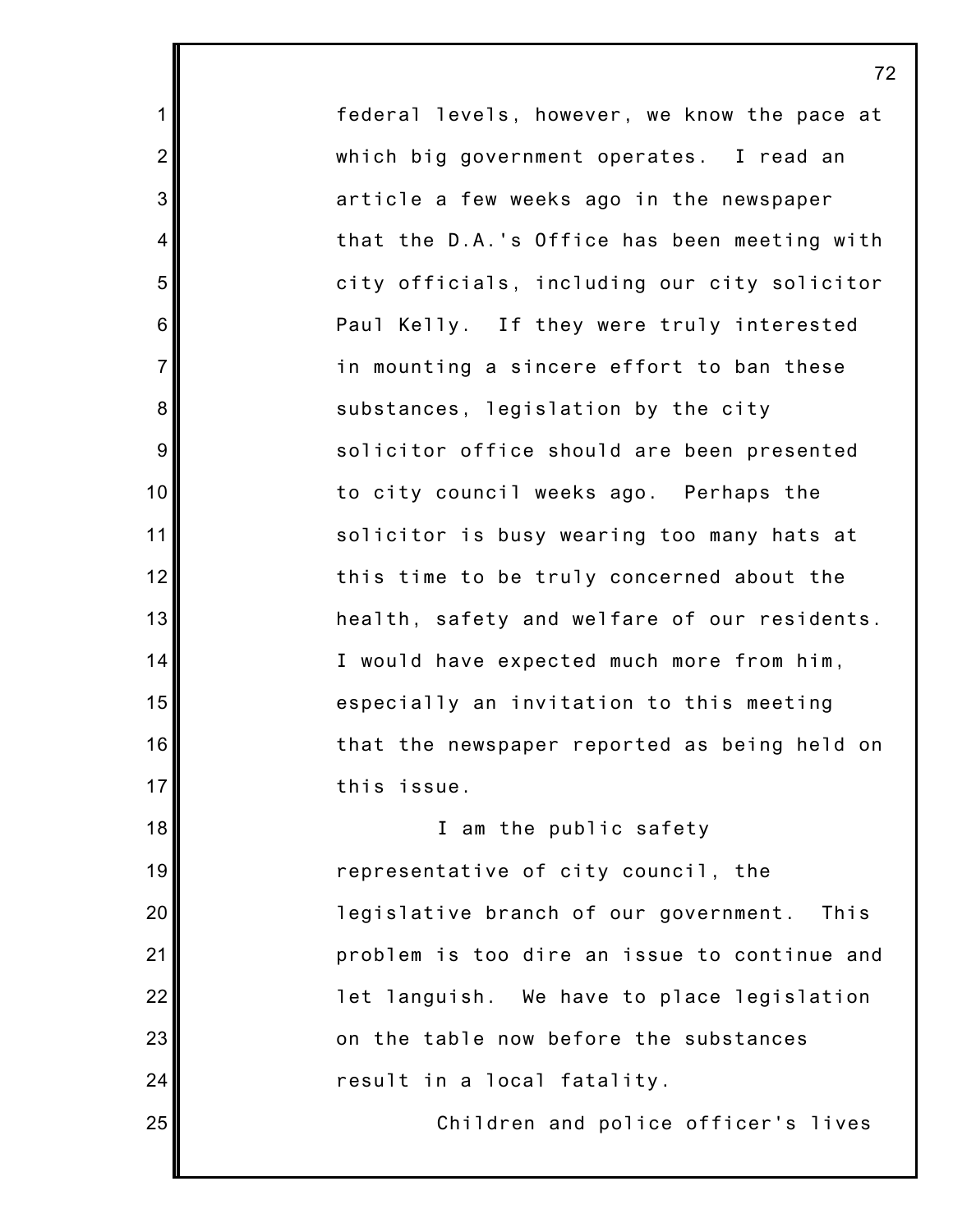along with a Catholic priest's life have been in danger just in recent days. It is no accident that the marketing geniuses have setup shop in neighborhoods close to schools. One such retailer is located within two blocks of an elementary school and a high school in the city's west side. This particular retailer was highlighted recently by the news media as stating that he would not remove the merchandise from his place of business, but he would not restock it once he sold out his current inventory. Believe that one and I have some swampland for sale in Florida that I would like to sell you, of course.

1

2

3

4

5

6

7

8

9

10

11

12

13

14

15

16

17

18

19

20

21

22

23

24

25

As a matter of fact, a person was sent to this retailer to inquire about purchasing the remaining inventory and he was told by the clerk that they had regular customers that they wanted to sell to. What kind of business does this sound like to you? Ladies and gentlemen, we have to put a stop to this immediately as these drugs pose a growing and grave threat to our children and families. A ban has just been passed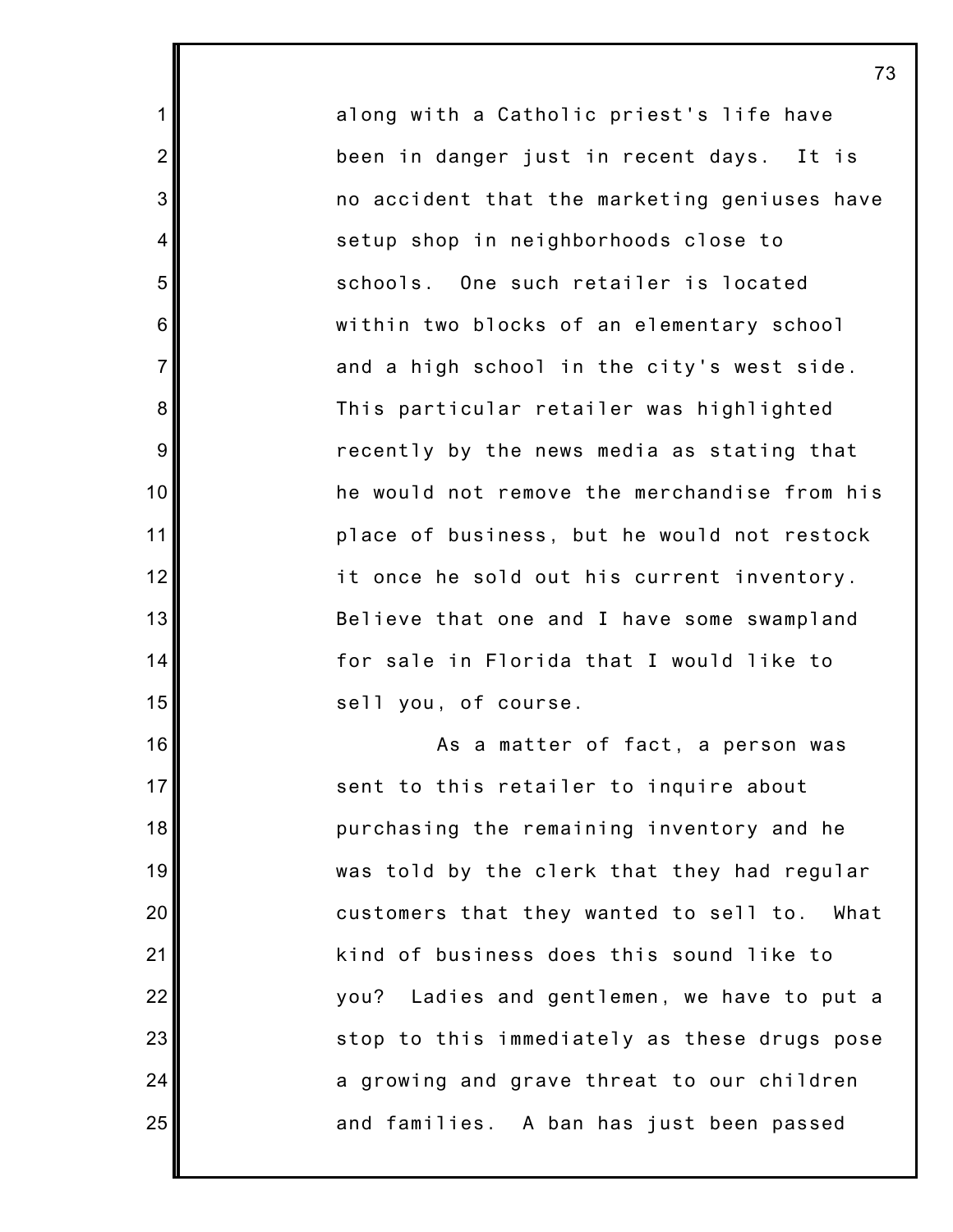through ordinance in Mt. Carmel, the little town of Mt. Carmel, where they cited several incidents, including the attack on Father Landry at St. Ann's Basilica here in Scranton.

1

2

3

4

5

6

7

8

9

10

11

12

13

14

15

16

17

18

19

20

21

22

23

24

25

I believe that this city council is poised to take the bull by the horns and enact our own legislation to protect the health, safety and welfare of all of our city residents now rather than later. We will be proactive and hopefully all of the surrounding municipalities and boroughs will follow our lead.

The Scranton school district has taken the initiative to ban these substances from school properties, and I applaud them for that. Although I would like to introduce this legislation for a vote this evening, we must abide by our own Rules of City Council and place it on the agenda for introduction at next week's meeting as our legislation was not completed until today and our rules call for agenda items to be posted by the Friday prior to the Tuesday meeting.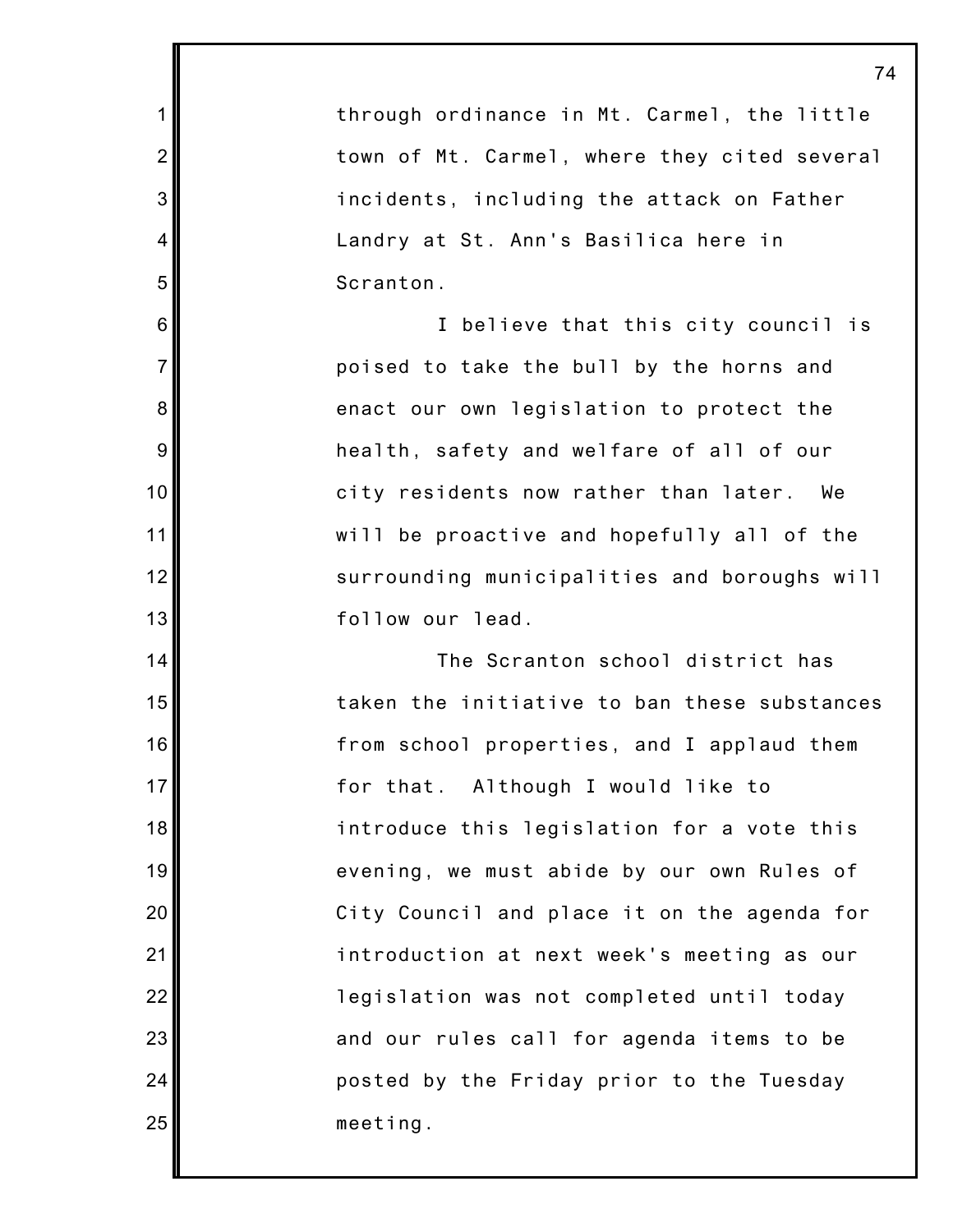|                | 73                                           |
|----------------|----------------------------------------------|
| $\mathbf{1}$   | I will be willing to provide you             |
| $\overline{2}$ | with more information at next week's meeting |
| 3              | upon introduction, and that's all I have,    |
| $\overline{4}$ | Mrs. Evans.                                  |
| 5              | MS. EVANS: Thank you, Mr. Loscombe.          |
| 6              | MR. ROGAN: Mrs. Evans, I'm sorry to          |
| $\overline{7}$ | interrupt, but I just want to reiterate this |
| 8              | point, a lot of people out there when they   |
| 9              | hear bath salts they think of an actual salt |
| 10             | that you put when you take a bath. That's    |
| 11             | absolutely not the case. As Mr. Loscombe     |
| 12             | said, they are hallucinogenic drugs and when |
| 13             | Mr. Loscombe and myself attended the         |
| 14             | neighborhood group, members of our police    |
| 15             | force said that they believe they are more   |
| 16             | dangerous than heroine, and as Mr. Loscombe  |
| 17             | just said, when somebody tried to purchase   |
| 18             | the remaining stock they said, well, we have |
| 19             | regular customers, and basically it's just   |
| 20             | legalized drug dealing. That's what it is    |
| 21             | and it has to stop in the city and, you      |
| 22             | know, we see it ever day on the news and it  |
| 23             | has to stop. We have enough problems with    |
| 24             | the illegal drugs coming here from New York  |
| 25             | and New Jersey, so I look forward to voting  |
|                |                                              |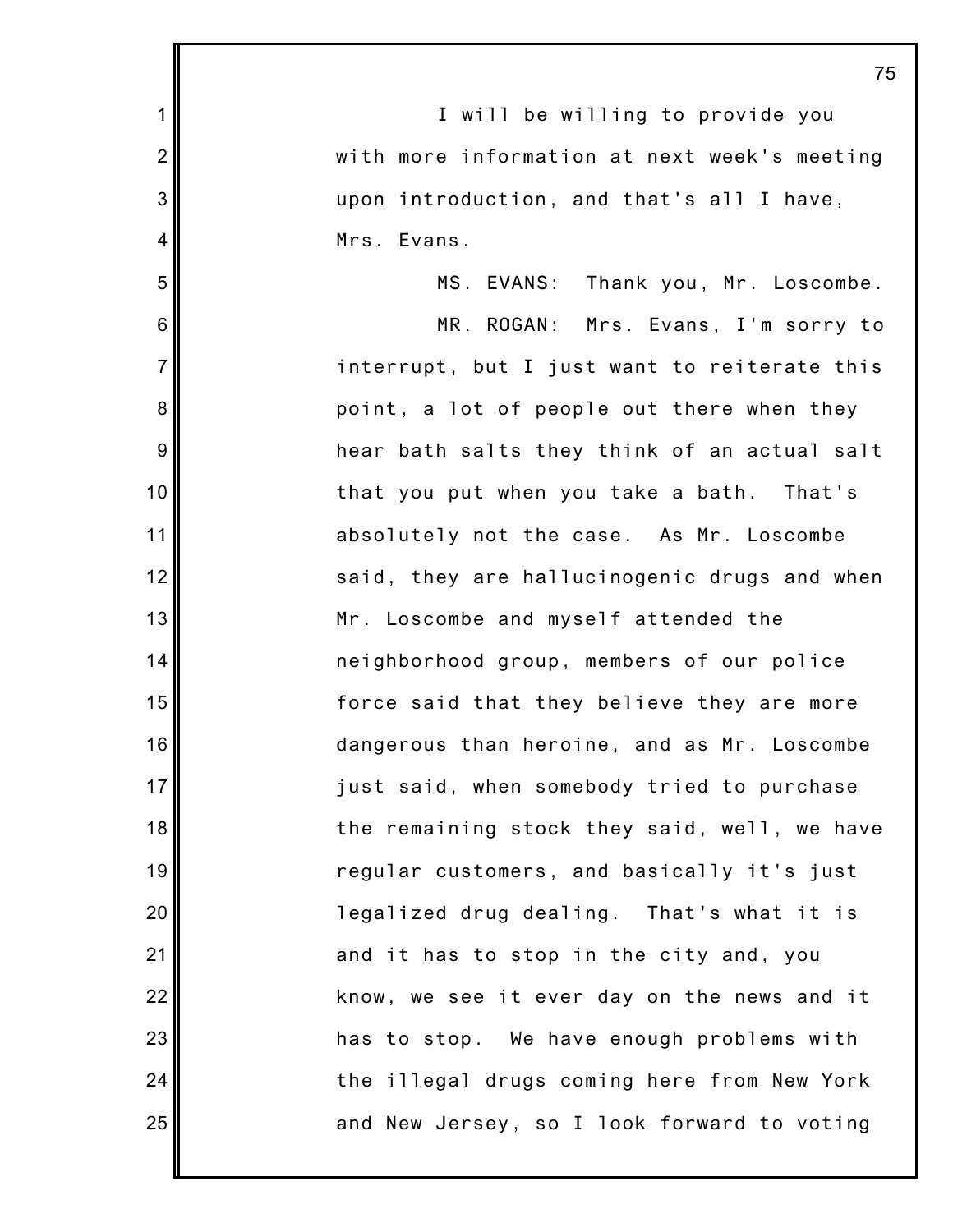|                 | 76                                           |
|-----------------|----------------------------------------------|
| 1               | on the legislation next week and maybe even  |
| $\overline{2}$  | if -- after the first reading next week we   |
| 3               | could push it forward to get it enacted a    |
| $\overline{4}$  | little bit sooner.                           |
| 5               | MR. LOSCOMBE: Thank you.                     |
| $6\phantom{1}6$ | MS. EVANS: Yes, we have already              |
| $\overline{7}$  | given forethought, but I think what's        |
| 8               | important for the public to understand is    |
| 9               | that state legislators and federal           |
| 10              | legislators are actively working on this     |
| 11              | issue, and I have no doubt that the federal  |
| 12              | government and the state government will ban |
| 13              | this substance, the sale of this substance   |
| 14              | throughout our Commonwealth and throughout   |
| 15              | the United States.                           |
| 16              | I have heard Senator Casey, for              |
| 17              | example, is very involved in federal         |
| 18              | legislation right now, but as Mr. Loscombe   |
| 19              | indicated, big government moves slowly and   |
| 20              | it is possible that the process could take   |
| 21              | the remainder of this year, God forbid into  |
| 22              | a following year because, as was noted       |
| 23              | earlier, we are seeing cases involving bath  |
| 24              | salts escalating now almost on a daily basis |
| 25              | within our city and within our neighboring   |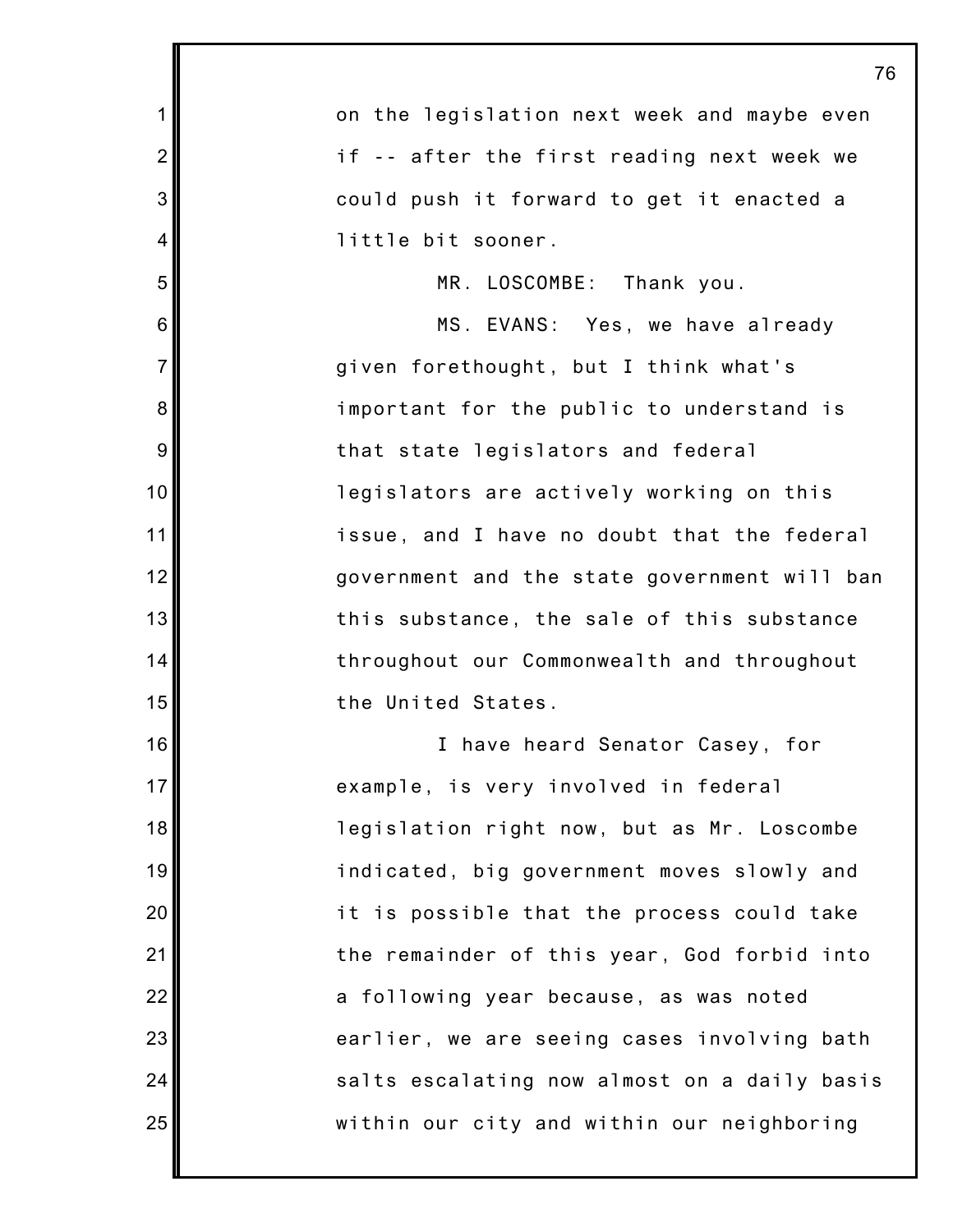cities, and so what council is hoping to do is provide a stopgap measure so that until such time as the state passes it's ban throughout the Commonwealth that we have some legislation with teeth in the city that might be able to get a handle on these five stores that are, as Mr. Rogan said, dealing these synthetic drugs.

77

1

2

3

4

5

6

7

8

9

10

11

12

13

14

15

16

17

18

19

20

21

22

23

24

25

And it is very troubling when one is located so closely to a city high school. I taught teenagers for 25 years, I know the temptations, and the ability to walk down the street and make a legal purchase of a synthetic, but controlled substance, for a mere \$30 is very inviting to the youth in our city and it's going to cause increasing issues within the school district itself, and I think council has the responsibility to protect the people of the city because right now your health, safety and welfare are at risk, and as we sit by awaiting the ultimate legislation how many more incidents will there be? How many more people will be injured? How many will be arrested and imprisoned and, God forbid, how many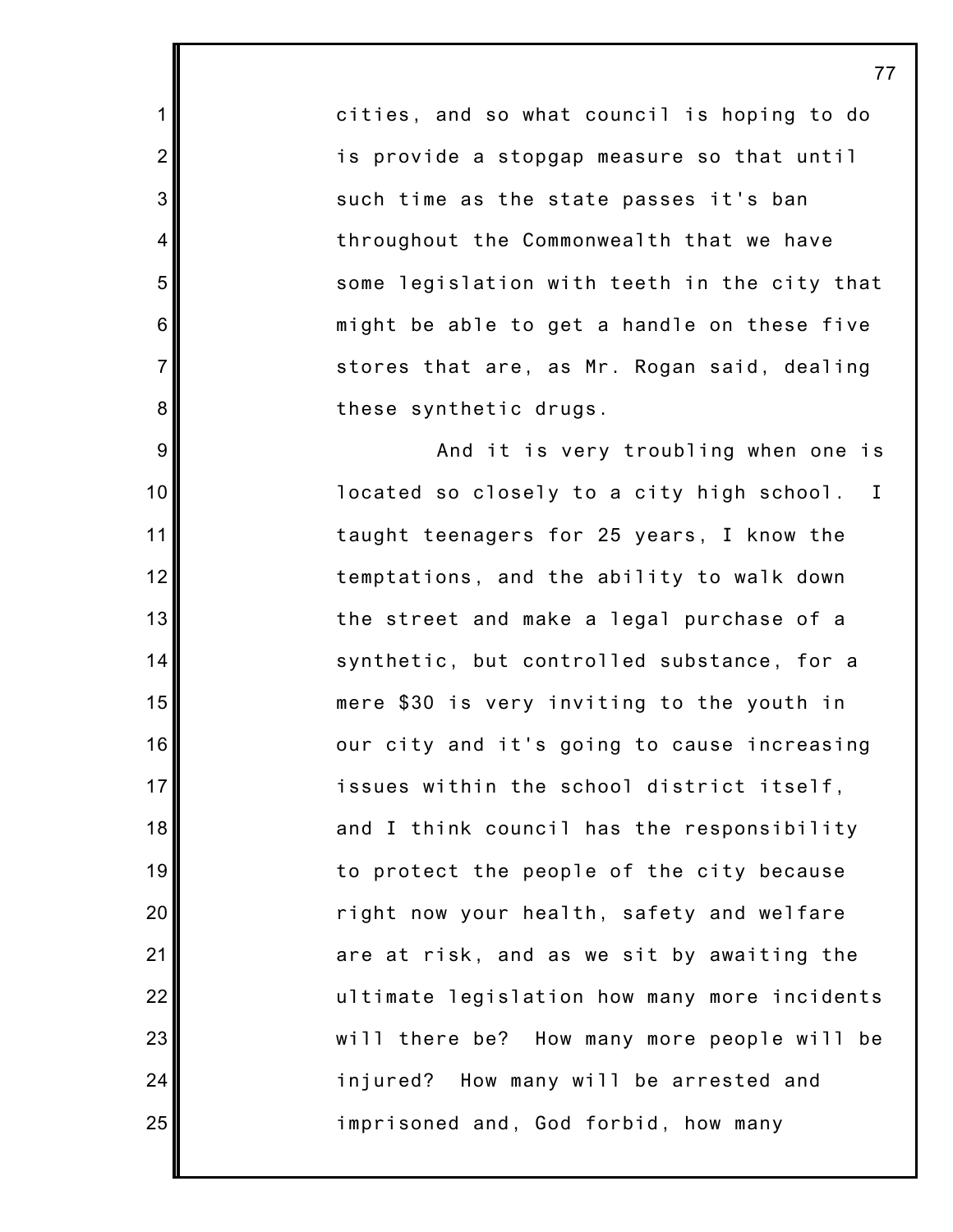|                | 78                                           |
|----------------|----------------------------------------------|
| $\mathbf{1}$   | could -- how many could die?                 |
| $\overline{2}$ | So, Mr. Loscombe, we are very                |
| 3              | supportive of your effort and we will await  |
| 4              | our council solicitor's guidance on this     |
| 5              | matter.                                      |
| 6              | MR. LOSCOMBE: Thank you. I'd just            |
| $\overline{7}$ | add, I mean, we've done a lot of research,   |
| 8              | there is a lot of incidents across the       |
| 9              | country and it's only mushrooming every day  |
| 10             | as you see on the printed media and the      |
| 11             | televised media. We have to stop it before   |
| 12             | it gets worse. That's all. Thank you.        |
| 13             | MR. JOYCE: Right, and I'll comment           |
| 14             | on it a bit, and I totally agree with the    |
| 15             | measures that city council is taking and     |
| 16             | doing something now is a great stopgap       |
| 17             | measure, and I think the struggle that the   |
| 18             | federal government and the state government  |
| 19             | is having is defining exactly what these     |
| 20             | synthetic Canaboids are and the bath salts   |
| 21             | are. For instance, from doing some research  |
| 22             | of this on my own, I have noticed that       |
| 23             | recently a chemical compound referred to as  |
| 24             | JWH-18 which was found in pep spice, as it's |
| 25             | called in some of these stores, or K-2 was   |
|                |                                              |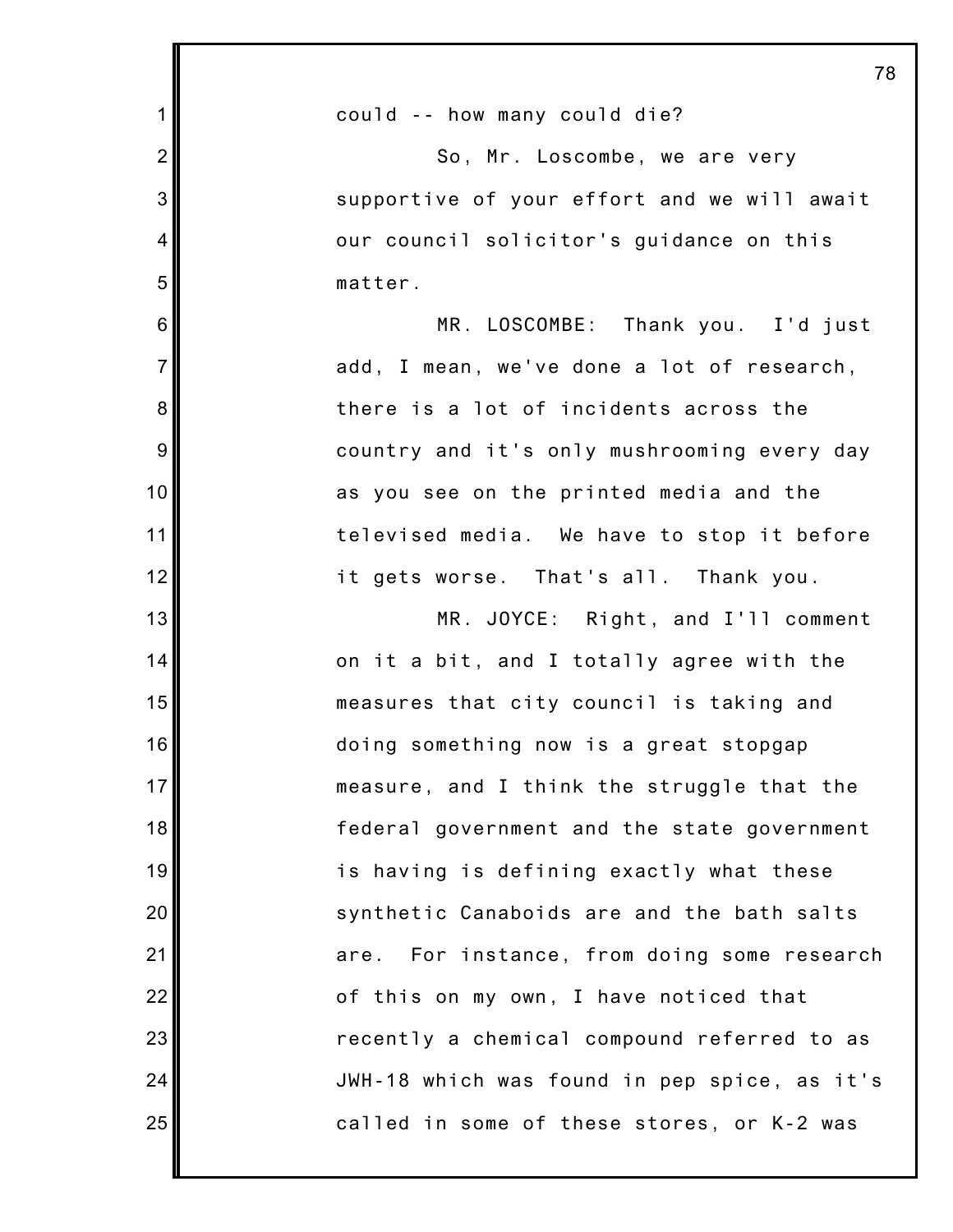included, so once that was banned or once that was declared illegal, something else was substituted in it's place to give it the same synthetic cannaboid effect, so what we are doing right now is a great measure and hopefully the state will follow-up with their research on these other synthetic cannaboids and hallucinogens which cause the psychoactive effects that you read about leading to these incidents in the news over the past few weeks.

1

2

3

4

5

6

7

8

9

10

11

12

13

14

15

16

17

18

19

20

21

22

23

24

25

MS. EVANS: And you should continue, Mr. Joyce, with your motions.

MR. JOYCE: Okay. Well, while I'm at it, in regard to the \$5 million borrowed from the Worker's Compensation Trust Fund in 2010, Mr. McGowan when reached for comment after the council meeting held last week, March 22, said -- or said to the newspaper, it would not create a deficit, though, it was paid back and that it was council's overestimation of revenue that would lead to budget shortfalls.

When Mr. McGowan made these statements, he must have forgot the cash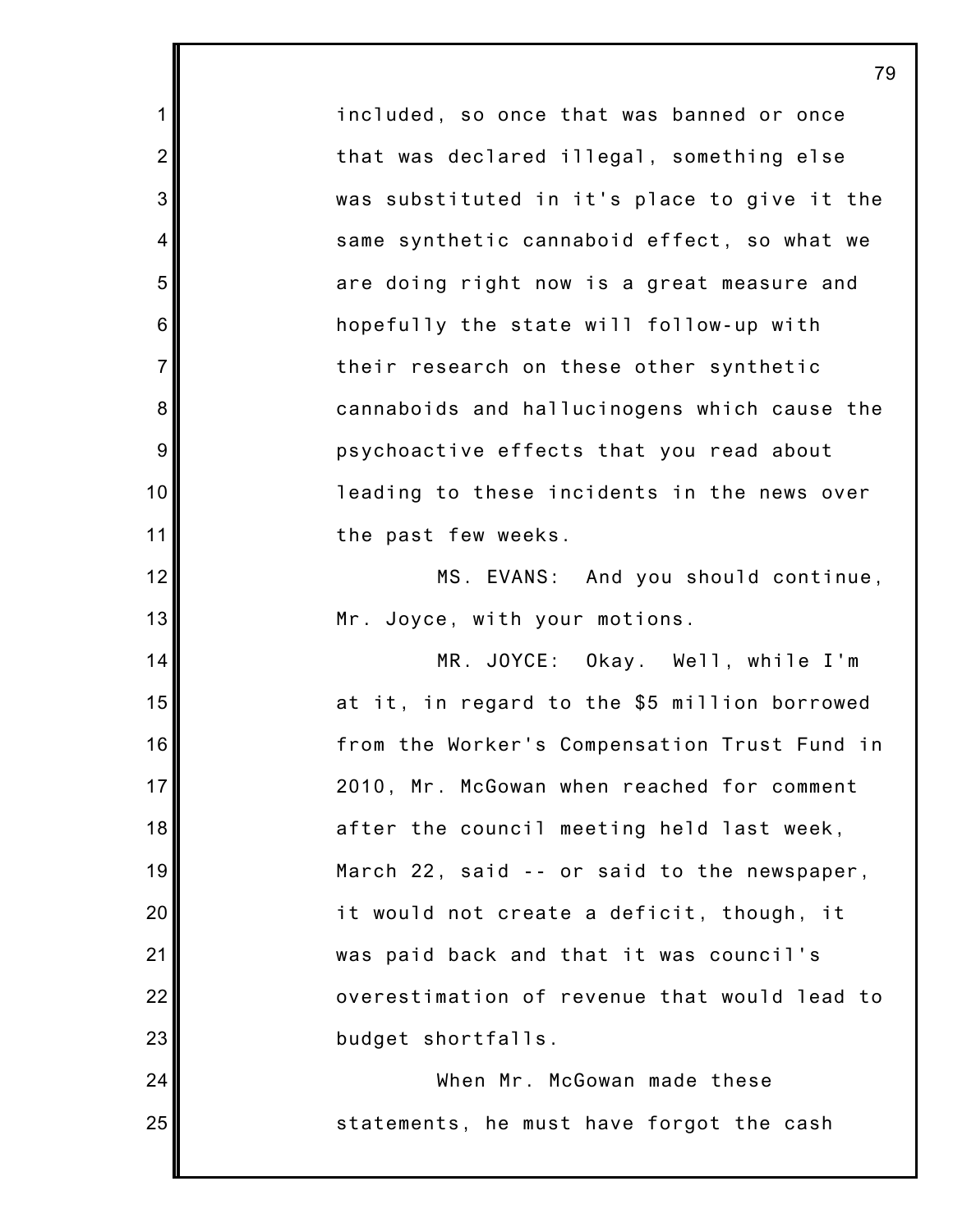flow and revenue expenditure analysis that is sent to the Governor Center for local government services as is required on a monthly basis, and I have a copy of this report right here. This was submitted to our office on March 1.

1

2

3

4

5

6

7

8

9

10

11

12

13

14

15

16

17

18

19

20

21

22

23

24

25

In Mr. McGowan's letter to the state, Mr. McGowan clearly states that the revenue and expenditure projections are based on the most reasonable estimates that are available. It states that directly on the front page of the letter. As you know, council increased revenue of various items. Overall Mr. McGowan's report of revenue that he projects the city will bring in it's actually \$183,145 than what council projected.

With that being said, Mr. McGowan, though he stated that council's overestimation of the revenue would create a shortfall in the newspaper just a week ago, actually reported to the state that the city would realize more revenue than originally projected. Therefore, he is a saying one thing to the newspaper and another thing to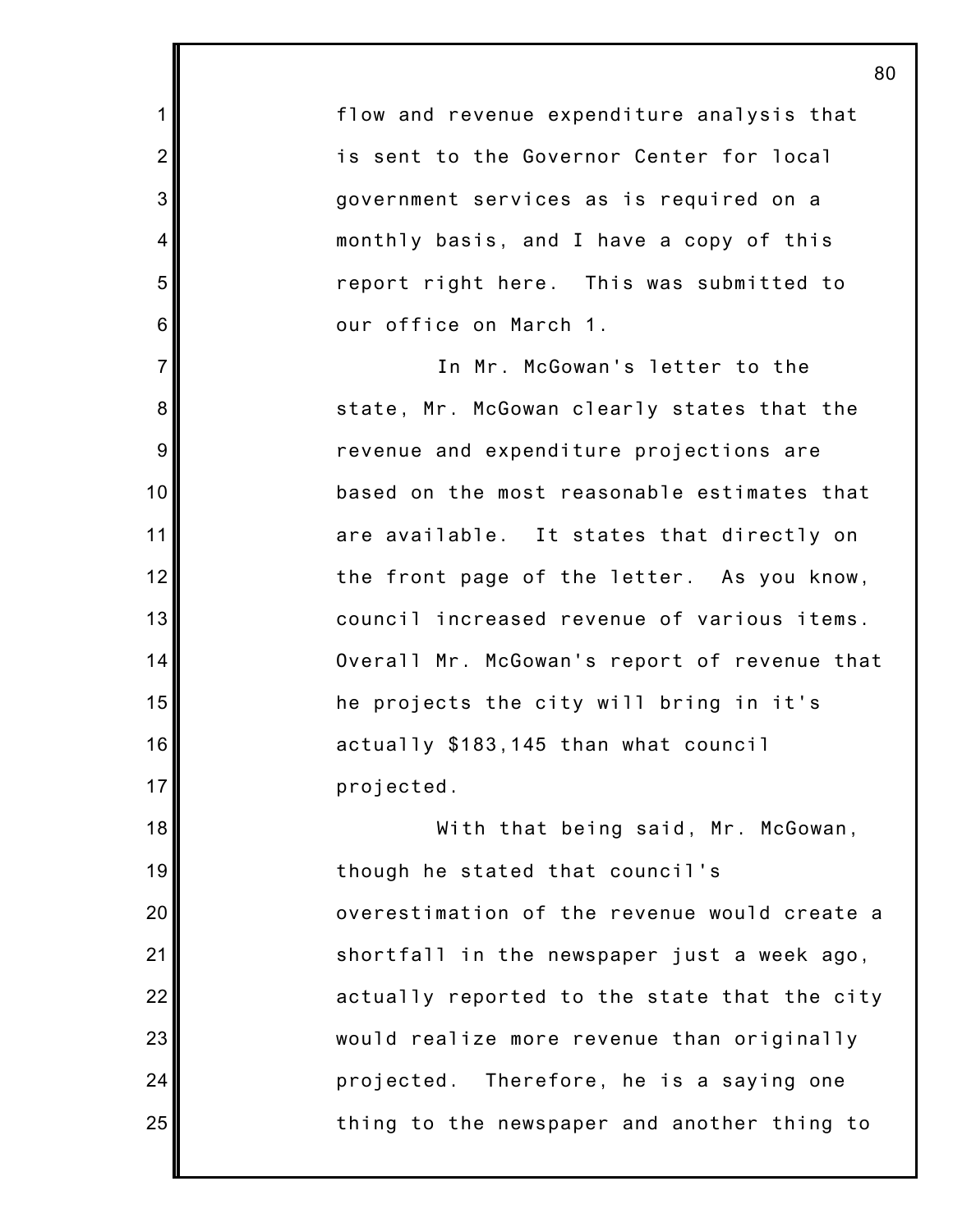| 1              | the state and contradicting himself.          |
|----------------|-----------------------------------------------|
| $\overline{2}$ | While Mr. McGowan projected that we           |
| 3              | would receive more revenue than what council  |
| $\overline{4}$ | projected in 2011, by the amount of           |
| 5              | \$183,145, he did project that there would be |
| $\,6$          | a deficit of \$4,877,700. When you add the    |
| $\overline{7}$ | amount of the extra revenue that Mr. McGowan  |
| $\bf 8$        | projected that the city would realize in      |
| $\overline{9}$ | 2011, to the deficit that Mr. McGowan         |
| 10             | projects, the approximate amount is           |
| 11             | coincidentally about \$5 million, which is    |
| 12             | equal to the amount of money borrowed from    |
| 13             | the Worker's Compensation Trust Fund in       |
| 14             | 2010.                                         |
| 15             | Though we know that \$5 million was           |
| 16             | borrowed in 2010, and subsequently paid       |
| 17             | back, assuming 2011, as Mr. McGowan reported  |
| 18             | to the newspaper, he states that in this      |
| 19             | report nearly \$5 million in extra -- in      |
| 20             | health insurance expenditures would           |
| 21             | contribute to the shortfall. I find it        |
| 22             | very, very curious that we would have \$5     |
| 23             | million in extra expenditures due to health   |
| 24             | insurance. The reasoning for this is that     |
| 25             | when council added positions back into the    |

I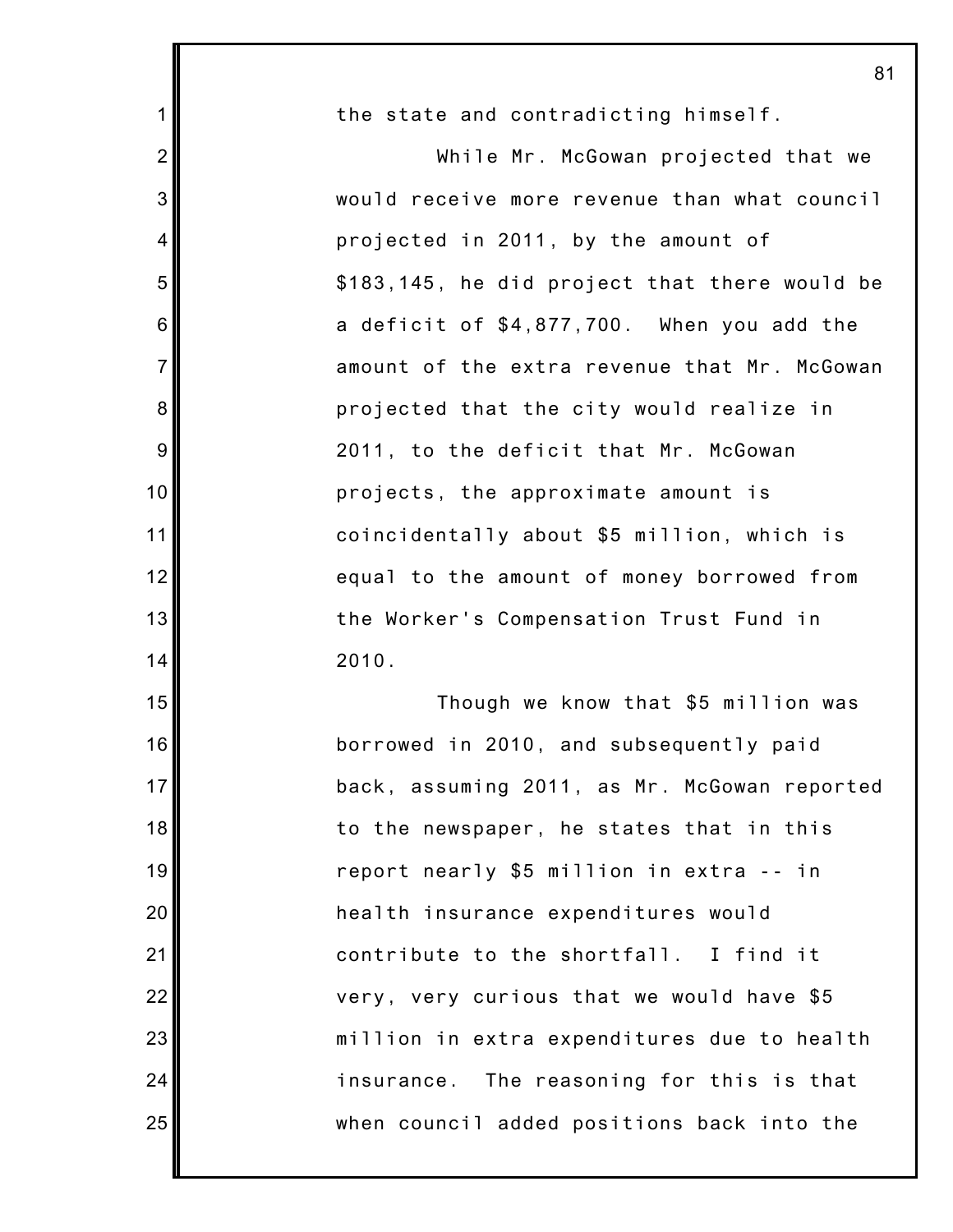budget, the amounts that expenditures were increased by were numbers that the former business administrator, Stu Renda, provided to the Scranton Times in regard to contributions that the city would be responsible for firefighter and police health insurance plans based on whether they elected for single coverage or family coverage.

1

2

3

4

5

6

7

8

9

10

11

12

13

14

15

16

17

18

19

20

21

22

23

24

25

When adding the positions back into the budget, I personally obtained a list of the firefighters and the police officers that were projected to be laid off and also this list included what type of coverage they had for the previous year, so I used exact numbers that the current business administrator at the time had quoted in the newspaper to add back to the expenditures that we were projecting as far as health insurance is concerned for the firefighters and the police.

For the clerical union and nonunion additions, the number that was used was an average amount based on the total cost for health insurance divided by the number of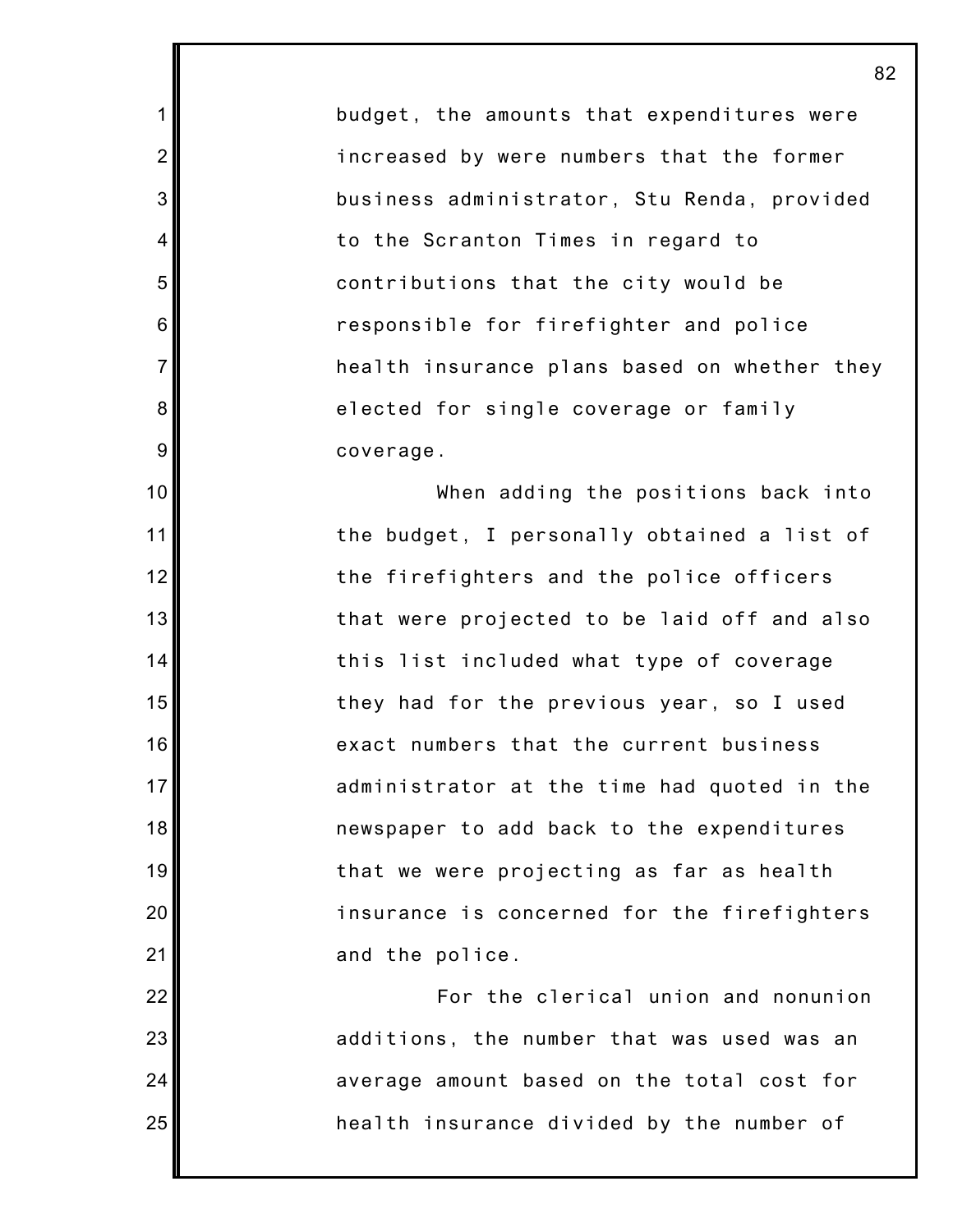|                  | 83                                           |
|------------------|----------------------------------------------|
| $\mathbf 1$      | employees that were employed by the city and |
| $\overline{2}$   | that average came out to around 12 to 13     |
| $\mathbf{3}$     | thousand dollars per employee.               |
| 4                | Therefore, if the administration is          |
| 5                | projecting a shortfall due to health         |
| 6                | insurance, they are admittedly saying that   |
| $\overline{7}$   | the numbers they provided in the 2011        |
| 8                | operating budget and the numbers that were   |
| $\boldsymbol{9}$ | submitted to the Scranton Times were         |
| 10               | ultimately false if, in fact, we have a \$5  |
| 11               | million deficit due to health insurance.     |
| 12               | With all of this being said, we knew         |
| 13               | that in 2010 there was \$2.9 million paid    |
| 14               | back to the Worker's Compensation Trust Fund |
| 15               | from the general fund. As the 2009 audit     |
| 16               | indicated, \$2.9 million was due back from   |
| 17               | the general fund to the Worker's             |
| 18               | Compensation Trust Fund at the end of 2009   |
| 19               | that was apparently paid back in 2010.<br>We |
| 20               | also know that \$5 million was borrowed from |
| 21               | the Worker's Compensation Trust Fund in 2010 |
| 22               | and later paid back most likely in 2011; and |
| 23               | that, furthermore, Mr. McGowan projects that |
| 24               | there will be a deficit of \$5 million in    |
| 25               | 2011.                                        |

I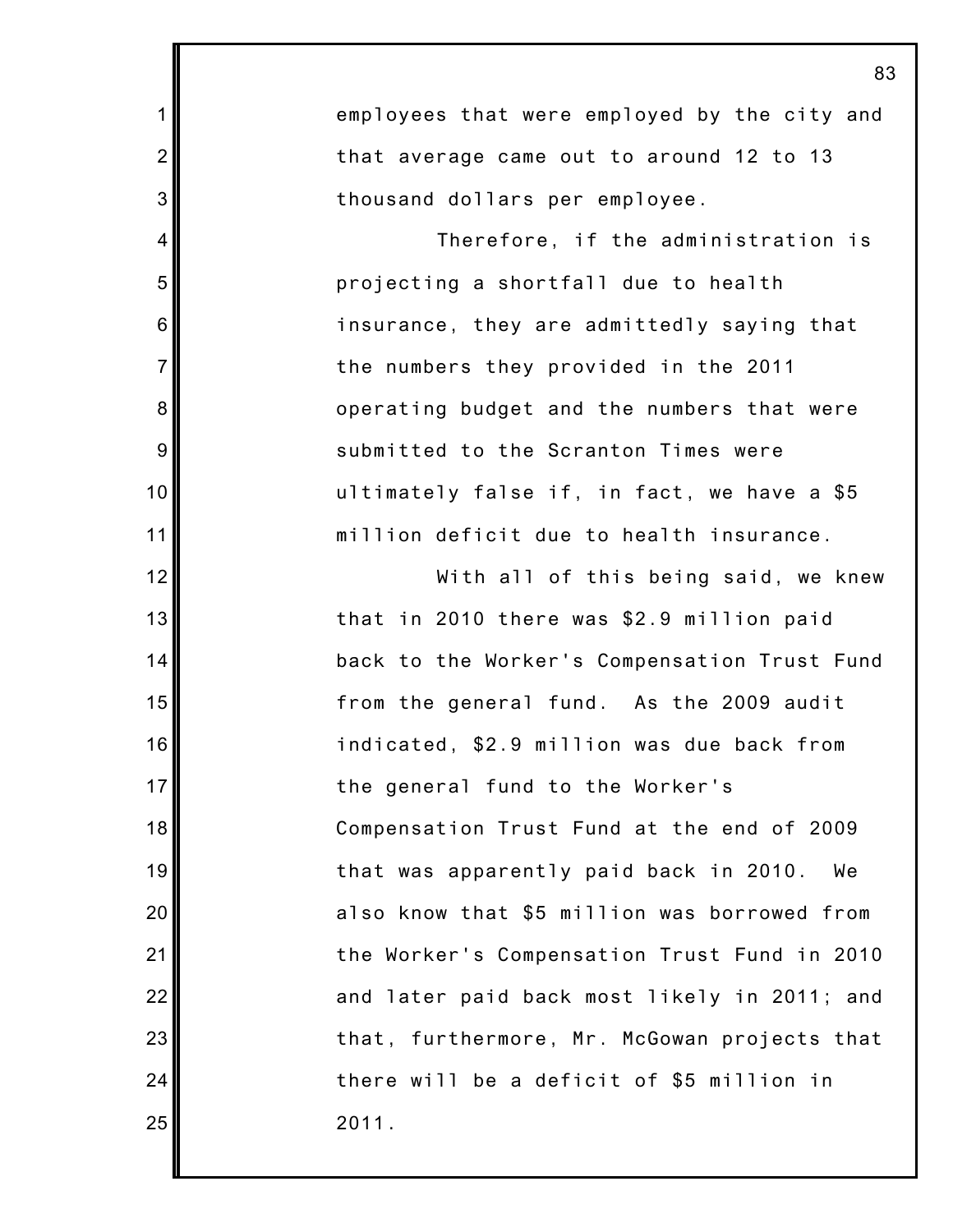These numbers seem to add up quite perfectly. How could health insurance cost really cause the deficit if the amounts that council used to add workers back into the budget were based on the administration's numbers themselves and how could it be council's revenue projections if Mr. McGowan admits in the report that he submitted to the State of Pennsylvania that the amount of the revenue he projects the city will realize is more than what council projected that the city would realize?

1

2

3

4

5

6

7

8

9

10

11

12

13

14

15

16

17

18

19

20

21

22

23

24

25

I just find it curiously odd that we the amount of money that we borrow from the Worker's Compensation Trust Fund and subsequently paid back is equal or just about equal to the deficit that business administrator Ryan McGowan is projecting. However, he does quote in the newspaper that this will not contribute to any deficit or shortfalls due to the fact that we had to pay it back in 2011.

It just doesn't seem to all add up and the fact that they're submitting to the state that health insurance costs are going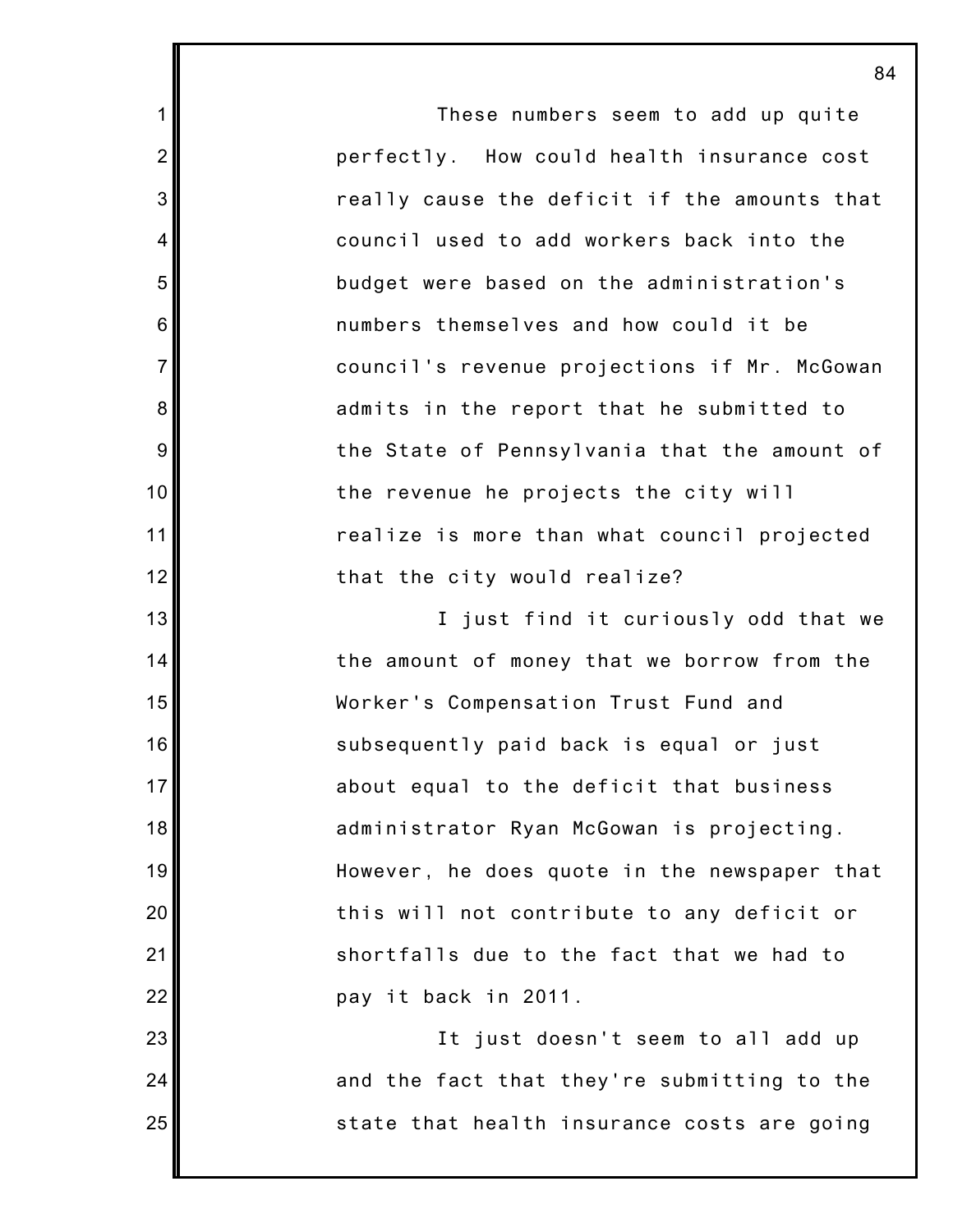to result in a \$5 million shortfall almost solely by themselves is very curious being that we used the numbers that ultimately they provide. So what are they saying, that their numbers are wrong? I just find it awfully odd.

1

2

3

4

5

6

7

8

9

10

11

12

13

14

15

16

17

18

19

20

21

22

23

24

25

With that being said, I have a few citizens' requests: First, a representative of the Keyser Valley Community Center informed me that due to cracks and holes in the parking lot along with the way it is paved any time it rains extremely large puddles form making it very difficult to access the center without getting your foot stuck in a large puddle. The representative from the center informed me that this parking lot is considered city property.

With this in mind, Mrs. Krake, can you please check to see if Keyser Valley Community Center, the parking lot, is in fact considered to be city property, and if it is please contact Mr. Brazil notifying him of this situation and ask him if the parking lot can be paved or at least patched up so that this problem is resolved.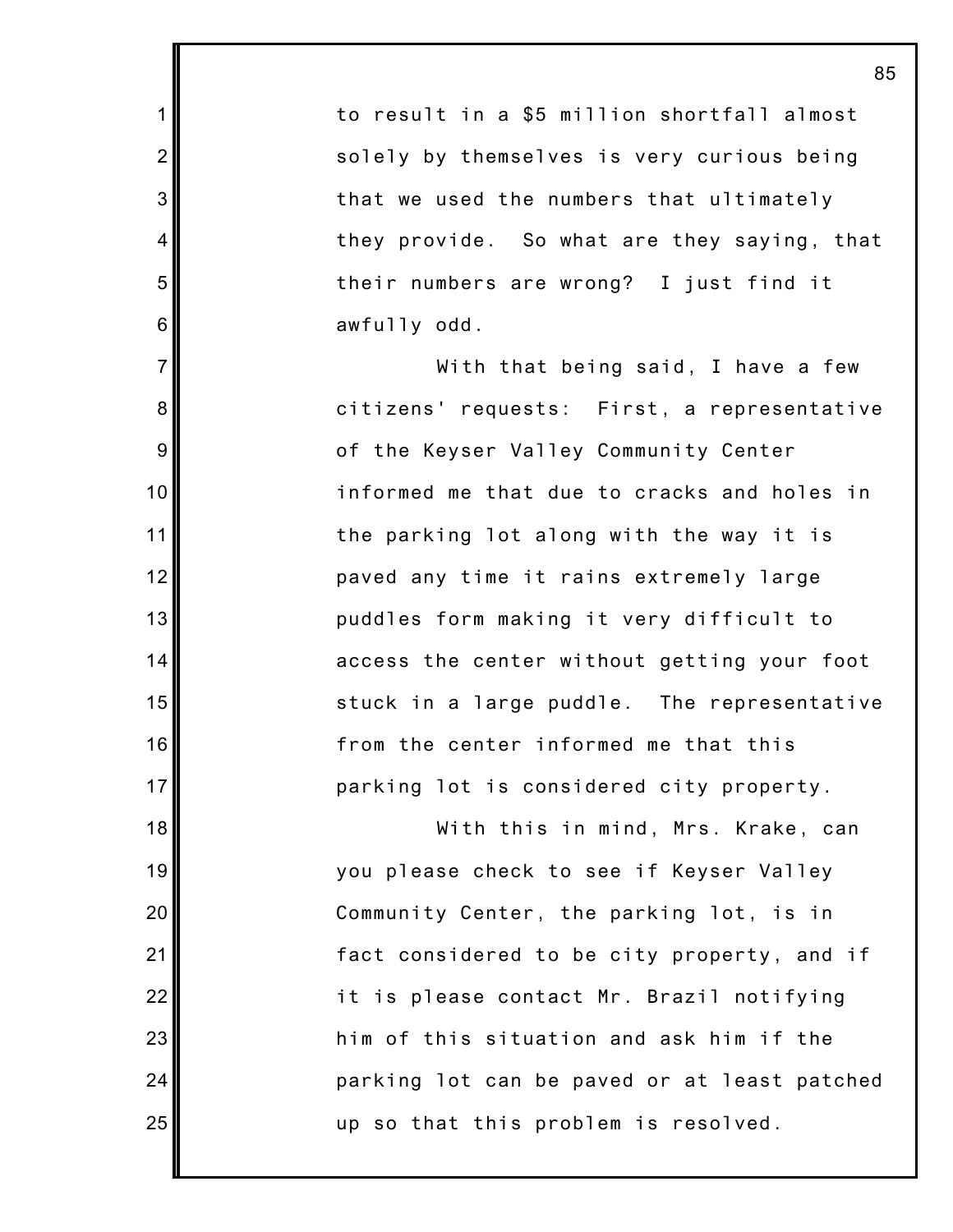Residents of Eynon Street in West Scranton have reported that there are various cracks in the road along with potholes near the intersection of Sixth Avenue and Eynon Street along with Ninth Avenue and Eynon Street making travel conditions very difficult. Mrs. Krake, could you please add this to the letter to Mr. Brazil and ask him to repair once weather permits. I understand with the projected snowfall that we have coming up this weekend -- or this, Friday, it may put a little plug in some of these pothole actions. Also, West Scranton residents have

1

2

3

4

5

6

7

8

9

10

11

12

13

14

15

16

17

18

19

20

21

22

23

24

25

reported various cracks in the road near the intersection of Jackson Street and South Dewey Avenue which are making travel conditions difficult. If you could please add this to the list to Mr. Brazil.

And various residents from all sections of the city that use the South Side Shopping Center have reported various potholes and cracks in the road near the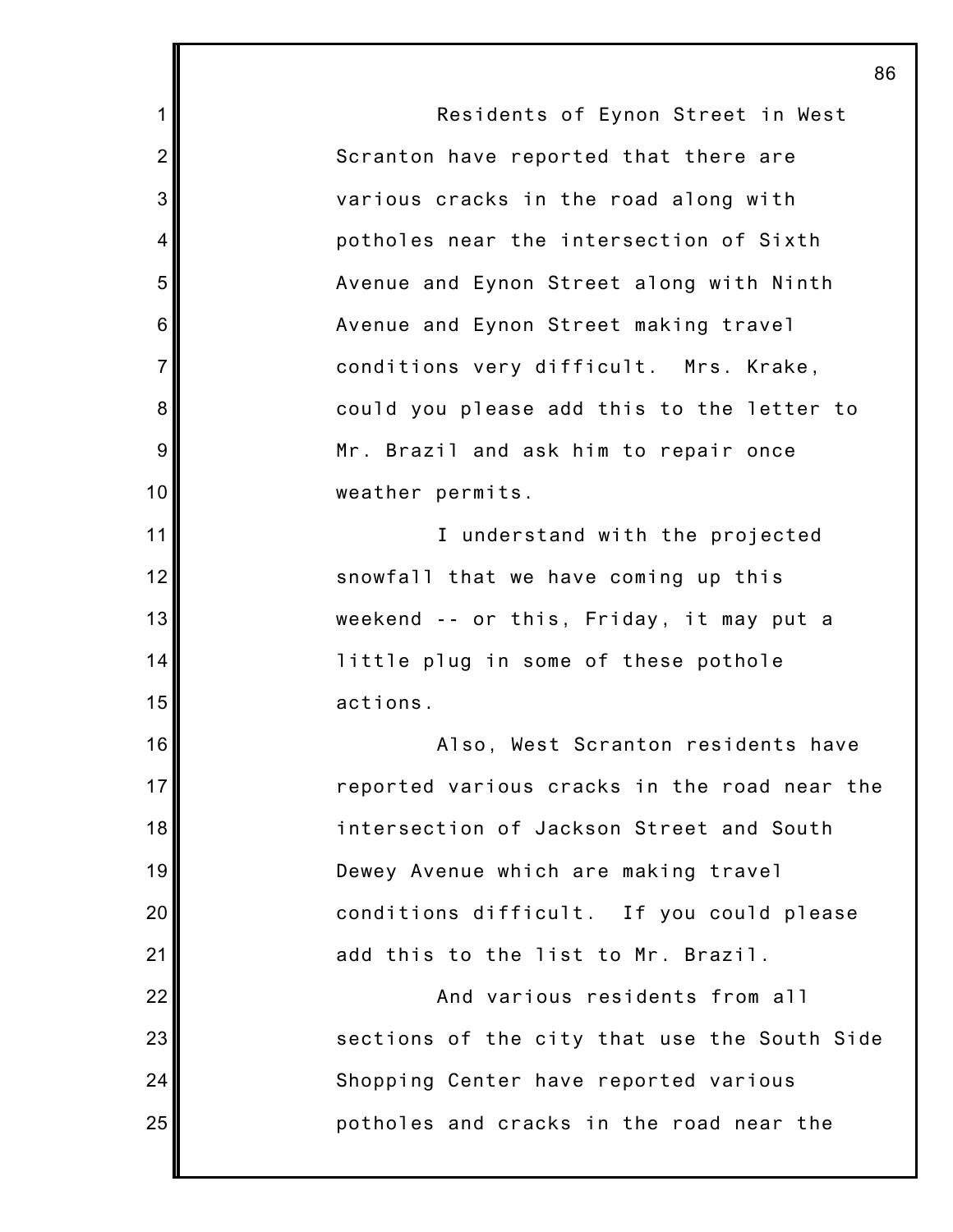Beach Street entrances of the South Side Shopping Center and South Side Bowl which are making entering and exiting places of business very difficult. Mrs. Krake, if you could please also add this to the letter to Mr. Brazil, and that is all for tonight.

1

2

3

4

5

6

7

8

9

10

11

12

13

14

15

16

17

18

19

20

21

22

23

24

25

MR. ROGAN: Mrs. Evans, I would just like to comment on what Mr. Joyce said. What you mentioned about Mr. McGowan it really reiterated what I was saying about what we are up against, you know, with the department heads that really don't want to cooperate with city council and they are trying to hide information, they are deceitful, and it's unfortunate that Mr. McGowan seems to be going down the same path as Mr. Renda, and I know just from being on council and watching the meetings over the years that, you know, the current business administrator and the past business administrator have not been on the ball with responding to the public and with making information known and correct information and, unfortunately, with Mr. McGowan it started with the incident with the money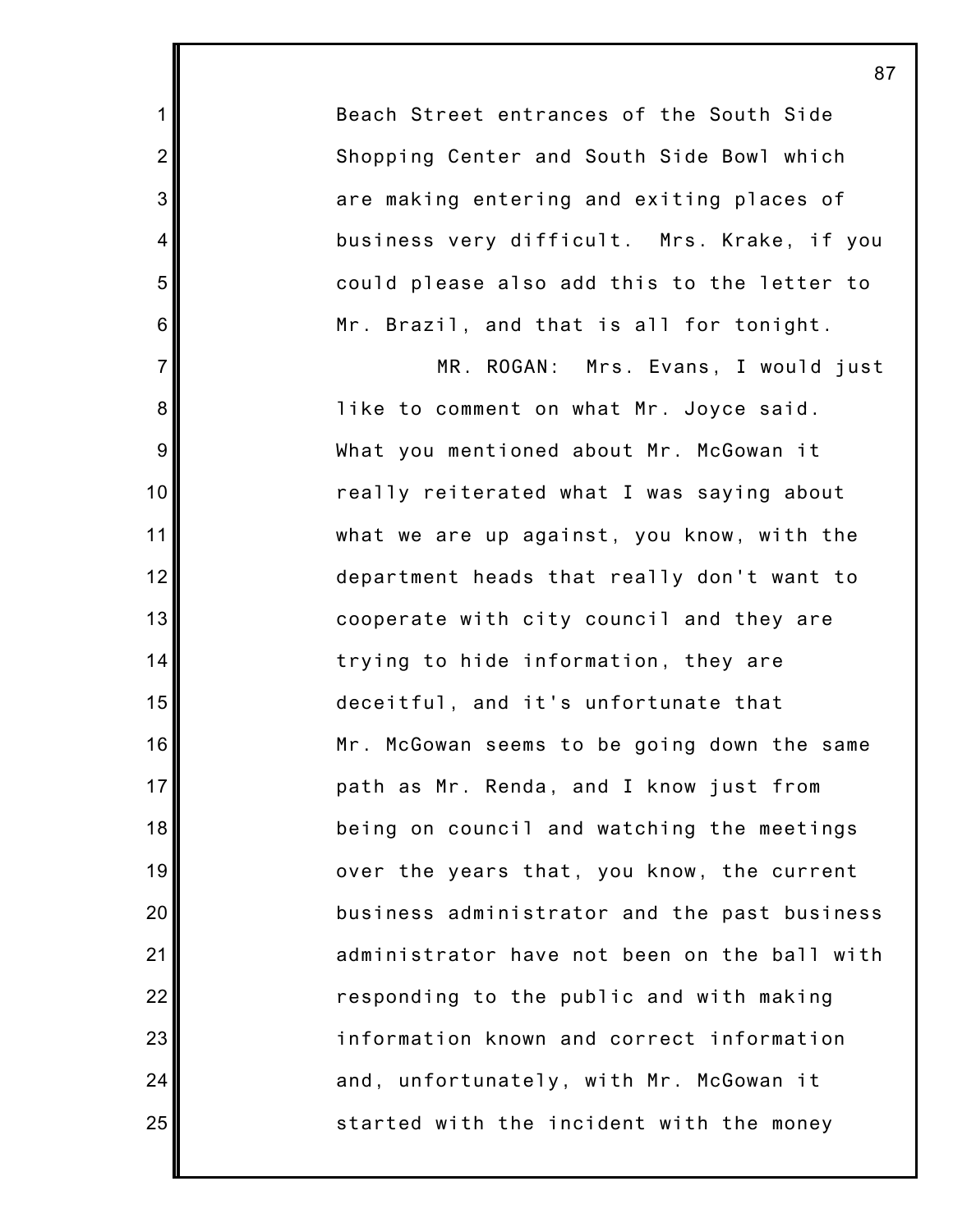|                 | u                                            |
|-----------------|----------------------------------------------|
| 1               | that wasn't missing from the tax office that |
| $\overline{2}$  | he said was missing.                         |
| 3               | I'm glad I didn't vote for                   |
| $\overline{4}$  | Mr. McGowan. I believe just like many of     |
| 5               | the other department heads he is not doing   |
| $6\phantom{1}6$ | the job. He is not answering to the people   |
| $\overline{7}$  | and, you know, it's not council that's not   |
| 8               | doing their job, it's the administration. I  |
| 9               | rarely comment on financial issues because   |
| 10              | Mr. Joyce does such a good job explaining    |
| 11              | them, but, you know, it just goes to show    |
| 12              | you that the mayor and his administration    |
| 13              | really seems like they don't even want to be |
| 14              | here. That's it.                             |
| 15              | MR. JOYCE: Well, with your comment,          |
| 16              | I'm just going to say, you know, it's just   |
| 17              | very frustrating when you see a comment pop  |
| 18              | up in the newspaper that says it's council's |
| 19              | overestimation of the revenue that will      |
| 20              | cause budget shortfalls, but yet at the same |
| 21              | time you submit a report to the State of     |
| 22              | Pennsylvania on March 1 stating that it's    |
| 23              | projected that the city will realize more    |
| 24              | money than what council originally           |
| 25              | projected. That's all.                       |
|                 |                                              |

I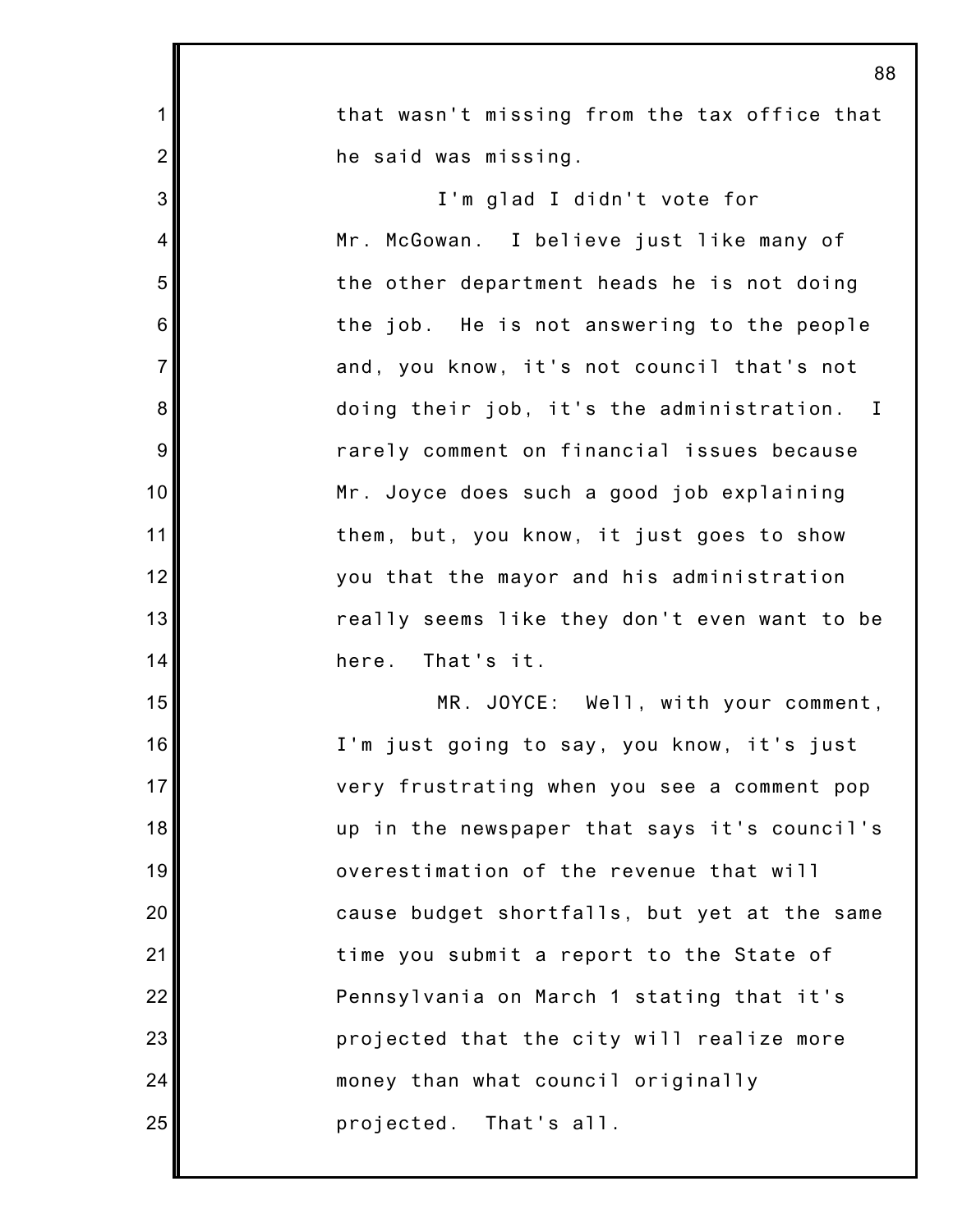MR. ROGAN: I agree with you completely, and it's like once they say one thing to one person and one thing to another and, you know, this job would be so much easier and we would be able to get so much more done if we had cooperation from the administration which, unfortunately, is lacking.

1

2

3

4

5

6

7

8

9

10

11

12

13

14

15

16

17

18

19

20

21

22

23

24

25

MR. JOYCE: I'm finished.

MS. EVANS: Good evening. First, I wish to update the public regarding streetlight repairs. Last week the city reversed course and decided to allow Joyce Electrical to purchase it's own supplies and equipment. As a result, the company was able to enter all streetlight complaints into it's system and began streetlight repairs effective Friday, March 25, 2011. In fact, I was notified by a resident of Alder Street during this past weekend that the two streetlights on Alder Street had been repaired.

Further, PPL electric utilities has forwarded streetlight reports it has received from Scranton residents to Joyce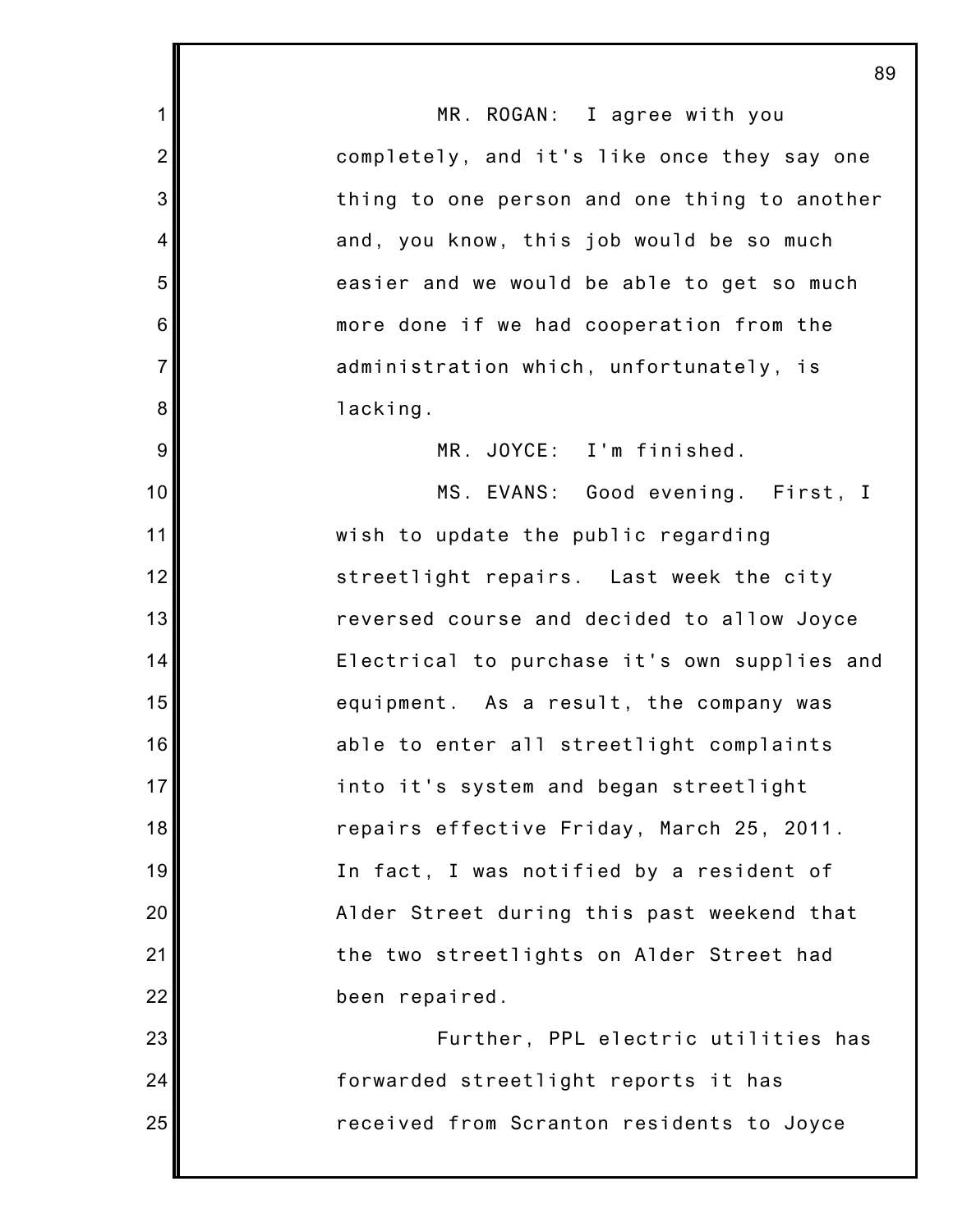Electrical as well. More importantly, Scranton residents are now able to report streetlight outages by logging onto the city of Scranton's website, clicking DPW, and then clicking onto NEPALIGHTS.com. Please be sure to include the pole number when reporting an outage. And once again, that is NEPALIGHTS.com.

1

2

3

4

5

6

7

8

9

10

11

12

13

14

15

16

17

18

19

20

21

22

23

24

25

Last week, council received responses to it's questions regarding permit parking issues at Community Medical Center. Consequently, related legislation will be added on council's agenda on Tuesday, April 5, 2011.

Next, rumors are swirling of impending public safety and service layoffs. Council members have received numerous phone calls, e-mails, and visits regarding such rumors that are being circulated by city administrator's to the DPW and Scranton police and fire departments. I have been told that the mayor intends to layoff more than 20 police officers and 40 firefighters. I was not provided with a number for the DPW, but I would expect it is similar.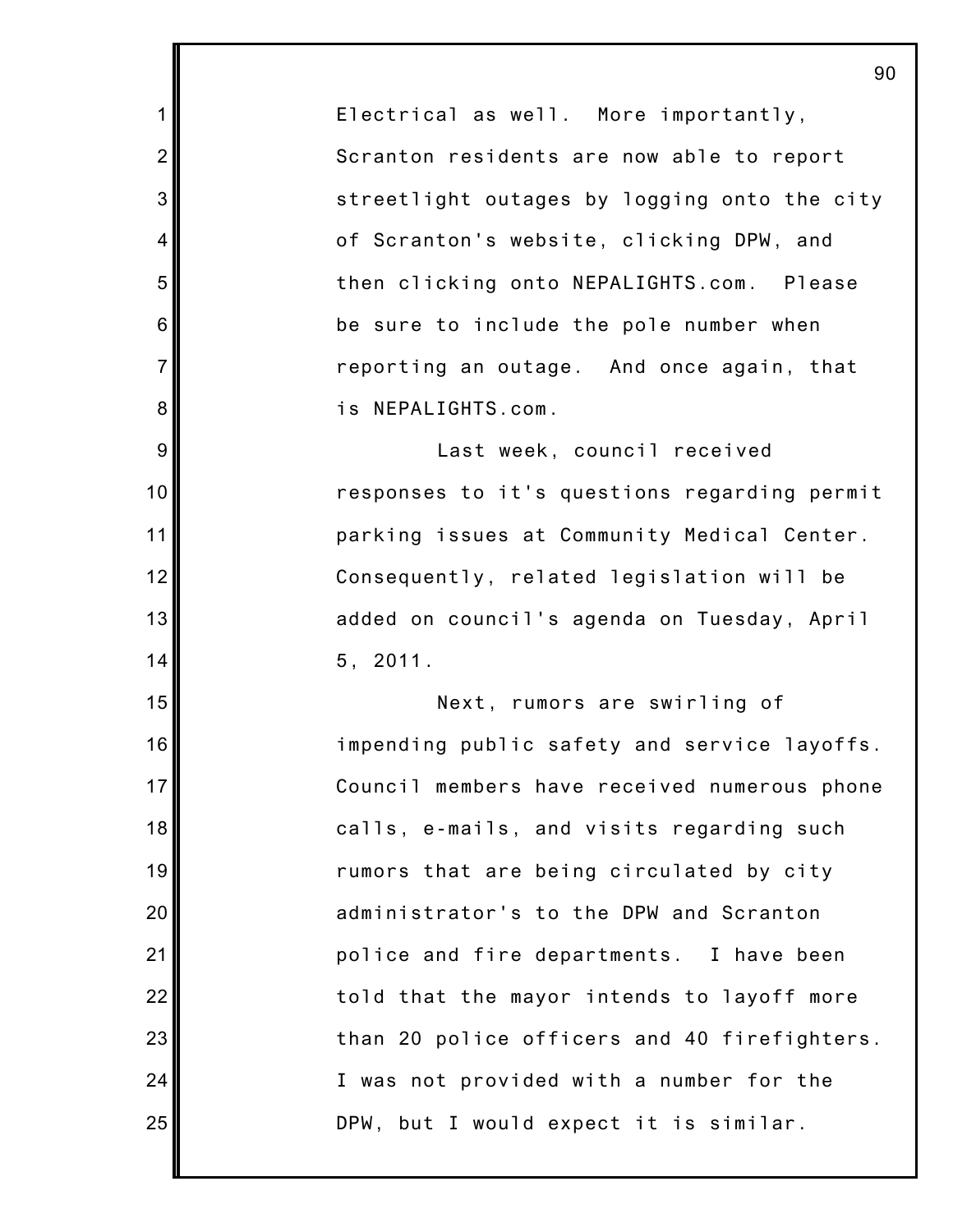In truth, these rumors first began in late December following the passing of the 2011 budget. They have grown in frequency during the three successive months until now when they have peaked into the following: The mayor intends to inflict massive layoffs prior to the May primary election, and workers may receive notices within the next two weeks. I don't believe the mayor should quietly resort to frightening and threatening employees with layoffs through his administrators. Why not let the taxpayers know the truth. Scranton residents are savvy. They know precisely what is going on and what the motivation is. City council reinstated all public safety positions to keep the police -- or, excuse me, to keep the people and our city safe.

1

2

3

4

5

6

7

8

9

10

11

12

13

14

15

16

17

18

19

20

21

22

23

24

25

Now, three months into a new budget year the Doherty administration is looking for layoffs. Facts demonstrate that the Doherty administration runs out of money each year in August or September and payrolls can't be made. In fact, city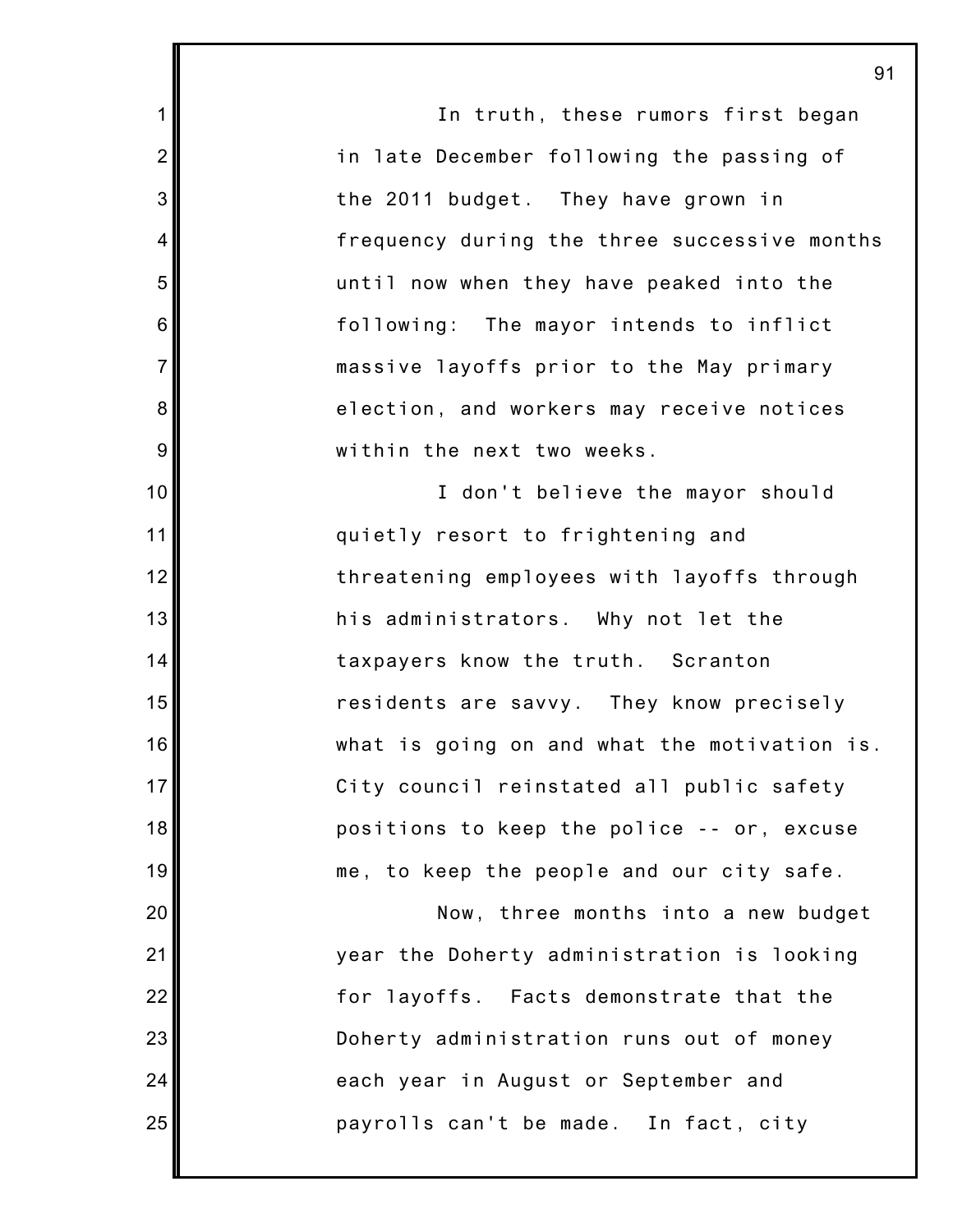council has a very recent statement from the city controller that verifies lack of funding for payroll in a prior year. The administration then raids the Worker's Comp Trust Fund and injects the money into the current year's budget to make payroll and complete the financial year. They did it in 2009 and again in 2010. They take money out, save the budget, pretend they produce a balanced budget and then replace the money using tax anticipation notes in the spring of the following year until they take it out again in the fall, finishing the year, and pay it back the following spring and so on.

1

2

3

4

5

6

7

8

9

10

11

12

13

14

15

16

17

18

19

20

21

22

23

24

25

It doesn't appear in any of the annual budgets. The problem with this process is that it requires council action, which the Doherty administration ignored. Apparently, they didn't want you to know how their finances really operate.

Having repaid the \$5 million the Doherty administration took in November of 2010, they now have created a \$5 million budget deficit in 2011. Since council made this information public, the Doherty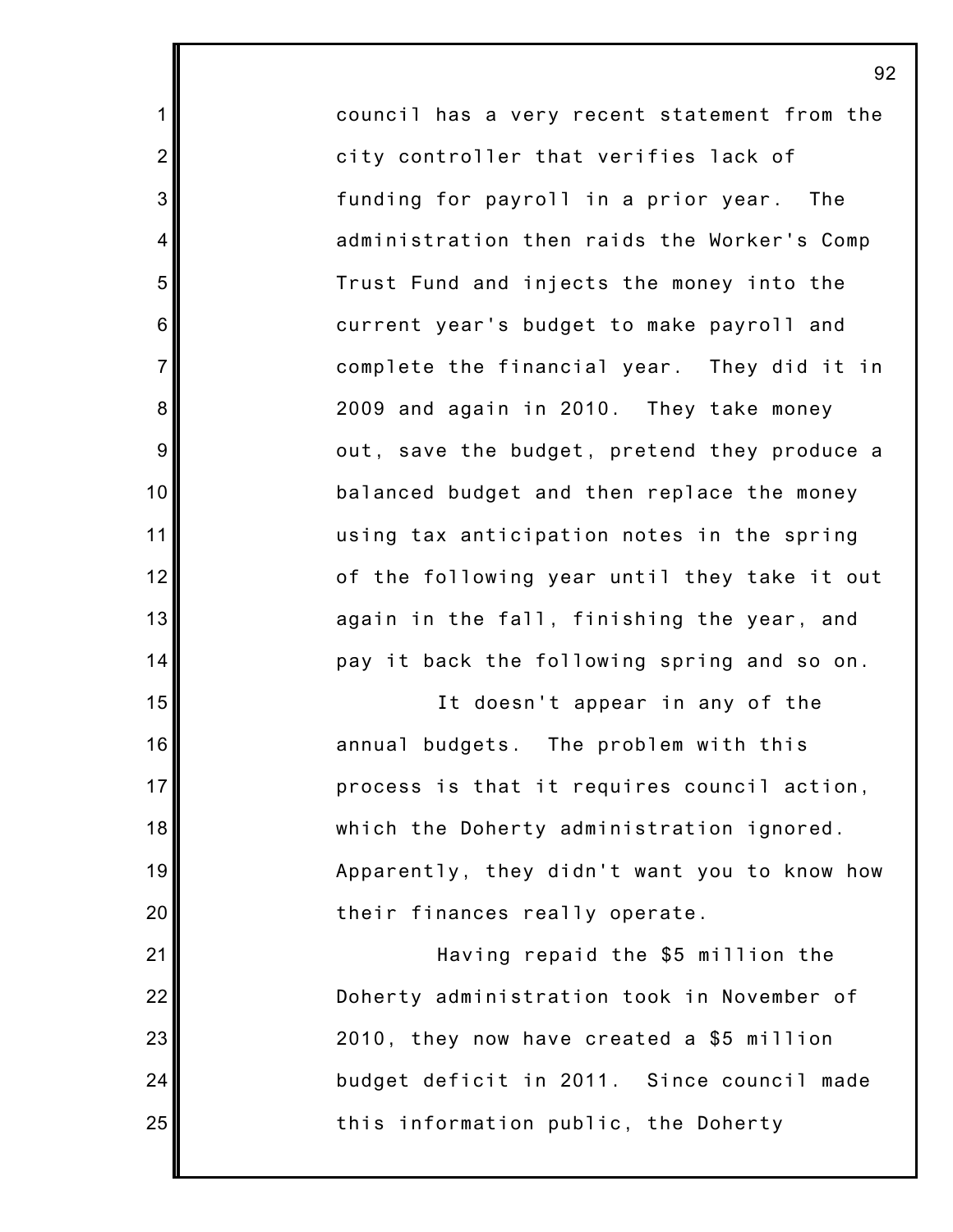administration hopes to spin it's budget hole into layoffs just in time for election day. If council had not discovered this practice, it seems the Doherty administration may have quietly borrowed back the \$5 million this fall to make payroll and pay it's bills as it has historically done. Again, the only difference is that city council learned the truth and told you, the people.

1

2

3

4

5

6

7

8

9

10

11

12

13

14

15

16

17

18

19

20

21

22

23

24

25

Should the Doherty administration layoff police, fire, and DPW workers? Absolutely not. They have many available options to fill their budget hole. They can once again borrow from the Worker's Comp Trust Fund which they have done, as I said, for the last two years to meet payroll and in this case they can repay the fund over a five-year period as it allowable according to the labor department.

Because they would no longer be hiding their actions, the administration would not have to rush to replace the full amount before anyone found out.

They can refinance the Doherty debt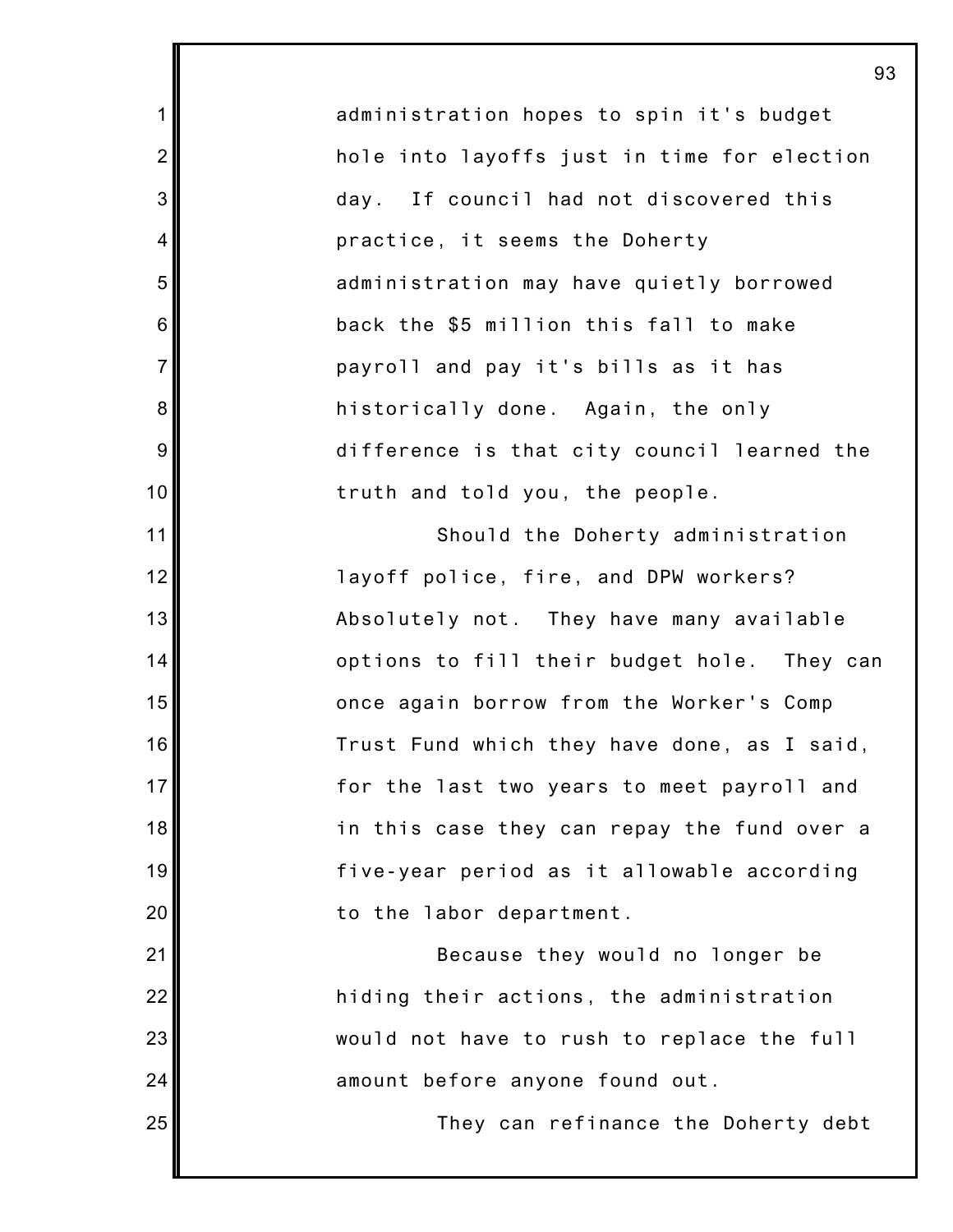as recommended by PEL several weeks ago. They can sell or lease the parking garages on 60 days notice to the Parking Authority. They can privatize the Sewer Authority as Mayor Connors and Mr. Doherty agreed to do while he sat on council as it's Finance Chair. In 2000, the city had no money for payroll and bills, yet neither Chris Doherty nor Mayor Connors insisted on massive DPW, police and fire layoffs. Rather, a solid agreement was quickly obtained by then Councilman Reap and the budget hole was filled jointly by the mayor and council.

1

2

3

4

5

6

7

8

9

10

11

12

13

14

15

16

17

18

19

20

21

22

23

24

25

Whatever the mayor wishes to do in 2011, he cannot do it alone. In the event of a deficit, the mayor must recommend solutions for which only council may make appropriations. As we noted in Court last spring, the budget language of the Home Rule Charter and the Administrative Code is very specific.

Ladies and gentlemen, here is the bottom line, layoffs in 2011 are simply retaliation by the Doherty administration for the reinstatement of public safety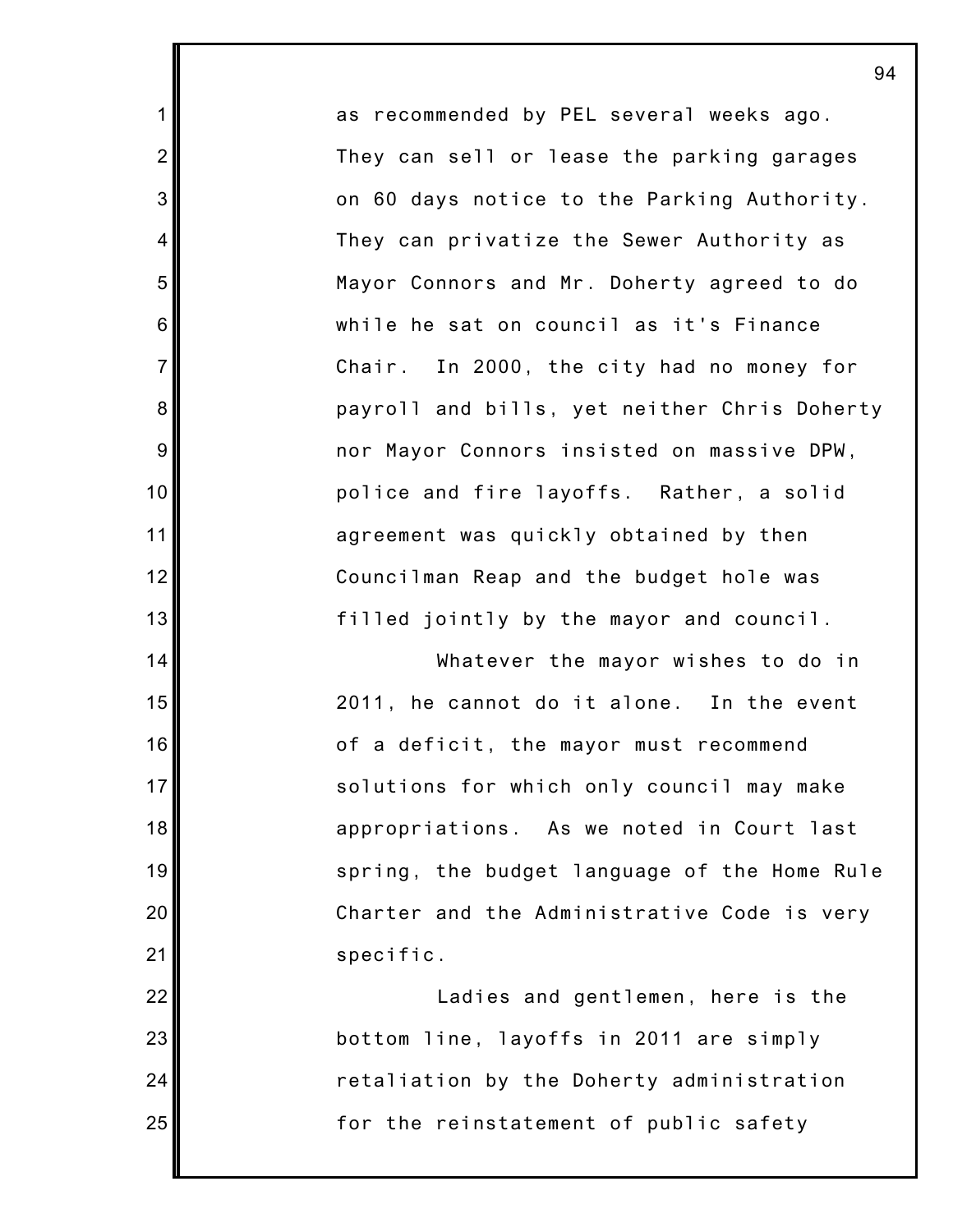positions and a desperate attempt to sway a council election in order for the mayor to resume complete control of council and, therefore, even more importantly complete control of the finances of the City of Scranton.

1

2

3

4

5

6

7

8

9

10

11

12

13

14

15

16

17

18

19

20

21

22

23

24

25

City council is prepared to once again fight for you and protect you, show the Doherty administration that you won't tolerate losing your safety and services for it's private agenda.

Finally, I have citizens' requests for the week: Residents of the 900 block of Birch Street report that large dead trees were marked for removal several years ago by Mr. Santolli. They have contacted Mr. Santolli throughout the years, but unfortunately, the city never removed these dangerous trees. One resident states that a large chunk of tree fell down during a storm over a year ago that would have crushed her vehicle if she hadn't already left for work five minutes earlier. The residents live in fear during each storm and ask that the city would reexamine these trees and remove them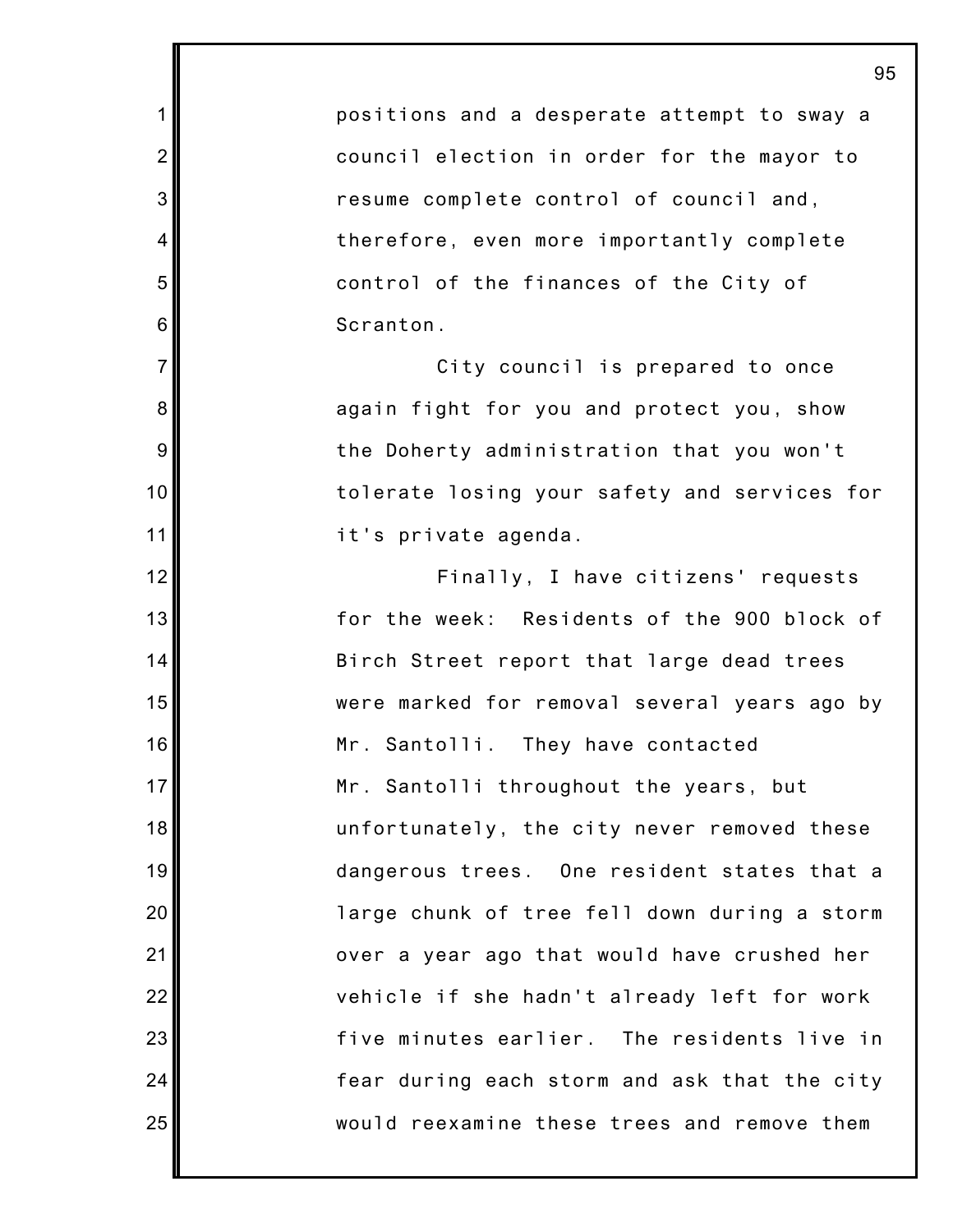| 1              | when the weather improves.                   |
|----------------|----------------------------------------------|
| $\overline{2}$ | Repair potholes on Boulevard Avenue.         |
| 3              | Now, I am aware that that process began      |
| 4              | recently and quite a number of potholes have |
| 5              | been taken care of on Boulevard Avenue, but  |
| 6              | the residents report that there is still     |
| $\overline{7}$ | remained a number that need to be addressed. |
| 8              | Residents of East Mountain report            |
| 9              | that Lieutenant Glynn Thomas the SPD         |
| 10             | recommend the posting of a "No parking this  |
| 11             | side" sign on the west side of Yesu Lane.    |
| 12             | The sign should be installed on the grassy   |
| 13             | side several feet off East Mountain Road on  |
| 14             | the side opposite of the houses.             |
| 15             | A city resident reports two large            |
| 16             | cracks running across the roadway on the     |
| 17             | Parker Street bridge. He believes these      |
| 18             | cracks may compromise the integrity and      |
| 19             | safety of the bridge since all vehicle       |
| 20             | weight is focused onto the middle bridge     |
| 21             | rather than onto the entire span as          |
| 22             | designated. He requests an immediate         |
| 23             | inspection, and since the time that I        |
| 24             | received this e-mail I received an           |
| 25             | additional e-mail from a resident of the     |
|                |                                              |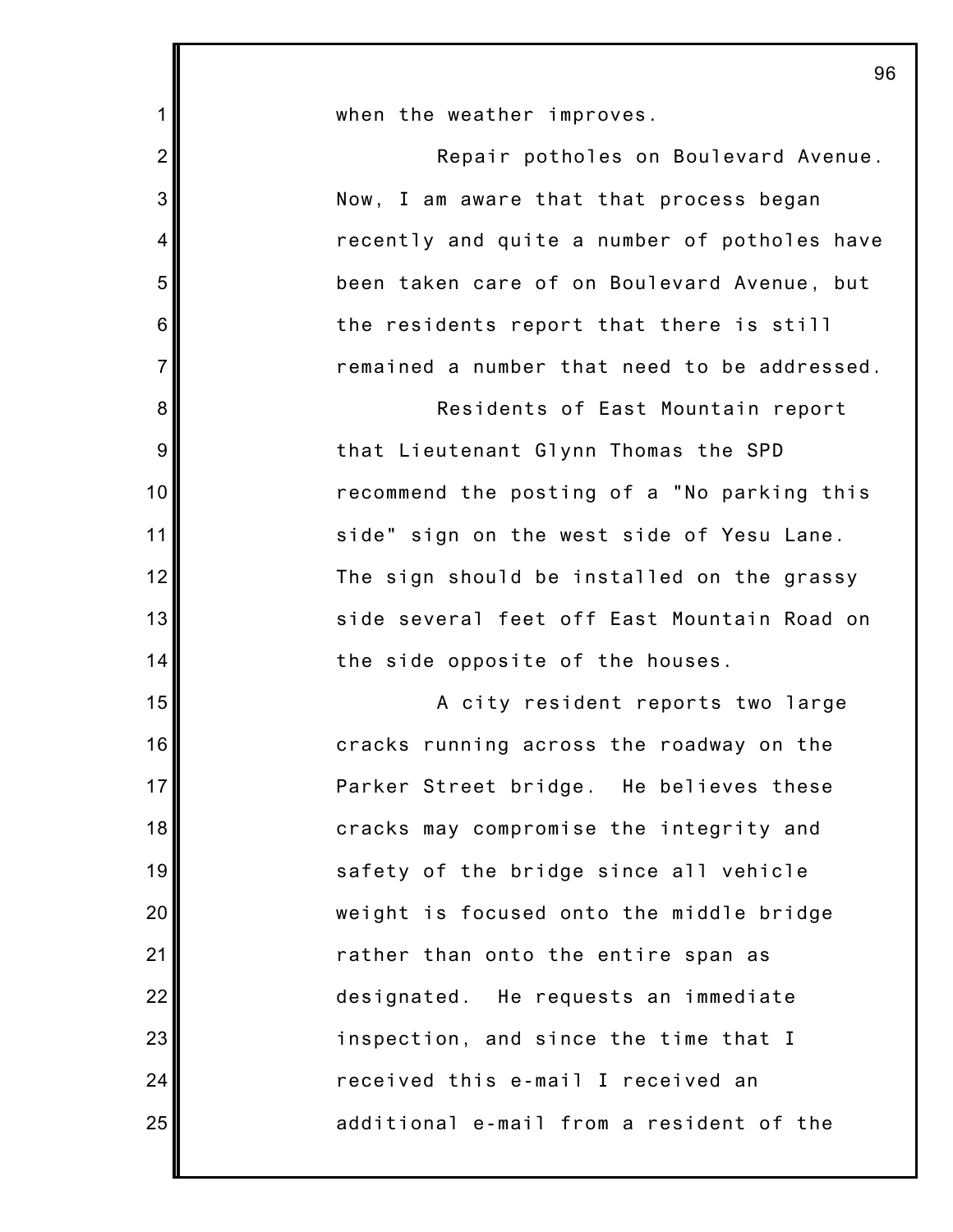| 1               | area stating that the cracks appear to be    |
|-----------------|----------------------------------------------|
| $\overline{2}$  | spreading with the passage of the time.      |
| 3               | A city resident reports that                 |
| 4               | numerous vehicles parked illegally in        |
| 5               | downtown courts while others park in clearly |
| 6               | marked "No parking" zones on downtown        |
| $\overline{7}$  | streets without being ticketed.              |
| 8               | Also, he reports that 15 to 20               |
| 9               | vehicles park daily on Ridge Row in the Hill |
| 10              | Section and in courts off Prospect Avenue.   |
| 11              | This is a safety issue and a lost revenue    |
| 12              | source.                                      |
| 13              | East Mountain residents ask if               |
| 14              | Councilman McGoff, Councilman, if you could  |
| 15              | help them, these residents of East Mountain, |
| 16              | please, to look into cleaning the area -- I  |
| 17 <sup>1</sup> | know we have talked about this in prior      |
| 18              | years, cleaning the area at the top of the   |
| 19              | Meadow Avenue and River Street in            |
| 20              | observation of the Earth Day. They say they  |
| 21              | have waited a very long time for this exit   |
| 22              | and entrance to our city to be spruced up.   |
| 23              | And finally, I do request from our           |
| 24              | office, and poor Ms. Carrera, a proclamation |
| 25              | to honor Mr. Robert Quinn's service not only |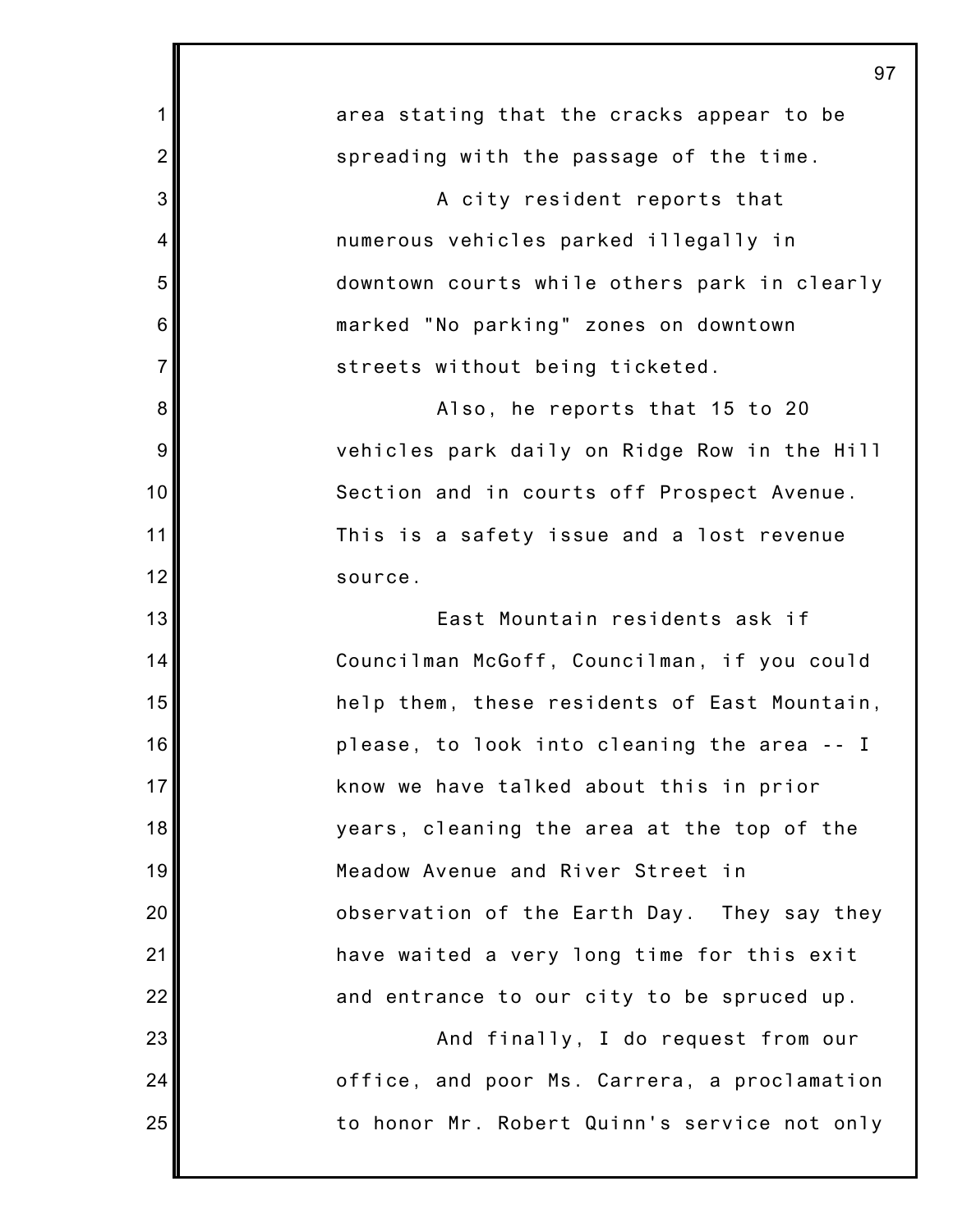to the Scranton Taxpayers' Association, but to the people of our community in the many endeavors that he has participated in through the years. And that's it. MR. MCGOFF: Mrs. Evans, I thought somebody else was going to mention this that we received, I was wondering if we could contact or send a letter to the Scranton Police Department asking why there is a police officer on Davis Street near the Maine's Food Store between the hours of 4 and 6 p.m. Someone else had asked me about this before, and I'm sorry but I did forget to ask about it, but apparently it's not just patrolling it's actually parked on Davis Street between those hours and not quite sure why, and the resident would like to know who is paying for it and what's the cost. MS. EVANS: Thank you very much. MR. MCGOFF: Thank you. MS. KRAKE: 5-B. ACCEPTING THE

1

2

3

4

5

6

7

8

9

10

11

12

13

14

15

16

17

18

19

20

21

22

23

24

25

RECOMMENDATION OF THE HISTORICAL

ARCHITECTURE REVIEW BOARD ("HARB") AND APPROVING THE CERTIFICATE OF APPROPRIATENESS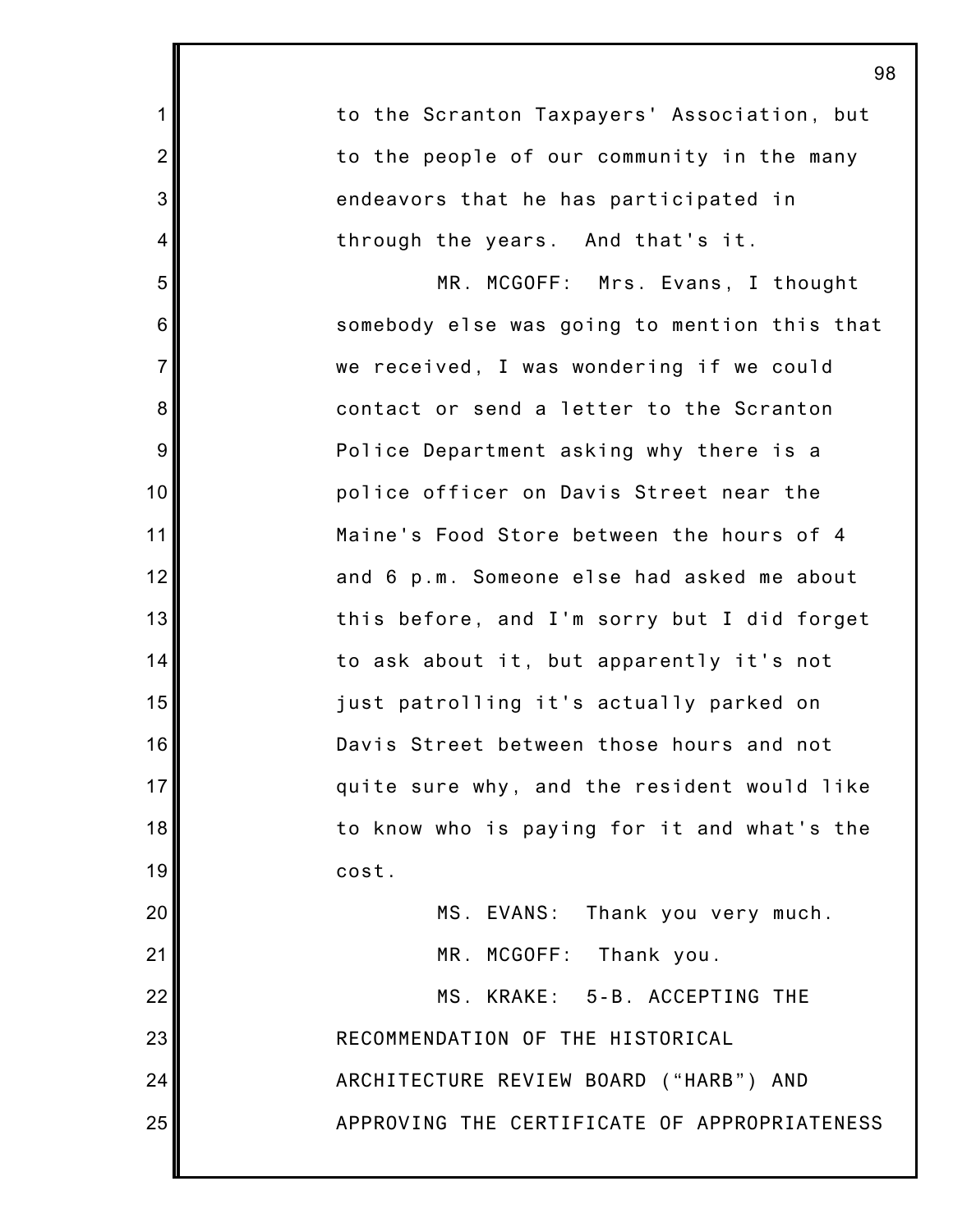1 2 3 4 5 6 7 8 9 10 11 12 13 14 15 16 17 18 19 20 21 22 23 24 25 FOR A+SIGNS, INC., 259 SOUTH KEYSER AVENUE, OLD FORGE, PENNSYLVANIA, FOR INSTALLATION OF ONE SINGLE-SIDED SIGN ON FRONT FASCIA OF BUILDING; ONE NON-ILLUMINATED PANEL TO BE 4' 6"X 28'; LETTERS ON PANEL TO BE INTERNALLY ILLUMINATED CHANNEL LETTERS; LETTERS TO BE INTERNALLY ILLUMINATED WITH LED LIGHTING SYSTEM; LETTERS TO BE FABRICATED OF ALUMINUM RETURNS WITH PLEXI GLASS FACES AND EXISTING AWNING TO BE REPLACED WITH BURGANDY COLORED FABRIC AT 135 WYOMING AVENUE, SCRANTON, PENNSYLVANIA. MS. EVANS: At this time I'll entertain a motion that Item 5-B be introduced into it's proper committee. MR. ROGAN: So moved. MR. JOYCE: Second. MS. EVANS: On the question? All those in favor of introduction signify by saying aye. MR. MCGOFF: Aye. MR. ROGAN: Aye. MR. LOSCOMBE: Aye. MR. JOYCE: Aye. MS. EVANS: Aye. Opposed? The ayes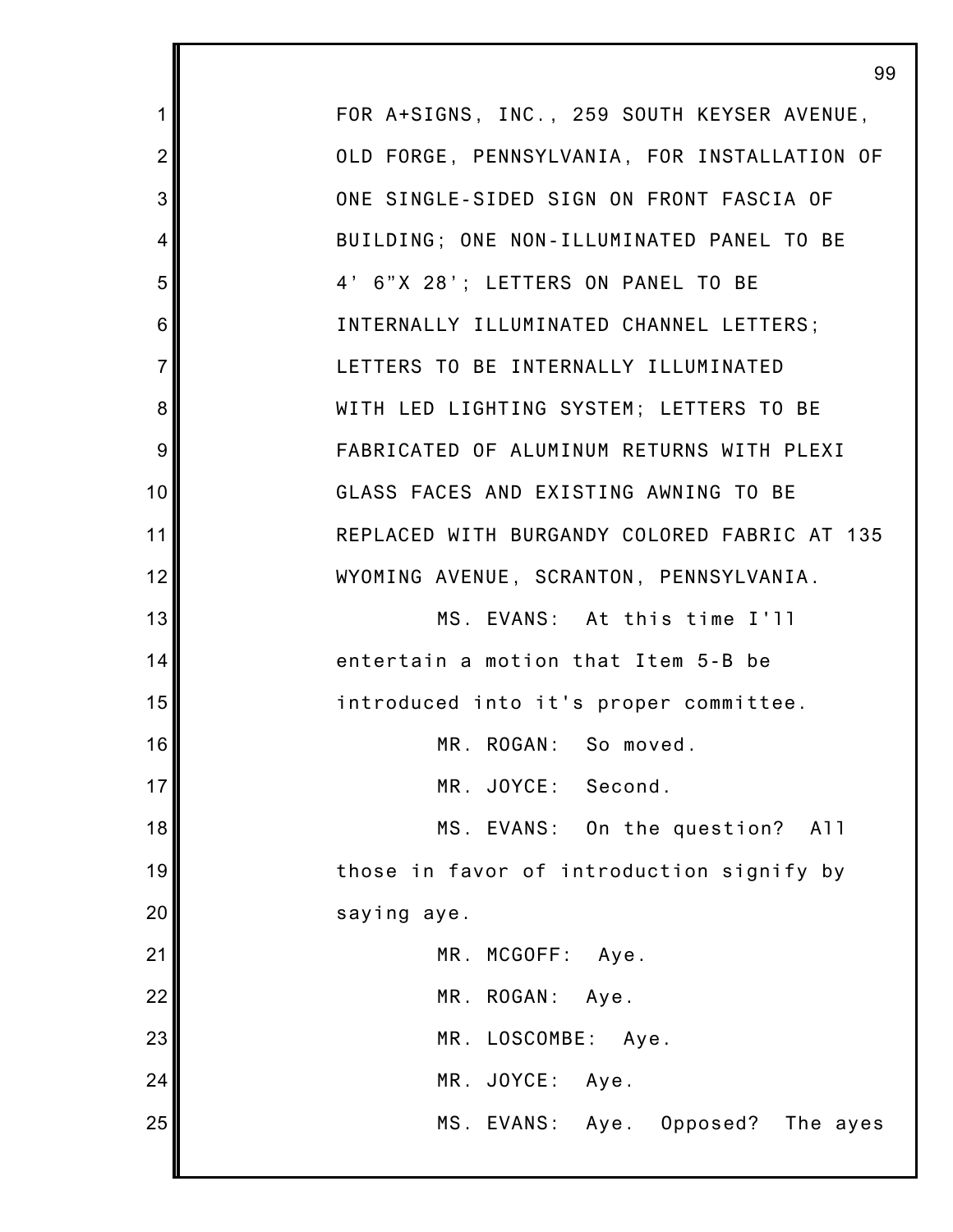|                | 100                                          |
|----------------|----------------------------------------------|
| 1              | have it and so moved.                        |
| $\overline{2}$ | MS. KRAKE: SIXTH ORDER. NO                   |
| 3              | BUSINESS AT THIS TIME. SEVENTH ORDER. 7-A.   |
| 4              | FOR CONSIDERATION BY THE COMMITTEE ON        |
| 5              | COMMUNITY                                    |
| 6              | DEVELOPMENT FOR ADOPTION-RESOLUTION NO. 17,  |
| $\overline{7}$ | 2011 - AUTHORIZING THE MAYOR AND OTHER       |
| 8              | APPROPRIATE CITY OFFICIALS TO GRANT A        |
| 9              | SPECIAL ENCROACHMENT PERMIT TO CARL VON      |
| 10             | LUGER, LLC, TO OPERATE AN OUTDOOR RESTAURANT |
| 11             | AT THE CORNER OF NORTH WASHINGTON AVENUE AND |
| 12             | LINDEN STREET (301 NORTH WASHINGTON AVENUE)  |
| 13             | SCRANTON, PENNSYLVANIA.                      |
| 14             | MS. EVANS: What is the                       |
| 15             | recommendation of the Chair for the          |
| 16             | Committee on Community Development?          |
| 17             | MR. ROGAN: As Chairperson for the            |
| 18             | Committee on Community Development, I        |
| 19             | recommend final passage of Item 7-A.         |
| 20             | MR. JOYCE:<br>Second.                        |
| 21             | MS. EVANS: On the question?                  |
| 22             | MR. ROGAN: Yes. I would just like            |
| 23             | to wish the owners of the restaurant good    |
| 24             | luck and I look forward to eating there.     |
| 25             | MS. EVANS: Anyone else? Roll call,           |
|                |                                              |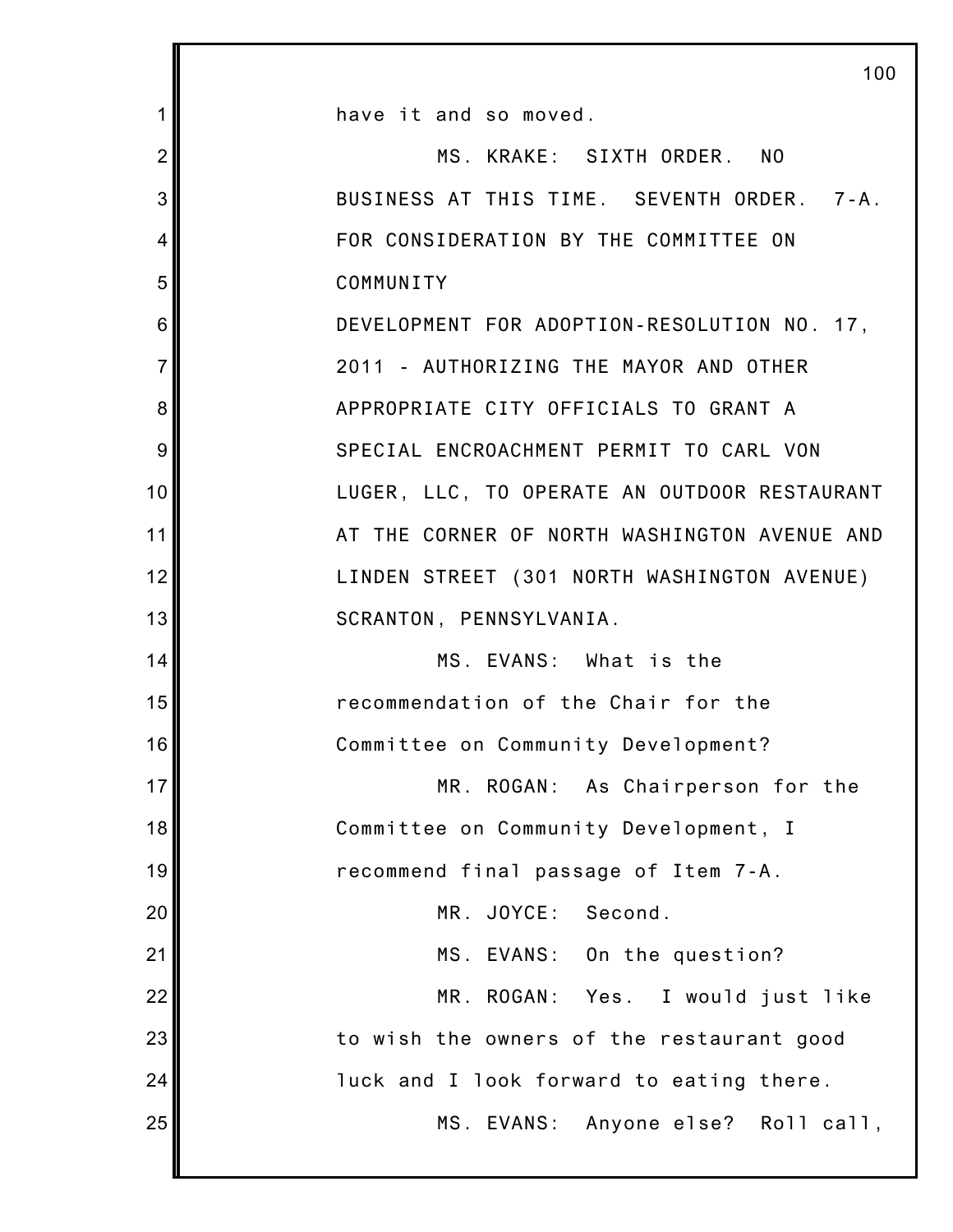please. MS. CARRERA: Mr. McGoff. MR. MCGOFF: Yes. MS. CARRERA: Mr. Rogan. MR. ROGAN: Yes. MS. CARRERA: Mr. Loscombe. MR. LOSCOMBE: Yes. MS. CARRERA: Mr. Joyce. MR. JOYCE: Yes. MS. CARRERA: Mrs. Evans. MS. EVANS: Yes. I hereby declare Item 7-B legally and lawfully adopted. If there is no further business, I'll entertain a motion to adjourn. MR. JOYCE: Motion to adjourn. MS. EVANS: This meeting is adjourned.